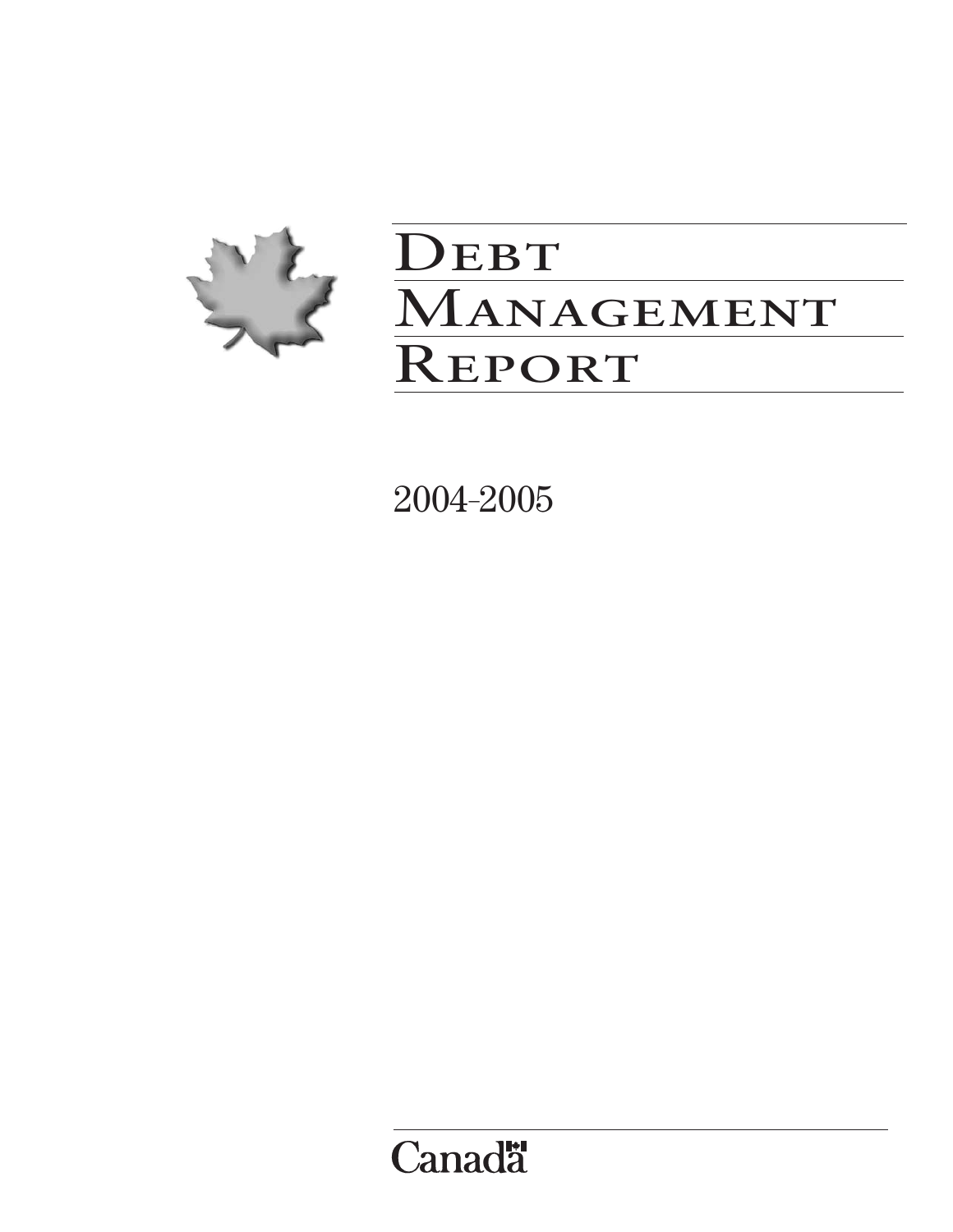

# DEBT MANAGEMENT Report

2004–2005

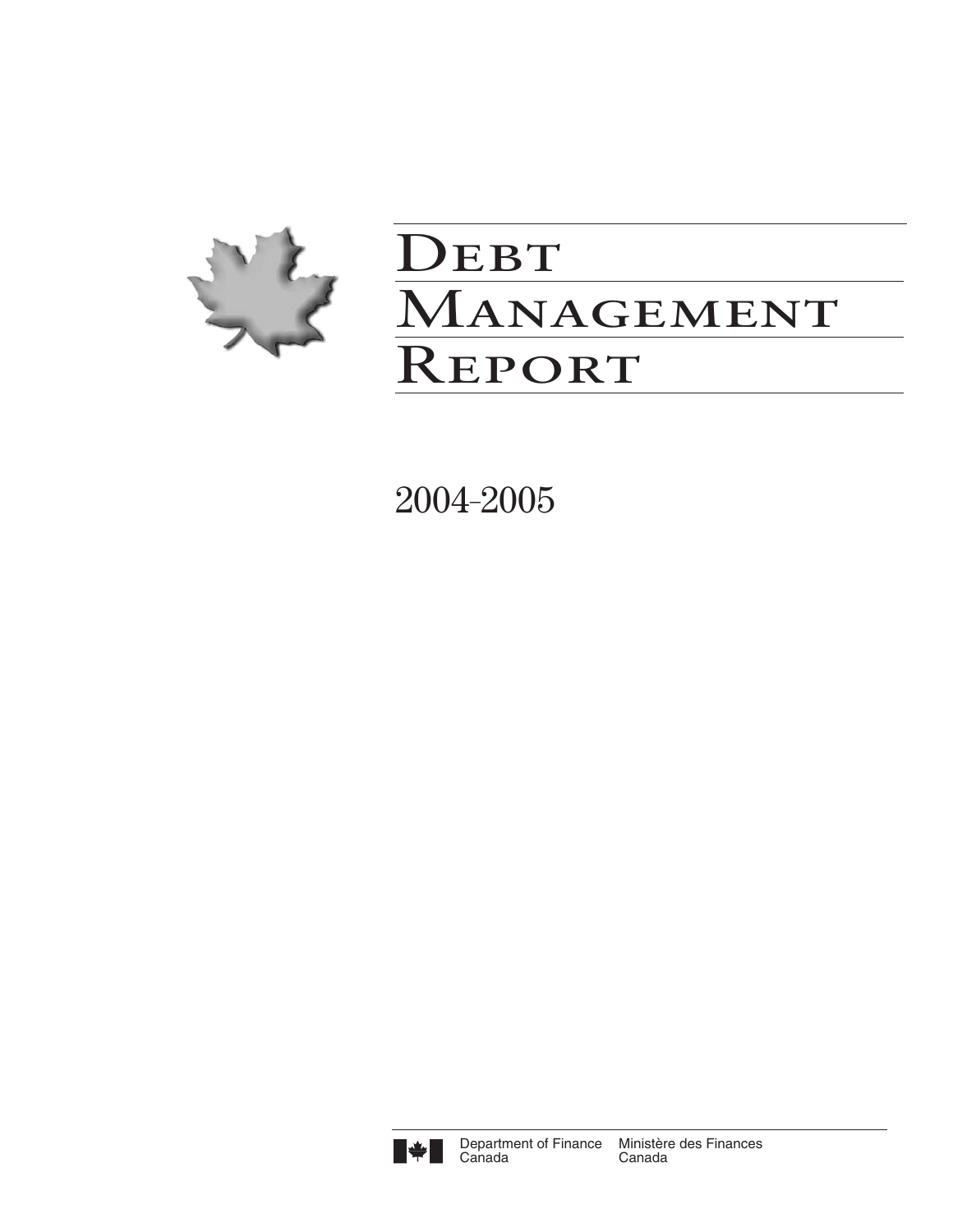# © Her Majesty the Queen in Right of Canada (2005) All rights reserved

All requests for permission to reproduce this document or any part thereof shall be addressed to Public Works and Government Services Canada.

Available from the

Distribution Centre Department of Finance Canada Room P-135, West Tower 300 Laurier Avenue West Ottawa, Ontario K1A 0G5 Tel: (613) 943-8665 Fax: (613) 996-0901

### Price: \$10.70 including GST

This document is available free on the Internet at www.fin.gc.ca

*Cette publication est également disponible en français.*

Cat. No.: F1-33/2005E ISBN 0-660-19539-9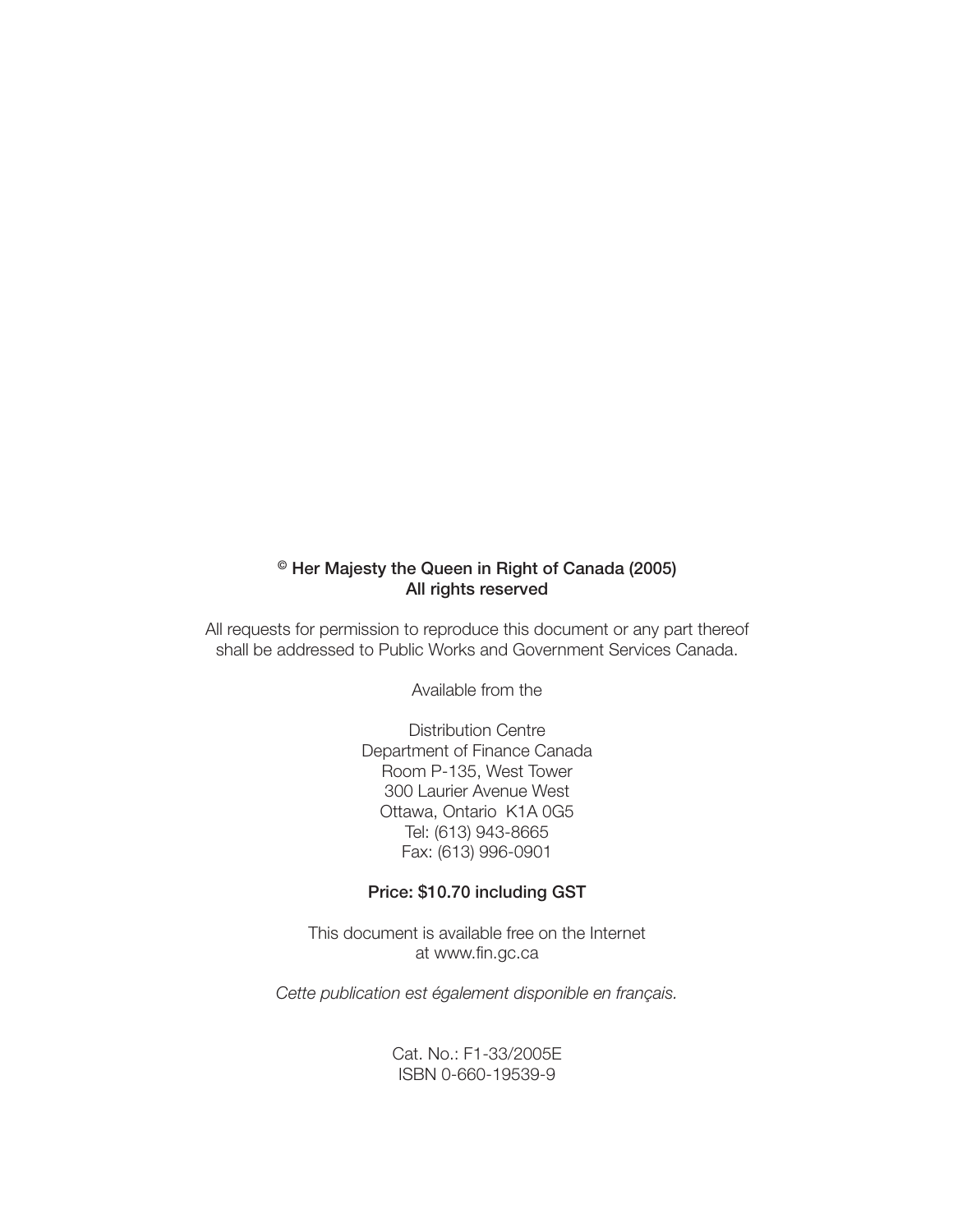# *Table of Contents*

|                                                 | 7  |
|-------------------------------------------------|----|
|                                                 | 9  |
|                                                 | 10 |
|                                                 | 12 |
|                                                 | 12 |
|                                                 | 14 |
|                                                 | 18 |
|                                                 | 18 |
|                                                 | 21 |
|                                                 | 22 |
|                                                 | 24 |
| Debt Strategy Plan and Summary of Actions Taken | 25 |
|                                                 | 27 |
|                                                 |    |
|                                                 | 38 |
|                                                 | 44 |
|                                                 | 46 |
|                                                 | 47 |
|                                                 | 49 |
|                                                 | 51 |
|                                                 | 53 |
|                                                 | 54 |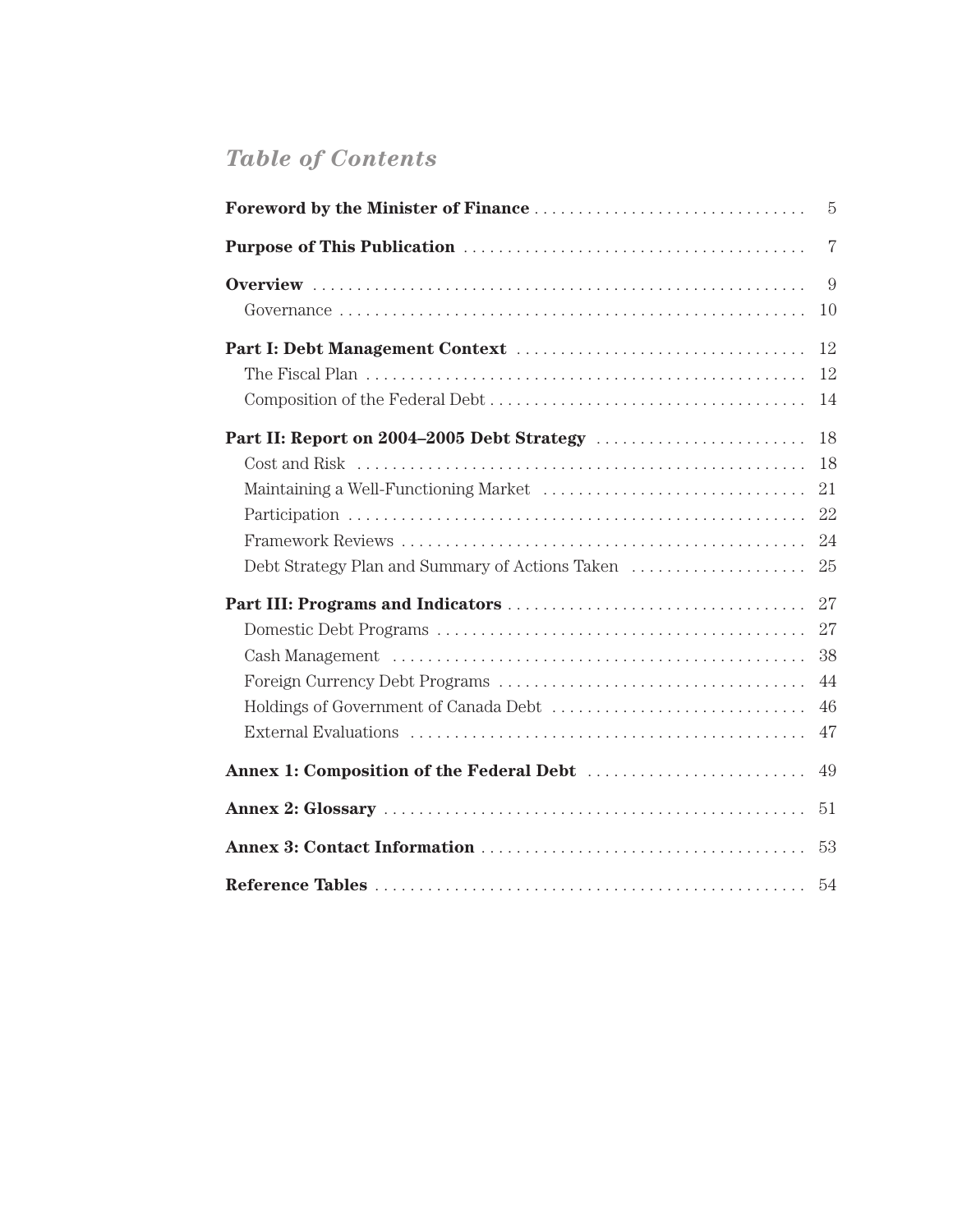# *Foreword by the Minister of Finance*

I am pleased to table the Government of Canada's *Debt Management Report* for fiscal year 2004–05. It provides a full accounting of how Canada's debt is managed.

Thanks to eight consecutive budget surpluses since the Government balanced its books in 1997–98, we have been able to reduce the federal debt by some \$63 billion. These debt reduction efforts have freed up an additional \$3 billion, on an annual basis, to deal with the priorities of Canadians in areas such as health care, education, improving our infrastructure and promoting a cleaner and greener environment.

This is a clear example of prudence with a purpose. Furthermore, our debt-to-GDP (gross domestic product) ratio has declined from 68.4 per cent in 1995–96 to 38.7 per cent in 2004–05. This represents the lowest debt-to-GDP ratio since 1983–84, and we remain on track to meet the Government's target of achieving a debt-to-GDP ratio of 25 per cent within 10 years.

The Government's improved financial position has ushered in an era of federal debt management where the key challenge is to maintain a liquid and efficient government securities market in the face of declining borrowing requirements. This year's *Debt Management Report* highlights ongoing efforts to meet this challenge and to improve the management of our debt. Examples of initiatives taken over the past year include:

- Reducing the time frame in which operational results are made public. This reduction has helped lower market risk for participants and improved the efficiency of the auction process.
- Conducting a review of the distribution framework for government debt to ensure its continued effectiveness in supporting broad participation and a competitive well-functioning market for Government of Canada securities. This, in turn, helps the Government raise stable, low-cost funding.

Through effective management of our debt and a sustained commitment to fiscal responsibility and prudence, our government continues to do everything it can to ensure that Canada's economy remains strong and prosperous, both now and in the years to come.

The Honourable Ralph Goodale, P.C., M.P. Minister of Finance Ottawa, November 2005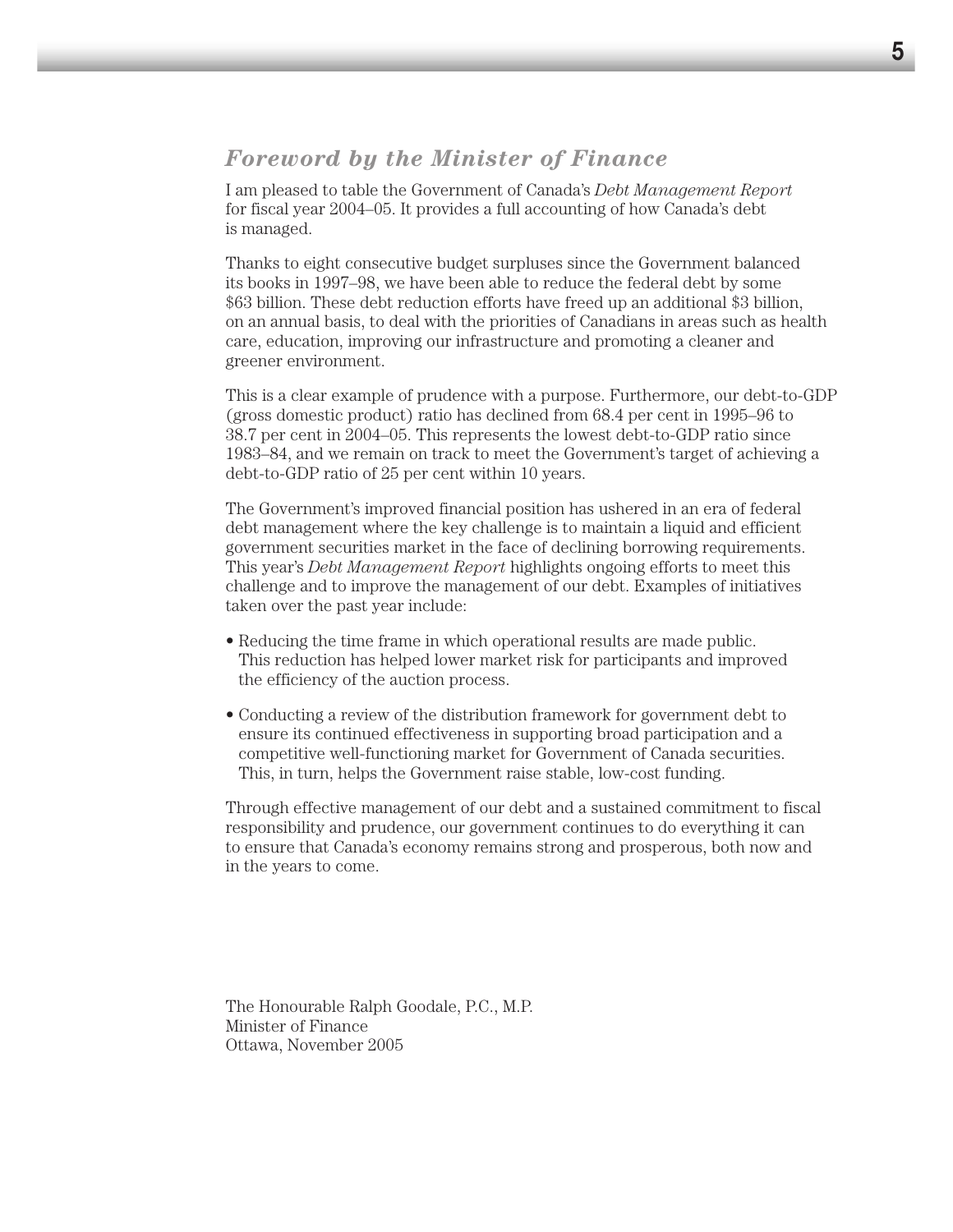# *Purpose of This Publication*

The *Debt Management Report* provides a detailed account of the Government of Canada's borrowing, cash and foreign exchange reserves management operations over fiscal year April 1, 2004 to March 31, 2005.

It provides a comprehensive report on the environment in which the debt is managed, its composition and changes during the year, and performance against the strategic plan set out in the 2004–05 *Debt Management Strategy*, published in March 2004. A set of reference tables containing statistics on the operation of debt programs is also provided.

The information contained in this report is designed for a range of interested parties and to ensure transparency and accountability in the Government's borrowing and cash management activities. The *Debt Management Strategy* and the *Debt Management Report* are tabled annually in Parliament and are available on the Department of Finance website at www.fin.gc.ca.

# **Federal Debt Management**

Management of the federal debt involves two major activities: actively managing the portion of the debt that is borrowed in financial markets; and investing part of the proceeds of borrowing in liquid assets until needed by the Government. As of March 31, 2005, the Government had \$435.5 billion of market debt composed of marketable bonds, treasury bills, retail debt, foreign currency debt, Canada Pension Plan (CPP) bonds and obligations related to capital leases, and \$59.5 billion of liquid financial assets composed of domestic cash balances and foreign exchange assets.

|                                                                                                                                    | (C\$ billions) |
|------------------------------------------------------------------------------------------------------------------------------------|----------------|
| Market Debt                                                                                                                        |                |
| Payable in Canadian currency                                                                                                       |                |
| Marketable bonds<br>(fixed-rate bonds with $2-$ , 5-, 10- and 30-year maturities<br>and Real Return Bonds with 30-year maturities) | 266.6          |
| Treasury bills                                                                                                                     | 127.2          |
| (zero-coupon securities with 3-, 6- and 12-month maturities)                                                                       |                |
| Retail debt                                                                                                                        | 19.1           |
| (Canada Savings Bonds and Canada Premium Bonds)                                                                                    |                |
| CPP bonds                                                                                                                          | 3.4            |
| Obligations related to capital leases                                                                                              | 2.9            |
| Payable in foreign currency                                                                                                        |                |
| Marketable bonds and foreign currency notes<br>(fixed-rate bonds, Canada notes and Euro Medium-Term Notes)                         | 12.4           |
| Canada bills<br>(zero-coupon securities with 1- to 9-month maturities)                                                             | 3.9            |
| <b>Liquid Financial Assets</b>                                                                                                     |                |
| Cash                                                                                                                               | 20.6           |
| Foreign exchange reserves                                                                                                          | 38.9           |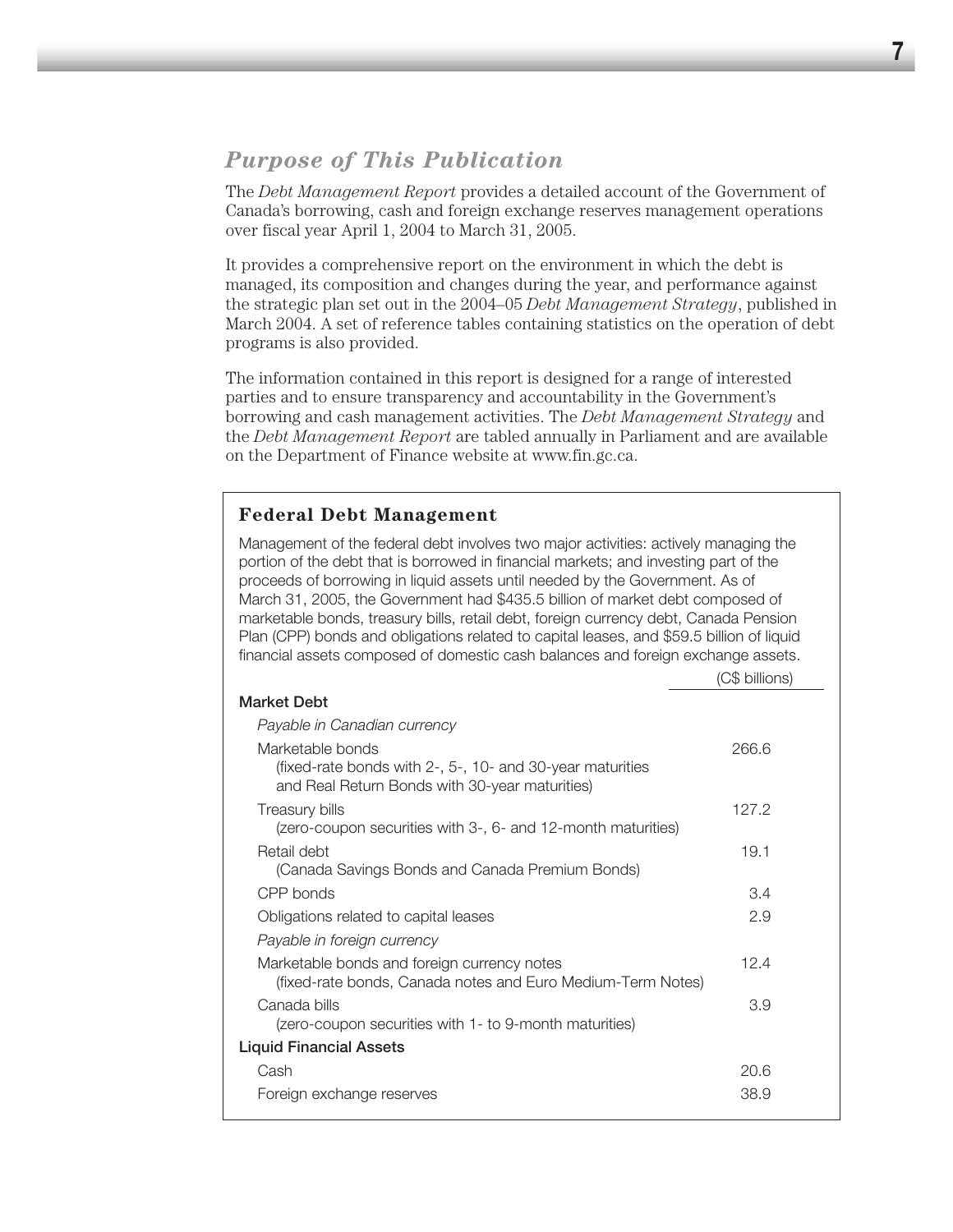This document is structured as follows:

- Part I describes the fiscal environment in which the debt is managed and the composition of market debt.
- Part II reports on performance against the 2004–05 debt strategy by major theme: risk/cost, liquidity, participation and frameworks.
- Part III provides details on activity in the individual domestic and foreign debt programs during 2004–05.
- $\blacksquare$  Annex 1 explains the composition of the federal debt, Annex 2 contains a glossary of debt management terms and Annex 3 contains contact information.
- Reference tables provide historical information on the debt-related activities of the Government.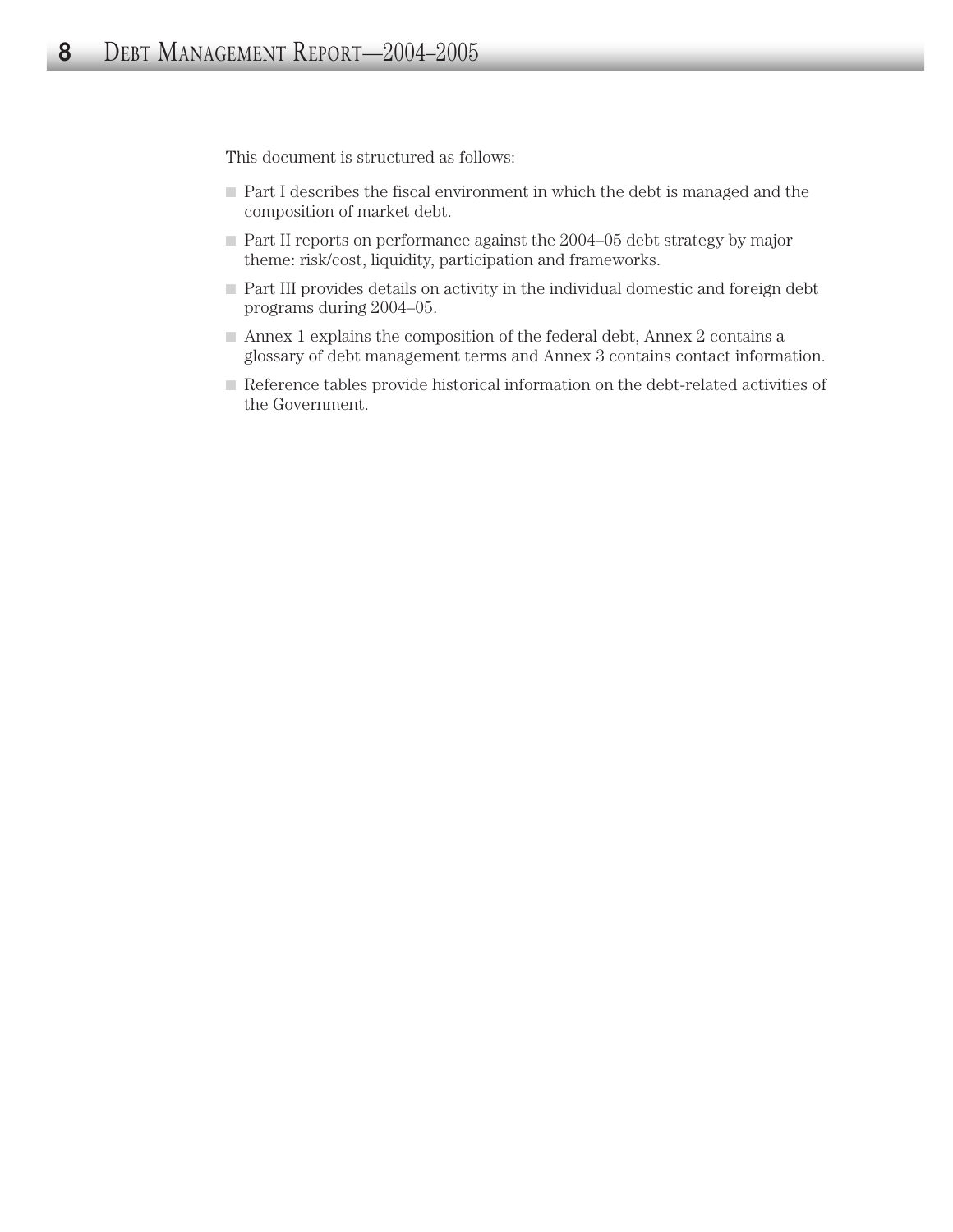# *Overview*

In 2004–05 the Government continued to reduce its level of indebtedness. On a full accrual basis of accounting the federal debt was reduced to \$499.9 billion, down \$63 billion from its peak in 1996–97. The federal debt fell \$1.6 billion in 2004–05. With a budgetary surplus of \$1.6 billion and a net source from non-budgetary transactions of \$3.2 billion, there was a financial source of \$4.8 billion in 2004–05. With this financial source, the Government retired \$4.8 billion of its market debt and increased its cash balances by \$49 million. Debt-servicing charges were down \$1.7 billion from fiscal year 2003–04 as a result of a 30-basis-point reduction in the average interest rate paid on the public debt. The reduction in the debt since 1996–97 has resulted in savings of over \$3 billion annually. Lower debt-servicing charges benefit all Canadians.

Debt, cash and reserve management actions in 2004–05 continued the process begun in 2003–04 of reducing the fixed-rate share of the debt from a target of two-thirds to 60 per cent by 2007–08, with resulting adjustments to the sizes of the treasury bill and bond programs. The fixed-rate share fell from 63.8 per cent to 63.1 per cent over the course of the year. The stock of treasury bills and cash management bills increased by \$13.8 billion to \$127 billion, while the stock of nominal bonds declined by \$13.9 billion to \$244 billion.

An important initiative undertaken in 2004–05 was the reduction in the time in which auction and operational results are made public (turnaround time). On April 1, 2004, the Government reduced the turnaround time for auctions and operations in which bonds are repurchased from fixed times (10 and 15 minutes respectively) to a "best efforts basis" (i.e. when ready). Since the change, turnaround times have averaged less than 3 minutes for auctions and less than 7 minutes for buybacks. The reduction in turnaround time has helped reduce market risk for auction participants and has improved the efficiency of the auction process.

One of the key challenges for the Government in recent years has been to maintain a liquid, well-functioning government securities market in the face of declining borrowing requirements and reduced bond issuance. The Government has an interest in sustaining a liquid and efficient market for Government of Canada securities for the purpose of providing stable low-cost funding. A liquid and efficient government securities market also provides key pricing and hedging tools for market participants, thereby contributing to the effective functioning of the broader Canadian fixed-income market.

While liquidity remained at high levels in 2004–05, consultations with market participants suggest that the sizes of nominal bond auctions, particularly in the 10- and 30-year maturities, and benchmark bond sizes, may be approaching their lower limit. The Government may need to adjust the structure of the bond program in the near future to ensure continued liquidity in the government securities market. Accordingly, in 2005–06, it plans to assess potential structural changes to the bond program and to further consult with market participants on the topic.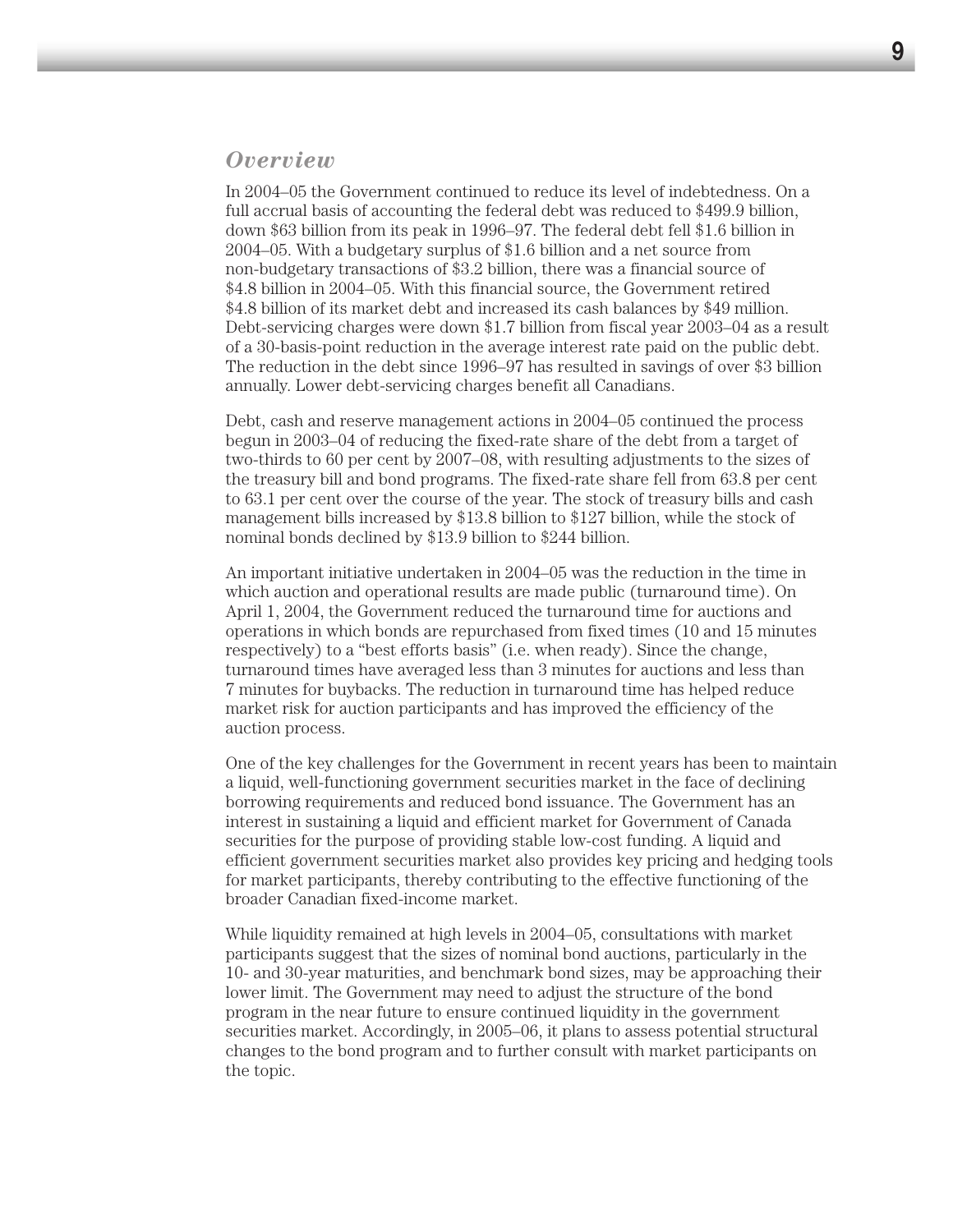As part of good governance and management, different aspects of the debt program are reviewed periodically. These reviews are conducted internally at the Department of Finance and Bank of Canada or by external specialists. In 2004–05 a review of the debt distribution framework was conducted.

This report also features indicators that are intended to provide interested parties with an understanding of some of the key measures that debt managers follow with respect to debt management programs and well-functioning securities markets.

# **Governance**

Part IV of the Financial Administration Act empowers the Minister of Finance to borrow money on behalf of Her Majesty in right of Canada. The Minister is authorized to issue securities and do any other thing related to the borrowing of money that the Minister considers appropriate. Section 49 of the act requires the Minister to table in the House of Commons, within 45 sitting days after the tabling of the *Public Accounts of Canada*, a report on the activities of the Minister in relation to the management of the public debt.

Responsibility for strategic planning and the operational management of the public debt is jointly borne by officials at the Department of Finance and the Bank of Canada. The Bank of Canada acts as fiscal agent for the Minister of Finance in issuing debt and conducting other debt market operations.

The oversight of activity is carried out through the Funds Management Committee (FMC), which comprises senior management from the Department of Finance and the Bank of Canada. The FMC advises the Minister of Finance on policy and strategy, oversees the implementation of approved policy and plans, and reviews performance outcomes.

The FMC is supported by a Risk Committee (RC), whose mandate is to oversee and advise on the risk management policy and to report to the FMC on financial risk positions and exposures. The Financial Risk Office at the Bank of Canada provides analytical support to the RC in this role and is responsible for monitoring and regularly reporting on the financial performance and position of the public debt, including market, credit, operational, liquidity and legal risks.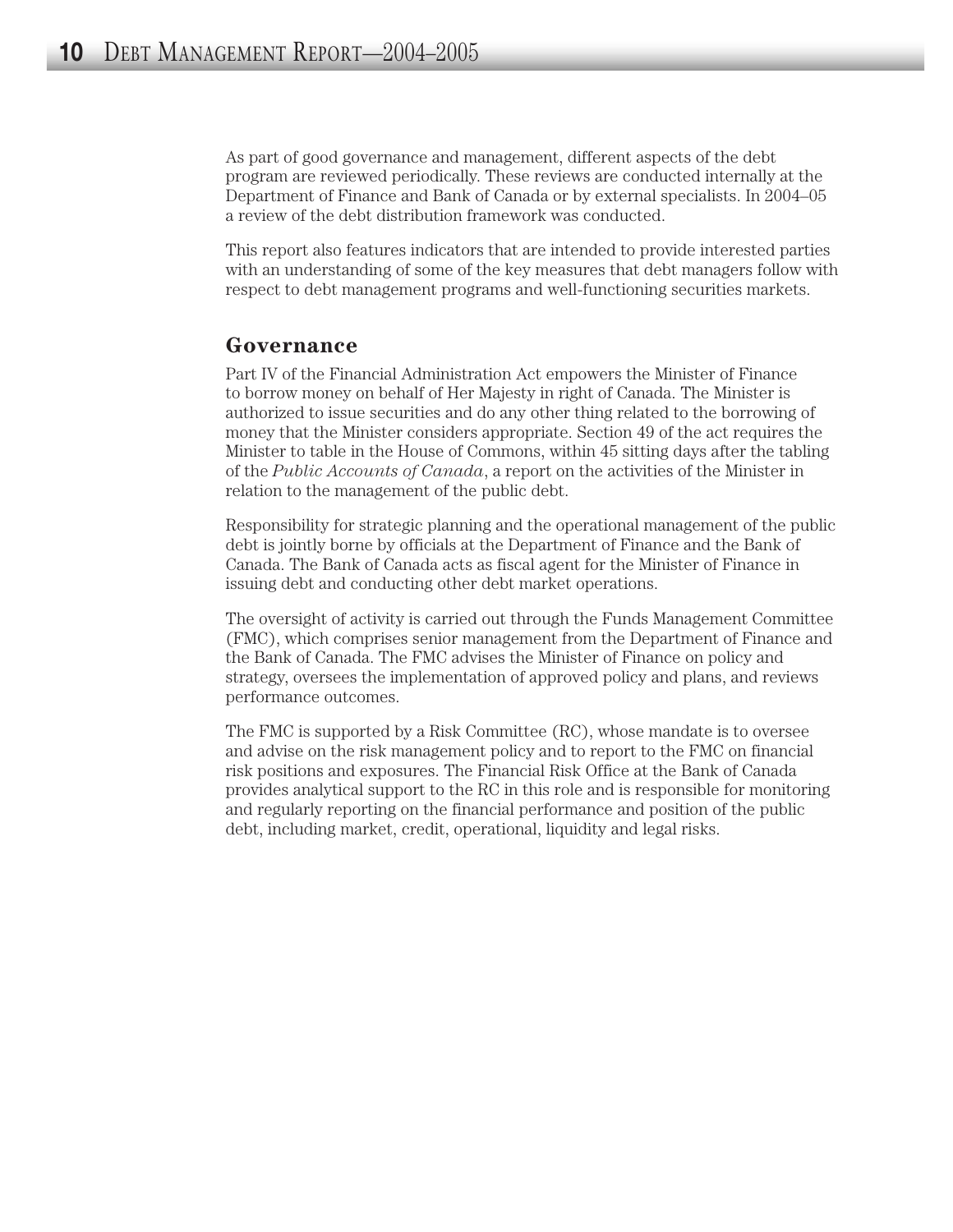### **Debt Strategy Framework**

### *Purpose*

Raise stable, low-cost funding for the Government of Canada.

### *Principles and Objectives1*

### Well-functioning market

- Emphasize transparency, liquidity and regularity in the design and implementation of domestic debt programs in order to maintain a well-functioning domestic government securities market.
- $\Box$  Work with market participants and regulators to enhance the integrity and attractiveness to investors of the market for Government of Canada securities.

### Cost-effectiveness

■ Manage the structure of the debt by balancing cost and risk to help protect the Government's fiscal position from unexpected increases in interest rates.

#### Prudence

- $\Box$  Raise funding for domestic operational needs in Canadian dollars.
- Manage the Receiver General cash position to ensure that cash balances are maintained at reasonable cost to the Government and that credit risks are controlled through diversification.
- Borrow using a variety of instruments, a range of maturities and a diversified investor base.

### **Consultations**

■ Seek input from market participants on major adjustments to federal debt management policy and programs.

### Best practices

■ Ensure that the operational framework and practices are in line with the best practices of other comparable sovereign borrowers and the private sector.

<sup>1</sup> For information on the management of foreign reserve assets, see the 2004 *Report on the Management of Canada's Official International Reserves* at www.fin.gc.ca/toce/2005/oir05\_e.html.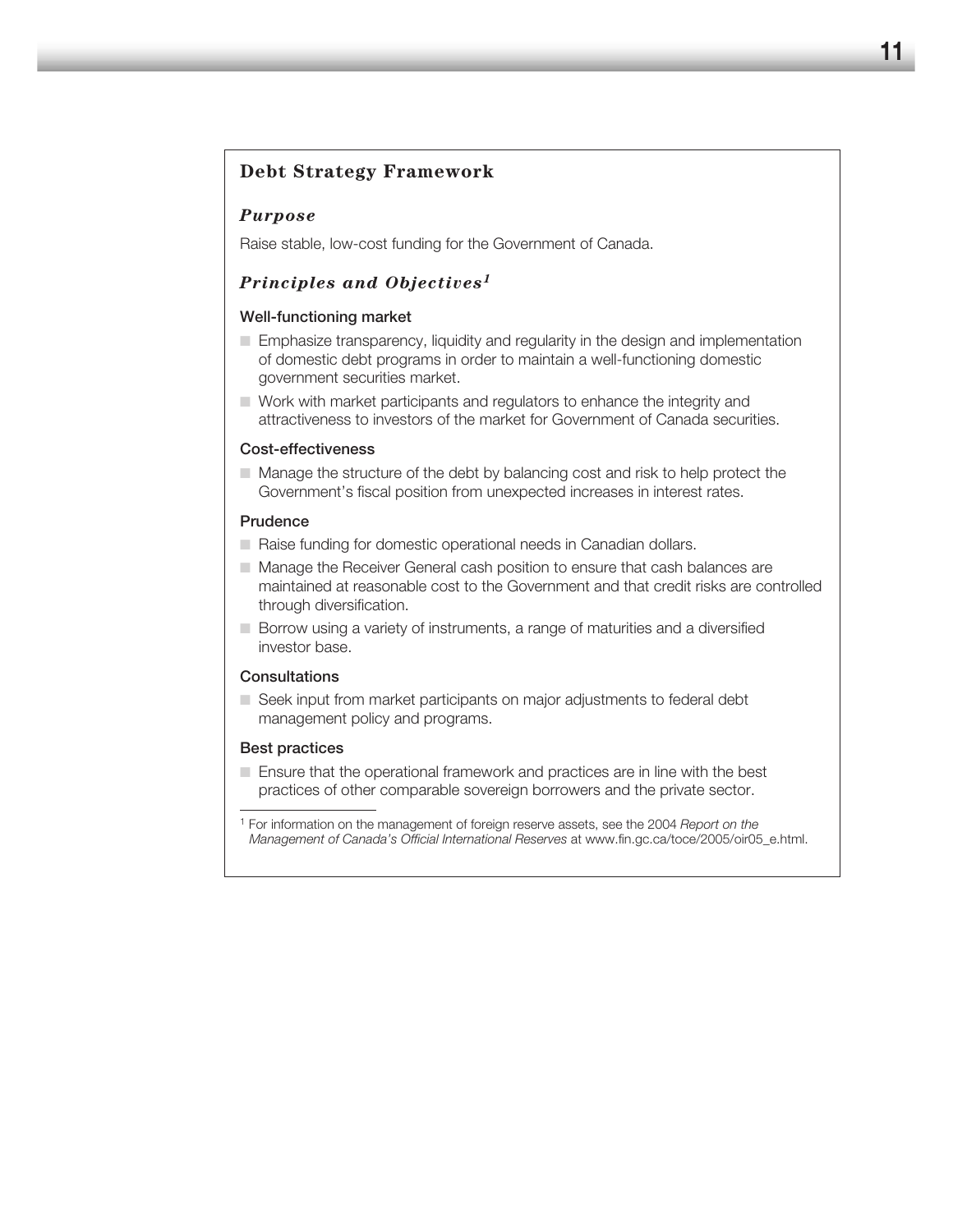# *Part I: Debt Management Context*

Since the annual debt-servicing cost is the largest single budget expense of the Government, effective management of the federal debt is especially important for all Canadians. This section provides an overview of the Government's fiscal plan and the composition of the debt stock. The Government's fiscal position sets the context within which debt management decisions are taken. One of the key decisions of debt management relates to the composition of the debt stock, which directly affects debt costs.

# **The Fiscal Plan**

### **Budgetary Outcome**

The Government recorded a budgetary surplus of \$1.6 billion in 2004–05, its eighth consecutive budget surplus. The federal debt has been reduced by \$63 billion since its peak in 1996–97. The federal debt-to-GDP (gross domestic product) ratio has fallen 29.7 percentage points from its peak of 68.4 per cent in 1995–96 to 38.7 per cent in 2004–05 (see Chart 1), its lowest level since 1983–84. For detailed information, see the 2004–05 *Annual Financial Report of the Government of Canada* at www.fin.gc.ca/toce/2005/afr\_e.html.





Source: Department of Finance.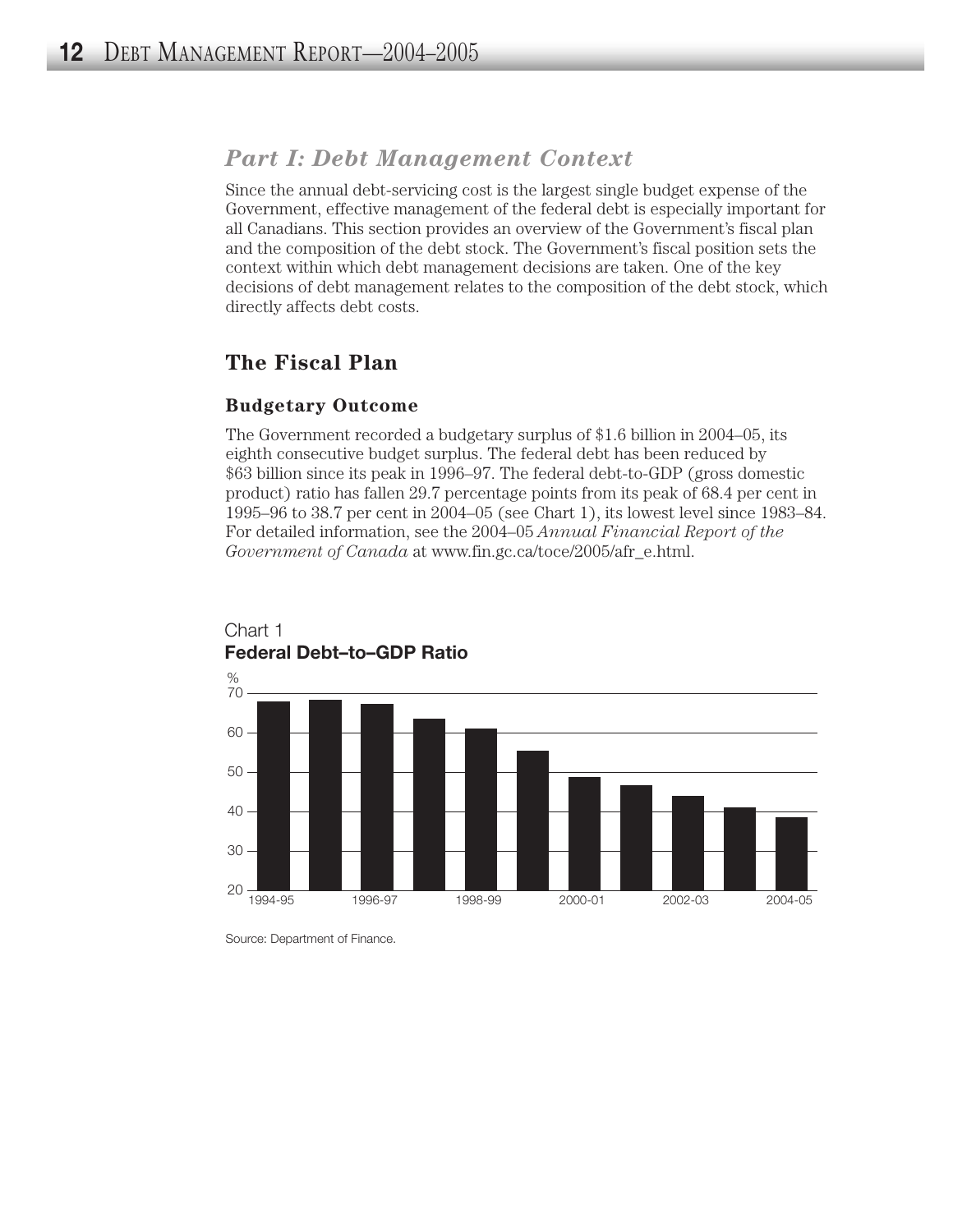### **Financial Source/Requirement**

The key budgetary measure for market debt management is the financial source/requirement. While the budgetary balance is presented on a full accrual basis, recognizing revenues and expenses when they are incurred, the financial source/requirement is a cash flow measurement that captures the current- and prior-year budgetary items, as well as the cash implications of non-budgetary transactions. As such, the financial source/requirement determines the changes in the market debt and in the level of financial assets.

The budgetary surplus of \$1.6 billion and a net source of funds from nonbudgetary transactions of \$3.2 billion produced a financial source of \$4.8 billion in 2004–05 (see Chart 2). This compares to a financial source of \$6.2 billion in 2003–04, and a source of \$7.6 billion in 2002–03. The financial source in 2004–05 was used to reduce market debt by \$4.8 billion.

# Chart 2 **Budgetary Balance and Financial Source/Requirement**



Sources: *Public Accounts of Canada* and Statistics Canada.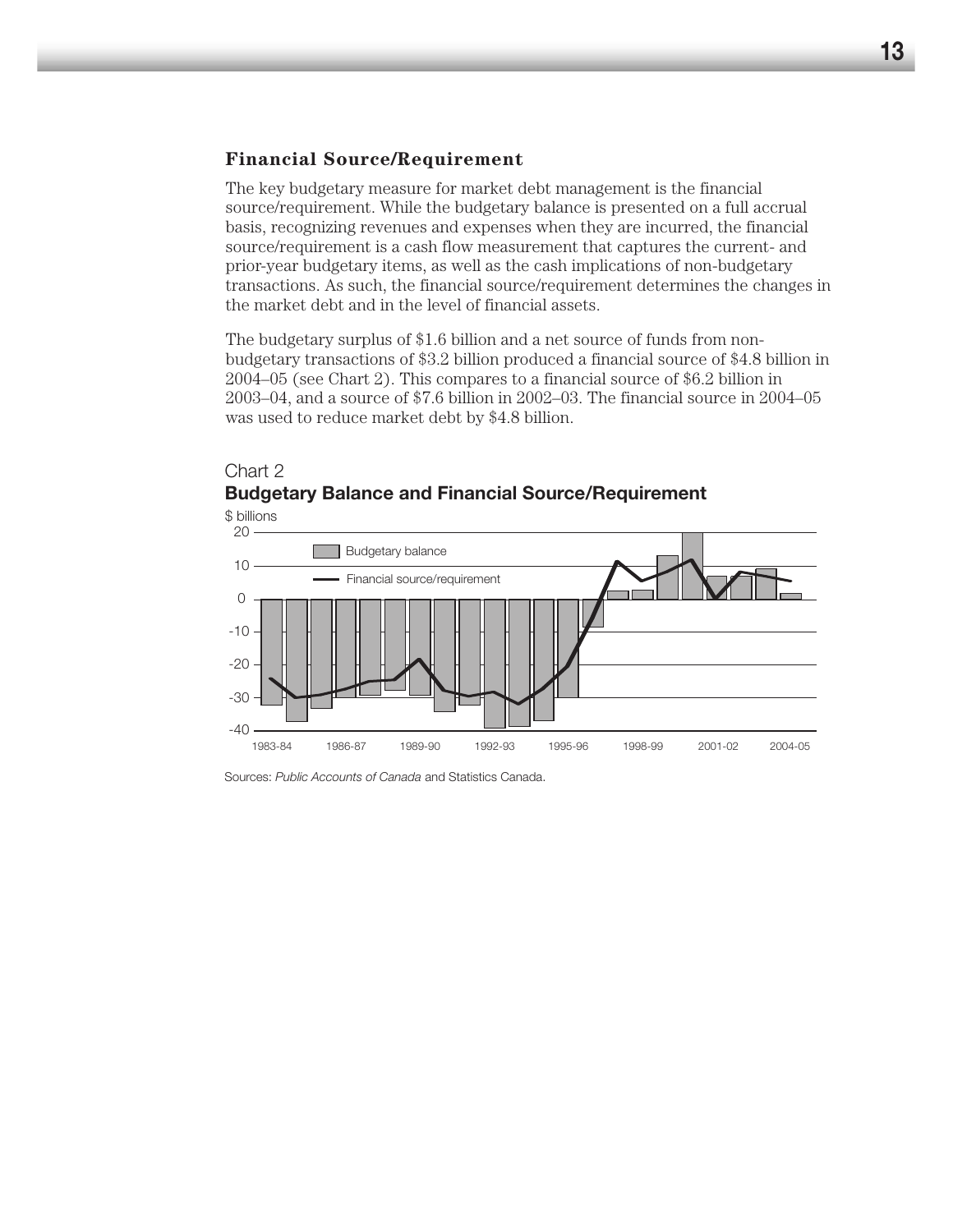### **Public Debt Costs**

In 2004–05 the Government spent 17.2 cents of every dollar of revenue to pay interest on the public debt, down from a peak of almost 39 cents in 1990–91. Public debt charges as a percentage of GDP declined to 2.6 per cent in 2004–05 from 2.9 per cent in 2003–04 (see Chart 3). In 2004–05 the average interest rate paid on the public debt declined by 30 basis points to 5.5 per cent from 5.8 per cent in 2003–04.



Chart 3

Source: *Public Accounts of Canada.*

# **Composition of the Federal Debt**

The federal debt consists of the total liabilities of the Government of Canada (gross debt) minus financial and non-financial assets. Gross debt can be broken down into market debt and non-market debt. Market debt is funded in the capital markets and is actively managed by the Government. Non-market debt comprises liabilities held by the Government outside capital markets and includes the Government's obligations to public sector pension plans, the CPP, as well as other liabilities, accounts payable and accrued liabilities and allowances. The following diagram illustrates the relationships between the components of the federal debt, based on the 2004–05 fiscal year. See Annex 1 for a more detailed description of the composition of the federal debt.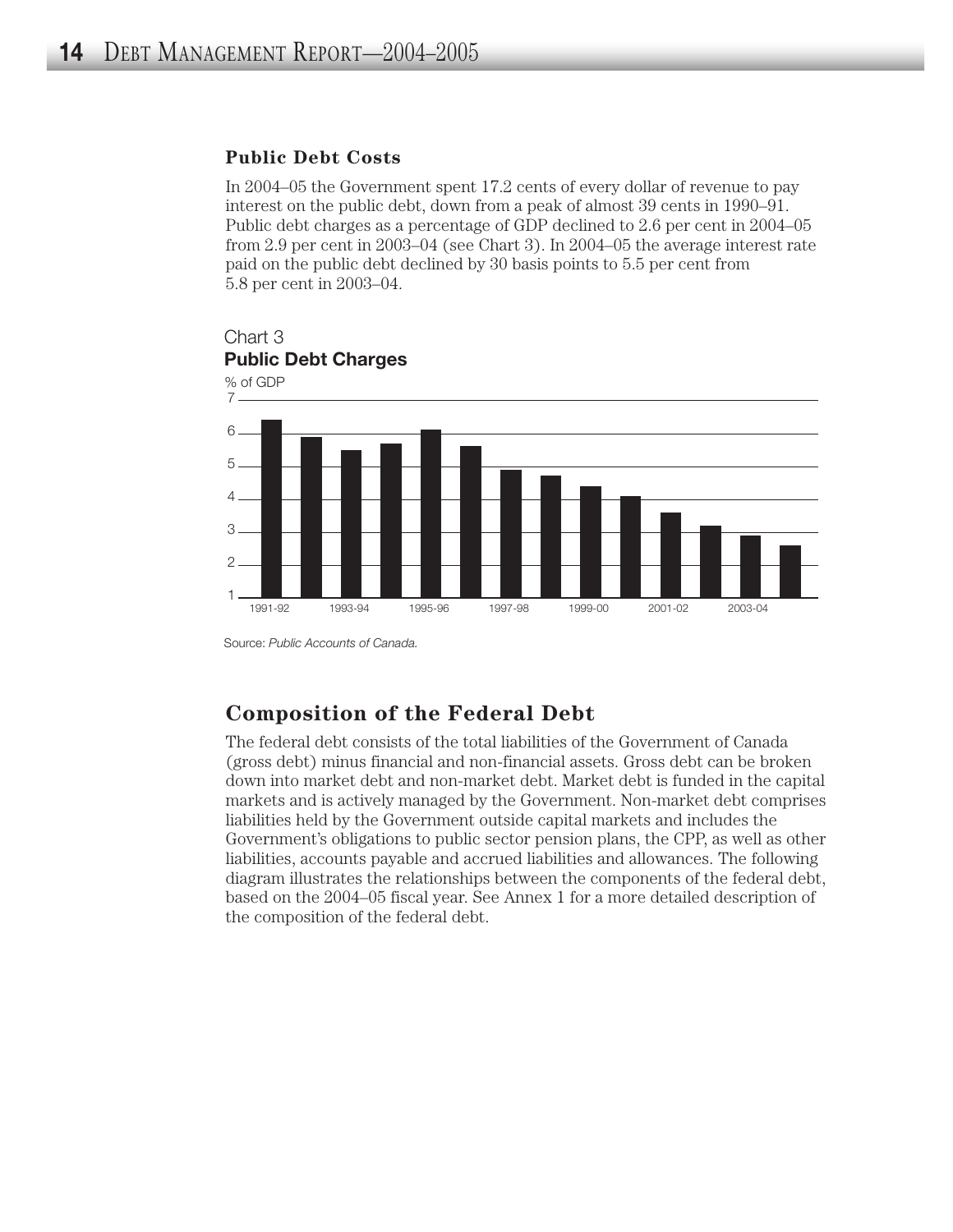

### **Federal Debt as at March 31, 2005**

Note: Numbers may not add due to rounding. Source: *Public Accounts of Canada.*

There are two types of market debt: domestic debt, which is denominated in Canadian dollars, and foreign currency debt (see Chart 4). The Government borrows in Canadian dollars using wholesale and retail funding. Wholesale funding is conducted through issuance of marketable securities, which include nominal bonds, Real Return Bonds and treasury bills. These securities are sold via auctions to Government of Canada securities distributors and end-investors. (The names of and details on the framework for government securities distributors and primary dealers can be found at www.bankofcanada.ca/en/auct.htm.) Retail funding is raised through sales of Canada Savings Bonds products to individuals who are Canadian residents.

See www.fin.gc.ca/invest/instru-e.html for a detailed description of the Government of Canada's market debt instruments.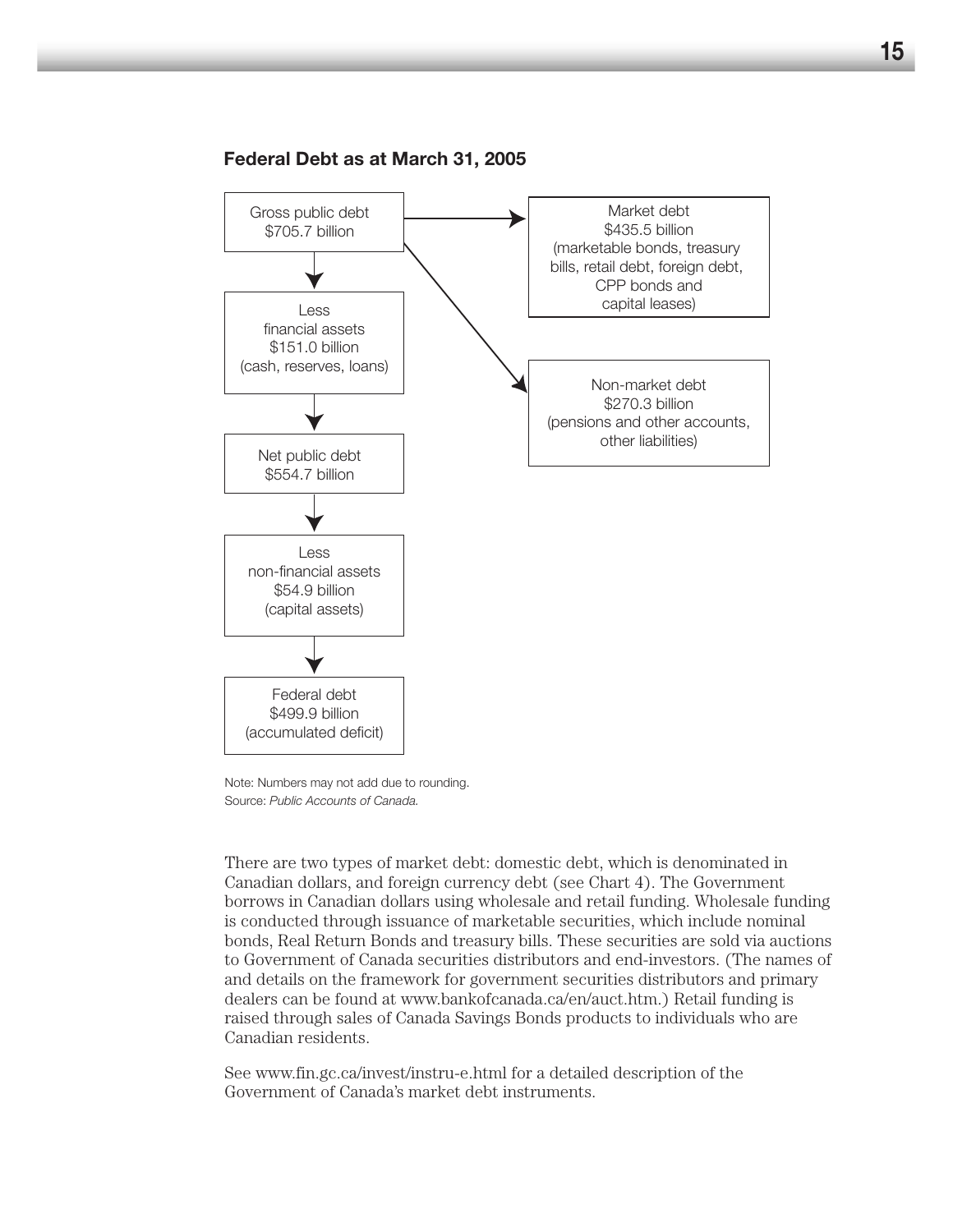

Chart 4 **Market Debt, March 31, 2005**

Sources: *Public Accounts of Canada* and *Annual Financial Report of the Government of Canada*

Funds raised in Canadian dollars are used primarily to meet the Government's operational requirements. A portion of Canadian-dollar wholesale debt is swapped to foreign currencies to fund the Government's foreign exchange reserves. Chart 5 shows market debt taking into account swaps. The Government also borrows in foreign currencies to fund reserves, which are held in the Exchange Fund Account (EFA). The EFA provides a source of foreign currency liquidity and is used to promote orderly conditions in the foreign exchange market for the Canadian dollar.

Table 1 shows the change in the composition of federal market debt in 2004–05 by domestic and foreign debt programs. Further details on the changes in programs and indicators of debt management operations and activities can be found in Part III. Total domestic debt was reduced by \$0.7 billion while foreign currency debt declined by \$4.1 billion.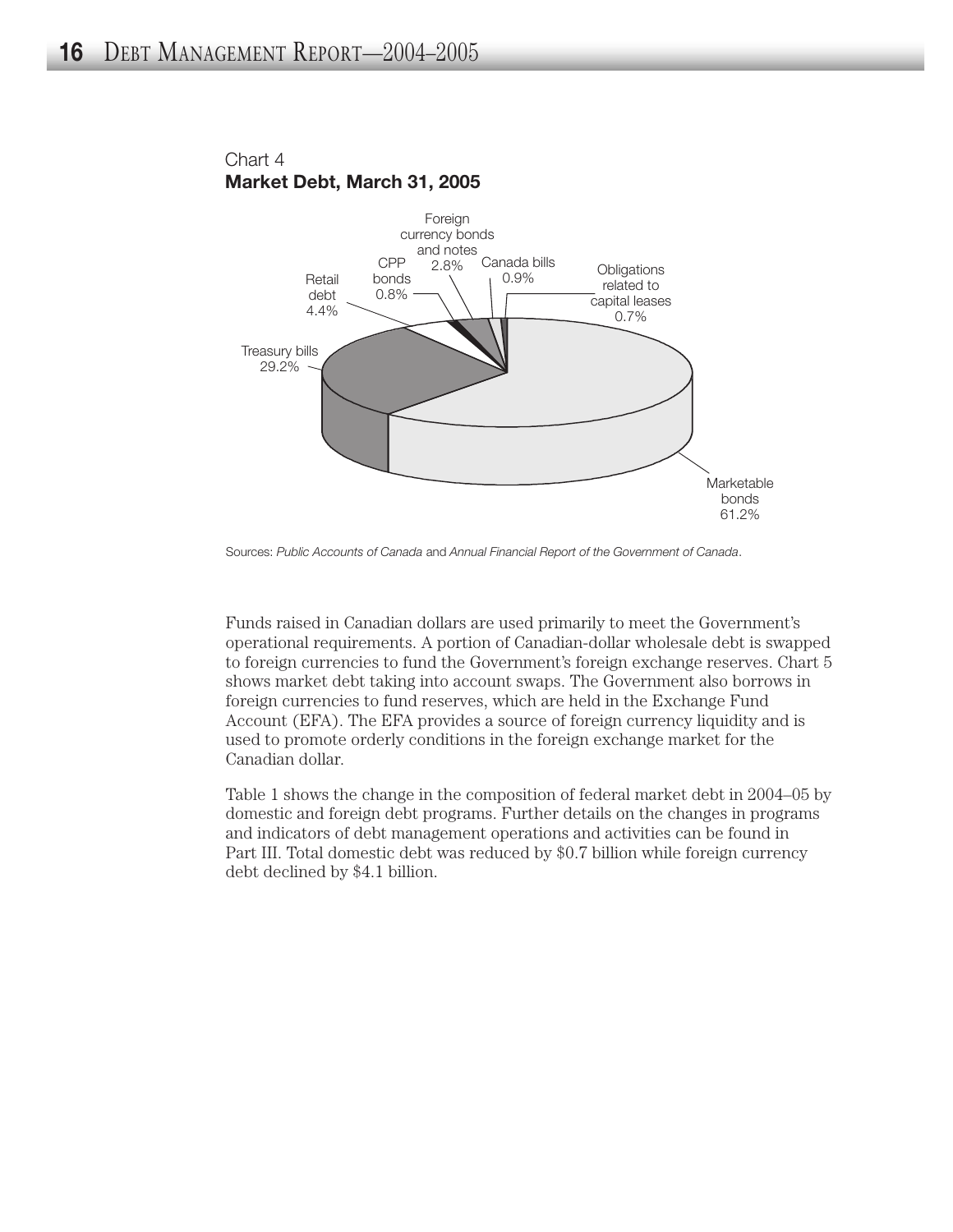

### Chart 5 **Market Debt (Post Swaps), March 31, 2005**

Note: As at March 31, 2005, the total amount of interest rate (\$1.5 billion) and cross-currency (\$24.5 billion) swaps oustanding stood at \$26.0 billion. Cross-currency swaps convert C\$-denominated government debt into foreign currency obligations for the purpose of funding the foreign reserves portfolio.

Sources: *Public Accounts of Canada* and *Annual Financial Report of the Government of Canada*

|                                       | April 1, 2004<br>Outstanding | March 31, 2005<br>Outstanding | Change |
|---------------------------------------|------------------------------|-------------------------------|--------|
|                                       |                              | (\$ billions)                 |        |
| Domestic debt                         | 413.5                        | 412.8                         | $-0.7$ |
| Foreign currency debt <sup>1</sup>    | 20.5                         | 16.3                          | $-4.2$ |
| CPP bonds and notes                   | 3.4                          | 3.4                           | 0.0    |
| Obligations related to capital leases | 2.8                          | 2.9                           | $+0.1$ |
| Total market debt                     | 440.2                        | 435.5                         | $-4.8$ |

### Table 1

*Change in Composition of Federal Market Debt, 2004–05*

Note: Numbers may not add due to rounding.

<sup>1</sup> Liabilities are stated at par value at the March 31, 2005, exchange rate.

Source: *Public Accounts of Canada.*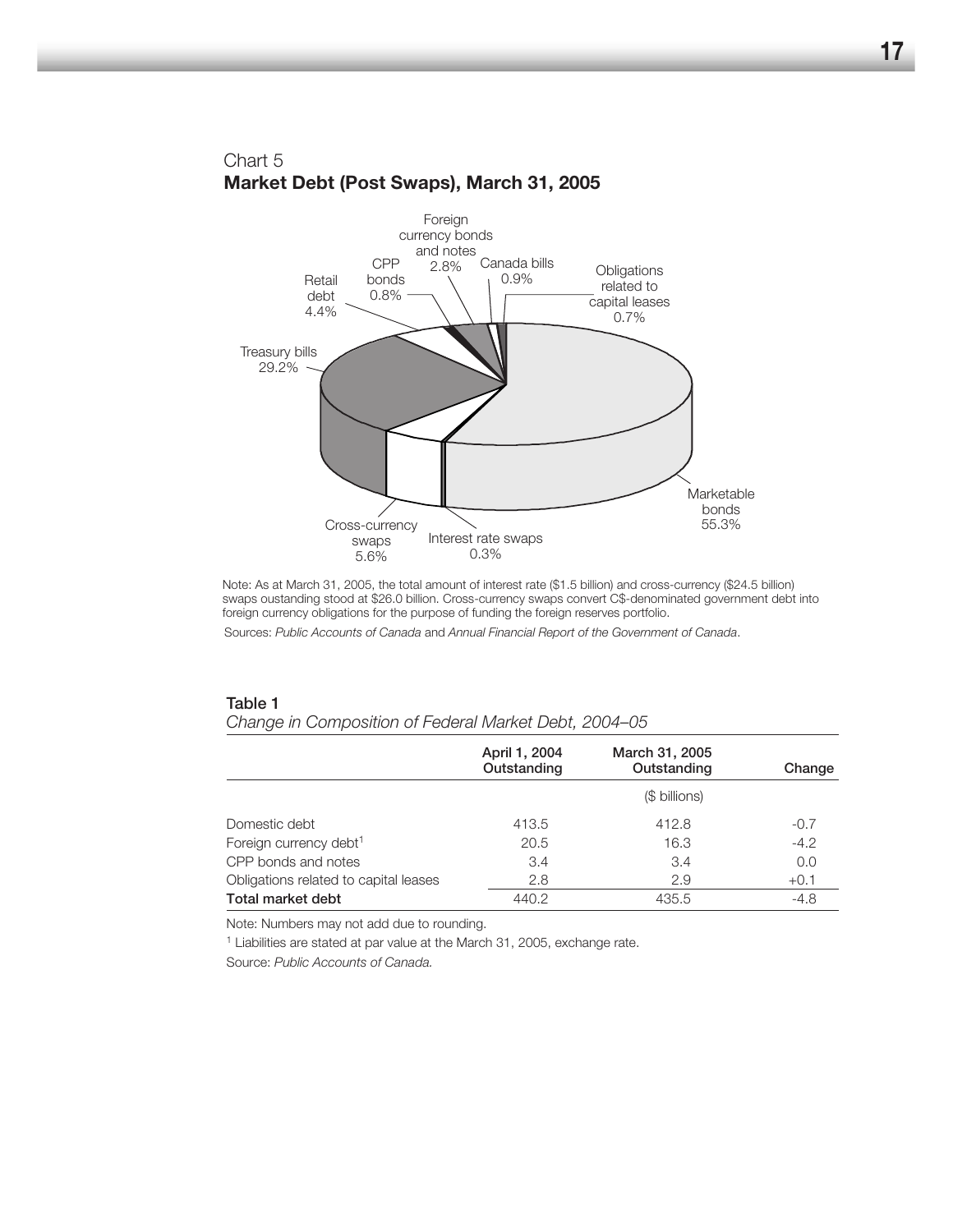# *Part II: Report on 2004–2005 Debt Strategy*

The federal debt strategy covers the management of federal market debt and operational activities related to it, including the management of Canadian-dollar cash balances and the funding and investment of Canada's foreign exchange reserves. Annual debt strategy planning sets out the objectives for the year in each of these domains and provides for a series of initiatives.

A well-functioning wholesale market in Government of Canada securities benefits the Government as well as a wide range of market participants. For the Government as a debt issuer, a well-functioning market attracts investors and ensures that funding costs are kept low. For market participants, a liquid and active secondary market in government debt provides credit-risk-free assets for investment portfolios, a pricing benchmark for other debt issues and swaps, and a primary tool for hedging interest rate risk.

In 2004–05 a number of initiatives were undertaken to enhance the effectiveness of the Government of Canada's debt management. This document reports on these initiatives organized around four key themes: cost and risk; maintaining a well-functioning government securities market; encouraging participation in the government securities market; and framework reviews.

# **Cost and Risk**

The Government's objective of maintaining stable, low-cost financing involves managing exposure to a range of financial risks. The key risk for the Government relates to changes in interest rates and their effect on domestic borrowing costs (interest rate risk). A lesser risk is the Government's credit exposure to financial institution counterparties with which it transacts (credit risk). This section provides an overview of the main considerations in balancing interest rate risk and cost.

# **Debt Structure**

The Government has access to a variety of instruments to fund its debt, with standard maturities ranging from 3 months to 30 years. As does any other borrower in the financial markets, the Government generally faces a trade-off between cost and risk when selecting the instruments it issues. Borrowing costs of longer-term instruments tend to be higher, but are fixed for long periods. On the other hand, borrowing costs of shorter-term instruments tend to be lower on average, but more volatile. By choosing the proportion of each instrument it issues, the Government can establish a debt structure that strikes an appropriate balance between keeping costs stable and low.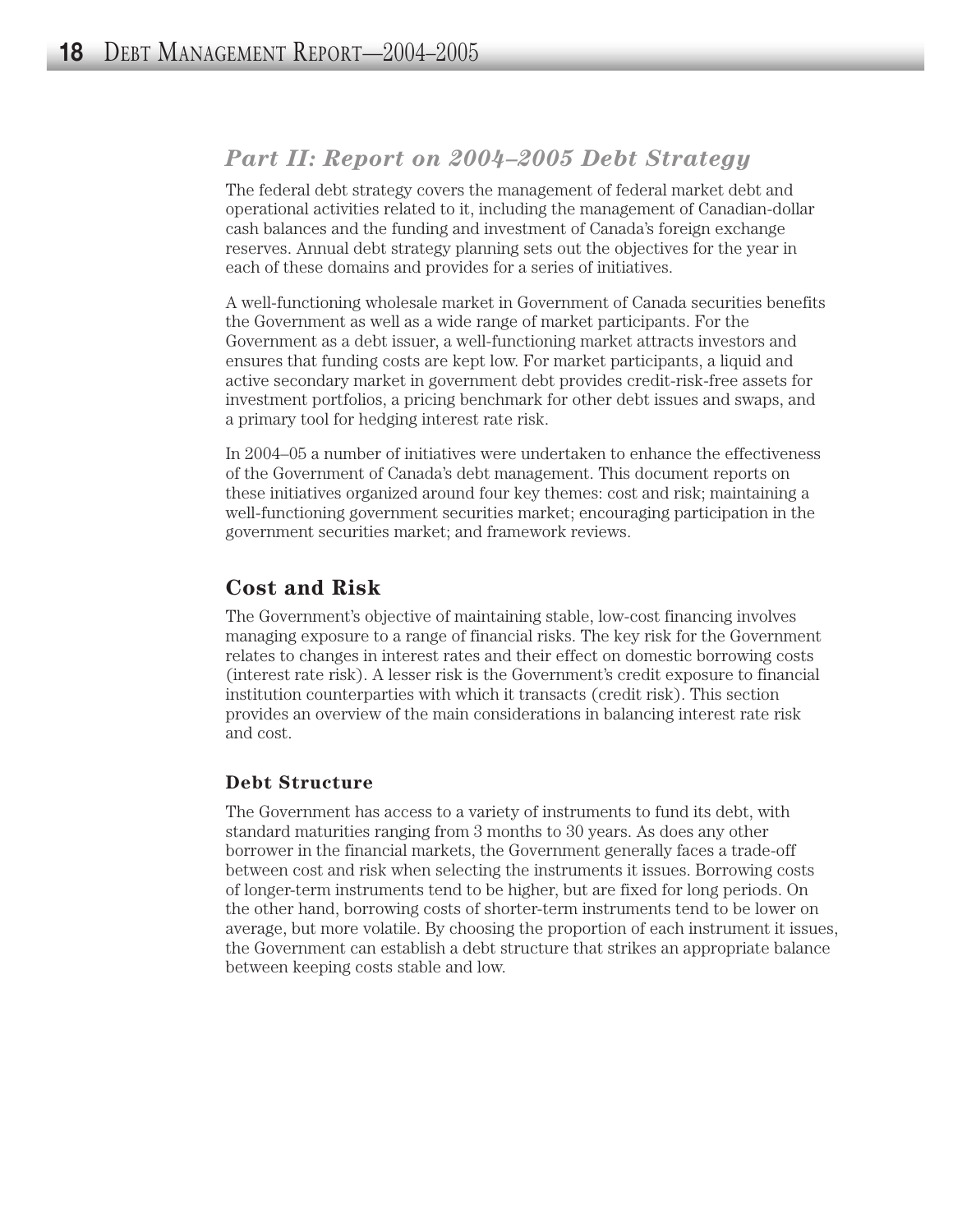The main operational target used to manage the debt structure is the fixed-rate share, which measures the proportion of interest-bearing debt having fixed rates debt that does not mature or need to be repriced within one year—relative to total interest-bearing debt. The fixed-rate share incorporates both market and non-market debt. In the February 2003 budget, the Government announced its intention to reduce the fixed-rate share target from two-thirds to 60 per cent by 2007–08 (see Chart 6).



### Chart 6 **Fixed-Rate Share of the Debt**

Source: Department of Finance.

The decision to lower the fixed-rate share is based on positive economic and fiscal developments in Canada in recent years. Financial simulation modelling indicates that a 60-per-cent fixed-rate share would result in lower borrowing costs under a large number of interest rate scenarios without compromising debt-cost stability.

In 2004–05 the Government continued to reduce the fixed-rate share, with the share declining from 63.8 per cent to 63.1 per cent over the fiscal year. The change in debt structure will continue to be implemented gradually, in an orderly and transparent manner, over the next few years.

As a consequence of the adjustment in the fixed-rate share, the stock of outstanding treasury bills and cash management bills increased from \$113.4 billion to \$127.2 billion in 2004–05, while the stock of outstanding nominal bonds declined from \$258.2 billion to \$244.3 billion.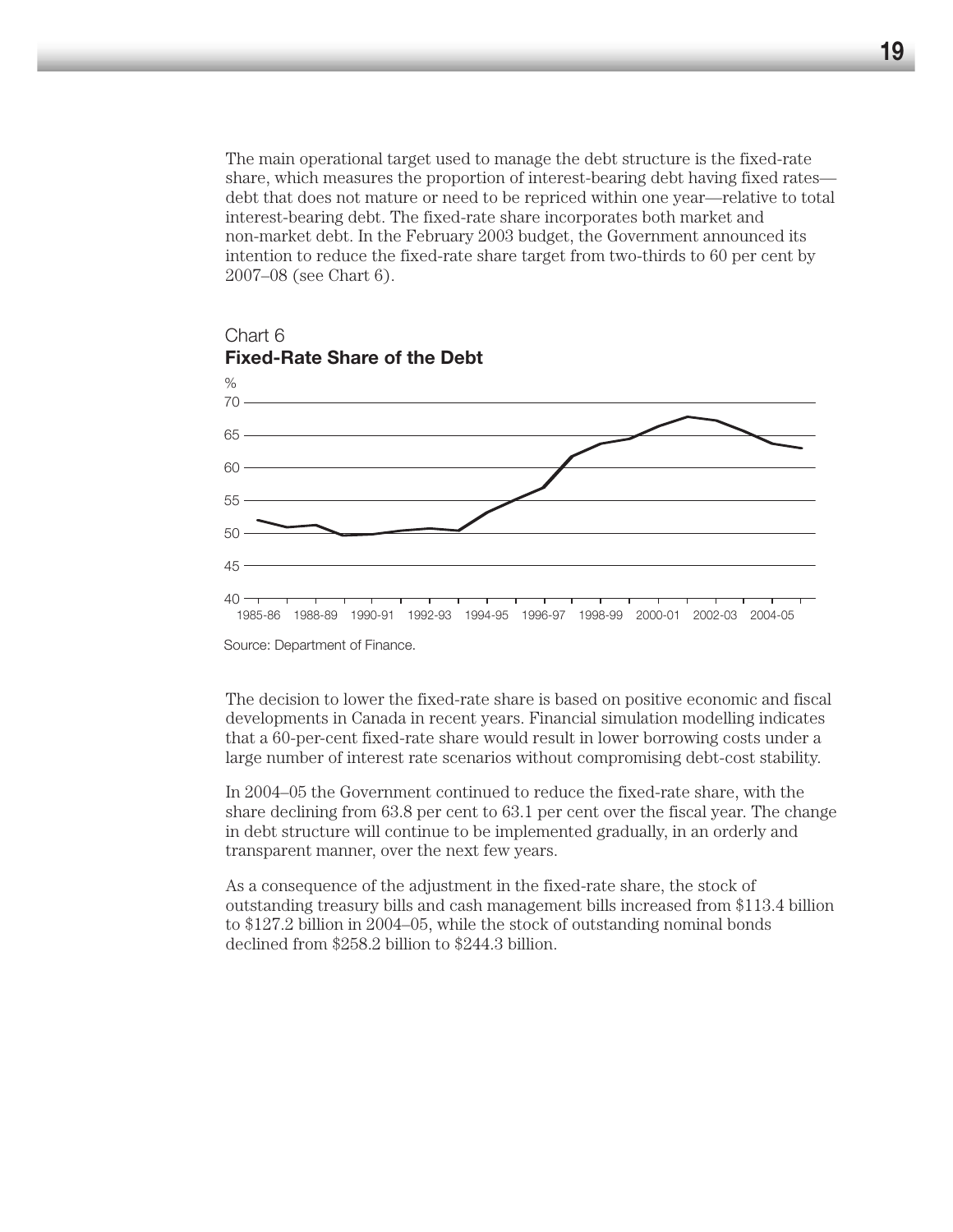In addition to the fixed-rate share, the Government uses other indicators to track the exposure to interest rate risk inherent in the debt stock. The average term to maturity (ATM) represents the average length of time before debt instruments mature and become subject to refinancing risk. The ATM of marketable debt has stabilized at around 6  $\frac{1}{2}$  years since 2000, after having increased from roughly 4 years in 1991 (see Chart 7). A longer ATM means that debt instruments are rolled over less frequently, which implies less uncertainty regarding future debt costs.



Chart 7

### **Maturity Profile**

A related strategy to reduce the risk of higher borrowing costs is the maintenance of a stable maturity profile. A well-distributed maturity profile limits the need to refinance a large portion of the debt in any given period when borrowing conditions may be unfavourable.

The emphasis on the regularity of debt operations, including in particular regular cycles for new bond benchmarks, helps to maintain a stable maturity profile. As well, the cash management bond buyback (CMBB) program, through which benchmark bonds maturing within a year are repurchased before their maturity dates, helps stabilize the maturity profile within a given year and manage cash balances effectively around large maturity dates. By reducing the need to accumulate high cash balances leading up to large bond maturities, the CMBB program also smoothes out seasonal fluctuations in treasury bill issuance. Overall, through the CMBB program, large maturities were lowered by 21 per cent in 2004–05, reducing the Government's cost of holding high levels of cash balances for key coupon and maturity payment dates.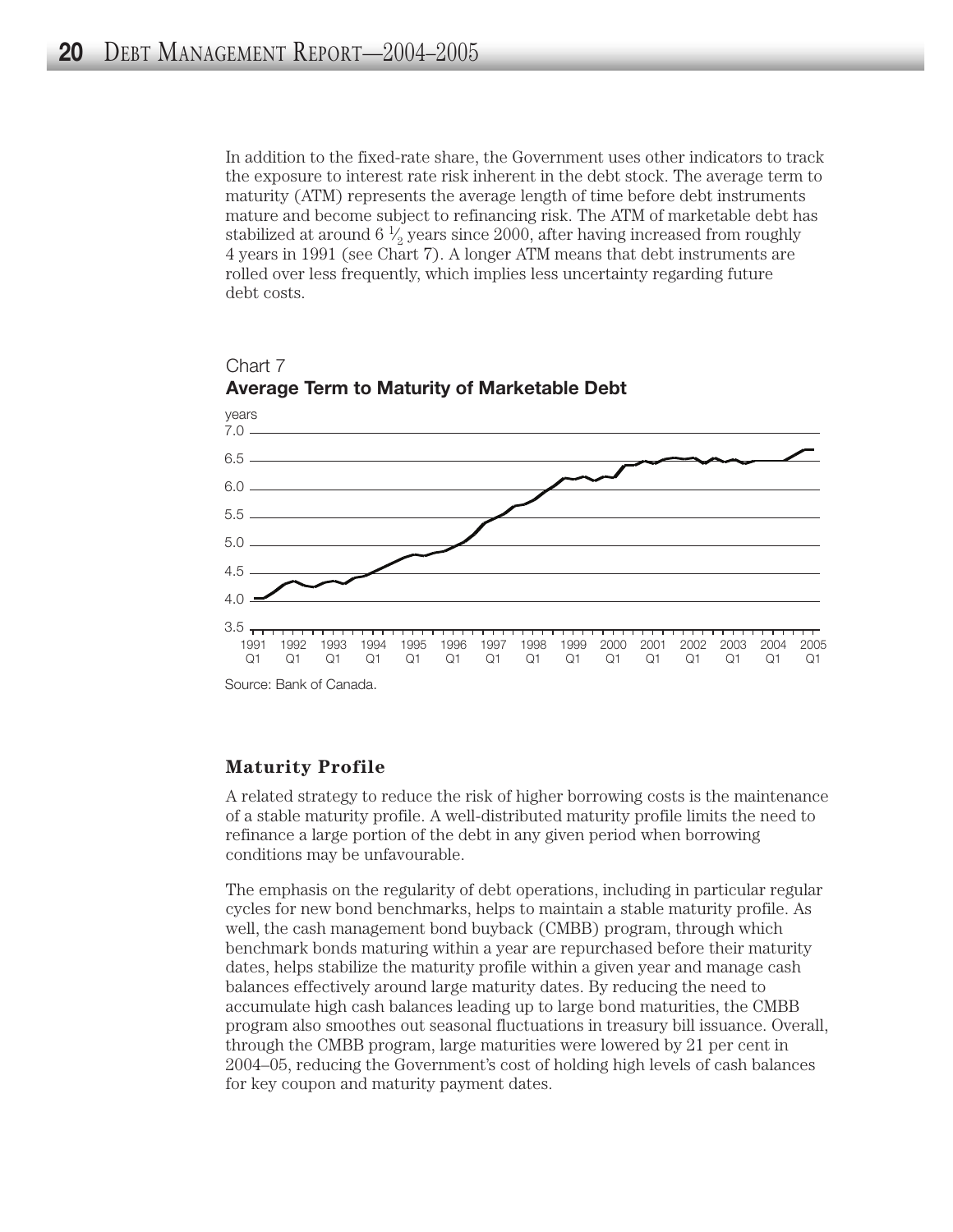### **Risk Associated With Funding the Foreign Reserves**

The Government borrows in foreign currencies to raise foreign exchange reserve assets for the Exchange Fund Account. These assets provide foreign currency liquidity and help promote orderly conditions for the Canadian dollar in the foreign exchange markets. Foreign exchange funding requirements in 2004–05 were met primarily through cross-currency swaps, which are particularly cost-effective compared to other funding sources.

Collateral management frameworks are used to manage the Government's credit risk to financial institution counterparties associated with cross-currency swaps. Under these frameworks, high-quality collateral (e.g. cash, securities) is placed with the Government when the Government's exposure to a counterparty exceeds specified limits.

Risk measures are reported on a monthly basis to management at the Department of Finance and the Bank of Canada.

# **Maintaining a Well-Functioning Market**

The Government supports the maintenance of a liquid well-functioning market for its marketable securities in order to help maintain low funding costs. One way it achieves this goal is by building large liquid benchmark bonds and treasury bills in various maturity sectors on a regular, predictable basis. The use of multiple maturities attracts a wide array of investors, while regular and transparent issuance ensures that there is no uncertainty as to the Government's plans. Initiatives outlined in the 2004–05 *Debt Management Strategy* to promote liquidity in the Government of Canada securities market were:

- **Diversified and regular issuance**: The Government continued its practice of issuing and building large liquid benchmarks in a variety of instruments and terms to maturity to target a diverse investor base. These instruments include four bond maturity sectors (quarterly 2-, 5- and 10-year auctions and semi-annual 30-year auctions); three treasury bill maturity sectors (3-, 6- and 12-month maturities with auctions every two weeks); a long-term inflationindexed bond (quarterly issuance); and debt issued as part of the retail debt program. Regular issuance helps provide certainty for dealers and investors in their preparations for auctions.
- **Benchmark target sizes**: The 2-, 5-, 10- and 30-year new building benchmark target sizes were unchanged from the previous year (2-year bonds: \$7 billion to \$10 billion; 5-year bonds: \$9 billion to \$12 billion; 10-year bonds: \$10 billion to \$14 billion; and 30-year bonds: \$12 billion to \$15 billion). All benchmarks built in 2004–05 were within their target range.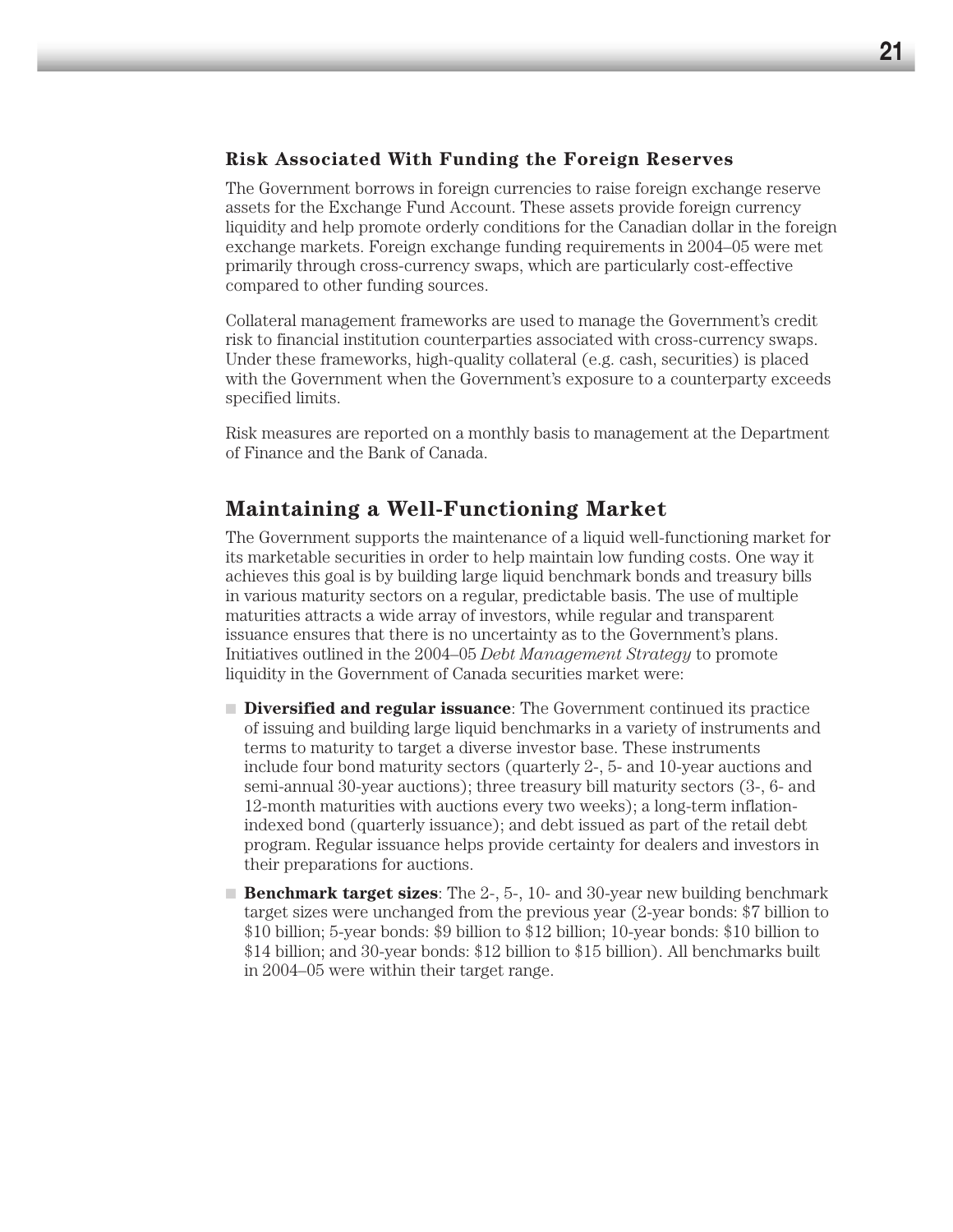■ **Regular buybacks**: Against the backdrop of debt paydown in recent years, the Government has been using the regular bond buyback program on both a switch and cash basis to repurchase off-the-run bonds (i.e. securities that are no longer the current or the previous building benchmark), thereby helping to maintain gross bond issuance levels and maintain benchmark bond sizes. Unlike buybacks on a cash basis, where bonds offered are exchanged for cash, bonds repurchased on a switch basis are exchanged for the current building benchmark. (The regular bond buyback program differs from the cash management bond buyback program in that the former serves to maintain gross bond issuance, while the latter helps the Government manage its cash requirements effectively by reducing large bond maturities.)

The 2004–05 *Debt Management Strategy* outlined the Government's buyback target of approximately \$11 billion, similar to 2003–04. During the year the Government issued \$11.5 billion in new benchmark bonds through the repurchase of \$11.5 billion in off-the-run bonds. The basket of eligible bonds for buyback in the 10-year sector was successfully expanded in 2004–05 to help maintain buyback operations in that sector.

In 2004–05 the Government repurchased \$4.7 billion in bonds through the switch program (a decrease of \$0.3 billion from 2003–04), and \$6.8 billion through the cash buyback program (an increase of \$1.6 billion from 2003–04).

# **Participation**

Active participation at auction and buyback operations of a diverse group of market participants also helps the Government to achieve its key objective of stable, low-cost funding. Over the past few years initiatives to enhance transparency and the bidding process have been undertaken to broaden participation. A key initiative undertaken in 2004–05 was the reduction in the time in which auction and buyback results are made public (turnaround time).

On April 1, 2004, the Government reduced the turnaround time for auctions and buyback operations from fixed times (10 and 15 minutes respectively) to a "best efforts basis" (i.e. when ready). Lower turnaround time has reduced the market risk for market participants, further enhancing the efficiency of the auction and buyback process. Market participants have indicated their satisfaction with these changes.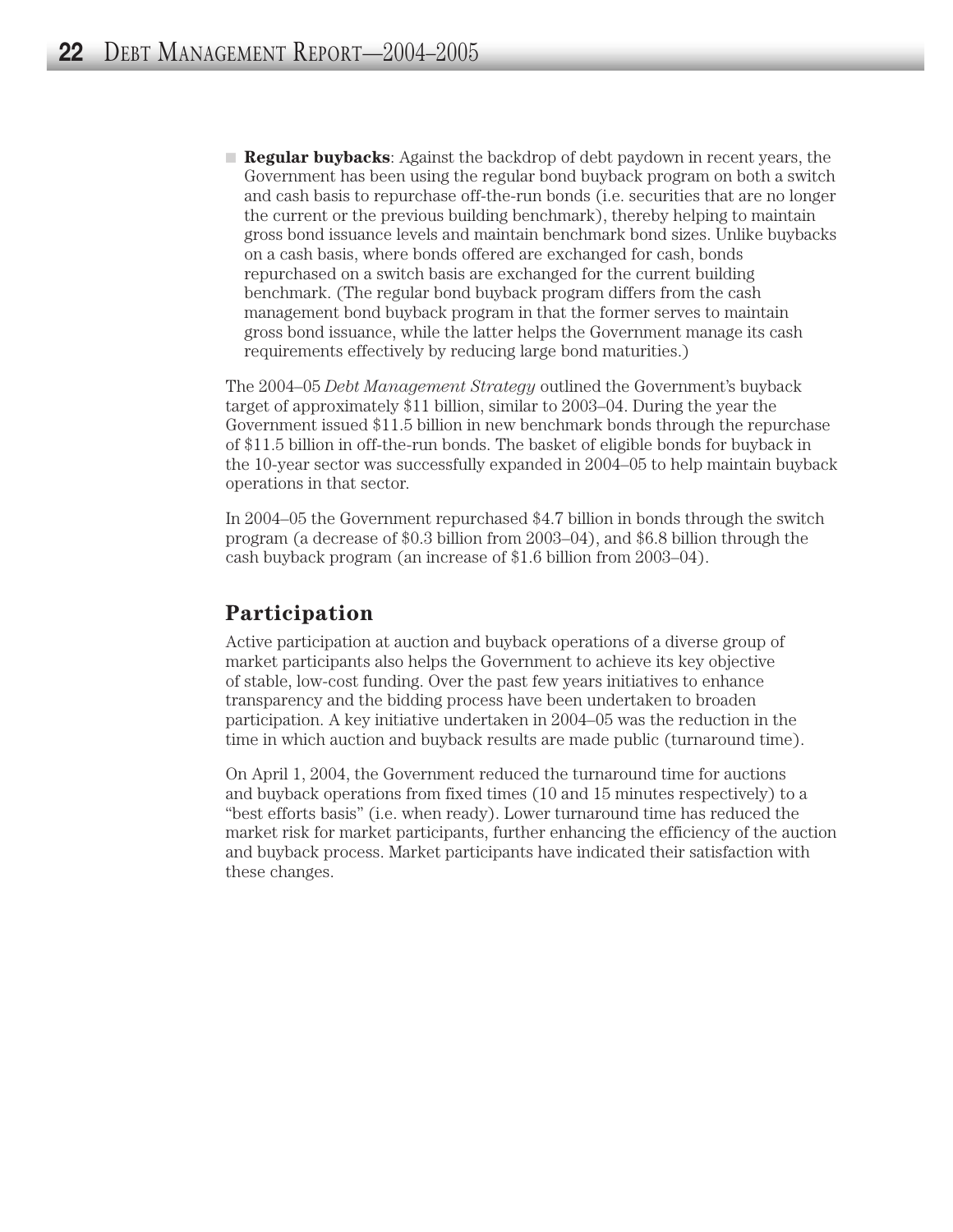Charts 8 and 9 show the reduction in turnaround times in recent years, from 45 minutes at the end of 1998 to an average of less than 3 minutes for treasury bill and bond auctions and an average of less than 7 minutes for buyback operations in 2004–05.

# Chart 8 **Turnaround Times for the Release of the Results of Treasury Bill and Bond Auctions, 1998–2005**



Source: Bank of Canada.

# Chart 9 **Turnaround Times for the Release of the Results of Buyback Operations, 1998–2005**

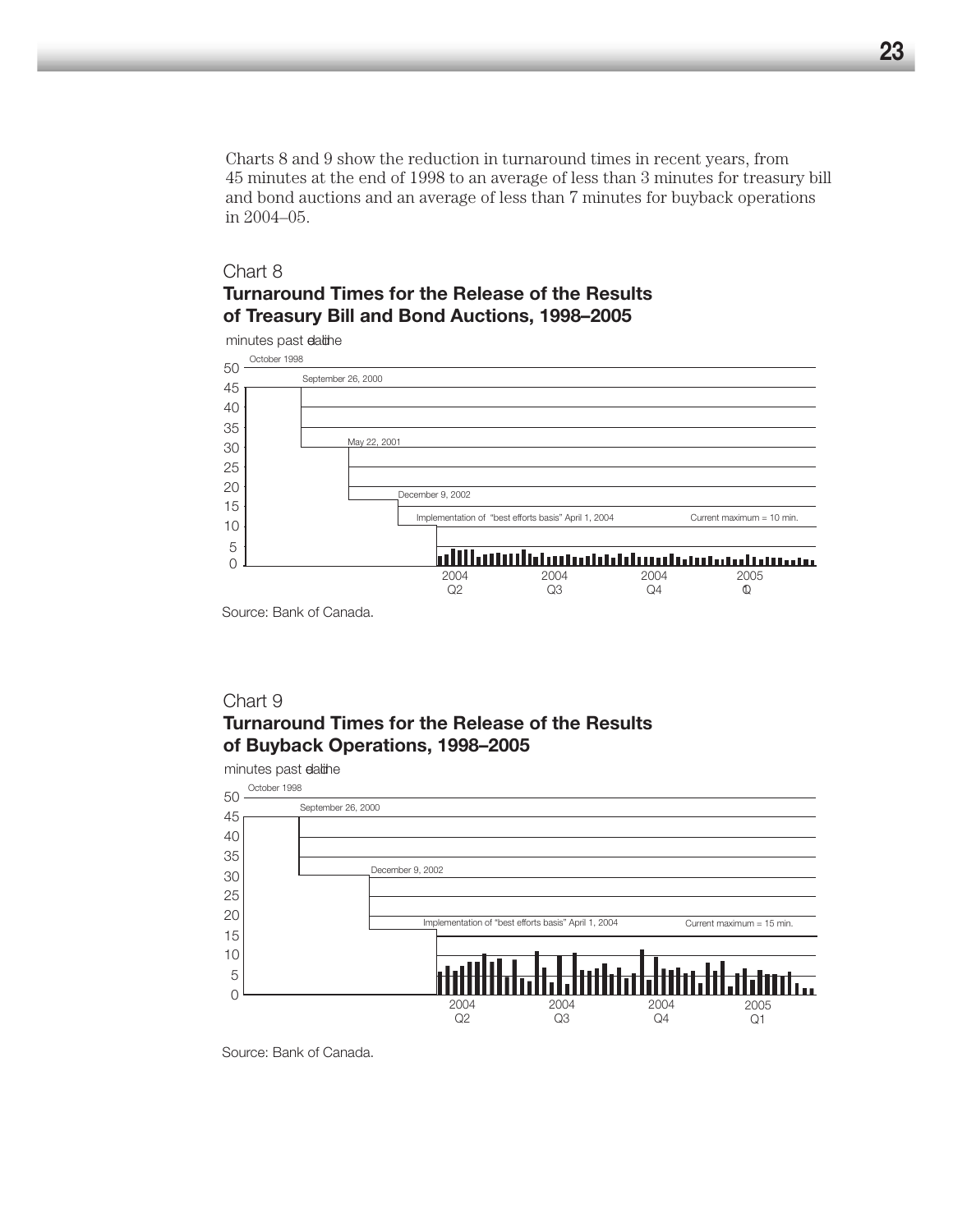# **Framework Reviews**

The Government regularly assesses its treasury management policies and programs as part of good governance and management of the debt program. These reviews are conducted internally at the Department of Finance and Bank of Canada or by external specialists. In 2004–05 the Government conducted an internal review of the effectiveness of its debt distribution framework. An external study of the borrowing and governance framework of Crown corporations was also undertaken (available at www.fin.gc.ca/toce/2005/mfgbe-e.html).

### **Evaluation of the Debt Distribution Framework**

The evaluation of the debt distribution framework for Government of Canada securities was launched in the fall of 2004 and included internal analysis by the Government and consultations with interested parties. A consultation document was posted in October 2004 on the Bank of Canada's website (www.bank-banque-canada.ca/en/notices\_fmd/2004/not181004\_review.html).

The purpose of the review was to assess the framework's effectiveness in raising stable, low-cost funding for the Government and supporting a well-functioning market for Government of Canada securities, and whether changes to the framework were warranted.

The review was considered timely given the evolution of the government securities market since the previous review of the framework in 1998: lower borrowing requirements of the federal government; greater concentration of auction participation and secondary market trading; interest by some investors in direct participation at auctions; and innovation in financial markets through, for example, the development of alternative trading systems.

Following the conclusion of the review, changes to the debt distribution framework were released in a document published in August 2005 on the Bank of Canada's website (www.bank-banque-canada.ca/en/notices\_fmd/2005/not080805.html). The review found that the framework is generally working well, with auctions consistently covered and well bid. The Government identified changes to the framework to promote continued competition and participation in Government of Canada securities auctions. The changes fall into two broad areas: adjustments in auction access for dealers and customers, and changes to minimum bidding obligations of dealers. These changes are scheduled for implementation in early December 2005, following the update of the Terms of Participation and the Standard Terms for Government of Canada auctions.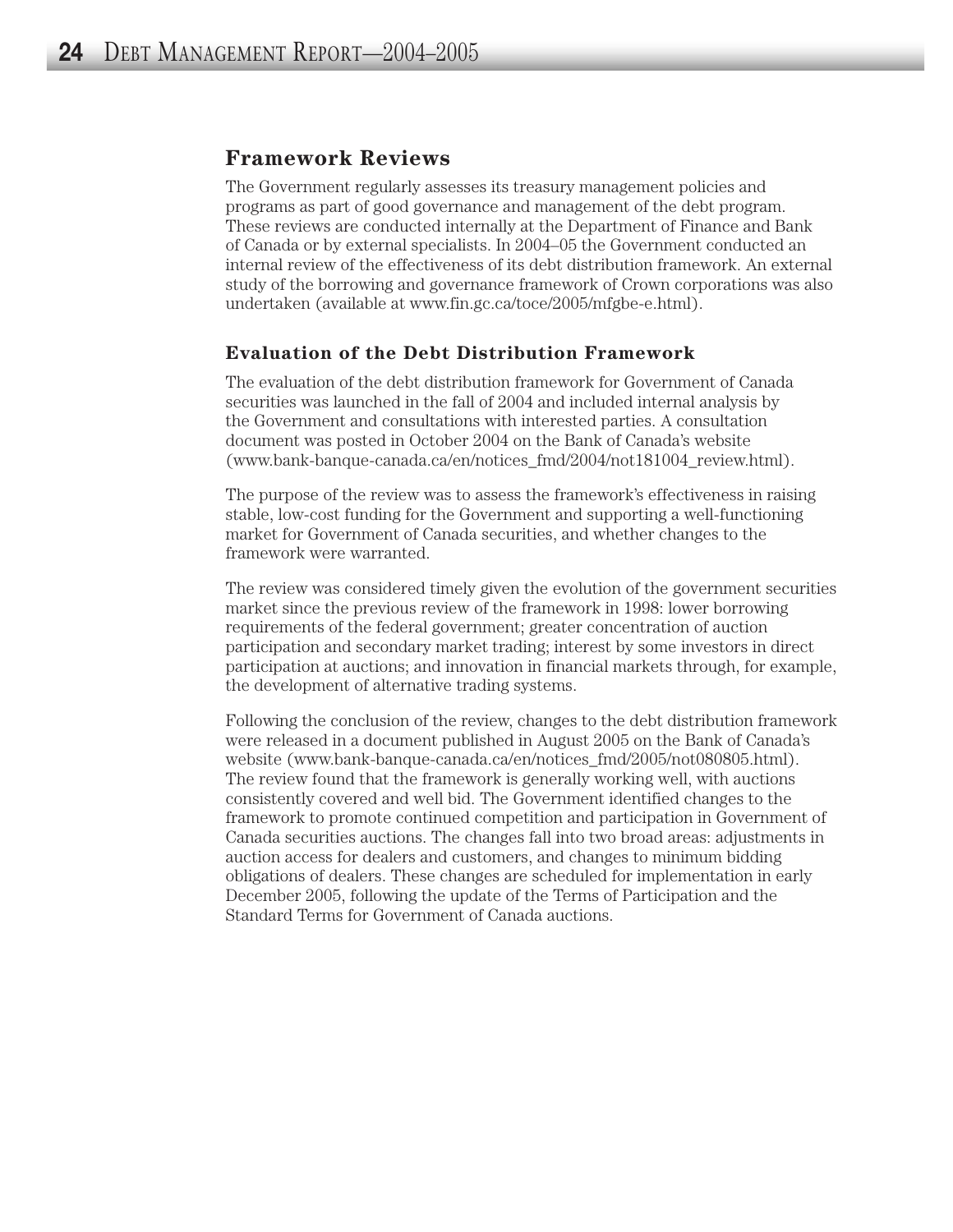# **Debt Strategy Plan and Summary of Actions Taken**

The following summary reports on the 2004–05 debt strategy plan initiatives, their purpose and actions taken. All of the strategic objectives for the management of the Government's debt, cash and reserves were achieved over the course of the year.

|                     | Plan                                                                                                                                                                                                                                                                   | Purpose                                                                                                       | <b>Actions Taken</b>                                                                                                               |
|---------------------|------------------------------------------------------------------------------------------------------------------------------------------------------------------------------------------------------------------------------------------------------------------------|---------------------------------------------------------------------------------------------------------------|------------------------------------------------------------------------------------------------------------------------------------|
| Cost<br>and Risk    | Continue to reduce<br>the fixed-rate share<br>of the debt towards<br>the 60-per-cent target.                                                                                                                                                                           | Achieve lower debt charges,<br>while continuing to prudently<br>mitigate the risk to the<br>budget framework. | The fixed-rate share was<br>reduced from 63.8 per cent<br>to 63.1 per cent over the<br>2004-05 fiscal year.                        |
|                     | Increase the size of the<br>treasury bill program from<br>\$110 billion-\$115 billion in<br>2003-04 to approximately<br>\$130 billion in 2004-05.                                                                                                                      | Facilitate market adjustment<br>to changes in the bond and<br>treasury bill programs.                         | The stock of outstanding<br>treasury bills and cash<br>management bills increased<br>by \$13.8 billion to about<br>\$127 billion.  |
|                     | Issue roughly \$36 billion of<br>nominal bonds in 2004-05,<br>\$4 billion less than in<br>2003-04. Due to large bond<br>maturities and continued<br>cash management bond<br>buyback operations, the<br>bond stock was expected<br>to decrease by some<br>\$16 billion. |                                                                                                               | \$35.5 billion of bonds<br>were issued. The stock of<br>outstanding bonds declined<br>by \$13.9 billion to about<br>\$244 billion. |
|                     | Maintain a stable<br>maturity profile.                                                                                                                                                                                                                                 | Limit the need to refinance a<br>large portion of debt in any<br>given period and help                        | Average term to maturity<br>was maintained above<br>6.5 years.                                                                     |
| programs over time. | maintain stability in debt                                                                                                                                                                                                                                             | \$12.9 billion of bonds were<br>repurchased through the<br>cash management bond<br>buyback program.           |                                                                                                                                    |
|                     | Continue to use cross-<br>currency swaps for the<br>majority of foreign reserves<br>funding.                                                                                                                                                                           | Keep the cost of carrying<br>reserve assets low.                                                              | Sixty-four cross-currency<br>swaps were executed in<br>2004-05 totalling<br>\$5.9 billion.                                         |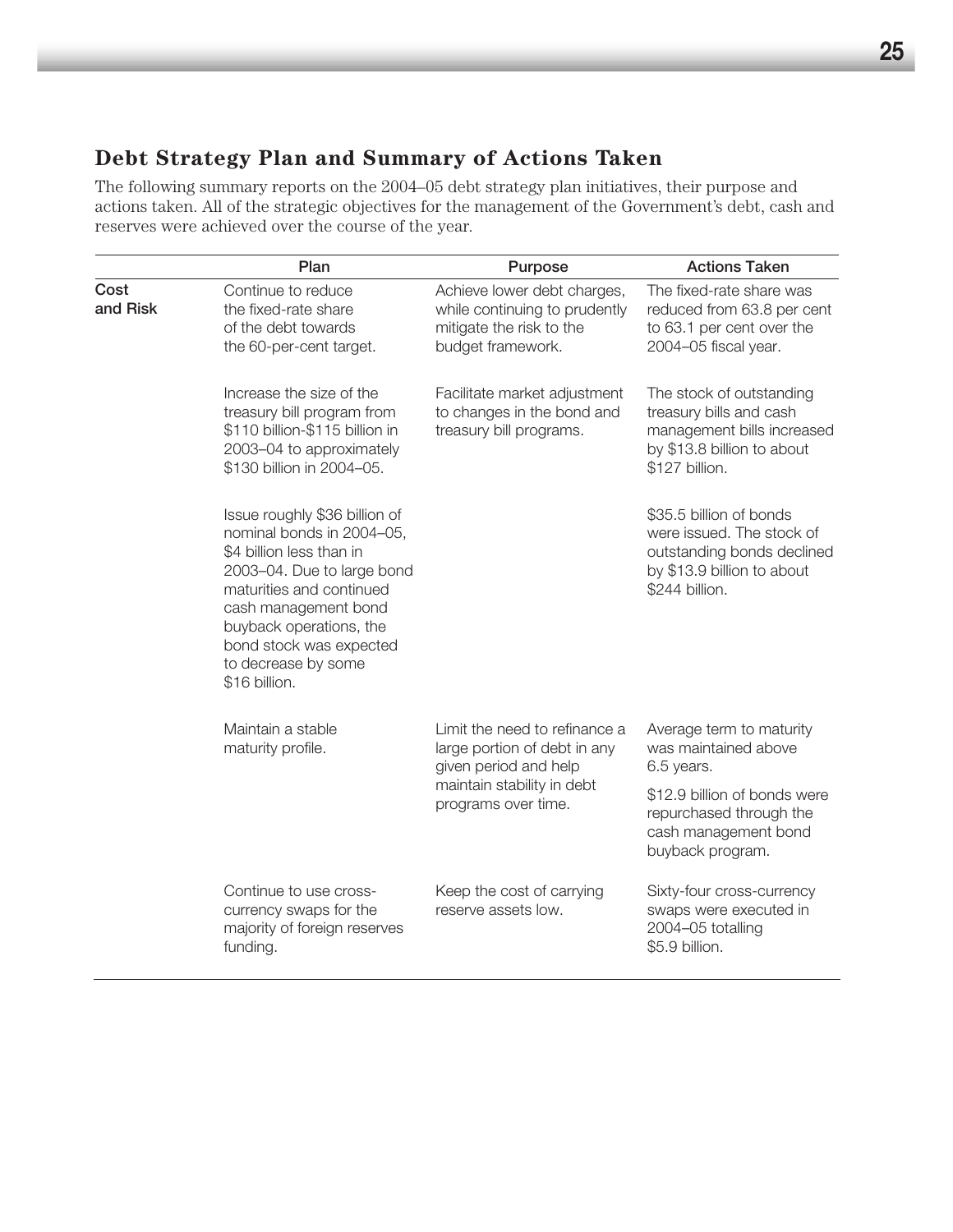# **Debt Strategy Plan and Summary of Actions Taken** *(cont'd)*

|                                                        | Plan                                                                                                                                                               | Purpose                                                                                                                                                                   | <b>Actions Taken</b>                                                                                                                                                                                              |
|--------------------------------------------------------|--------------------------------------------------------------------------------------------------------------------------------------------------------------------|---------------------------------------------------------------------------------------------------------------------------------------------------------------------------|-------------------------------------------------------------------------------------------------------------------------------------------------------------------------------------------------------------------|
| Maintaining<br>a Well-<br>Functioning<br><b>Market</b> | Continue regular issues of<br>marketable bonds in four<br>maturity sectors, treasury<br>bills in three maturity sectors<br>and a long-dated index-<br>linked bond. | Provide liquidity across<br>investor segments,<br>instruments and maturities,<br>which contributes to<br>managing both cost<br>and risk.                                  | Issuance schedule and<br>maturities of past years<br>were maintained in treasury<br>bills, nominal bonds and<br>Real Return Bonds.                                                                                |
|                                                        | Maintain current benchmark<br>target sizes for 2-, 5-,<br>10- and 30-year bonds.                                                                                   | Maintain a liquid market for<br>on-the-run and building<br>benchmark issues.                                                                                              | Benchmark bond target<br>sizes were maintained.                                                                                                                                                                   |
|                                                        | Continue regular bond<br>buybacks at a planned level<br>of about \$11 billion, as in<br>2003-04.                                                                   | Help maintain bond auction<br>sizes and support issuance<br>of large liquid benchmarks.                                                                                   | A total of \$11.5 billion of<br>bonds were bought back<br>through the regular<br>buyback program.                                                                                                                 |
|                                                        | Expand the basket of bonds<br>eligible for 10-year cash and<br>switch buybacks to include<br>more long-dated maturities.                                           | Promote liquidity by<br>reaching target benchmark<br>sizes within a one-year<br>cycle.                                                                                    | Bonds with maturities up to<br>June 2027 were included in<br>the basket of eligible bonds<br>for buyback operations in<br>the 10-year sector.                                                                     |
| Participation                                          | Beginning April 1, 2004,<br>reduce turnaround time for<br>auctions and buybacks to a<br>best efforts basis.                                                        | Enhance bidding and<br>participation by<br>reducing market<br>participants' risk.                                                                                         | Turnaround times on a best<br>efforts basis have averaged<br>less than 3 minutes for<br>auctions and less than<br>7 minutes for buybacks.                                                                         |
| Framework<br><b>Reviews</b>                            | Review the debt<br>distribution framework.                                                                                                                         | Assess the framework's<br>effectiveness in raising<br>stable, low-cost funding and<br>supporting a well-<br>functioning market for<br>Government of Canada<br>securities. | Changes to the Terms of<br>Participation and Standard<br><b>Terms for Government</b><br>of Canada auctions were<br>announced in August 2005<br>and are scheduled for<br>implementation in early<br>December 2005. |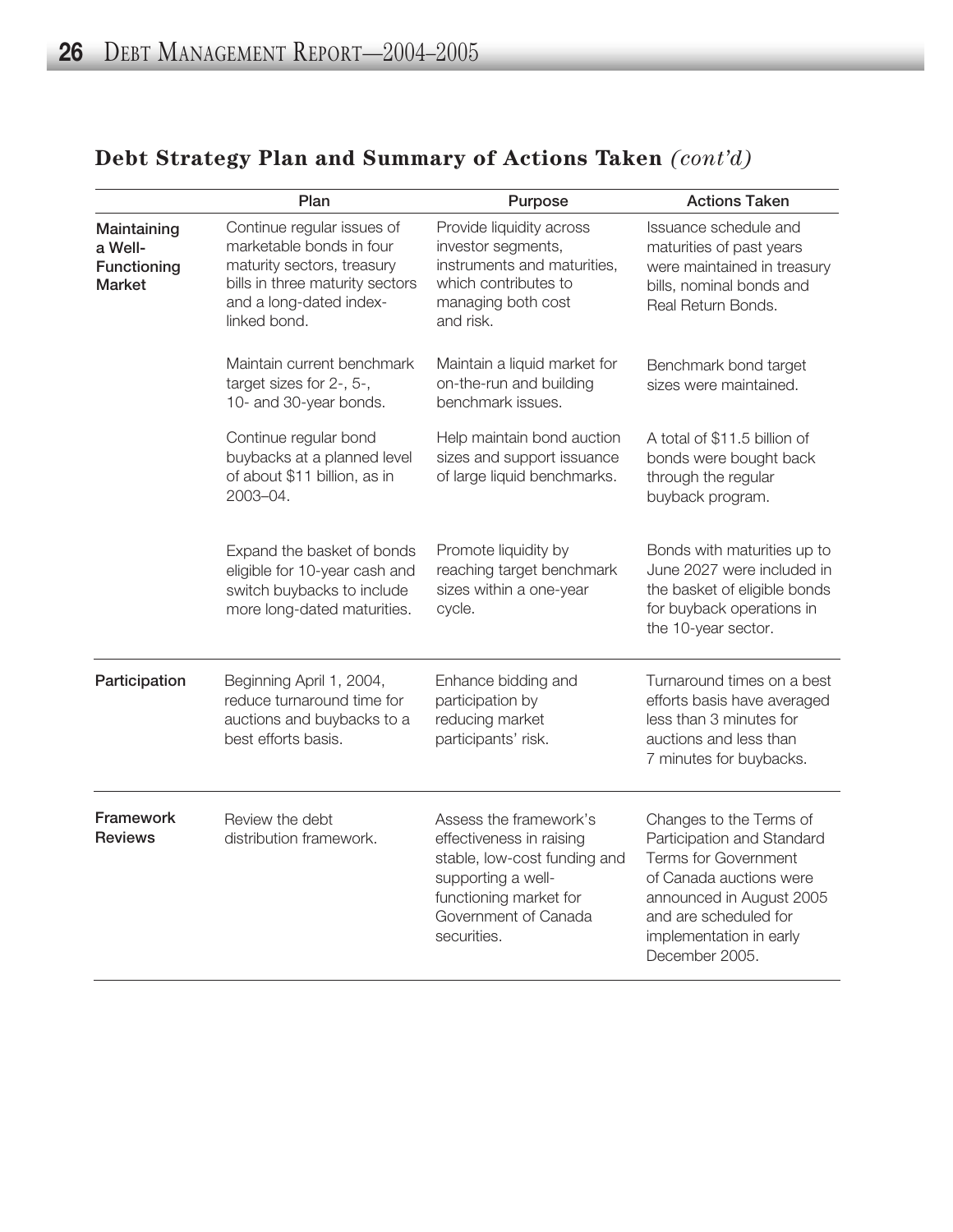# *Part III: Programs and Indicators*

Part III is divided into three main sections: the outcome of operations and activity with respect to the domestic debt programs; indicators of cash management performance; and measures of reserves funding and investment. It also provides information on the Government's investor base and reports on external evaluations of the debt program.

The indicators are intended to provide information on the key measures used by government debt managers. As outcomes in virtually all cases are the product of many factors, the measures do not reflect the impact of specific government debt management policies. However, they serve as useful guideposts in helping to understand the results and context of the Government's debt management initiatives.

# **Domestic Debt Programs**

There are a number of measures of outcomes in the area of domestic debt management. They can be divided into two groups: those associated with the debt issuance process (the primary market) and those dealing with post-issuance trading (the secondary market).

Measures of a well-functioning securities market include the degree to which auctions in the primary market are well bid and the level of liquidity and trading in the secondary market. In 2004–05 the Government's treasury bill and bond auctions continued to be well bid. Primary dealers, a core group of government securities distributors that maintain a certain threshold of activity in the market for Government of Canada securities, play the dominant role at auctions except in the case of Real Return Bond auctions, where customers have won more than 40 per cent of the bonds on offer in recent years.

The secondary market for Government of Canada securities continues to experience healthy trading volumes and turnover ratios that compare favourably to those of other countries. Primary dealers also play a major role in secondary markets, with the top 10 participants accounting for about 98 per cent and 91 per cent of the turnover of treasury bills and bonds respectively. For more information on the framework through which the Government distributes its debt, see www.fin.gc.ca/dtman/2001-2002/dmr02\_3e.html#Annex%201.

# **Primary Market**

### *Program Activity*

### *Nominal Bonds*

Gross bond program issuance in 2004–05 was \$35.5 billion (including issuance through switch buybacks), lower than the \$39.4 billion in 2003–04 (see Table 2). Gross issuance consisted of \$12.0 billion in 2-year bonds, \$9.6 billion in 5-year bonds, \$10.6 billion in 10-year bonds and \$3.3 billion in 30-year bonds (see Reference Table IX for more information on bond auctions). In 2004–05, \$32.5 billion of bonds matured. Taking into account buybacks and maturities, the stock of outstanding bonds declined by \$13.9 billion during the year to \$244.3 billion as at March 31, 2005.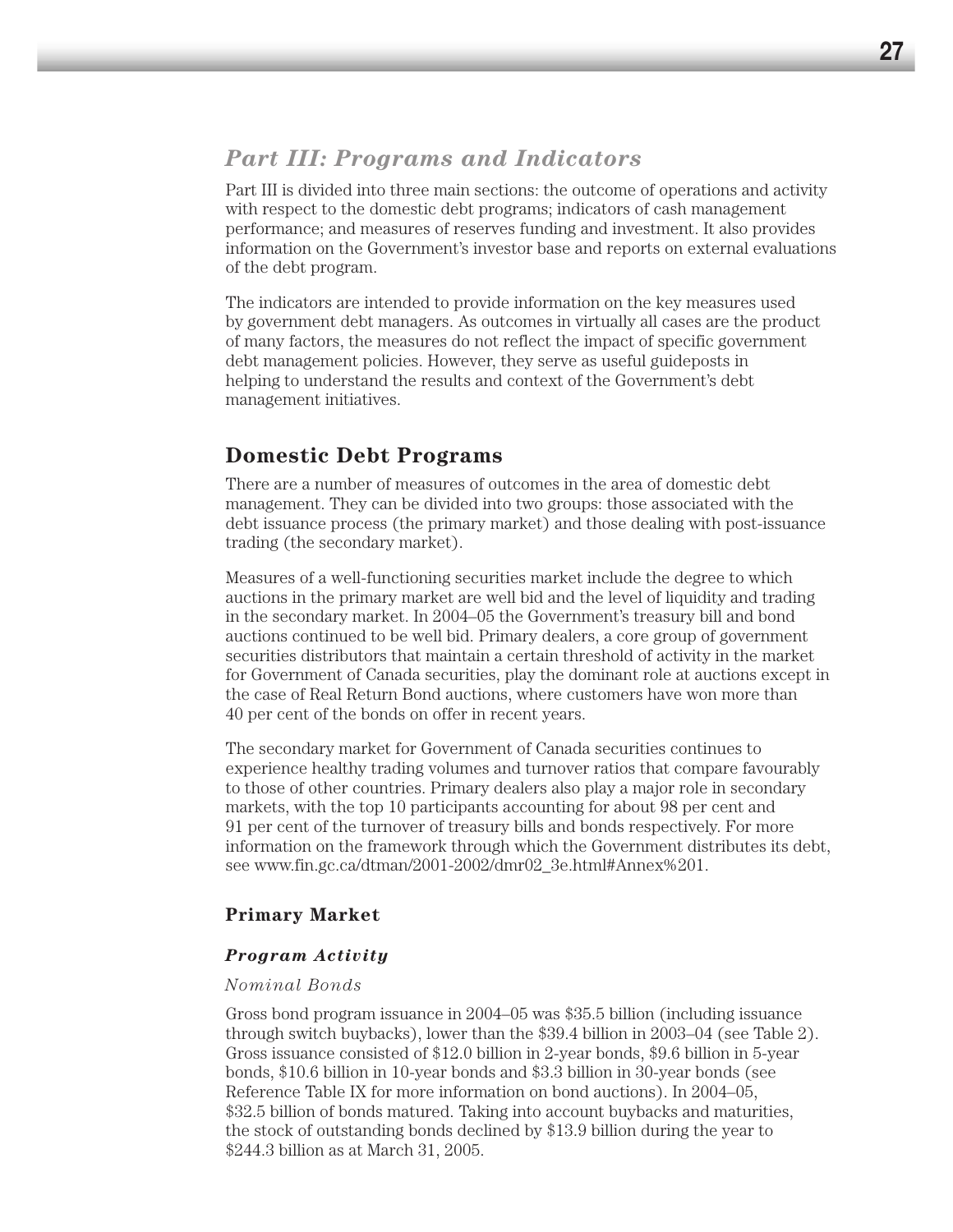### *Real Return Bonds (RRBs)*

RRB issuance in 2004–05 was at a level similar to the previous year's issuance of \$1.4 billion, increasing the level of outstanding RRBs from \$20.6 billion (which includes the Consumer Price Index [CPI] adjustment) to \$22.4 billion as at March 31, 2005. In 2004–05 the Government issued its fourth RRB, one with a December 1, 2036, maturity (see Reference Table X for more information on RRB auctions).

### *Regular Bond Buyback Program*

The objectives of the regular bond buyback program are to enhance liquidity and maintain active new issuance in the primary market for Government of Canada securities. Regular bond buyback operations totalled \$11.5 billion in 2004–05, consisting of \$6.2 billion in 2- and 5-year bonds, \$3.9 billion in 10-year bonds, and \$1.4 billion in 30-year bonds (see Reference Table XII for more information on buyback operations).

Buybacks on a cash basis resulted in \$6.8 billion of new benchmarks being issued. Switch buyback operations in 2004–05 resulted in \$4.7 billion of new building benchmarks being issued. Chart 10 shows the impact of regular bond buybacks on benchmark sizes in 2004–05.

### Chart 10 **Impact of Regular Buyback Program on Benchmark Sizes**  As of March 31, 2005



Source: Bank of Canada.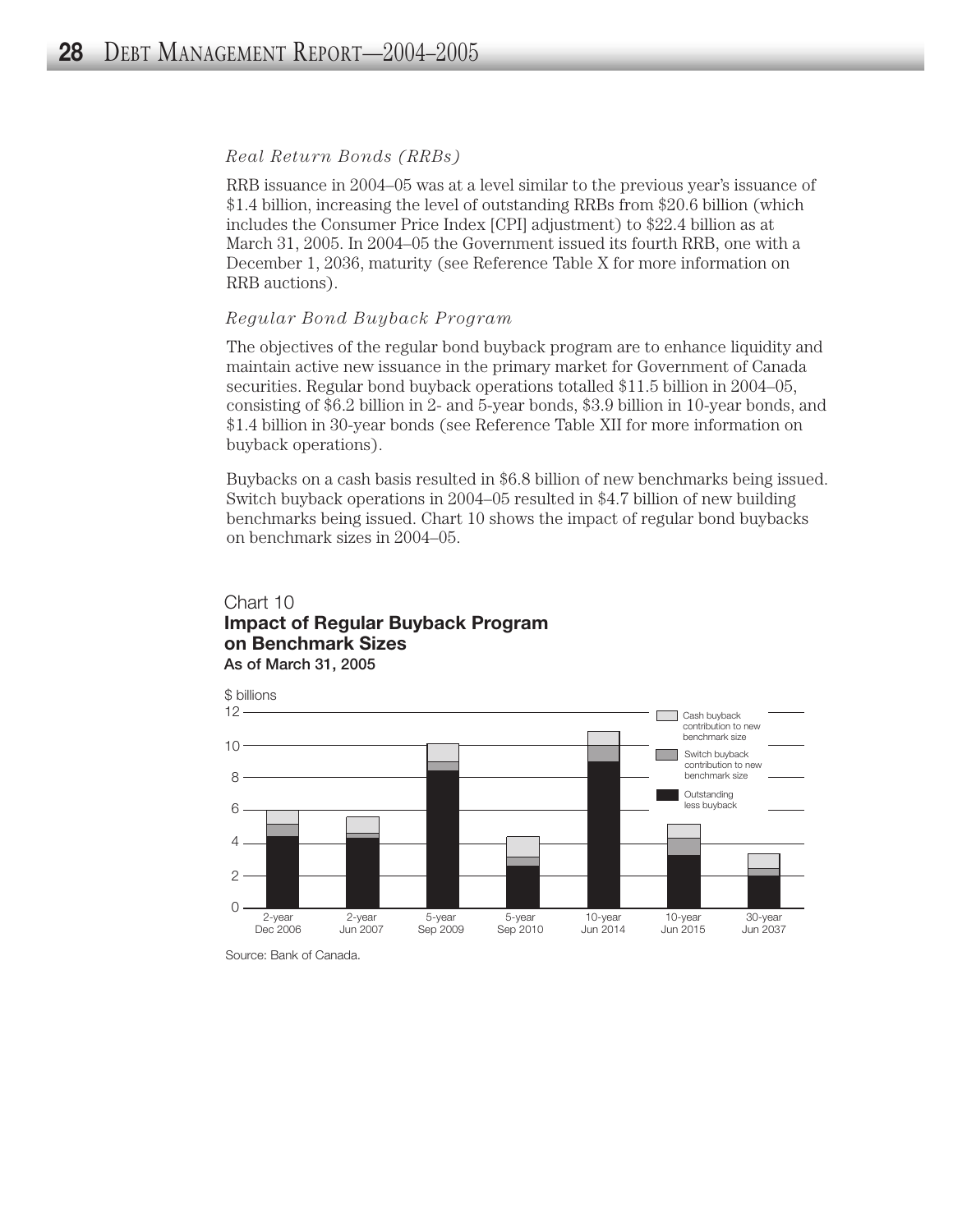|                                    | April 1, 2004<br>Outstanding | <b>New Issues</b> | Maturing | Repurchase        | March 31, 2005<br>Outstanding | Change  |
|------------------------------------|------------------------------|-------------------|----------|-------------------|-------------------------------|---------|
|                                    |                              |                   |          | (\$ billions)     |                               |         |
| Domestic debt                      |                              |                   |          |                   |                               |         |
| Nominal bonds                      | 258.2                        | 35.5              | 32.5     | 24.4 <sup>1</sup> | 244.2                         | $-13.9$ |
| Real Return Bonds                  | 20.6 <sup>2</sup>            | 1.4               | 0.0      |                   | 22.4                          | 1.8     |
| Treasury bills <sup>3</sup>        | 113.4                        | 271.5             | 257.7    |                   | 127.2                         | 13.8    |
| Retail debt                        | 21.3                         | 2.0               | 4.2      |                   | 19.1                          | $-2.2$  |
| Total domestic debt                | 413.5                        |                   |          |                   | 412.8                         | $-0.7$  |
| Foreign currency debt <sup>4</sup> |                              |                   |          |                   |                               |         |
| Canada bills                       | 3.4                          | 13.6              | 13.1     |                   | 3.9                           | 0.5     |
| Foreign bonds <sup>5</sup>         | 12.9                         | 0.0               | 2.4      |                   | 9.6                           | $-3.3$  |
| Canada notes                       | 1.3                          | 0.0               | 0.0      |                   | 1.1                           | $-0.2$  |
| Euro Medium-Term Notes             | 3.0                          | 0.0               | 1.4      |                   | 1.7                           | $-1.3$  |
| Total foreign debt                 | 20.5                         |                   |          |                   | 16.3                          | $-4.2$  |
| CPP bonds and notes                | 3.4                          | 0.0               | 0.0      |                   | 3.4                           | 0.0     |
| Obligations related to             |                              |                   |          |                   |                               |         |
| capital leases                     | 2.8                          | 0.2               | 0.1      |                   | 2.9                           | 0.1     |
| Total market debt                  | 440.2                        |                   |          |                   | 435.5                         | $-4.8$  |

#### Table 2 *Change in Composition of Federal Market Debt, 2004–05*

Note: Sub-categorization of Government of Canada debt is in accordance with Bank of Canada reports, which may vary slightly from Public Accounts categories due to differences in classification methods. Numbers may not add due to rounding.

<sup>1</sup> Includes the regular bond buyback program (\$11.5 billion) and the cash management bond buyback program (\$12.9 billion). Some cash management bond buybacks in 2004–05 did not reduce maturities in that year, but in 2005–06.

<sup>2</sup> Includes CPI adjustment.

- <sup>3</sup> These securities are issued at 3-, 6- and 12-month maturities and are therefore rolled over a number of times during the year for refinancing. This results in a larger number of new issues per year than stock outstanding at the end of the fiscal year. These amounts include cash management bills.
- <sup>4</sup> Liabilities are stated at par value at the March 31, 2005, exchange rate. Changes in outstanding amounts for foreign currency bonds, Canada notes and Euro Medium-Term Notes include the exchange rate appreciation/depreciation of the currency of issue versus the Canadian dollar.
- <sup>5</sup> Includes \$492.0 million in securities assumed by the Government of Canada on February 5, 2001, on the dissolution of Petro-Canada Limited.

Source: *Public Accounts of Canada.*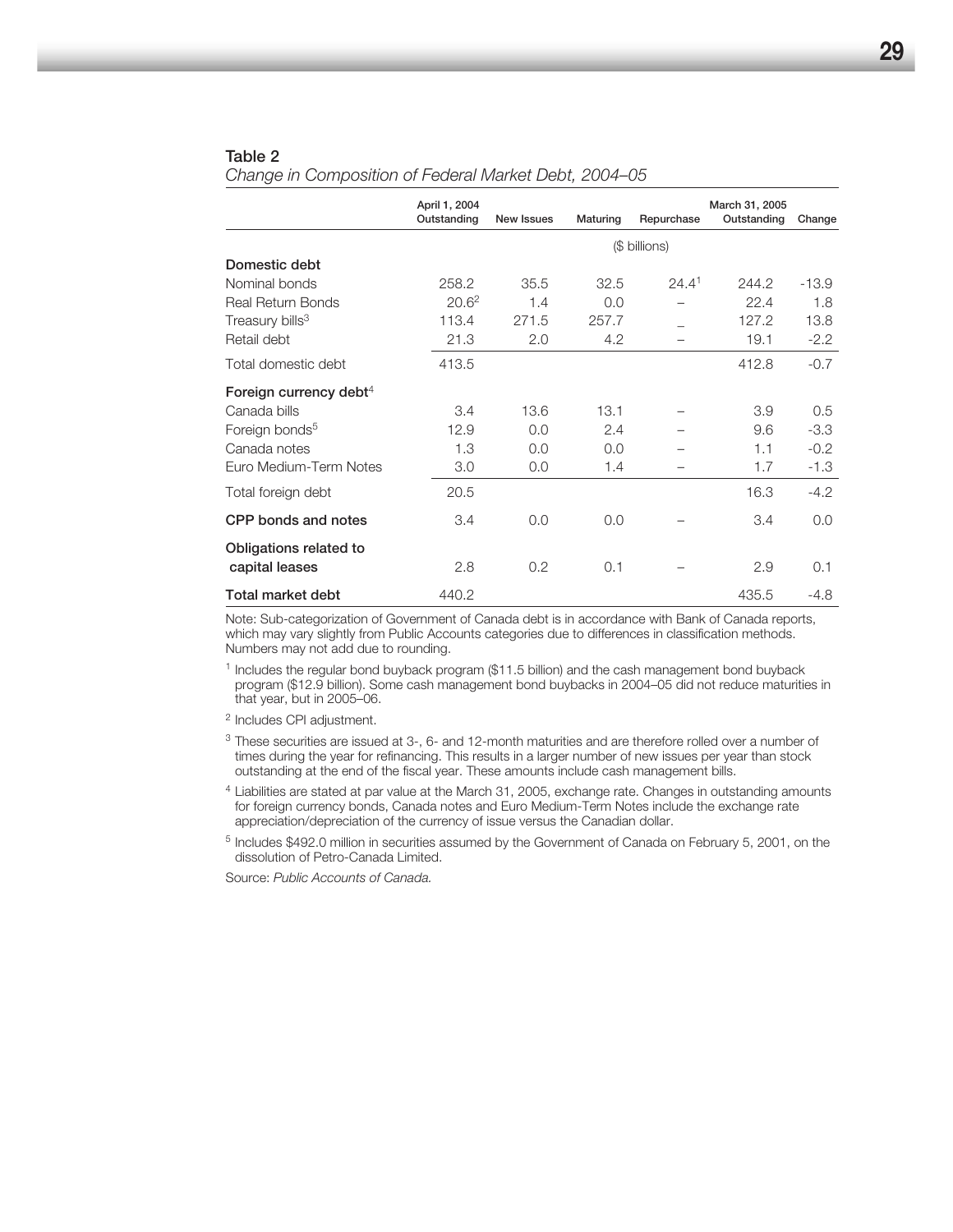### *Treasury Bills and Cash Management Bills (CMBs)*

The stock of outstanding treasury bills and CMBs increased by \$13.8 billion during 2004–05 to \$127.2 billion at March 31, 2005, consistent with the orderly move to a lower fixed-rate share of debt. For the entire fiscal year \$271.5 billion in treasury bills and CMBs were auctioned, an increase of \$9.0 billion from the previous year (see Table 3). There were \$4.7 billion of CMBs outstanding at the beginning of fiscal 2004–05 and \$7.5 billion outstanding at the end of the year. Throughout the year the Government issued \$25.0 billion of CMBs of various short-term maturities.

### Table 3

| Issuance                    | 1999–00 | 2000-01 | $2001 - 02$   | $2002 - 03$ | 2003-04 | 2004-05 |
|-----------------------------|---------|---------|---------------|-------------|---------|---------|
|                             |         |         | (\$ millions) |             |         |         |
| <b>CMBs</b>                 | 19,700  | 9.000   | 7.500         | 23,750      | 28,500  | 24,950  |
| 3-month treasury bills      | 100,700 | 88.100  | 103,300       | 117.400     | 129.700 | 137,500 |
| 6-month treasury bills      | 46,600  | 38,600  | 43.100        | 47,800      | 51,900  | 54,500  |
| 12-month treasury bills     | 46,600  | 38,600  | 43.100        | 47,800      | 51,900  | 54,500  |
| Total treasury bills        | 193,900 | 165.300 | 189,500       | 213,000     | 233,450 | 246,500 |
| <b>Total including CMBs</b> | 213,600 | 174,300 | 197,000       | 236,750     | 262.416 | 271.450 |

*Treasury Bill and CMB Program Issuance* 

Sources: Bank of Canada and *Public Accounts of Canada*.

### *Retail Debt*

The level of outstanding debt held by domestic retail investors—Canada Savings Bonds and Canada Premium Bonds—decreased from \$21.3 billion to \$19.1 billion in 2004–05. Gross sales and redemptions were \$2.0 billion and \$4.2 billion, respectively, for a net reduction of \$2.2 billion in the stock of retail debt. The decline of the retail debt stock is consistent with the trend in overall government debt and an environment of increased competition from private sector retail instruments. Retail debt stock outstanding has decreased from just under \$33 billion in 1993 to the current \$19.1 billion.

For more information on Canada Savings Bonds and Canada Premium Bonds, see the annual report of Canada Investment and Savings, the Government's retail debt agency, available at www.csb.gc.ca/eng/about report.asp.

### *Bill and Bond Auction Results Indicators*

The two conventional measures of auction performance are the auction coverage and tail. These two measures, combined with the yield of the securities issued, describe the quality of an auction in terms of its competitiveness and its impact on the cost of borrowing.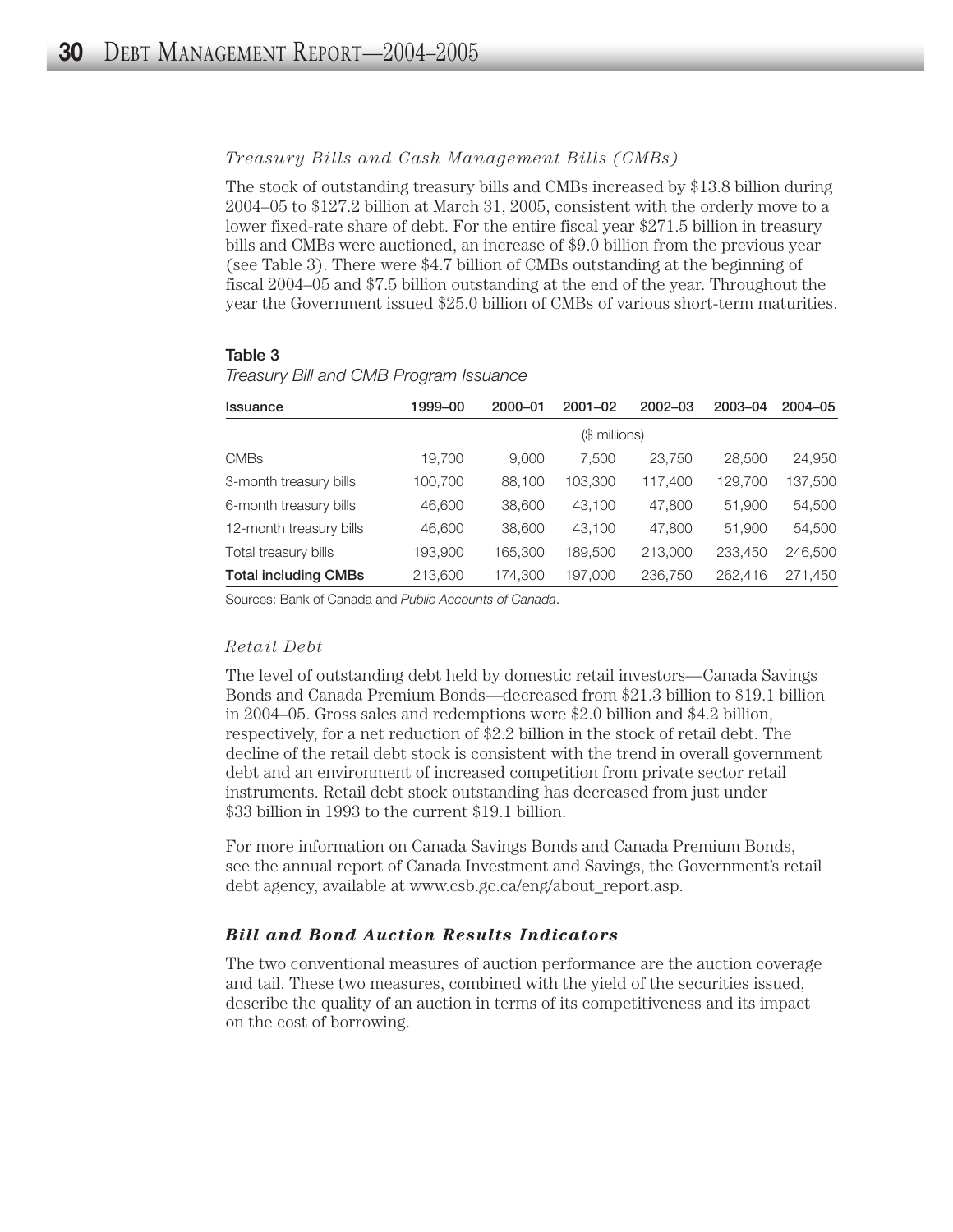The auction coverage is defined as the total size of bids received divided by the auction size. A coverage statistic of one is essential for all securities on offer to be sold and a higher statistic is generally better, as it indicates active bidding and therefore lower costs for the Government. The auction tail is the number of basis points between the highest yield accepted and the average yield. In this case, smaller is better as it indicates strong bidding and therefore lower costs.

The terms of participation in government auctions require larger dealers (primary dealers) to bid for 50 per cent of their auction limit at reasonable prices. Maximum coverage ratios from primary dealers (which represent about 85 per cent of winning bids) could reach a maximum of about 2.6 for bond auctions and 2.4 for treasury bill and CMB auctions, while minimum coverage, assuming that all primary dealers bid at their minimum bidding limit, would total about 1.4 for bond auctions and 1.2 for treasury bill and CMB auctions.

In 2004–05 coverage remained generally stable for treasury bill and bond auctions. Coverage has remained stable over the last four years. Tails were narrower in 2004–05 than the 4-year average for treasury bill and bond auctions, indicating relatively more competitive bidding at auctions (see Table 4).

#### Table 4

#### *Performance at Auctions*

|                      | Coverage (Ratio) |                  |                |                |              |                |                | Tail (Basis Points) |                |              |
|----------------------|------------------|------------------|----------------|----------------|--------------|----------------|----------------|---------------------|----------------|--------------|
|                      | $2001 -$<br>02   | $2002 -$<br>03   | $2003 -$<br>04 | $2004 -$<br>05 | 4-yr<br>avg. | $2001 -$<br>02 | $2002 -$<br>03 | $2003 -$<br>04      | $2004 -$<br>05 | 4-yr<br>avg. |
| Treasury bills       |                  |                  |                |                |              |                |                |                     |                |              |
| 3-month              | 2.0              | $2.2\phantom{0}$ | $2.2\,$        | 2.1            | 2.1          | 1.3            | 0.6            | 0.5                 | 0.5            | 0.7          |
| 6-month              | 2.2              | 2.3              | 2.2            | 2.1            | 2.2          | 0.8            | 0.7            | 0.5                 | 0.5            | 0.6          |
| 12-month             | 2.0              | 2.1              | 2.1            | 2.0            | 2.0          | 0.9            | 0.7            | 0.7                 | 0.6            | 0.7          |
| <b>CMBs</b>          | 1.9              | 2.0              | 2.0            | 2.4            | 2.1          | 1.4            | 1.4            | 1.4                 | 1.7            | 1.5          |
| Nominal bonds        |                  |                  |                |                |              |                |                |                     |                |              |
| 2-year               | 2.3              | 2.3              | 2.5            | 2.5            | 2.4          | 0.7            | 0.7            | 0.5                 | 0.3            | 0.6          |
| 5-year               | 2.4              | 2.5              | 2.6            | 2.5            | 2.5          | 0.7            | 0.7            | 0.5                 | 0.5            | 0.6          |
| 10-year              | 2.5              | 2.5              | 2.5            | 2.3            | 2.4          | 0.9            | 0.8            | 0.5                 | 0.4            | 0.6          |
| 30-year              | 2.5              | 2.5              | 2.6            | 2.3            | 2.5          | 1.1            | 0.7            | 0.4                 | 0.7            | 0.8          |
| <b>Real Return</b>   |                  |                  |                |                |              |                |                |                     |                |              |
| Bonds <sup>1</sup>   | 2.8              | 3.2              | 2.9            | 2.5            | 2.8          | n.a.           | n.a.           | n.a.                | n.a.           | n.a.         |
| Weighted             |                  |                  |                |                |              |                |                |                     |                |              |
| average <sup>2</sup> | 2.1              | 2.2              | 2.2            | 2.1            | 2.2          | 1.1            | 0.7            | 0.5                 | 0.5            | 0.7          |

<sup>1</sup> Auction tails for RRBs are not relevant since RRBs are distributed through single-price auctions.

<sup>2</sup> Weighted average excludes CMBs.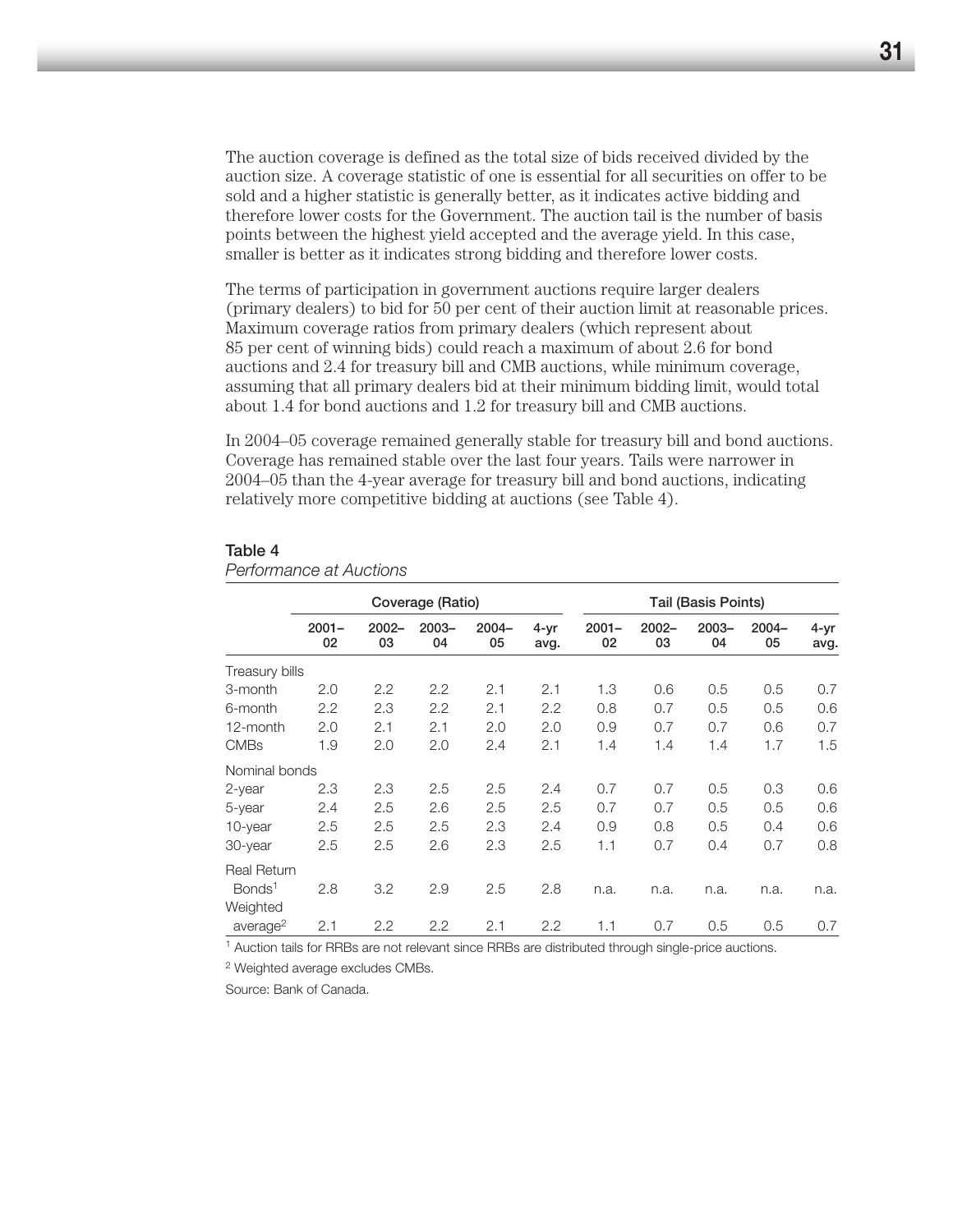### *Participation at Auctions*

This section provides information on participation of government securities distributors (primary dealers and other government securities dealers) and customers (in practice institutional investors) in the primary market for Government of Canada securities. Primary market shares are calculated using government securities distributors' and customers' allotments at auctions during the fiscal year.

### *Nominal Bonds*

In 2004–05 primary dealers (PDs) were allotted 96 per cent of nominal bond auctions while customers were allotted about 2 per cent. Other government securities distributors (GSDs) won approximately 2 per cent (see Table 5). The 10 most active participants bought about 93 per cent of the bonds on average. These percentages show an increase in concentration of primary dealer allotments from previous years, continuing a trend of increasing auction shares by the larger participants.

#### Table 5

*Bond Auctions Share of Amount Allotted to Participants (Excluding Real Return Bonds)*

| <b>Participant Type</b> | $2001 - 02$ | $2002 - 03$ | 2003-04 | $2004 - 05$   |
|-------------------------|-------------|-------------|---------|---------------|
|                         |             |             | (%)     |               |
| PDs                     | 83.7        | 91.8        | 93.4    | 96.0          |
| Other GSDs              | 6.4         | 2.5         | 1.8     | $2.2^{\circ}$ |
| Customers               | 9.8         | 5.6         | 4.7     | 1.8           |
| Top 10 participants     | 84.0        | 88.7        | 90.9    | 92.8          |

Source: Bank of Canada.

### *Bond Buybacks*

Primary dealers are the most active participants in bond buyback operations. Customers' share of allotments at buybacks is shown as zero, but this likely underestimates the level of participation of customers, as they may participate in buyback operations through dealers without identifying themselves (see Table 6).

### Table 6

| Bond Buyback Operations Share of Amount Allotted to Participants |  |
|------------------------------------------------------------------|--|
| (Excludes Cash Management Bond Buybacks)                         |  |

| <b>Participant Type</b> | $2001 - 02$ | $2002 - 03$ | 2003-04 | 2004-05 |
|-------------------------|-------------|-------------|---------|---------|
|                         |             |             | (%)     |         |
| <b>PDs</b>              | 86.2        | 96.4        | 97.9    | 96.5    |
| Other GSDs              | 0.0         | 1.7         | 2.1     | 3.5     |
| Customers <sup>1</sup>  | 13.8        | 1.9         | 0.0     | 0.0     |
| Top 10 participants     | 98.4        | 94.5        | 97.4    | 97.9    |

<sup>1</sup> Results may underestimate customer participation. Contrary to treasury bill and bond auctions, customers do not have to inform the Bank of Canada about their participation at buyback operations.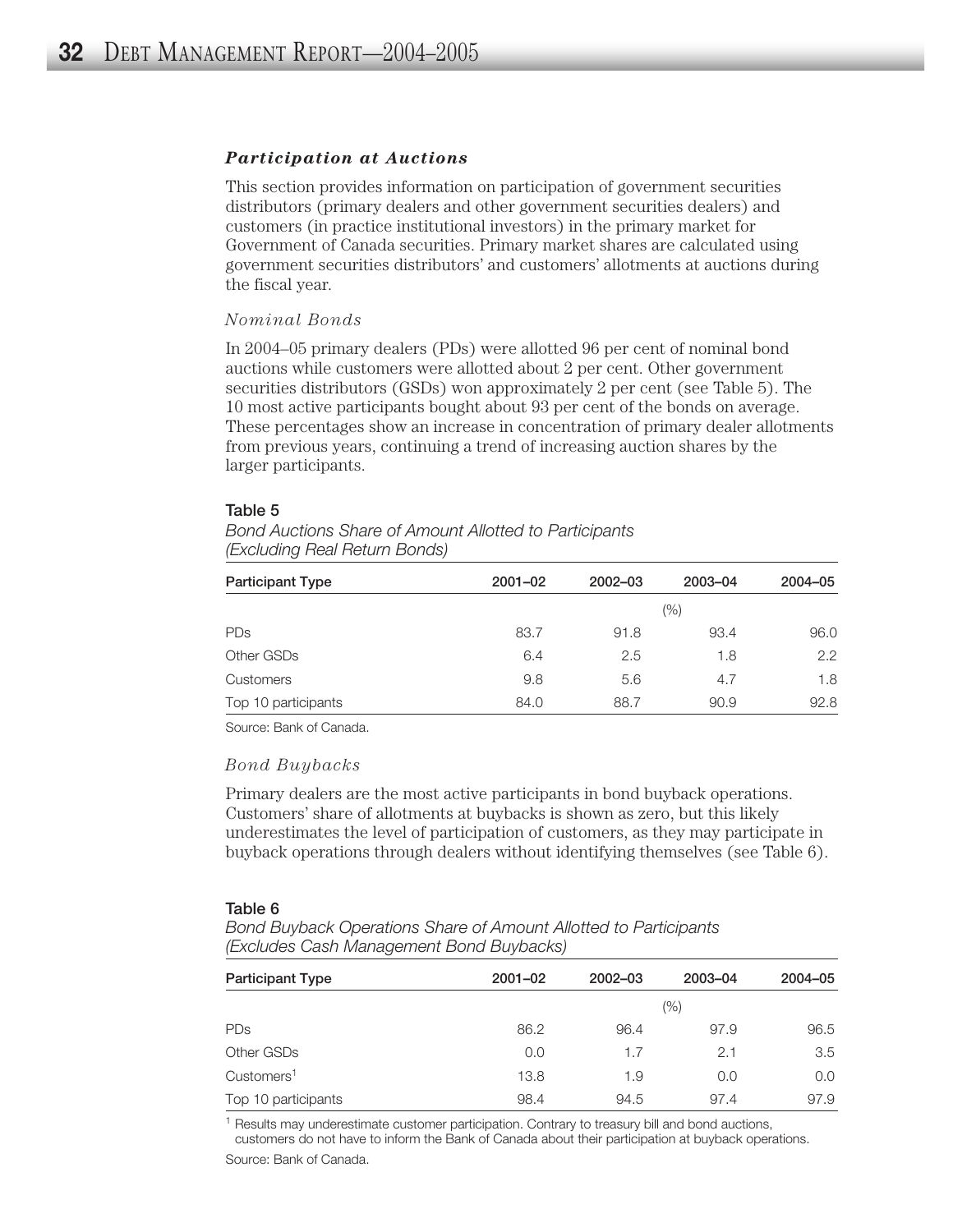### *Real Return Bonds*

Unlike nominal bond auctions, RRB auctions have more active customer participation. This is largely due to the relative lack of product availability in the secondary market, as many RRB investors are buy-and-hold investors. Allotments to customers decreased from about 63 per cent in 2003–04 to about 46 per cent in 2004–05 as the primary dealers' share increased from the previous year. The 10 most active participants in RRB auctions were allotted about 67 per cent of the auction, which is in line with historical averages (see Table 7).

| <b>Participant Type</b> | $2001 - 02$ | $2002 - 03$ | 2003-04 | 2004-05 |
|-------------------------|-------------|-------------|---------|---------|
|                         |             |             | (%)     |         |
| <b>PDs</b>              | 39.0        | 47.9        | 36.1    | 53.1    |
| Other GSDs              | 3.9         | 0.9         | 0.8     | 0.7     |
| <b>Customers</b>        | 57.2        | 51.2        | 63.1    | 46.2    |
| Top 10 participants     | 61.2        | 63.9        | 69.0    | 66.6    |

Table 7 *RRB Auctions Share of Amount Allotted to Participants*

Source: Bank of Canada.

### *Treasury Bills*

For 2004–05 primary dealers accounted for about 86 per cent of amounts allotted at treasury bill auctions while customers accounted for about 11 per cent and other GSDs accounted for about 2 per cent. The share won by primary dealers has been relatively steady in the last four years in a narrow range of 84-86 per cent. In 2004–05 the 10 most active participants accounted for about 94 per cent of amounts allotted at treasury bill auctions (see Table 8).

#### Table 8

*Treasury Bill Auctions Share of Amount Allotted to Participants*

| <b>Participant Type</b> | $2001 - 02$ | $2002 - 03$ | 2003-04 | 2004-05 |  |
|-------------------------|-------------|-------------|---------|---------|--|
|                         | (%)         |             |         |         |  |
| PDs                     | 86.0        | 84.1        | 84.2    | 86.4    |  |
| Other GSDs              | 1.6         | 2.2         | 1.2     | 2.3     |  |
| Customers               | 12.4        | 13.6        | 14.5    | 11.3    |  |
| Top 10 participants     | 93.0        | 91.5        | 93.7    | 93.6    |  |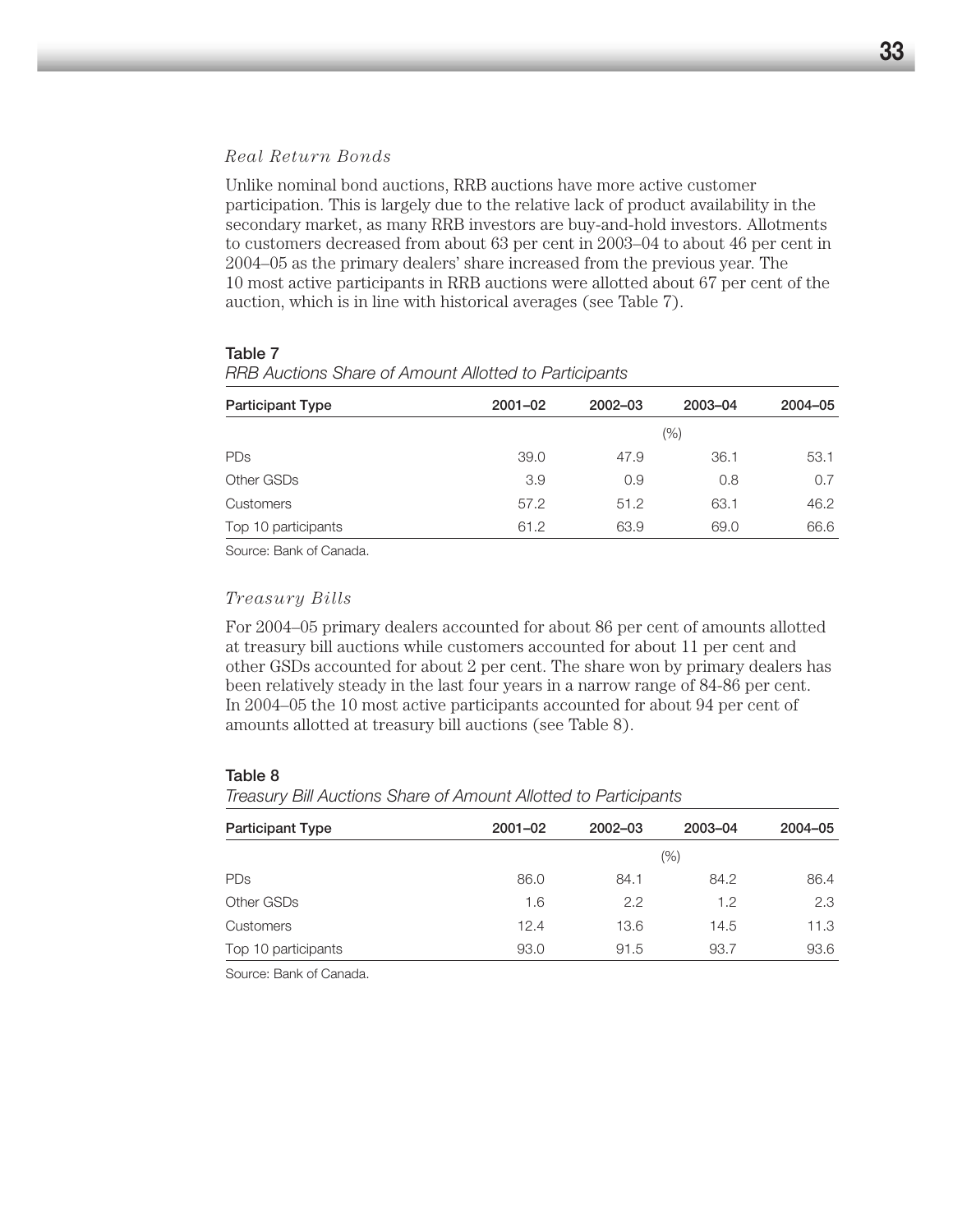### *Cash Management Bills*

Primary dealers are the most frequent participants at CMB auctions. In 2004–05 primary dealers were awarded about 96 per cent of the allotted amounts, and the 10 most active participants accounted for about 98 per cent. The average allotment share of customers increased to about 2 per cent from less than 1 per cent in the previous fiscal year (see Table 9).

| <b>Participant Type</b> | $2001 - 02$ | 2002-03 | 2003-04 | 2004-05 |  |
|-------------------------|-------------|---------|---------|---------|--|
|                         | (%)         |         |         |         |  |
| PDs                     | 95.6        | 93.0    | 97.8    | 95.5    |  |
| Other GSDs              | 2.3         | 2.5     | 1.4     | 2.6     |  |
| Customers               | 2.1         | 4.5     | 0.8     | 1.9     |  |
| Top 10 participants     | 97.9        | 95.5    | 99.2    | 98.1    |  |

#### Table 9

*CMB Auctions Share of Amount Allotted to Participants* 

Source: Bank of Canada.

### **Secondary Market**

The two conventional measures of liquidity and efficiency in the Government of Canada securities market are trading volume and turnover ratio. These two measures are presented for bonds (Chart 11 and, for international comparison, Chart 12) and treasury bills (Chart 13).

Trading volume and turnover ratios for bond repos (Chart 14) and treasury bill repos (Chart 15) are also provided. A repo, or repurchase agreement, is a transaction in which a party sells a security and simultaneously agrees to repurchase it at a given price at a given time in the future. These transactions provide short-term collateralized loans of cash and low-risk securities to finance or support dealer inventory. As such, they represent an index of the scale of market activity.

Trading volume, which shows the amount of securities traded per period, is a conventional indicator of liquidity. Large trading volume allows participants to buy or sell in the marketplace without a substantial change in the price of the securities. Turnover ratio, which is the ratio of securities traded relative to the amount of securities outstanding, is a measure of market efficiency. High turnover implies that a large amount of securities changes hands over a given period of time, a hallmark of an efficient securities market.

A number of factors affect trading volume and turnover ratio, such as the extent to which new information changes views in the marketplace and changes in the stock of outstanding securities. Trends in these two measures can be indicators of changes in market liquidity and efficiency.

The presence of liquid repo markets and liquid futures contracts complements an efficient Government of Canada securities market. A liquid repo market exists in the Government of Canada securities market for treasury bills and nominal bonds. There is also an active futures contract based on the benchmark 10-year Government of Canada bond. (On May 3, 2004, the Montréal Exchange launched a new futures contract on the benchmark 2-year Government of Canada bond.)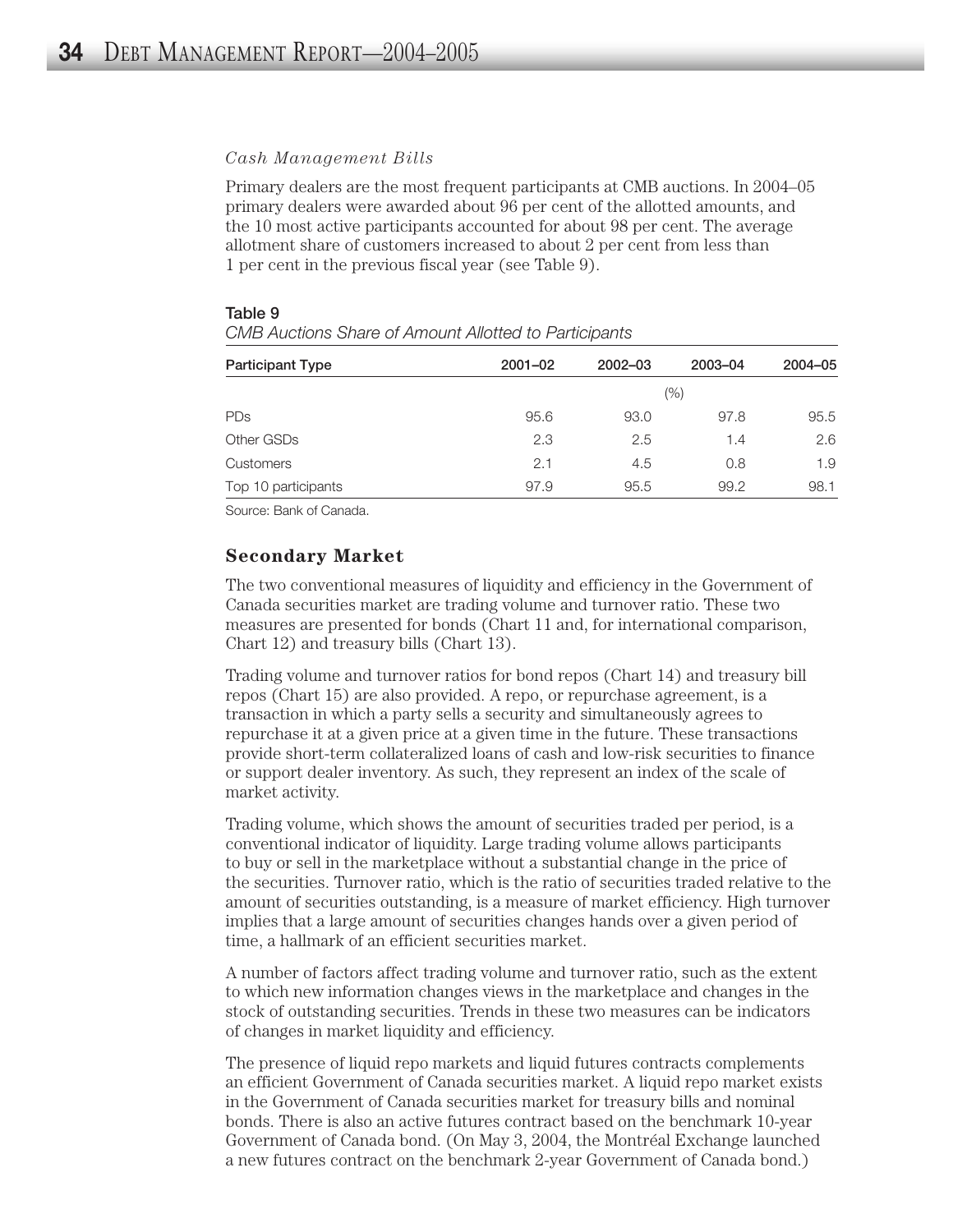### *Trading Volume and Turnover Ratios*

The volume of transactions in the Government of Canada bond market has grown significantly since 1990. Total marketable bond trading volume was \$4,721 billion in 2004–05, a 3.5-per-cent increase from 2003–04. The average quarterly turnover ratio was 4.2 times the outstanding stock of bonds in 2004–05, compared to 3.8 in 2003–04 (see Chart 11).

### Chart 11

# **Government of Canada Bonds Trading Volume and Turnover Ratio**



Source: Bank of Canada.

At an annual stock turnover of 17 in 2004, the Government of Canada bond market compares favourably with other major sovereign bond markets, with the exception of the United States (see Chart 12).



### Chart 12 **Sovereign Bond Turnover Ratios**

Note: Turnover ratio is total trading volume in each quarter/stock. Comparisons with the UK do not take into account higher issuance levels of inflation-linked bonds compared to other sovereigns. UK data is for fiscal year.

Sources: Australian Financial Markets Report, Bank of Canada, Federal Reserve Bank of New York, Japan Ministry of Finance, The Bureau of the Public Debt of the US, United Kingdom Debt Management Office, Reserve Bank of New Zealand.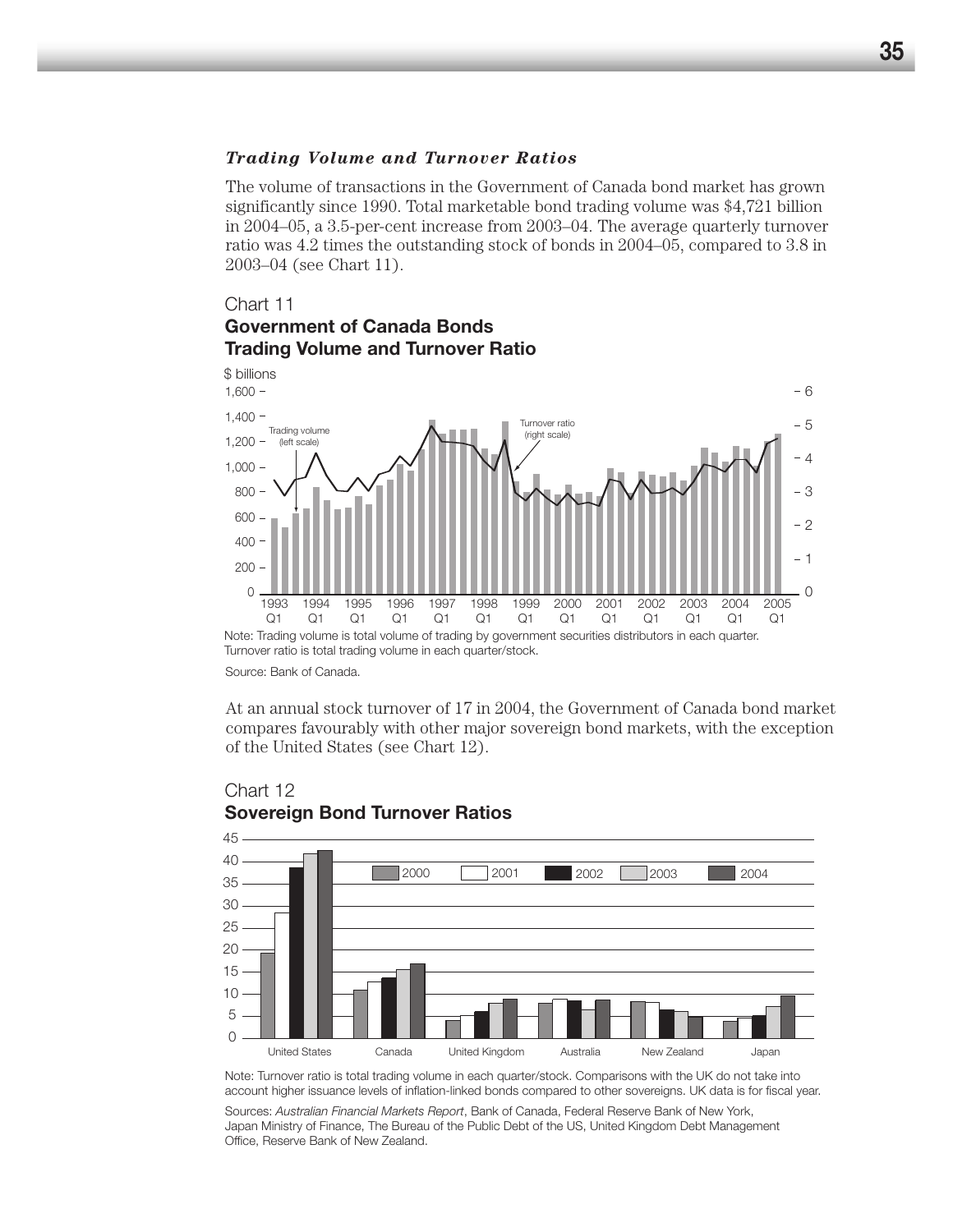The volume of transactions in the treasury bill market was comparable to the previous fiscal year and remains below the highs in the mid-1990s, when the level of the treasury bill stock was at its peak. In 2004–05 total treasury bill trading volume was \$1,364 billion (see Chart 13). The average quarterly turnover ratio increased slightly to 2.89 in 2004–05 from 2.87 in 2003–04.

# Chart 13 **Government of Canada Treasury Bills Trading Volume and Turnover Ratio**



Note: Trading volume is total volume of trading by government securities distributors in each quarter. Turnover ratio is total trading volume in each quarter/stock.

Source: Bank of Canada.

Both Government of Canada bond repos and treasury bill repos remained active in 2004–05. The total trading volume for Government of Canada bond repos in 2004–05 was \$17,594 billion, down from \$17,745 billion in 2003–04. The average quarterly turnover ratio for bond repos in 2004–05 was 15.7 times compared to 15.0 times in 2003–04 (see Chart 14). The treasury bill repo market volume in 2004–05 was \$3,582 billion compared to \$2,710 billion in 2003–04 and the average quarterly turnover ratio was 7.6 compared to 6.0 in 2003–04 (see Chart 15).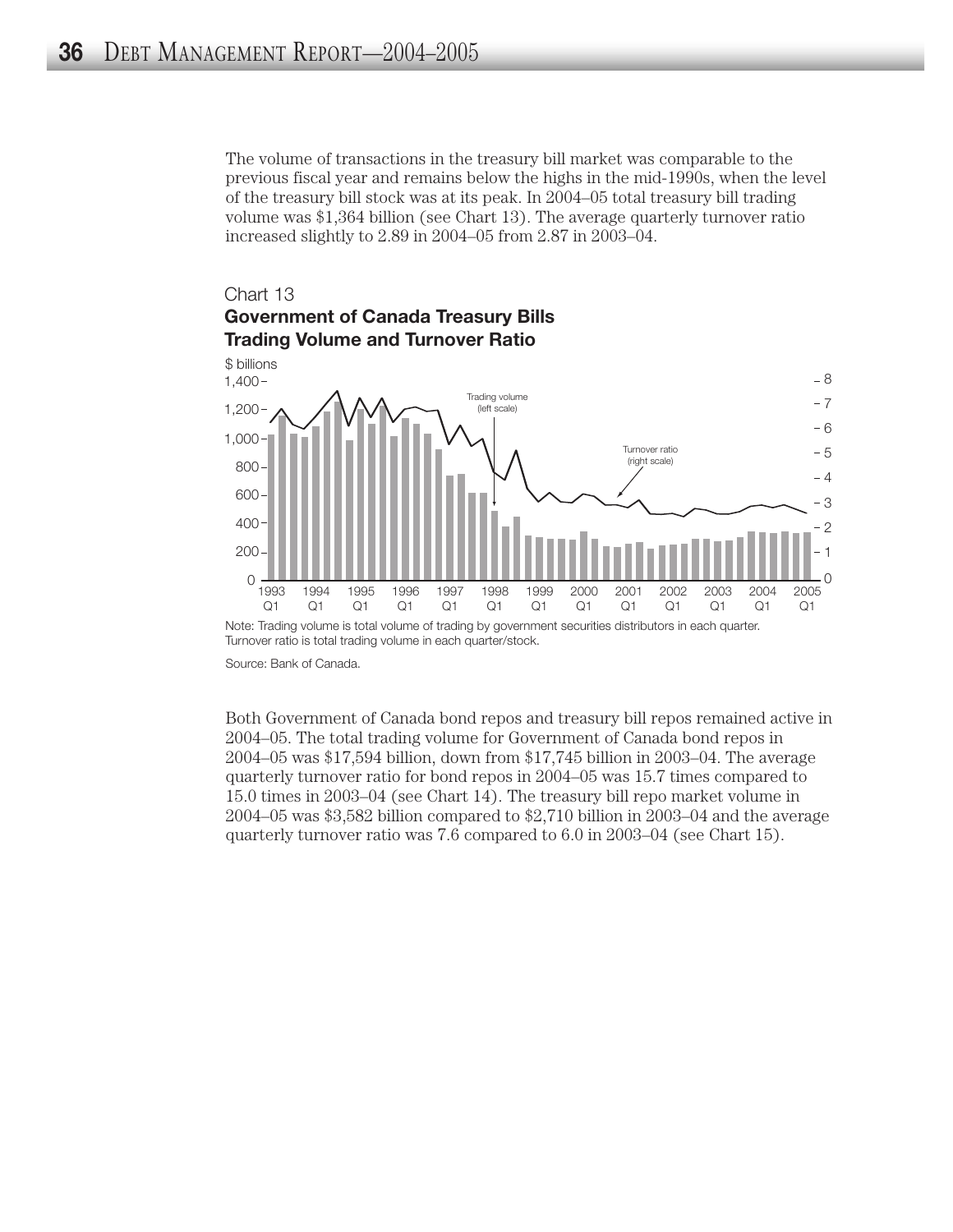

Turnover ratio is total trading volume in each quarter/stock.

Source: Bank of Canada.

# Chart 15 **Government of Canada Treasury Bill Repos Trading Volume and Turnover Ratio**



Note: Trading volume is total volume of trading by government securities distributors in each quarter. Turnover ratio is total trading volume in each quarter/stock.

Source: Bank of Canada.

The futures contract based on the 10-year Government of Canada bond (the Canadian Government Bond contract or CGB contract) continues to be actively traded, as trading volume reached 3 million contracts in 2004, a 25-per-cent increase from 2003.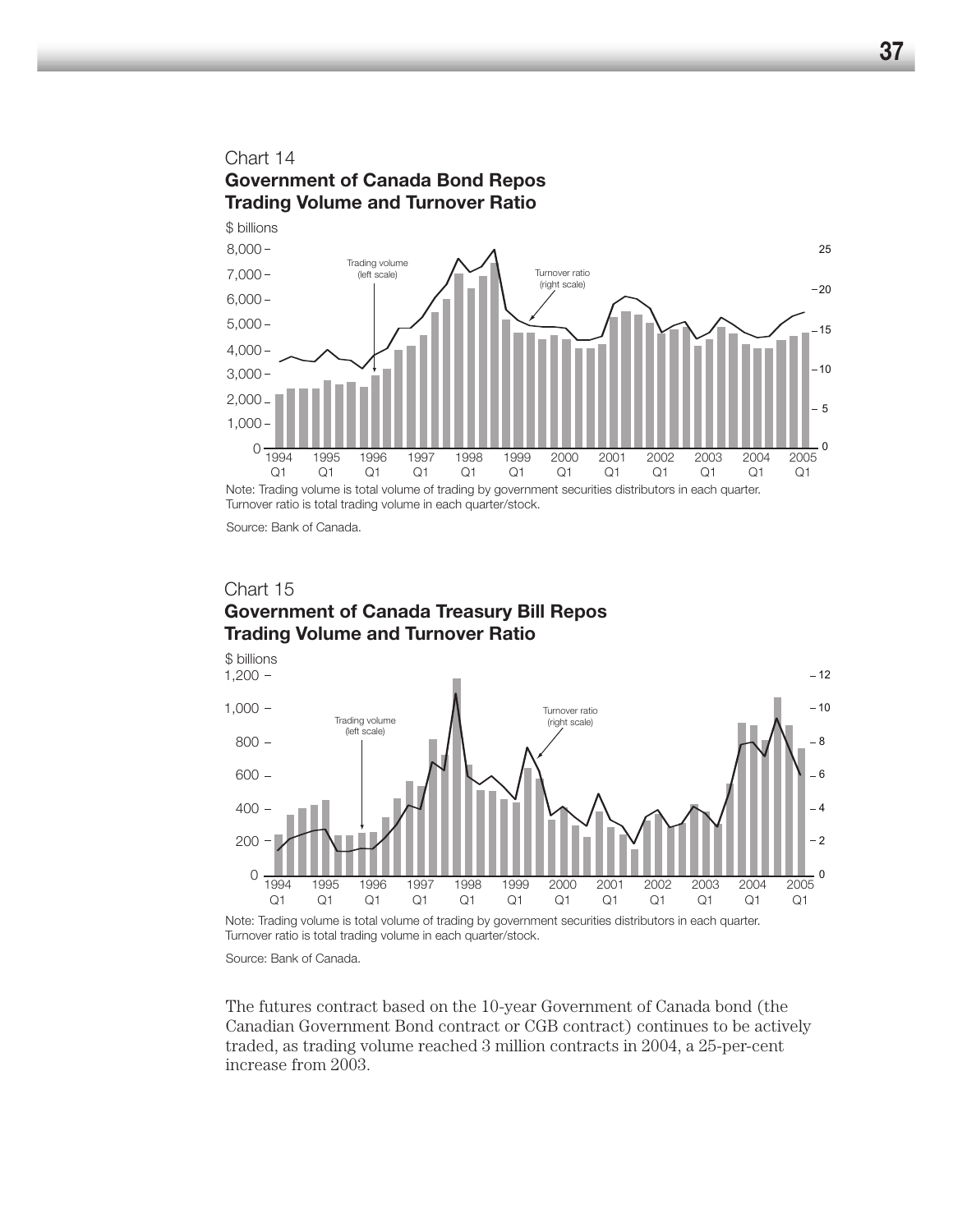#### *Trading by Market Participants*

#### *Bonds*

Primary dealers' share of bond trading decreased slightly from 2003–04 while other government securities distributors' share increased, continuing the trend since 2001–02. The 10 most active participants in the bond secondary market represent about 94 per cent of trading activities (see Table 10).

#### Table 10

*Bond Trading: Market Share of Participants*

| <b>Participant Type</b> | $2001 - 02$ | $2002 - 03$ | 2003-04 | 2004-05 |
|-------------------------|-------------|-------------|---------|---------|
|                         |             |             | (%)     |         |
| PDs                     | 94.0        | 93.3        | 92.6    | 91.3    |
| Other GSDs              | 6.0         | 6.7         | 7.4     | 8.7     |
| Top 10 participants     | 96.0        | 95.9        | 95.1    | 93.9    |

Source: Bank of Canada.

#### *Treasury Bills*

Primary dealers maintain a dominant share of the treasury bill secondary market, representing about 98 per cent of total trading volume. The 10 most active participants in the treasury bill secondary market represent close to 100 per cent of trading activities (see Table 11).

#### Table 11

| Treasury Bill Trading: Market Share of Participants |  |  |  |
|-----------------------------------------------------|--|--|--|
|                                                     |  |  |  |

| <b>Participant Type</b> | $2001 - 02$ | $2002 - 03$ | 2003-04 | 2004-05 |
|-------------------------|-------------|-------------|---------|---------|
|                         |             |             | (%)     |         |
| <b>PDs</b>              | 98.3        | 98.4        | 98.4    | 98.1    |
| Other GSDs              | 1.7         | 1.6         | 1.6     | 1.9     |
| Top 10 participants     | 99.4        | 99.5        | 99.2    | 99.5    |

Source: Bank of Canada.

## **Cash Management**

Receiver General (RG) cash balances, the Government's Canadian-dollar balances, are invested in a prudent, cost-effective manner through auctions with private sector financial institutions to minimize the cost to the Government of holding cash. Auctions take place twice per day, in the morning (AM auction) and in the afternoon (PM auction). RG cash balances fluctuate widely over the year with variations in the Government's financial operations, periodic large maturities of Government of Canada bonds, the operations of the Bank of Canada and changes in market conditions. The primary objective is to hold the lowest level of cash balances, consistent with ensuring funds are available to meet daily requirements, with an appropriate margin for security.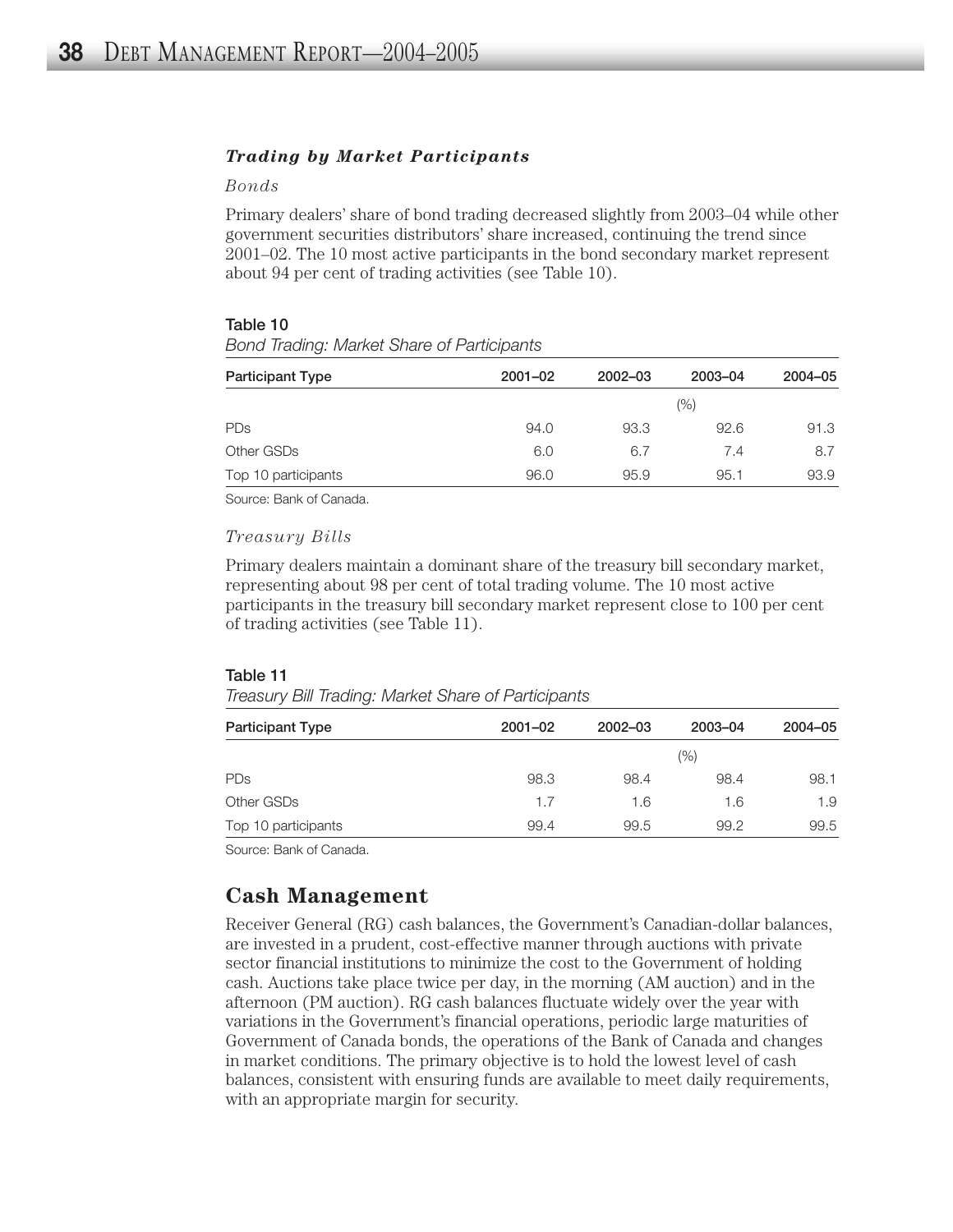Treasury managers use a number of indicators with respect to cash management activities, including the average level of cash balances, coverage and tail at RG auctions, the performance of participants at RG auctions, effectiveness of the cash management bond buyback program, the cost of carry and the profile of treasury bill operations.

#### **Total Receiver General Cash Balances**

As indicated earlier, RG cash balances fluctuate widely over the year for a variety of reasons. RG balances reached a peak of \$22.0 billion and a low of \$2.3 billion in 2004–05 (see Chart 16).



## Chart 16 **Total Receiver General Balances**

Source: Bank of Canada.

#### **Average Daily Cash Balances**

Average daily cash balances increased in 2004–05 to \$8.2 billion (see Table 12) as a result of larger bond maturities relative to the previous fiscal year. Larger maturities require that larger cash balances be held in advance of the maturities.

#### Table 12

| Average Daily RG Cash Balances Held at Financial Institutions |  |  |  |  |
|---------------------------------------------------------------|--|--|--|--|
|---------------------------------------------------------------|--|--|--|--|

|                             | $2001 - 02$ | 2002-03 | 2003-04       | 2004-05 |
|-----------------------------|-------------|---------|---------------|---------|
|                             |             |         | (\$ millions) |         |
| Average daily cash balances | 7.921       | 6.139   | 7.854         | 8,193   |
| $\sim$<br>_______           |             |         |               |         |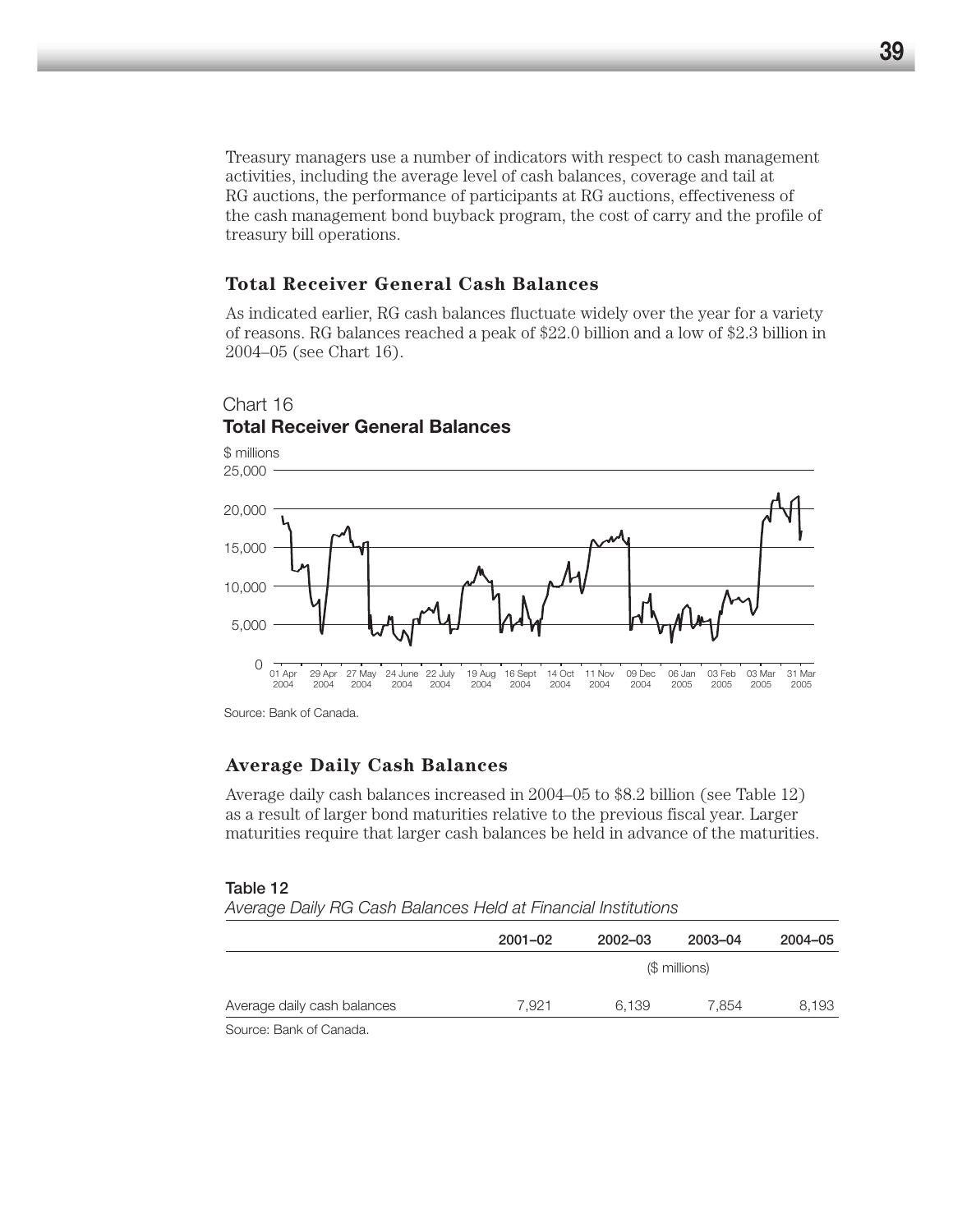#### **Coverage and Tails**

In 2004–05 coverage at RG auctions improved from the previous fiscal year for the AM auction, and was above the rolling four-year average (see Table 13). This is a continuation of the trend from the previous year, when the new RG collateralization framework was introduced to encourage more participation in AM auctions (for details on the RG collateralization framework see www.fin.gc.ca/dtman/2003-2004/dmr04\_1e.html#Annex2). Coverage for the PM auctions, while weaker than in the previous year, was in line with the rolling four-year average.

In 2004–05 AM and PM auction tails narrowed from the previous year, with the AM auction tail below the average of the last four years.

| r onomanoo al nooomor aonoran iyouomo |             |         |         |         |            |
|---------------------------------------|-------------|---------|---------|---------|------------|
|                                       | $2001 - 02$ | 2002-03 | 2003-04 | 2004-05 | 4-yr. avg. |
| AM auctions                           |             |         |         |         |            |
| Coverage (ratio)                      | 2.42        | 3.29    | 3.38    | 4.16    | 3.28       |
| Tail (basis points)                   | 2.28        | 0.91    | 1.68    | 1.26    | 1.58       |
| PM auctions                           |             |         |         |         |            |
| Coverage (ratio)                      | 2.27        | 2.31    | 2.53    | 2.35    | 2.36       |
| Tail (basis points)                   | 2.58        | 3.04    | 3.09    | 2.96    | 2.92       |

#### Table 13

*Performance at Receiver General Auctions*

Source: Bank of Canada.

#### **Participation**

The top 10 participants in the Large Value Transfer System (LVTS), the electronic system for the transfer of large payments, won about 74 per cent of RG auctions on average in 2004–05, while the top 10 other participants gained about 24 per cent of the amount allotted, amounts in line with the previous year (see Table 14).

#### Table 14

*Receiver General Auctions Share of Amount Allotted Between LVTS and Other Participants*

| <b>Participant Type</b> | $2001 - 02$ | $2002 - 03$ | 2003-04 | 2004-05 |
|-------------------------|-------------|-------------|---------|---------|
|                         |             |             | (%)     |         |
| Top 10 LVTS             | 98.5        | 91.0        | 76.0    | 74.3    |
| Top 10 others           | 0.0         | 7.1         | 23.8    | 24.3    |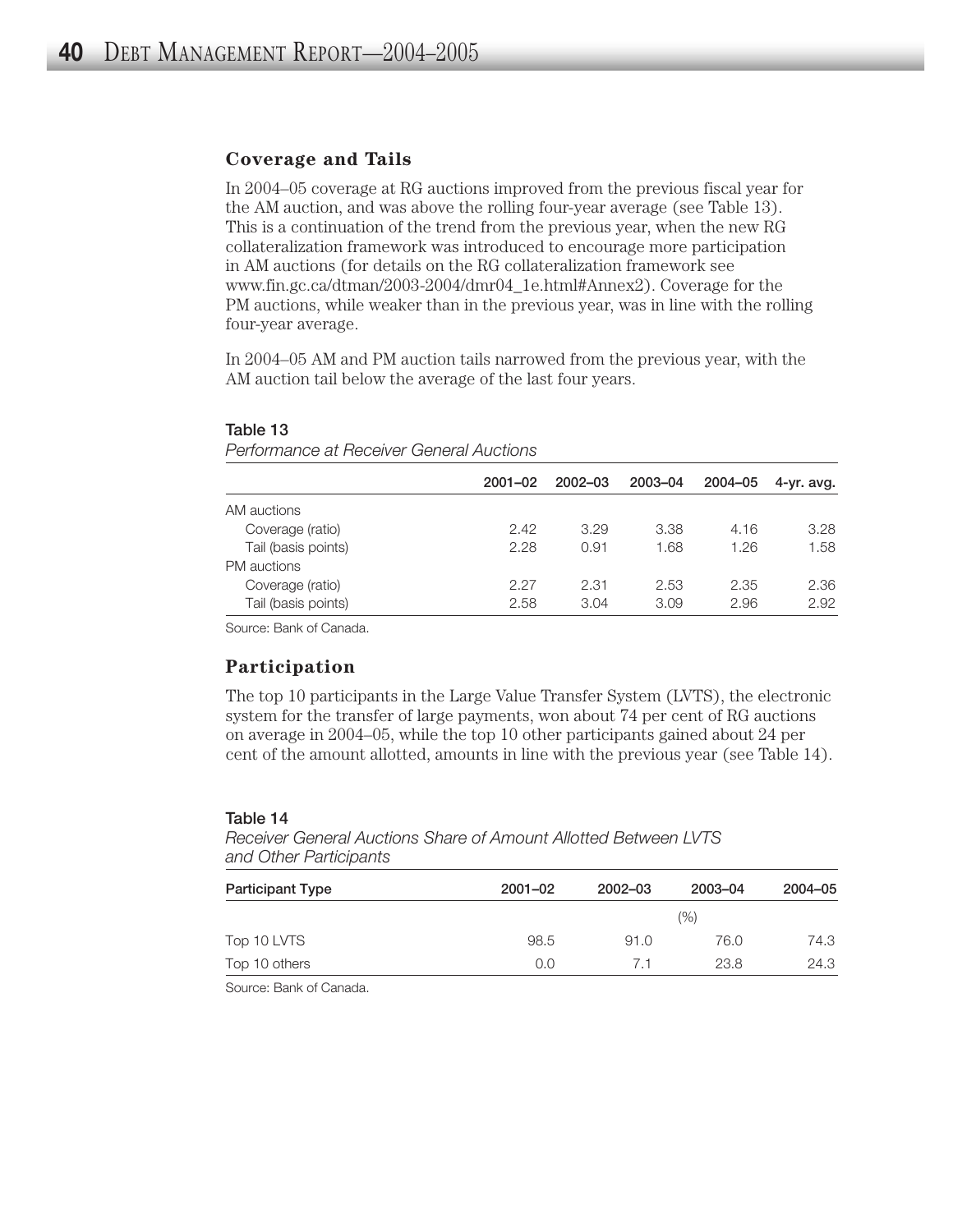#### **Cash Management Bond Buyback Program**

The cash management bond buyback (CMBB) program helps manage the Government's cash requirements by reducing the high levels of government cash balances needed. The program also helps to smooth variations in treasury bill auction sizes over the year.

In 2004–05 the total amount of bonds repurchased through the CMBB program was \$12.9 billion, compared to \$15.7 billion in 2003–04. The CMBB program reduced the size of the December 2004 maturity by 27 per cent to \$9.4 billion. The program also repurchased \$2.0 billion in bonds from the September 2005 bond maturity, reducing the maturing amount to \$9.3 billion. Overall, large maturities were lowered by 21 per cent in 2004–05, reducing the Government's cost of holding high levels of cash balances for key coupon and maturity payment dates (see Chart 17).

#### Chart 17 **Impact of CMBB Operations on the Government's Large Payments** As of March 31, 2005



Note: June, September and December 2005 maturities continued to be part of the CMBB program in the 2005-06 fiscal year.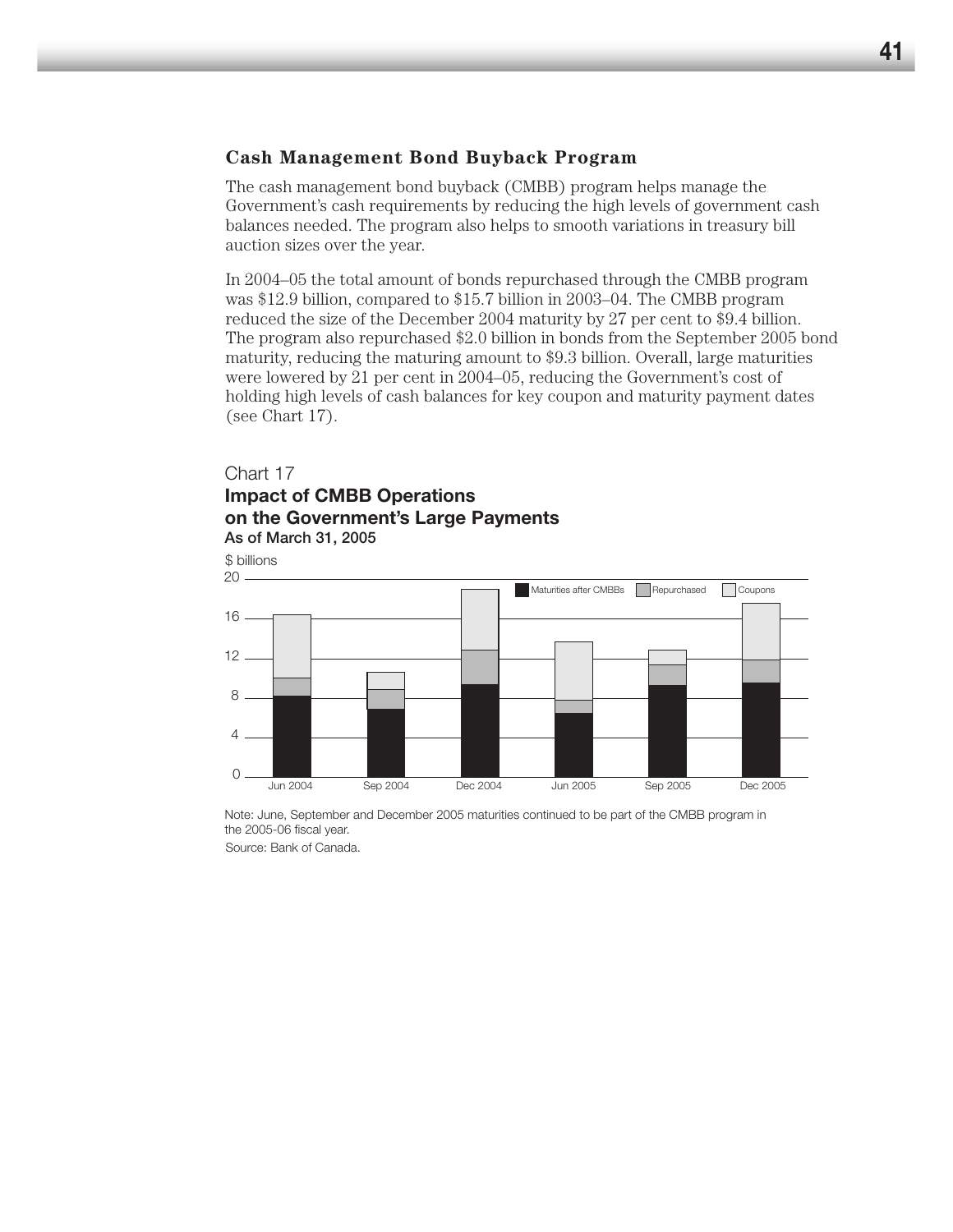#### **Cost of Carry**

The key measure for the management of cash balances is the net return on cash balances: the difference between the return on government balances auctioned to financial institutions (typically around the overnight rate) and the average yield paid on treasury bills. A normal upward sloping yield curve results in a cost of carry, as financial institutions pay rates of interest for government deposits based on an overnight rate that is lower than the rate paid by the Government to borrow funds. Conversely, under an inverted yield curve, short-term deposit rates are higher than the average of 3- to 12-month treasury bill rates, which can result in a net gain for the Government.

In 2004–05 the cost of carry of holding RG cash balances was a net cost of \$13.1 million, compared to a net cost of \$0.4 million for the prior fiscal year (see Chart 18). In 2003–04, there were periods when the yield curve at the short end was inverted as market participants expected the Bank of Canada to lower interest rates, which resulted in the lower cost of carry in that year.



Chart 18 **Cost (-) or Gain (+) of Carry for Cash Balances**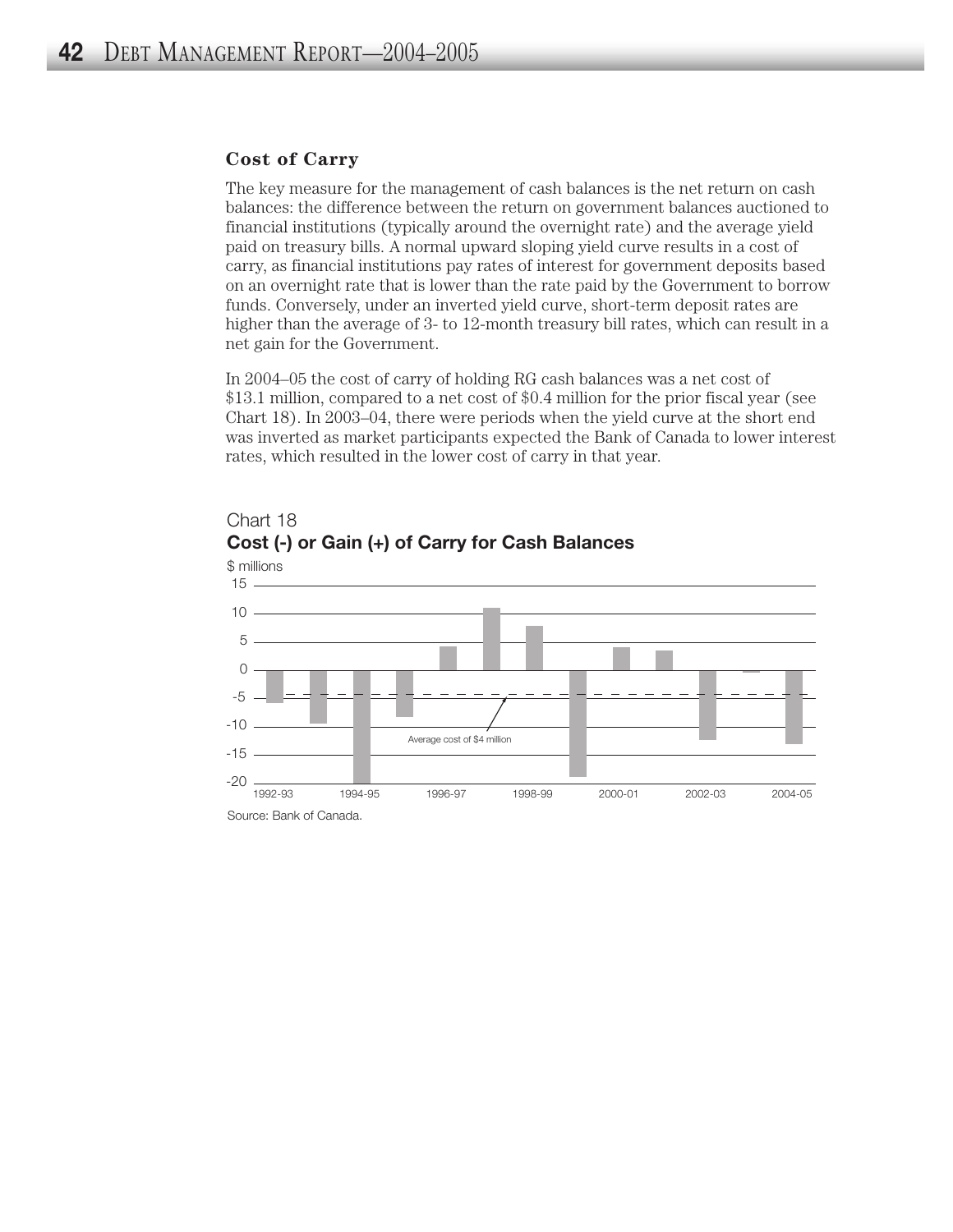#### **Profile of Treasury Bill Operations**

As the cost of carry is largely determined by the shape of the yield curve, an indicator of cash management activities is the profile of treasury bill operations (amount issued per auction date less amount maturing per auction date). Smooth profiles provide certainty of supply for market participants and help reduce the cost to the Government associated with large operations. The profile of treasury bill operations continued to be smooth in 2004–05, ranging from -\$2 billion to +\$4 billion per operation, with a standard deviation of \$1.2 billion (see Table 15). The net size of new issues was also reasonably smooth with a standard deviation of \$2.2 billion (see Chart 19).

#### Table 15

*Profile of Net Size of Treasury Bill Issues*

|                                                     | 2000-01     | $2001 - 02$ | $2002 - 03$                                   | 2003-04 | 2004-05 |
|-----------------------------------------------------|-------------|-------------|-----------------------------------------------|---------|---------|
|                                                     |             |             | (\$ billions)                                 |         |         |
| Range                                               | $-3$ to $3$ |             | $-3$ to 3 $-4$ to 4 $-2$ to $+6$ $-2$ to $+4$ |         |         |
| Standard deviation of new<br>issues less maturities | 1.4         | 1.3         | 1.9                                           | 2.3     |         |

Source: Bank of Canada.

#### Chart 19 **New Issues, and Net Size of Treasury Bill Auctions** \$ billions



Source: Department of Finance.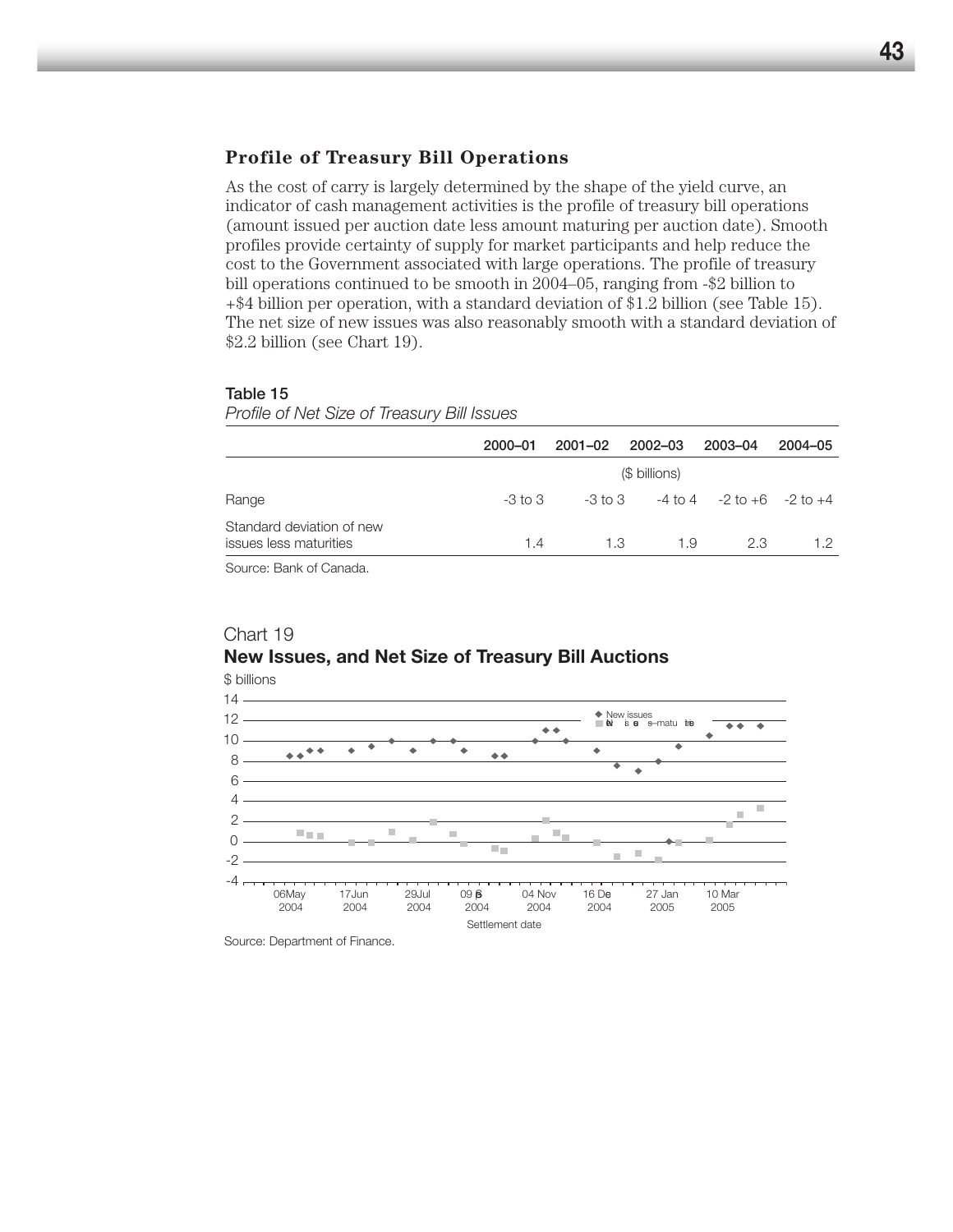## **Foreign Currency Debt Programs**

The Government borrows in foreign currency to fund the foreign exchange reserves, which are held in the Exchange Fund Account. The Government has at its disposal a variety of instruments to meet its foreign currency funding requirements.

#### **Canada Bills**

In 2004–05 the level of outstanding Canada bills increased from \$3.4 billion (US\$2.8 billion) to \$3.9 billion (US\$3.2 billion). In 2004–05 Canada bills were issued, on average, at an all-in cost of US\$LIBOR less 25 basis points.

#### **Foreign Currency Bonds**

In 2004–05 no new foreign currency bonds were issued, while a total of \$2.4 billion (US\$2.0 billion) matured. The total decline in the stock of outstanding foreign bonds, including exchange rate changes, was \$3.3 billion. The total outstanding was \$9.6 billion (US\$7.9 billion) at the end of 2004–05.

#### **Canada Notes**

There were no new Canada note issues or maturities in 2004–05. The total outstanding was \$1.1 billion (US\$0.9 billion) at the end of 2004–05.

#### **Euro Medium-Term Notes**

In 2004–05 no new Euro Medium-Term Notes were issued, while a total of \$1.4 billion (US\$1.1 billion) matured. The total outstanding decreased from \$3.0 billion (US\$2.4 billion) to \$1.7 billion (US\$1.4 billion).

#### **Cross-Currency Swaps**

In 2004–05 the Government of Canada raised \$5.9 billion (US\$4.6 billion) to fund the foreign exchange reserves by entering into 64 cross-currency swaps. A total of \$3.1 billion (US\$2.5 billion) of swaps matured in 2004–05. At the end of the 2004–05 fiscal year, the outstanding amount of cross-currency swaps totalled \$24.5 billion (US\$19.7 billion) (see Reference Table XI for transaction details). Taking into account the effect of cross-currency swaps, foreign currency obligations were 8.9 per cent of market debt.

#### **Funding and Investment of Reserves**

As the foreign exchange reserves are managed on an integrated asset-liability basis, the key measures of portfolio performance include both assets and liabilities. The main measures in the area of the funding and investment of reserves are the cost of carry, the total return earned on the asset-liability portfolio, and the costs of the liabilities.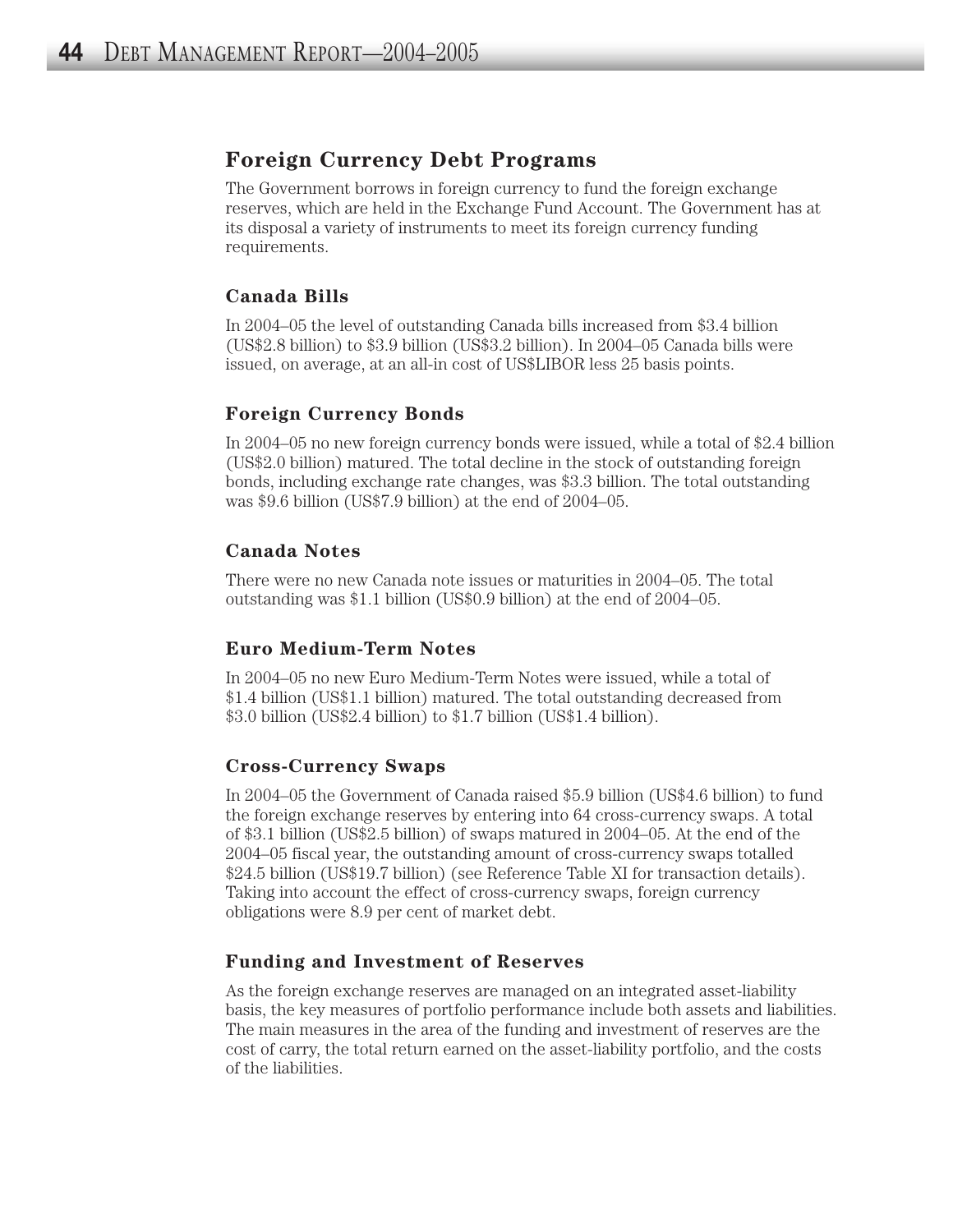The reserves are invested in liquid, high-quality, fixed-income securities, which have generally provided a relatively low rate of return. In recent years policy changes have been made to broaden the eligible asset mix, within prudent limits, and to invest more in euro-denominated assets. These measures have helped to increase portfolio returns. Further means used to minimize the carry of the foreign reserves have been the use of cross-currency swaps, which are highly cost-effective compared to other sources of funds, and the lending of securities in the reserves portfolio.

#### *Carry*

Historically, the net return of the asset-liability portfolio has been measured by using the cost of carry methodology. The carry on the foreign reserves is calculated by subtracting the interest paid on Canada's foreign currency liabilities from interest earned on the reserve assets (i.e. the net interest earned or paid), plus realized gains (due to gains on US-dollar and euro asset sales). The overall carry of the reserves portfolio in  $2004-05$  is estimated at  $+27.6$  basis points compared to +50.3 basis points in 2003–04. The net cost of carry declined primarily due to higher US yields in 2004–05, which in turn caused a decrease in asset prices and lowered market values of US securities sold.

#### *Total Return*

In 2004–05 a new measure of performance, total return, was calculated for both the assets and the liabilities, and for each currency, with the return on the liability portfolio being used as a benchmark for the assets (since liabilities fund the assets and assets must match liabilities in currency and duration). Total return is based on the market value of both reserve assets and liabilities, and captures the following key variables: realized gains/losses on sales of assets, unrealized gains/losses on existing portfolio assets and liabilities, and net interest income. The Government earned a net return of 11 basis points on the reserves portfolio in 2004–05.

#### *Liability Costs*

In 2004–05 the sources of reserve funding were Canada bills and cross-currency swaps. Canada bills were issued, on average, at an all-in cost of US\$LIBOR less 25 basis points, generally in line with funding levels of recent years. In the case of cross-currency swaps, the Government raised reserve assets at US\$LIBOR less 42 basis points on average in 2004–05, in line with recent years.

The 2004 *Report on the Management of Canada's Official International Reserves*, available at www.fin.gc.ca/toce/2005/oir05\_e.html, provides further information on the performance of the reserves portfolio.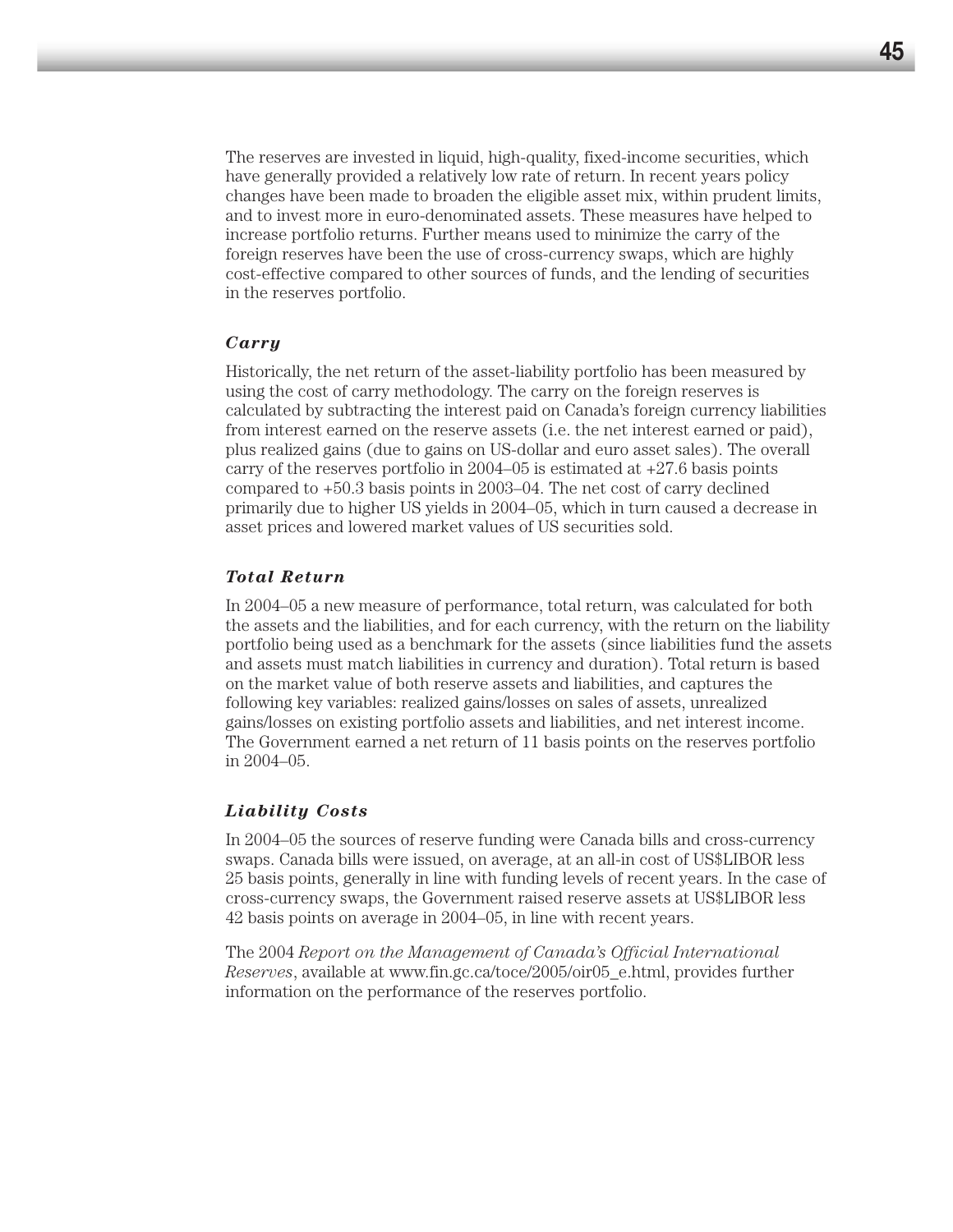#### **Risk Measures**

In 2004–05 the Government introduced several new risk measures to enhance measurement of the reserves' exposure to market risk. The new risk management tools include Value at Risk (VaR), a measure of possible portfolio losses due to normal market movements over a given time period. As of March 31, 2005, the foreign reserves had a 99-per-cent 10-day VaR of \$11 million, which implies that, 99 per cent of the time, the value of the portfolio would not be expected to decline by more than \$11 million (or less than a tenth of one per cent), on a net basis, over a 10-day period.

Stress testing, which gives a sense of unexpected impacts on the reserves portfolio at times of extreme market turbulence, was also added in 2004–05. Moreover, hypothetical scenarios that mimic market conditions which occurred during four previous extraordinary events were constructed. Testing revealed that the reserves portfolio would be expected to perform well during periods of market turmoil, as investors would purchase the same high-quality assets as those held in the reserves portfolio in these circumstances.

## **Holdings of Government of Canada Debt**

A diversified investor base helps to keep funding costs low by ensuring there is active demand for Government of Canada securities. The Government pursues diversification of its investor base by maintaining a domestic wholesale debt program that is attractive to a wide range of investors, offering a retail debt program that provides savings products to suit the needs of individual Canadians, and using a broad array of funding sources in its foreign borrowings.

In 2004, based on Statistics Canada surveys, life insurance companies and pension funds accounted for the largest share of holdings of Government of Canada market debt (22.9 per cent), followed by public and other financial institutions such as investment dealers and mutual funds (21.2 per cent) and foreign investors (14.1 per cent) (see Chart 20). Taken together, these three sectors accounted for close to 60 per cent of total holdings.

Reference Table IV shows the evolution of the distribution of domestic holdings of Government of Canada debt since 1976, and illustrates that the holdings have become more diversified over that period.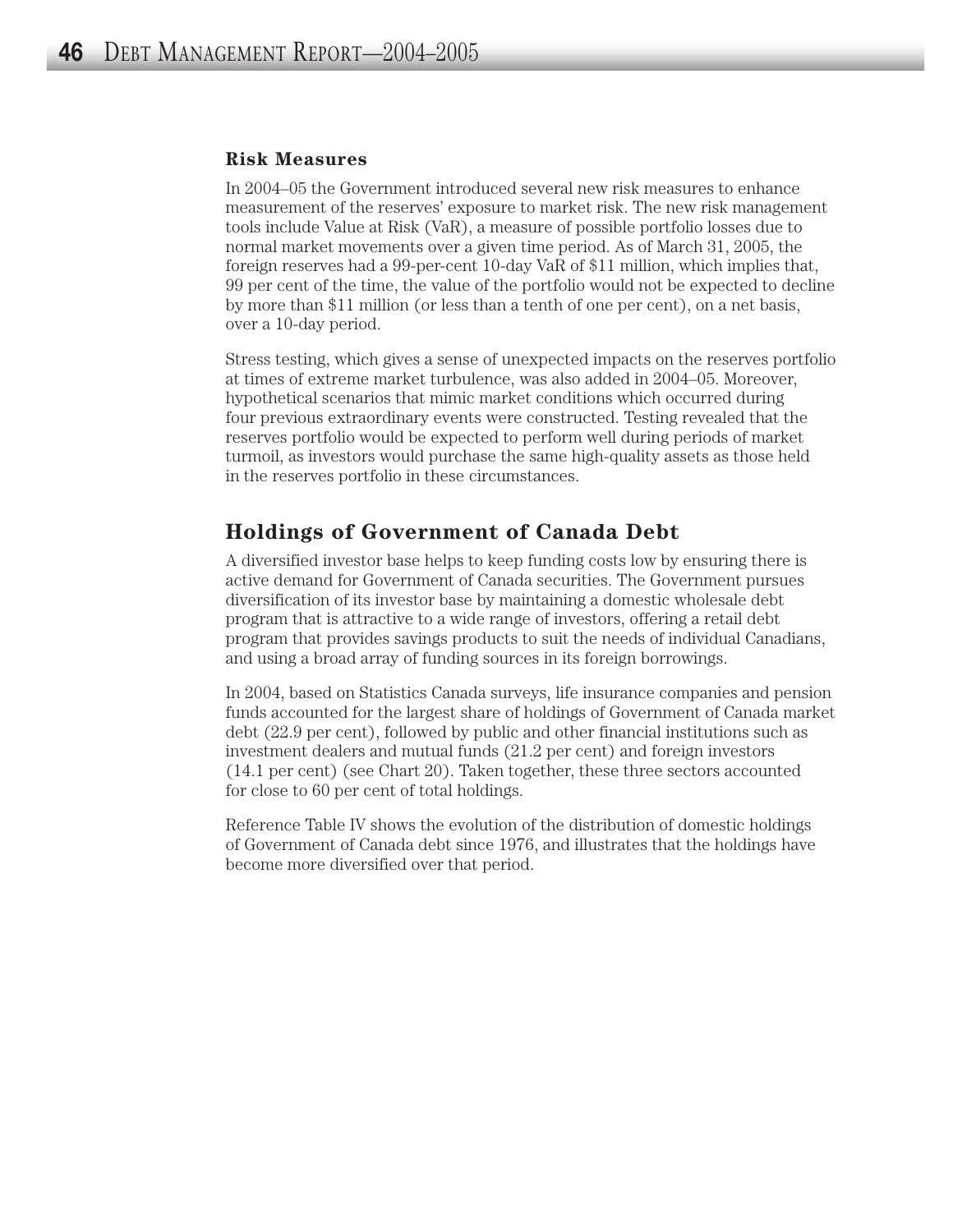

Source: Statistics Canada, *National Balance Sheet Accounts.*

## **External Evaluations**

The Department of Finance has an ongoing treasury evaluation process to assess debt management effectiveness. The Department uses external evaluations to assess policies and operational decisions in the area of debt management in order to inform future decision making and contribute to public transparency and good governance. Independent evaluators are contracted to carry out the evaluations.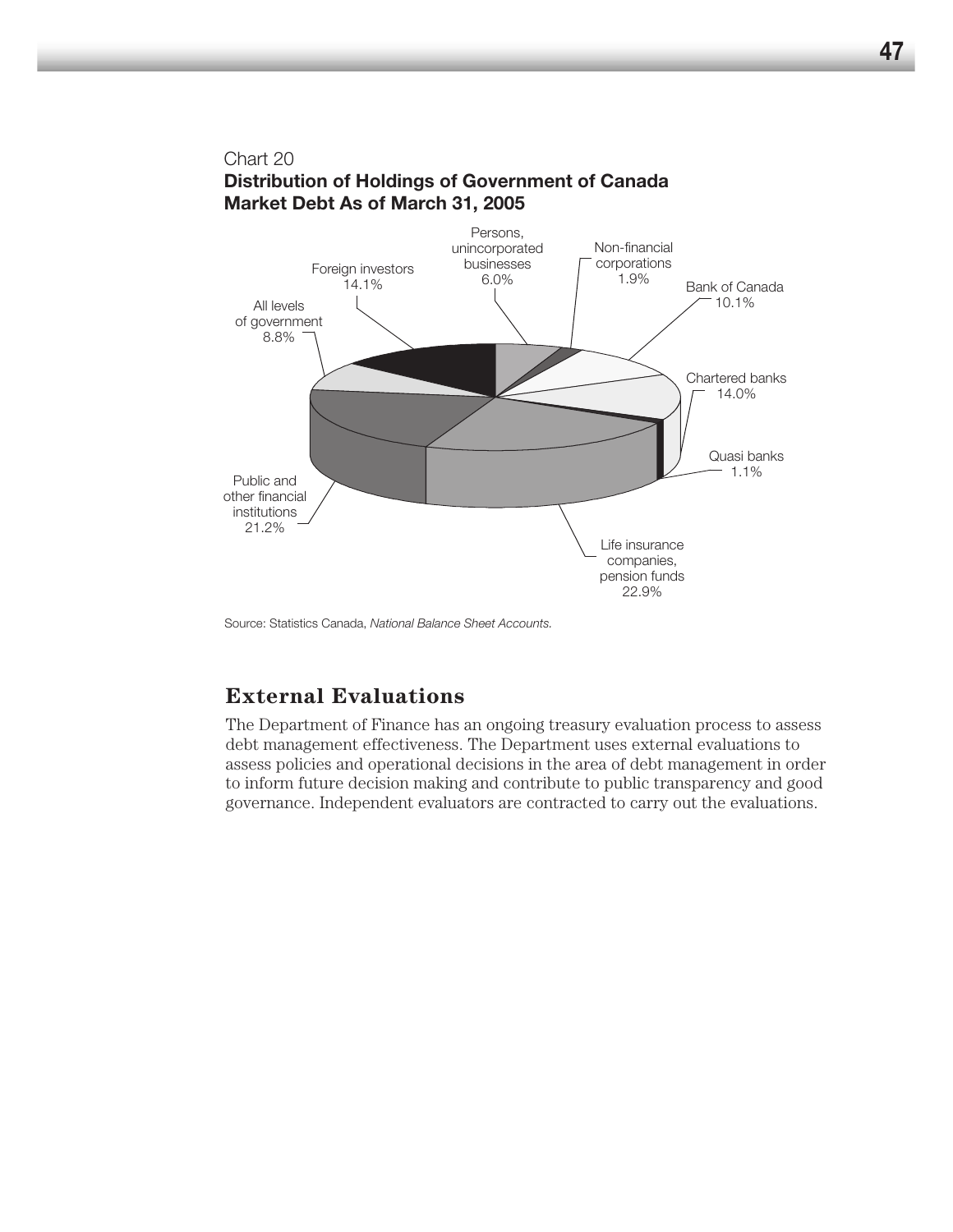#### Table 16 *Treasury Evaluation Reports, 1992–2005*

| Area                                                                                                                                                                                                                                                                                                                                                                                                                   | Year |
|------------------------------------------------------------------------------------------------------------------------------------------------------------------------------------------------------------------------------------------------------------------------------------------------------------------------------------------------------------------------------------------------------------------------|------|
| Debt Management Objectives                                                                                                                                                                                                                                                                                                                                                                                             | 1992 |
| Debt Structure-Fixed/Floating Mix                                                                                                                                                                                                                                                                                                                                                                                      | 1992 |
| Internal Review Process                                                                                                                                                                                                                                                                                                                                                                                                | 1992 |
| External Review Process                                                                                                                                                                                                                                                                                                                                                                                                | 1992 |
| Benchmarks and Performance Measures                                                                                                                                                                                                                                                                                                                                                                                    | 1994 |
| Foreign Currency Borrowing—Canada Bills Program                                                                                                                                                                                                                                                                                                                                                                        | 1994 |
| Developing Well-Functioning Bond and Bill Markets                                                                                                                                                                                                                                                                                                                                                                      | 1994 |
| Liability Portfolio Performance Measurement                                                                                                                                                                                                                                                                                                                                                                            | 1994 |
| Retail Debt Program                                                                                                                                                                                                                                                                                                                                                                                                    | 1994 |
| Guidelines for Dealing With Auction Difficulties                                                                                                                                                                                                                                                                                                                                                                       | 1995 |
| Foreign Currency Borrowing-Standby Line of Credit and FRN                                                                                                                                                                                                                                                                                                                                                              | 1995 |
| Treasury Bill Program Design                                                                                                                                                                                                                                                                                                                                                                                           | 1995 |
| Real Return Bond Program                                                                                                                                                                                                                                                                                                                                                                                               | 1998 |
| Foreign Currency Borrowing Programs                                                                                                                                                                                                                                                                                                                                                                                    | 1998 |
| Initiatives to Support a Well-Functioning Wholesale Market                                                                                                                                                                                                                                                                                                                                                             | 2001 |
| Debt Structure Target/Modelling                                                                                                                                                                                                                                                                                                                                                                                        | 2001 |
| Reserves Management Framework                                                                                                                                                                                                                                                                                                                                                                                          | 2002 |
| <b>Bond Buybacks</b>                                                                                                                                                                                                                                                                                                                                                                                                   | 2003 |
| Funds Management Governance Framework <sup>1</sup>                                                                                                                                                                                                                                                                                                                                                                     | 2004 |
| Retail Debt Program <sup>1</sup>                                                                                                                                                                                                                                                                                                                                                                                       | 2004 |
| $\uparrow$ $\uparrow$ $\uparrow$ $\uparrow$ $\uparrow$ $\uparrow$ $\uparrow$ $\uparrow$ $\uparrow$ $\uparrow$ $\uparrow$ $\uparrow$ $\uparrow$ $\uparrow$ $\uparrow$ $\uparrow$ $\uparrow$ $\uparrow$ $\uparrow$ $\uparrow$ $\uparrow$ $\uparrow$ $\uparrow$ $\uparrow$ $\uparrow$ $\uparrow$ $\uparrow$ $\uparrow$ $\uparrow$ $\uparrow$ $\uparrow$ $\uparrow$ $\uparrow$ $\uparrow$ $\uparrow$ $\uparrow$ $\uparrow$ |      |

<sup>1</sup> Available at www.fin.gc.ca.

Source: Department of Finance.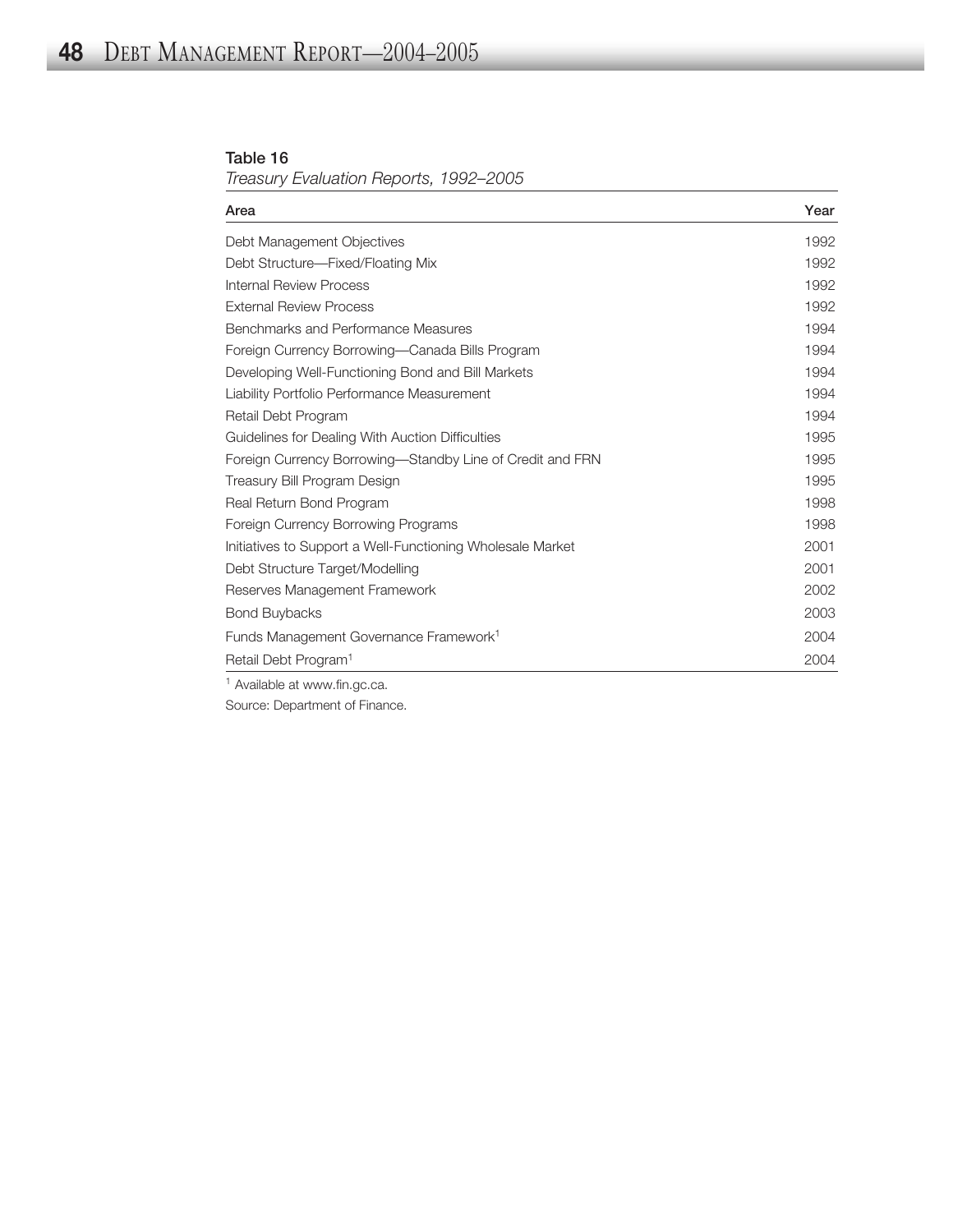## *Annex 1: Composition of the Federal Debt*

#### **Gross Debt**

Gross debt is made up of market debt and non-market debt. At the end of March 2005 gross debt totalled \$705.7 billion, up \$4.6 billion from the previous year and down \$10.1 billion from its peak of \$715.8 billion in 1999–2000.

#### **Market Debt**

Market debt is the portion of gross debt that is funded in the capital markets and managed by the Government. Market debt consists of marketable bonds, treasury bills, foreign-currency-denominated bonds and bills, retail debt, bonds held by the CPP and obligations related to capital leases. Foreign currency debt is issued on an opportunistic basis. At March 31, 2005, market debt outstanding was \$435.5 billion, down \$4.8 billion from the previous year (see Chart A1).



#### Chart A1 **Evolution of Gross Debt and Market Debt**

Source: *Public Accounts of Canada.*

#### **Non-Market Debt**

Non-market debt includes liabilities held by the Government outside the capital markets. This includes the Government's obligations to public sector pension plans, the CPP, as well as other liabilities, accounts payable and accrued liabilities and allowances. In 2004–05 non-market debt amounted to \$270.3 billion, up \$9.4 billion from the previous year.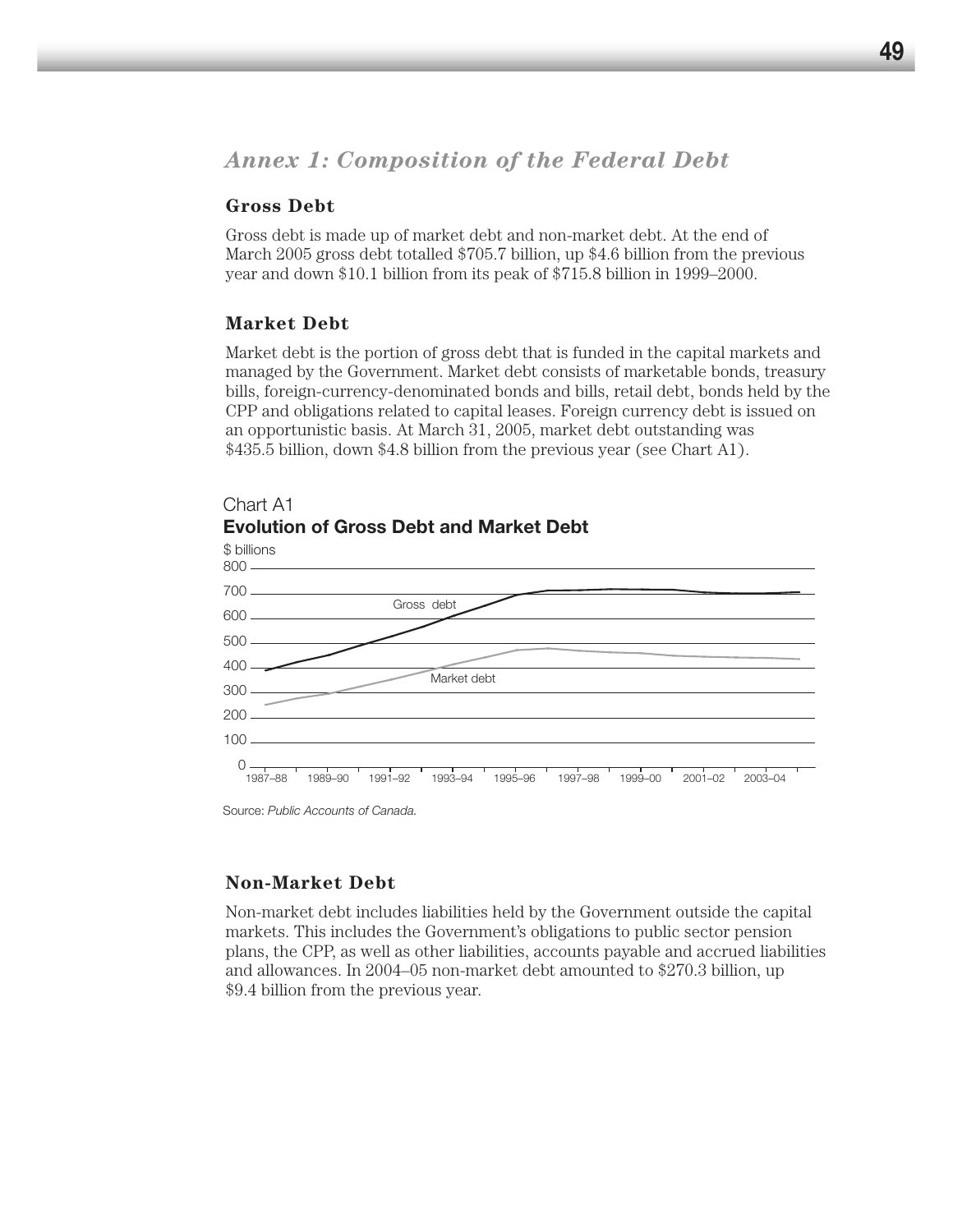#### **Net Debt**

Net debt is gross debt minus financial assets. Financial assets include cash, foreign exchange accounts and loans. Net debt declined by \$1.6 billion from \$556.3 billion in 2003–04 to \$554.7 billion in 2004–05. The Government's financial assets increased by \$6.2 billion to \$151.0 billion.

#### **Federal Debt**

Federal debt, or the accumulated deficit, is net debt minus non-financial assets. Non-financial assets include tangible capital assets, inventories and prepaid expenses. Federal debt declined by \$1.6 billion, from \$501.5 billion in 2003–04 to \$499.9 billion in 2004–05. The Government's non-financial assets increased by \$48 million to \$54.9 billion.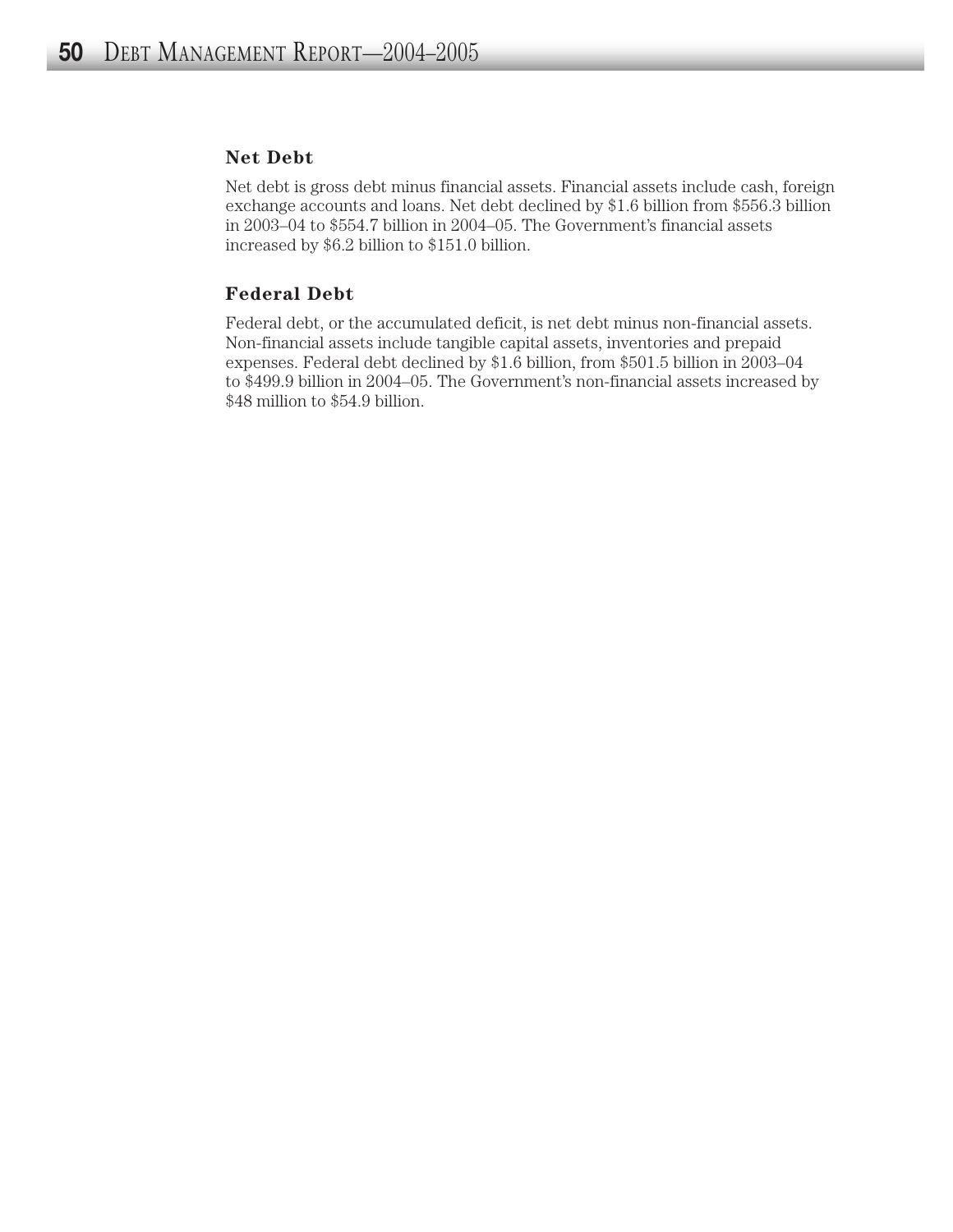## *Annex 2: Glossary*

**basis point:** One-hundredth of a percentage point  $(0.01$  per cent).

**benchmark bond:** Specific issue outstanding within each class of maturities. It is considered by the market to be the standard against which all other bonds issued in that class are evaluated.

**bid:** Price a buyer is willing to pay.

**bid-offer spread:** The difference between bid and offer prices. It is typically measured in basis points.

**budgetary surplus:** Occurs when government annual revenues exceed annual budgetary expenses. A deficit is the shortfall between government annual revenues and annual budgetary expenses.

**cash management:** Control by the Bank of Canada of settlement balances through increases or decreases in the amount of cash balances supplied to LVTS participants in relation to the amount demanded in order to reinforce the Bank's target interest rate.

**compound interest bond (C-bond):** A Canada Savings Bond or Canada Premium Bond on which interest accrues and is compounded annually to maturity or until redeemed.

**Exchange Fund Account:** A fund maintained by the Government of Canada for the purpose of promoting order and stability of the Canadian dollar in the foreign exchange market. This function is fulfilled by purchasing foreign exchange (selling Canadian dollars) when there is upward pressure on the value of the Canadian dollar and selling foreign exchange (buying Canadian dollars) when there is downward pressure on the currency.

**financial source/requirement:** Measures the difference between the cash coming in to the Government and the cash going out. In the case of a financial requirement, it is the amount of new borrowing required from outside lenders to meet the Government's financing needs in any given year.

**foreign exchange reserves:** Stocks of foreign exchange assets (e.g. interest-earning bonds) held by sovereign states to support the value of the domestic currency. Canada's foreign exchange reserves are held in the Exchange Fund Account.

**Government of Canada securities auction:** A process used for selling Government of Canada debt securities (mostly marketable bonds and treasury bills) in which issues are sold by public tender to government securities distributors.

**government securities distributors (GSDs):** Members of a group of investment dealers and banks through which the Government distributes Government of Canada treasury bills and marketable bonds.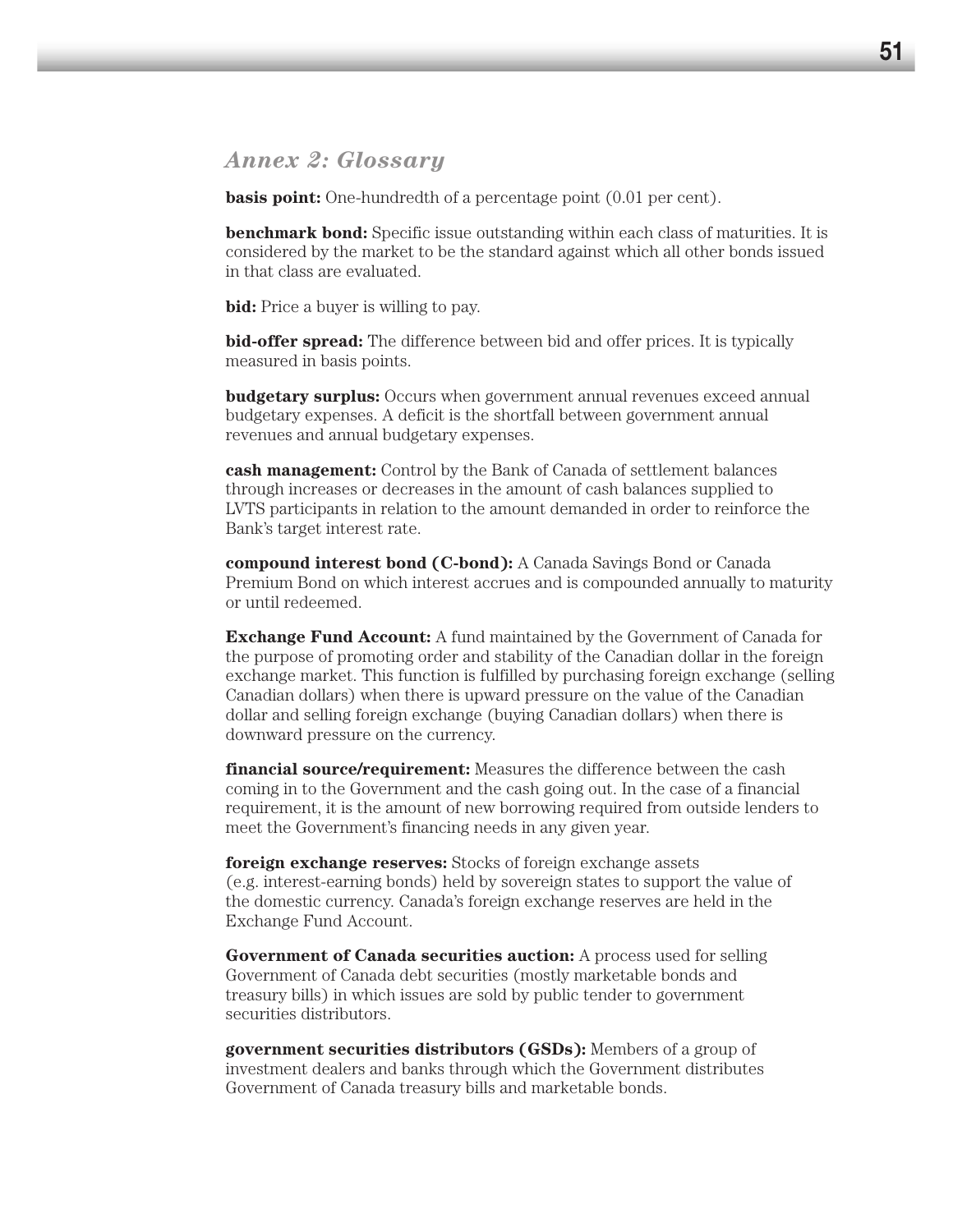**inflation:** A persistent rise over time in the average price of goods and services.

**interest-bearing debt:** Consists of unmatured debt, or market debt, and the Government's liabilities to internally held accounts such as federal employees' pension plans.

**Large Value Transfer System (LVTS):** An electronic system for the transfer of large value or time-critical payments.

**LIBOR:** London Interbank Offered Rate. An interest rate charged among banks in London for short-term loans denominated in a specific currency.

**marketable bond:** A Canadian government debt security that is non-cashable prior to maturity, but whose ownership may be transferred from one holder to another on the open market.

**marketable debt:** Market debt that is issued by the Government of Canada and sold via public tender or syndication. These issues can be traded between investors while outstanding.

**monetary policy:** A policy that seeks to improve the performance of the economy by regulating money supply and credit.

**money market:** The market in which short-term capital is raised, invested and traded using financial instruments such as treasury bills, bankers' acceptances, commercial paper, and bonds maturing in one year or less.

**offer:** Price at which a seller is willing to sell.

**overnight rate; overnight financing rate; overnight money market rate; overnight lending rate:** The rate at which major participants in the money market borrow and lend one-day funds to each other.

**primary dealers (PDs):** Members of the core group of government securities distributors that maintain a certain threshold of activity in the market for Government of Canada securities. The primary dealer classification can be attained in either treasury bills or marketable bonds, or both.

**primary market:** The market in which securities are initially sold or offered.

**regular interest bond (R-bond):** A Canada Savings Bond or Canada Premium Bond on which interest is paid annually by cheque or by direct deposit to maturity or until redeemed.

**repo; repurchase agreement:** A transaction in which a party sells a security and simultaneously agrees to repurchase it at a given price after a specified time.

**secondary market:** The market in which previously issued securities are traded, as distinguished from the new issue or primary market.

**turnover ratio:** Volume of securities traded as a percentage of securities outstanding.

**yield curve:** The levels of interest rates from short- to long-term maturities.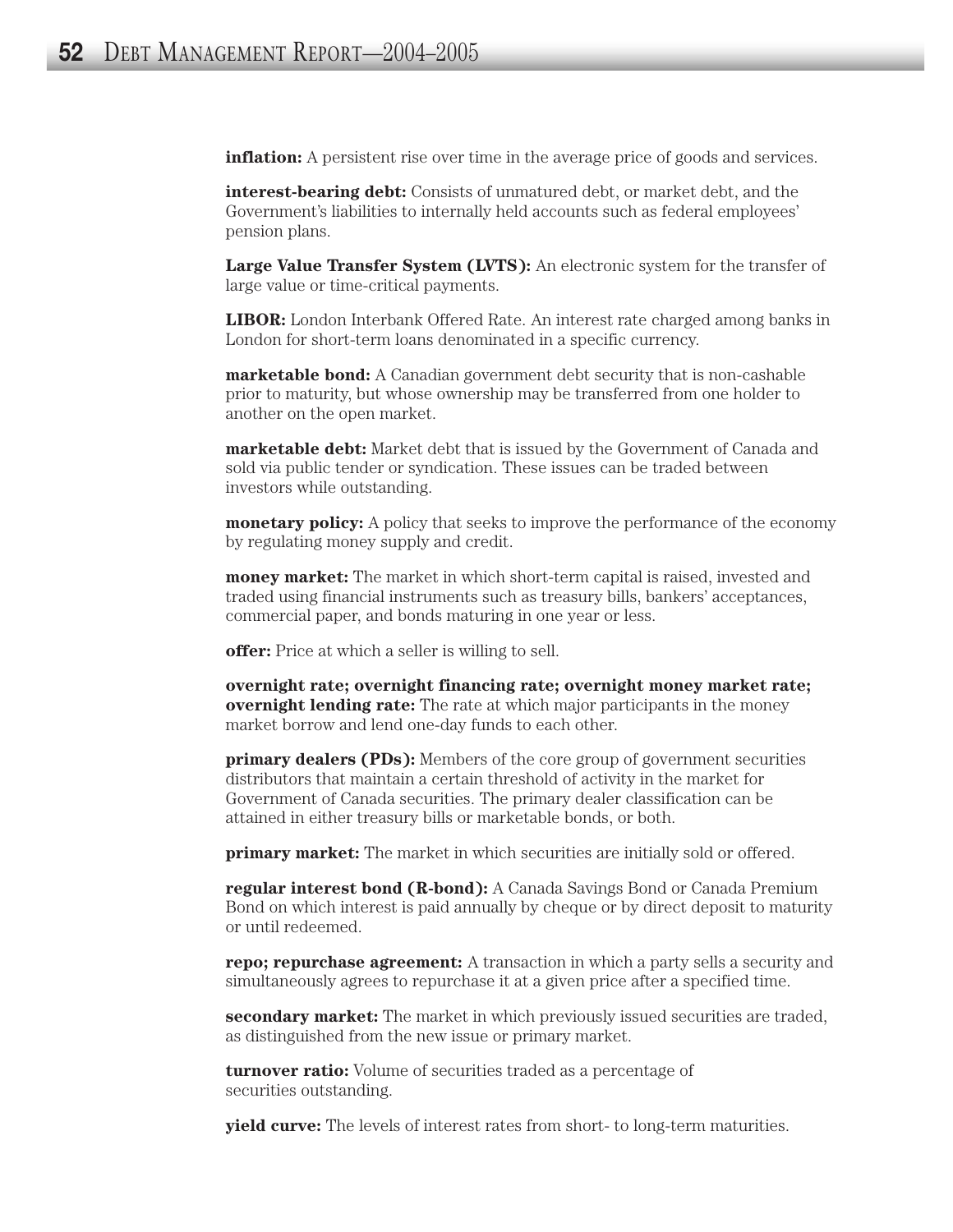## *Annex 3: Contact Information*

### **Department of Finance Canada**

Financial Sector Policy Branch Financial Markets Division 140 O'Connor St., 20th Floor, East Tower Ottawa, Canada K1A 0G5 Telephone: (613) 992-9031 Fax: (613) 943-2039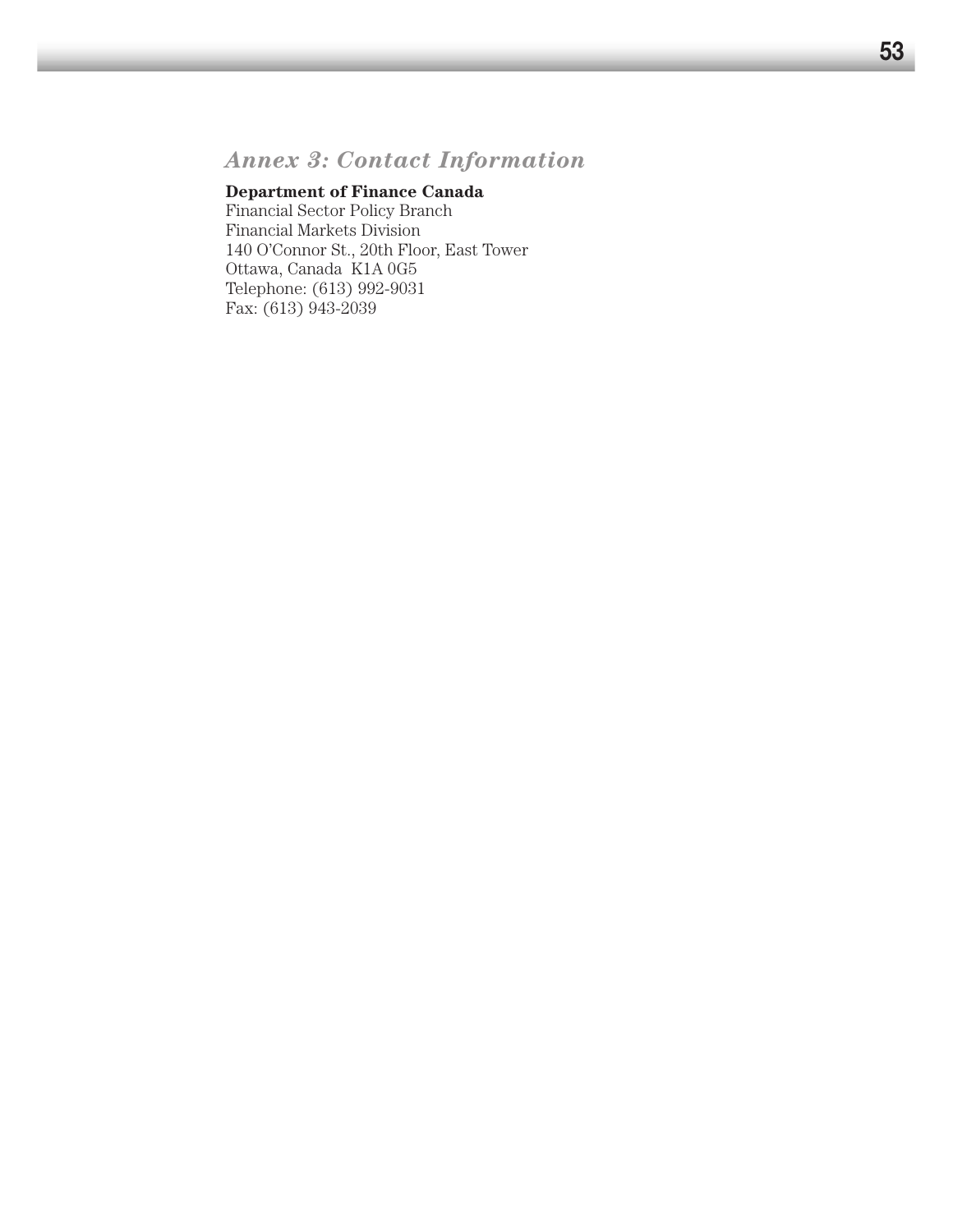# *Reference Tables*

|                         | I Gross Public Debt, Outstanding Market Debt and Debt Charges         | 55 |
|-------------------------|-----------------------------------------------------------------------|----|
| $\mathbf{I}$            | Government of Canada Outstanding Market Debt                          | 56 |
| Ш                       | Average Weekly Domestic Market Trading in Government of Canada        | 57 |
| $\mathbf{IV}$           | Distribution of Domestic Holdings of Government of Canada Securities. | 58 |
| V                       | Non-Resident (Direct) Holdings of Government of Canada Debt           | 64 |
| VI                      |                                                                       | 65 |
| VII                     |                                                                       | 67 |
| VIII                    | Fiscal 2004–05 Canadian-Dollar Marketable Bond Program                | 68 |
| $\mathbf{I} \mathbf{X}$ |                                                                       |    |
| $\mathbf{X}$            | Outstanding Government of Canada Canadian-Dollar                      | 71 |
| XI                      | Government of Canada Swaps Outstanding as at March $31, 2005$         | 73 |
| XII                     |                                                                       | 78 |
|                         | XIII Canada Savings Bonds and Canada Premium Bonds,                   |    |
|                         |                                                                       |    |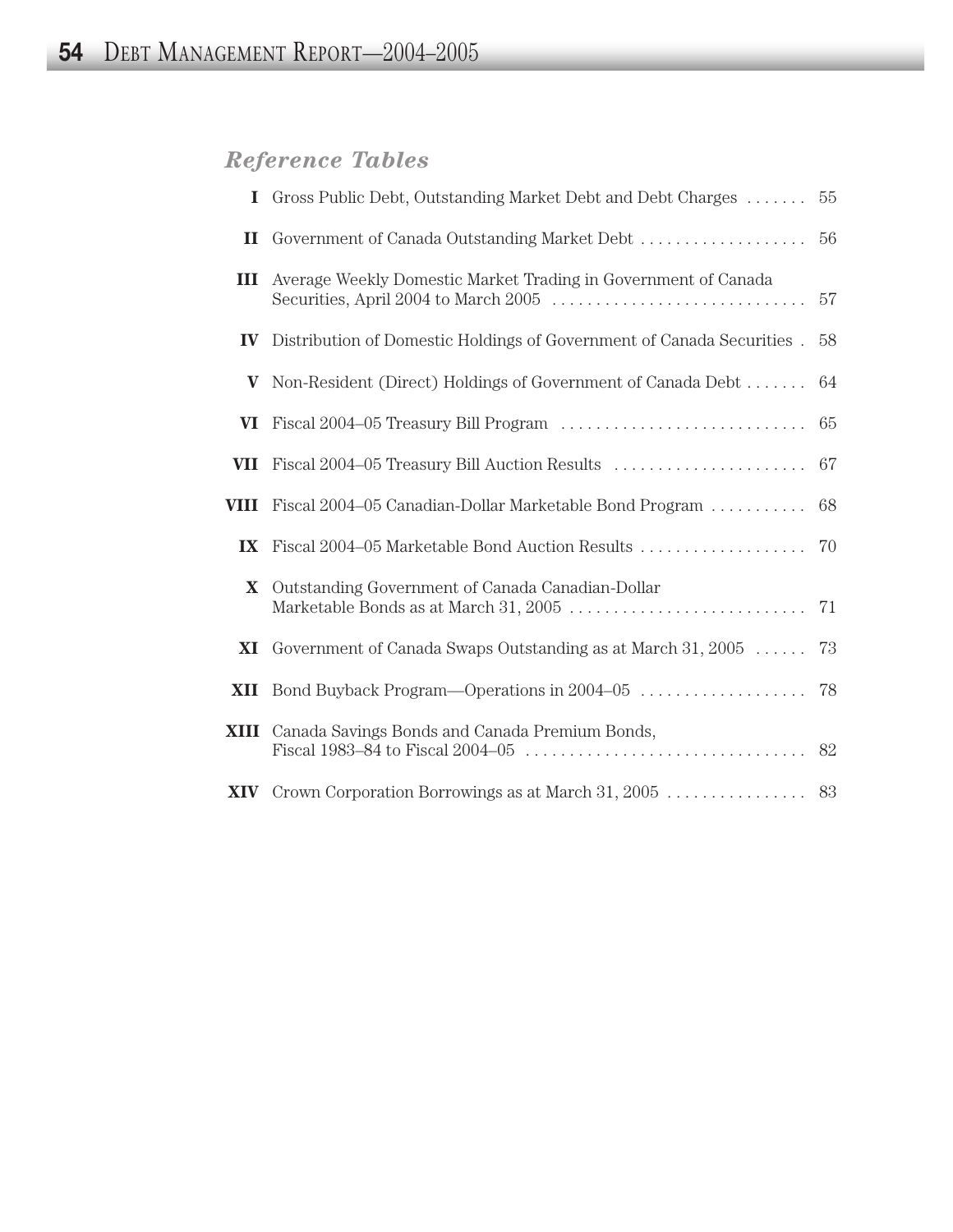Gross Public Debt, Outstanding Market Debt and Debt Charges *Gross Public Debt, Outstanding Market Debt and Debt Charges* Reference Table I Reference Table I

|                                                                    |                         | Gross public debt                  |                                               |                       |                          | Outstanding market debt |                       |                             |
|--------------------------------------------------------------------|-------------------------|------------------------------------|-----------------------------------------------|-----------------------|--------------------------|-------------------------|-----------------------|-----------------------------|
| Fiscal years                                                       | Outstanding             | Fixed-rate<br>portion <sup>1</sup> | fixed-rate<br>Average<br>portion <sup>2</sup> | Total debt<br>charges | Outstanding <sup>3</sup> | Fixed-rate<br>portion   | Total debt<br>charges | Average<br>interest<br>rate |
|                                                                    | (\$ billions)           | (%)                                | (%)                                           | (\$ billions)         | (\$ billions)            | (%)                     | (\$ billions)         | (%)                         |
| 985-86                                                             | 319.4                   | 51.9                               |                                               | 27.7                  | 202.3                    | 36.7                    | 20.7                  | 10.66                       |
| 986-87                                                             |                         | 50.9                               |                                               | 28.7                  | 229.7                    | 36.9                    | 21.5                  | 9.34                        |
| 887-88                                                             | 355.0<br>388.0<br>421.4 | 51.2                               |                                               | 31.2                  | 251.9                    | 38.2                    | 23.1                  | 9.61                        |
| 1988-89                                                            |                         | 49.6                               |                                               | 35.5                  | 277.4                    | 37.2                    | 26.5                  | 10.82                       |
| 1989-90                                                            |                         | 49.9                               |                                               | 41.2                  | 295.7                    | 38.1                    | 31.4                  | 11.20                       |
| 990-91                                                             |                         | 50.4                               |                                               | 45.0                  | 325.0                    | 38.5                    | 34.3                  | 10.72                       |
| $1991 - 92$                                                        |                         | 50.7                               |                                               | 43.9                  | 353.0                    | 38.9                    | 32.4                  | 8.86                        |
| 1992-93                                                            |                         | 50.4                               |                                               | 41.3                  | 383.9                    | 39.0                    | 29.4                  | 7.88                        |
| 993-94                                                             |                         | 53.3                               |                                               | 40.1                  | 415.1                    | 42.7                    | 28.0                  | 6.75                        |
| 1994–95                                                            |                         | 55.1                               |                                               | 44.2                  | 442.8                    | 44.4                    | 31.4                  | 7.97                        |
| 1995-96                                                            |                         | 56.9                               |                                               | 49.4                  | 471.4                    | 47.9                    | 35.3                  | 7.34                        |
| 1996-97                                                            |                         | 61.7                               |                                               | 47.3                  | 478.8                    | 53.8                    | 33.0                  | 6.66                        |
| 1997-98                                                            |                         | 63.7                               |                                               | 43.1                  | 469.2                    | 56.8                    | 31.0                  | 6.64                        |
| 1998-99                                                            |                         | 64.5                               | 66.6                                          | 43.3                  | 463.0                    | 58.5                    | 30.8                  | 6.70                        |
|                                                                    |                         | 66.5                               | 66.6                                          | 43.4                  | 459.0                    | 59.1                    | 30.5                  | 6.15                        |
|                                                                    |                         | 67.8                               | 67.6                                          | 43.9                  | 449.0                    | 60.5                    | 30.7                  | 6.11                        |
| $\begin{array}{c} 1999 - 00 \\ 2000 - 01 \\ 2001 - 02 \end{array}$ |                         | 67.4                               | 67.6                                          | 39.7                  | 444.9                    | 60.1                    | 27.4                  | 5.56                        |
| 2002-03<br>2003-04                                                 |                         | 65.8                               | 65.8                                          | 37.3                  | 442.4                    | 61.2                    | 25.2                  | 5.32                        |
|                                                                    |                         | 63.8                               | 64.4                                          | 35.8                  | 440.2                    | 58.7                    | 23.4                  | 4.91                        |
| 2004-05                                                            |                         | 63.1                               | 63.9                                          | -<br>34. T            | 435.5                    | 57.0                    | 21.7                  | 4.61                        |
|                                                                    |                         |                                    |                                               |                       |                          |                         |                       |                             |

1 For interest-bearing debt as of March 31. Calculation methodology may vary slightly from year to year. The definition of interest-bearing debt changed slightly in 2002–03<br>to reflect the adoption of the full accrual basis For interest-bearing debt as of March 31. Calculation methodology may vary slightly from year to year. The definition of interest-bearing debt changed slightly in 2002–03 to reflect the adoption of the full accrual basis of accounting.

<sup>2</sup> Average over the year. Comparative figures for 1985-86 to 1997-98 are not available. Average over the year. Comparative figures for 1985-86 to 1997-98 are not available.

<sup>3</sup> Includes capital lease obligations. Includes capital lease obligations.

Sources: Public Accounts of Canada, Bank of Canada Review, Department of Finance estimates. Sources: *Public Accounts of Canada*, *Bank of Canada Review*, Department of Finance estimates.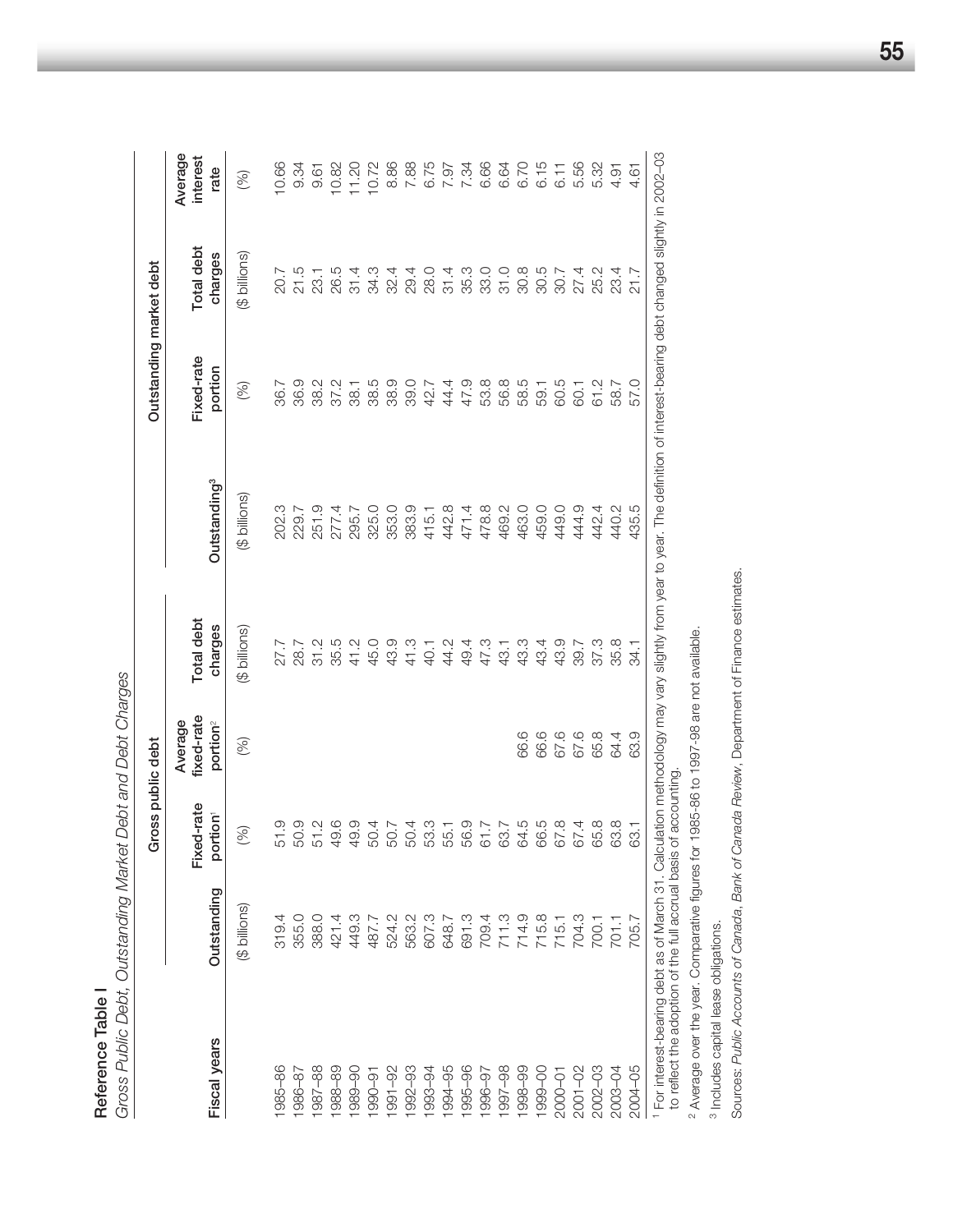|   | J<br>C<br>C<br>آءَ<br>,<br>7<br>7<br>7<br>7<br>7<br>7<br>7<br>7<br>7<br><br><br><br><br><br><br><br>١ |
|---|-------------------------------------------------------------------------------------------------------|
| L | הההתמס המה                                                                                            |
| Ξ | , Nover,                                                                                              |
| č | to thomps of                                                                                          |

|                                      |                   | Payable in Canadi                                 | an dollars                           |                     |         |                                                                                                                      |                 | Payable in foreign currencies |                     |               |        |                         |
|--------------------------------------|-------------------|---------------------------------------------------|--------------------------------------|---------------------|---------|----------------------------------------------------------------------------------------------------------------------|-----------------|-------------------------------|---------------------|---------------|--------|-------------------------|
| Fiscal years                         | Treasury<br>bills | Marketable<br>bonds                               | etail<br>lebt<br>≃                   | bonds<br><b>GPP</b> | Total   | Marketable<br>bonds                                                                                                  | Canada<br>bills | Canada<br>notes <sup>1</sup>  | drawings<br>Standby | loans<br>Term | Total  | market<br>Total<br>debt |
|                                      |                   |                                                   |                                      |                     |         | (C\$ millions)                                                                                                       |                 |                               |                     |               |        |                         |
| $87 - 78$                            | 1,295             | 21,645                                            | 8,036                                | $\mathfrak{A}$      | 51,060  | $\overline{\infty}$                                                                                                  |                 |                               | 850                 | O             | 1,031  | 51,664                  |
| 1978-79                              | 13,535            | 26,988                                            | 9,443                                | 86                  | 60,062  | 3,319                                                                                                                |                 |                               | 2,782               | 1,115         | 7,216  | 66,640                  |
| 1979-80                              | 16,325            | 33,387                                            | 18,182                               | 113                 | 68,007  | 3,312                                                                                                                | $\circ$         |                               | 359                 | 1,030         | 4,701  | 72,021                  |
| 1980-81                              | 21,770            | 40,976                                            | 15,966                               | 136                 | 78,848  | 3,236                                                                                                                | O               | ○                             | 355                 | 1,046         | 4,637  | 83,138                  |
| 1981-82                              | 19,375            | 43,605                                            | 25,108                               | 154                 | 88,242  | 3,867                                                                                                                | O               | ○                             | O                   | 550           | 4,417  | 93,167                  |
| 1982-83                              | 29,125            | 48,473                                            | 32,753                               | 171                 | 10,522  | 4,872                                                                                                                | ○               | ○                             | $\circ$             | 362           | 5,234  | 116,562                 |
| 1983-84                              | 41,700            | 56,976                                            | 38,403                               | 189                 | 137,268 | 4,306                                                                                                                | $\circ$         | $\circ$                       | 510                 | 398           | 5,214  | 142,901                 |
| 1984-85                              | 52,300            | 69,354                                            | 42,167                               | 205                 | 164,026 | 4,972                                                                                                                | $\circ$         | 000                           | 1,909               | 1,172         | 8,053  | 172,719                 |
| 1985-86                              | 61,950            | 81,163                                            | 44,607                               | 445                 | 188,165 | 9,331                                                                                                                | $\circ$         |                               | 2,233               | 2,247         | 13,811 | 201,229                 |
| 1986-87                              | 76,950            | 94,520                                            |                                      | 1,796               | 217,120 | 9,120                                                                                                                | 1,045           |                               | O                   | 2,047         | 12,212 | 228,611                 |
| 1987-88                              | 81,050            | 103,899                                           | 43,854<br>52,558                     | 2,492               | 239,999 | 8,438                                                                                                                | 1,045           | $\circ$                       |                     | 2,257         | 11,740 | 250,809                 |
| 1988-89                              | 102,700           | 115,748                                           | 47,048                               | 3,005               | 268,501 | 6,672                                                                                                                | <b>131</b>      | O                             |                     | 934           | 8,737  | 276,301                 |
| <b>989-90</b>                        | 118,550           | 127,681                                           | 40,207<br>33,782<br>35,031           | 3,072               | 289,510 | 4,364                                                                                                                | 1,446           | O                             |                     | $\circ$       | 5,810  | 294,562                 |
| $990 - 91$                           | 139,150           | 143,601                                           |                                      | 3,492               | 320,025 | 3,555                                                                                                                | 1,008           |                               |                     | $\circ$       | 4,563  | 323,903                 |
| $1991 - 92$                          | 52,300            | 158,059                                           |                                      | 3,501               | 348,891 | 3,535                                                                                                                |                 |                               | ⌒                   | $\circ$       | 3,535  | 351,885                 |
| 1992-93                              | 162,050           | 178,436                                           |                                      | 3,505               | 377,875 | 2,926                                                                                                                | 2,552           | ◠                             | ⌒                   | $\circ$       | 5,478  | 382,741                 |
| 1993-94                              | 166,000           | 203,373                                           |                                      | 3,497               | 403,736 | 5,019<br>7,875                                                                                                       | 5,649           | ○                             | ◠                   | $\circ$       | 10,668 | 413,975                 |
| 1994-95                              | 164,450           | 225,513                                           | 33,884<br>30,866<br>30,756           | 3,488               | 424,207 |                                                                                                                      | 9,046           | $\circ$                       | ◠                   | $\circ$       | 16,921 | 440,998                 |
| 1995-96                              | 166,100           | 252,411                                           | 30,801                               | 3,478               | 452,790 | 9,514                                                                                                                | 6,986           | 310                           | ⌒                   | $\circ$       | 16,810 | 469,547                 |
| 1996-97                              | 135,400           | 282,059                                           | 32,911                               | 3,468               | 453,838 | 12,460                                                                                                               | 8,436           | 2,121                         | $\circ$             | $\circ$       | 23,017 | 476,852                 |
| 1997-98                              | 112,300           | 293,987                                           | 30,302                               | 3,456               | 440,045 | 14,590                                                                                                               | 9,356           | 3,176                         | $\circ$             | $\circ$       | 27,122 | 467,291                 |
| 1998-99                              | 96,950            | 294,914                                           | 28,810<br>27,115<br>26,457<br>24,229 | 4,063               | 424,737 | 19,655                                                                                                               | 0,171           | 6,182                         | $\circ$             | $\circ$       | 36,008 | 460,427                 |
| 1999-00                              | 99,850            | 293,250                                           |                                      | 3,427               | 423,642 | 21,464                                                                                                               | 6,008           | 5,168                         |                     | $\circ$       | 32,640 | 456,406                 |
| 2000-01                              | 88,700            | 293,879                                           |                                      | 3,404               | 412,440 | 20,509                                                                                                               | 7,228           | 5,695                         | $\circ$             | $\circ$       | 33,432 | 445,724                 |
| $2001 - 02$                          | 94,200            | 292,910                                           |                                      | 3,386               | 414,725 | 19,652                                                                                                               | 3,355           | 4,405                         | $\circ$             | $\circ$       | 27,412 | 442,137                 |
| 2002-03                              | 104,600           | 286,289                                           | 22,878                               | 3,369               | 417,136 | 14,412                                                                                                               | 2,603           | 4,533                         | $\circ$             | $\circ$       | 21,548 | 438,684                 |
| 2003-04                              | 113,400           | 276,022                                           | 521<br>$\sim$                        | 3,351               | 414,294 | 20,523                                                                                                               | 3,364           | 1,085                         | $\circ$             | $\circ$       | 24,972 | 439,266                 |
| 2004-05                              | 27,200            | 263,376                                           | 1,242<br>ာ                           | $3,400^{2}$         | 413,218 | 940<br>တ                                                                                                             | 3,862           | 2,789                         |                     | $\circ$       | 16,591 | 429,809                 |
|                                      |                   | Note: Subcategorization of Government of Can      |                                      |                     |         | ada debt is in accordance with Bank of Canada reports, which may vary slightly from Public Accounts categories due   |                 |                               |                     |               |        |                         |
| and Department of Finance's numbers. |                   | to differences in classification methods. The tot |                                      |                     |         | al outstanding market debt may not equal the sum of the parts due to slight differences between the Bank of Canada's |                 |                               |                     |               |        |                         |

1 Includes Euro Medium-Term Notes. Includes Euro Medium-Term Notes.

<sup>2</sup> Includes non-marketable obligations issued to the Canada Pension Plan Investment Fund and non-marketable obligations issued to the trustees in respect of<br>health care initiatives. Includes non-marketable obligations issued to the Canada Pension Plan Investment Fund and non-marketable obligations issued to the trustees in respect of health care initiatives.

Source: Bank of Canada. Source: Bank of Canada.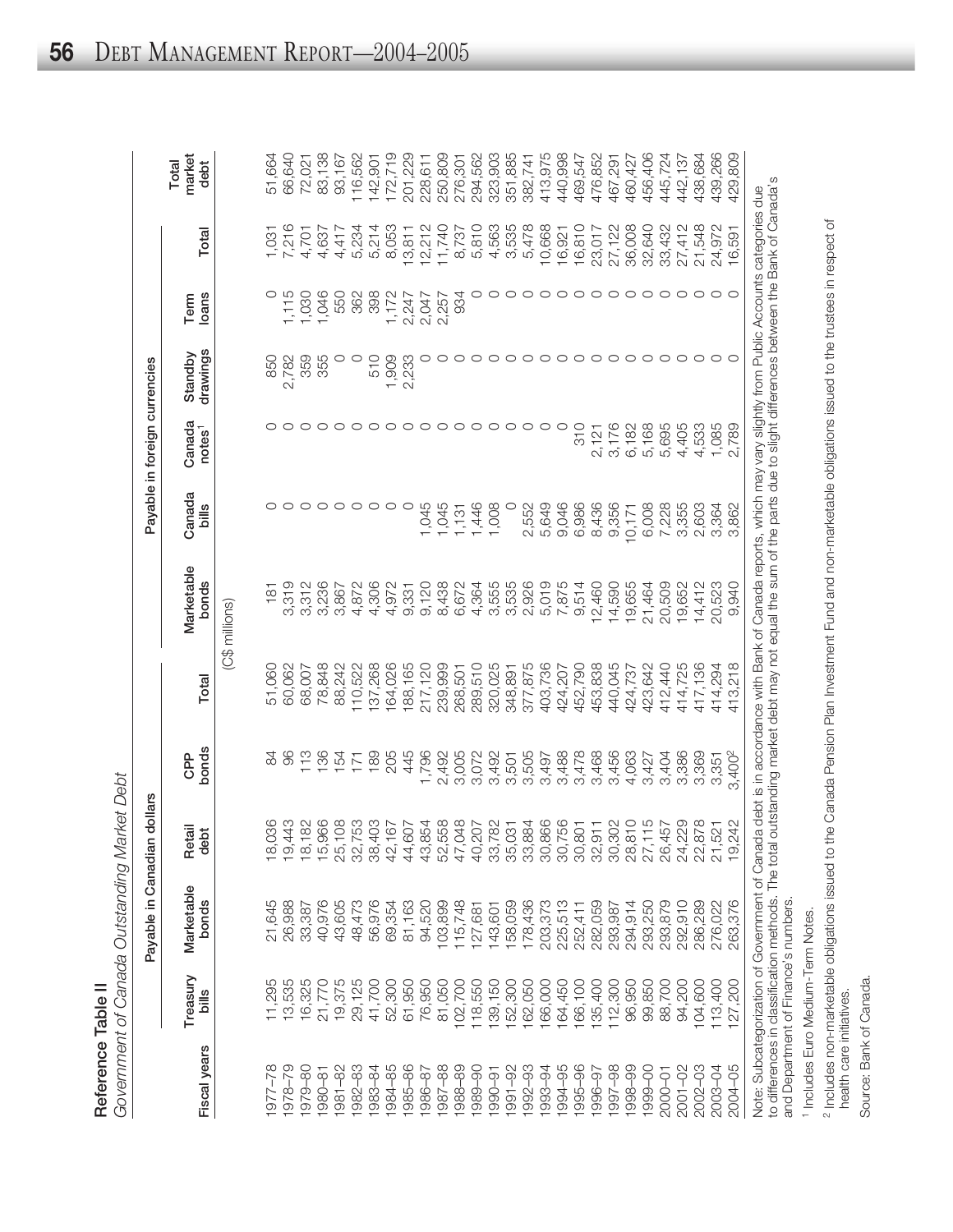| ٠ |
|---|
|   |
|   |
|   |
|   |
|   |
|   |
|   |

**Reference Table III**<br>Average Weekly Domestic Market Trading in Government of Canada Securities, April 2004 to March 2005 *Average Weekly Domestic Market Trading in Government of Canada Securities, April 2004 to March 2005*

|                |                |                      |                  | Marketable bonds |                                |                              |         |
|----------------|----------------|----------------------|------------------|------------------|--------------------------------|------------------------------|---------|
|                | Treasury bills | and under<br>3 years | 3 to 10<br>years | 10 years<br>Over | Return<br><b>Bonds</b><br>Real | marketable<br>bonds<br>Total | Total   |
|                |                |                      |                  | (\$ millions)    |                                |                              |         |
| April 2004     | 23,552         | 37,397               | 41,300           | 10,489           | 282                            | 89,468                       | 113,020 |
| May 2004       | 23,476         | 30,231               | 43,747           | 10,816           | 362                            | 85,156                       | 108,632 |
| June 2004      | 29,407         | 35,918               | 49,223           | 8,851            | 498                            | 94,490                       | 123,897 |
| July 2004      | 27,147         | 25,982               | 36,697           | 8,805            | 257                            | 71,741                       | 98,888  |
| August 2004    | 25,929         | 29,215               | 35,080           | 6,672            | 223                            | 71,190                       | 97,119  |
| September 2004 | 26,911         | 36,120               | 46,998           | 8,546            | 322                            | 91,986                       | 118,897 |
| October 2004   | 24,606         | 36,867               | 41,330           | 9,440            | 268                            | 87,905                       | 112,511 |
| November 2004  | 26,415         | 33,509               | 50,371           | 11,138           | 269                            | 95,287                       | 121,702 |
| December 2004  | 26,644         | 39,344               | 50,479           | 9,169            | 382                            | 99,374                       | 126,018 |
| January 2005   | 26,982         | 30,527               | 40,297           | 12,990           | 224                            | 84,038                       | 111,020 |
| February 2005  | 25,261         | 39,103               | 48,842           | 14,571           | 339                            | 102,855                      | 128,116 |
| March 2005     | 27,176         | 40,451               | 54,060           | 13,219           | 429                            | 108,159                      | 135,335 |
|                |                |                      |                  |                  |                                |                              |         |

Source: Bank of Canada. Source: Bank of Canada*.*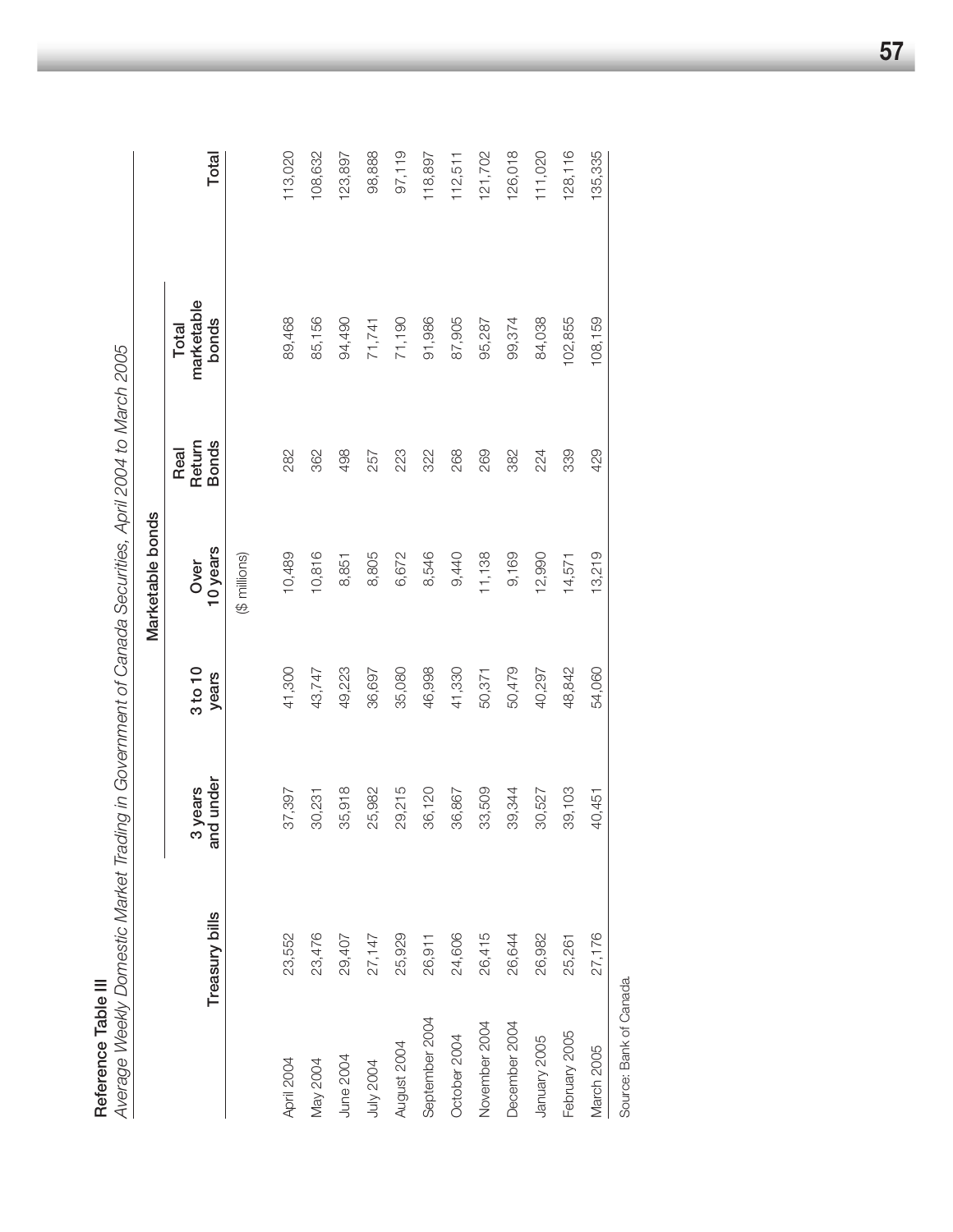| ť |
|---|
|   |
|   |
|   |
|   |
|   |
|   |
|   |
|   |
|   |
|   |
|   |
|   |
|   |
|   |
|   |

 $\mathbf{\alpha}$ *Distrib utio n of D o m estic H oldin gs of G overn m e nt of C a n a da S e c urities*

|             | PART A —Treasury Bills, Canada Bills,       |                               |                   |                    |                              | Bonds, <sup>1</sup> Canada Savings Bonds and Canada Premium Bonds |                                                               |                                           |         |                    |
|-------------|---------------------------------------------|-------------------------------|-------------------|--------------------|------------------------------|-------------------------------------------------------------------|---------------------------------------------------------------|-------------------------------------------|---------|--------------------|
| Year<br>end | unincorporated<br>Persons and<br>businesses | corporations<br>Non-financial | Canada<br>Bank of | Chartered<br>banks | banks <sup>2</sup><br>Quasi- | Life insurance<br>and pension<br>companies<br>funds               | institutions <sup>3</sup><br>and other<br>financial<br>Public | government <sup>4</sup><br>levels of<br>₹ | Foreign | Total <sup>5</sup> |
|             |                                             |                               |                   |                    |                              | (\$ millions)                                                     |                                                               |                                           |         |                    |
| 976         |                                             | 395                           | 8,242             | 8,666              | 716                          | 1,436                                                             |                                                               | 730                                       | 1,652   | 42,042             |
| 977         | 20,277                                      | 321                           | 10,268            | 9,601              | 1,048                        | 2,271                                                             | 3,114                                                         | 1,014                                     | 2,185   | 50,099             |
| 978         | 22,723                                      | 403                           | 12,001            | 9,896              | 1,537                        | 3,738                                                             | 4,017                                                         | 1,721                                     | 4,770   | 60,806             |
| 1979        | 23,144                                      | 374                           | 13,656            | 10,156             | 1,684                        | 6,716                                                             | 4,103                                                         | 2,878                                     | 5,956   | 68,667             |
| 980         | 24,253                                      | 555                           | 15,858            | 10,002             | 2,771                        | 9,274                                                             | 5,561                                                         | 4,248                                     | 7,630   | 80,152             |
| 981         | 33,425                                      | 520                           | 17,100            | 10,003             | 2,452                        | 10,569                                                            | 5,342                                                         | 4,194                                     | 9,102   | 92,707             |
| 982         | 42,320                                      | 267<br>Ñ                      | 15,428            | 11,233             | 3,288                        | 13,151                                                            | 9,177                                                         | 4,654                                     | 10,737  | 112,255            |
| 983         | 50,306                                      | 5,502                         | 16,859            | 15,107             | 5,551                        | 17,816                                                            | 9,984                                                         | 5,321                                     | 12,091  | 138,537            |
| 1984        | 60,748                                      | 6,783                         | 17,184            | 15,164             | 4,887                        | 24,039                                                            | 11,978                                                        | 7,166                                     | 16,205  | 164,154            |
| 1985        | 74,331                                      | 7,387                         | 15,668            | 15,198             | 5,706                        | 31,068                                                            | 15,086                                                        | 10,106                                    | 21,608  | 196,158            |
| 1986        | 71,073                                      | 6,259                         | 18,374            | 17,779             | 7,277                        | 34,887                                                            | 18,414                                                        | 11,293                                    | 33,060  | 218,416            |
| 1987        | 83,732                                      | 8,591                         | 20,201            | 16,012             | 6,400                        | 38,870                                                            | 19,547                                                        | 13,918                                    | 36,462  | 243,733            |
| 1988        | 86,591                                      | 8,634                         | 20,606            | 21,115             | 7,492                        | 42,460                                                            | 19,028                                                        | 17,186                                    | 51,134  | 274,246            |
| 1989        | 81,566                                      | 11,402                        | 21,133            | 20,804             | 9,854                        | 48,037                                                            | 23,950                                                        | 17,840                                    | 61,707  | 296,293            |
| 1990        | 80,079                                      | 11,797                        | 20,325            | 24,224             | 10,460                       | 52,984                                                            | 26,051                                                        | 19,574                                    | 72,586  | 318,080            |
| 1991        | 72,945                                      | 11,580                        | 22,370            | 35,792             | 12,091                       | 57,846                                                            | 33,054                                                        | 21,015                                    | 82,553  | 349,246            |
| 1992        | 70,930                                      | 13,696                        | 22,607            | 44,555             | 12,428                       | 62,042                                                            | 39,396                                                        | 20,222                                    | 88,878  | 374,754            |
| 1993        | 61,221                                      | 10,359                        | 23,498            | 60,242             | 11,229                       | 69,917                                                            | 45,321                                                        | 18,397                                    | 108,847 | 409,031            |
| 1994        | 52,842                                      | 12,039                        | 24,902            | 70,063             | 9,992                        | 78,545                                                            | 52,847                                                        | 24,967                                    | 110,080 | 436,27             |
| 1995        | 48,867                                      | 12,048                        | 23,590            | 76,560             | 10,947                       | 87,467                                                            | 59,044                                                        | 26,324                                    | 116,543 | 461,390            |
| 1996        | 46,187                                      | 10,013                        | 25,556            | 74,789             | 10,952                       | 90,174                                                            | 71,514                                                        | 24,828                                    | 118,474 | 472,487            |
| 1997        | 39,924                                      | 10,470                        | 27,198            | 67,715             | 7,054                        | 94,991                                                            | 79,445                                                        | 25,509                                    | 112,865 | 465,171            |
| 1998        | 33,537                                      | 8,525                         | 27,911            | 66,375             | 6,659                        | 99,687                                                            | 79,895                                                        | 28,174                                    | 106,763 | 457,526            |
| 1999        | 37,118                                      | 9,290                         | 29,075            | 54,080             | 7,944                        | 08,656                                                            | 81,257                                                        | 28,394                                    | 102,263 | 458,077            |
| 2000        | 33,259                                      | 9,062<br>7,643                | 31,726            | 58,269             | 2,842                        | 08,752                                                            | 73,911                                                        | 30,280                                    | 91,477  | 439,578            |
| 2001        | 33,979                                      |                               | 37,204            | 65,396             | 3,561                        | 99,744                                                            | 76,482                                                        | 34,341                                    | 80,974  | 439,324            |
| 2002        | 22,860                                      | 8,417                         | 38,859            | 66,057             | 3,307                        | 97,463                                                            | 81,521                                                        | 33,436                                    | 88,237  | 440,157            |
| 2003        | 20,477                                      | 7,935                         | 40,398            | 67,934             | 3,619                        | 100,257                                                           | 86,918                                                        | 38,179                                    | 68,940  | 434,657            |
| 2004        | 21,168                                      | 8,175                         | 41,119            | 57,017             | 3,380                        | 96,168                                                            | 88,558                                                        | 36,524                                    | 61,784  | 413,893            |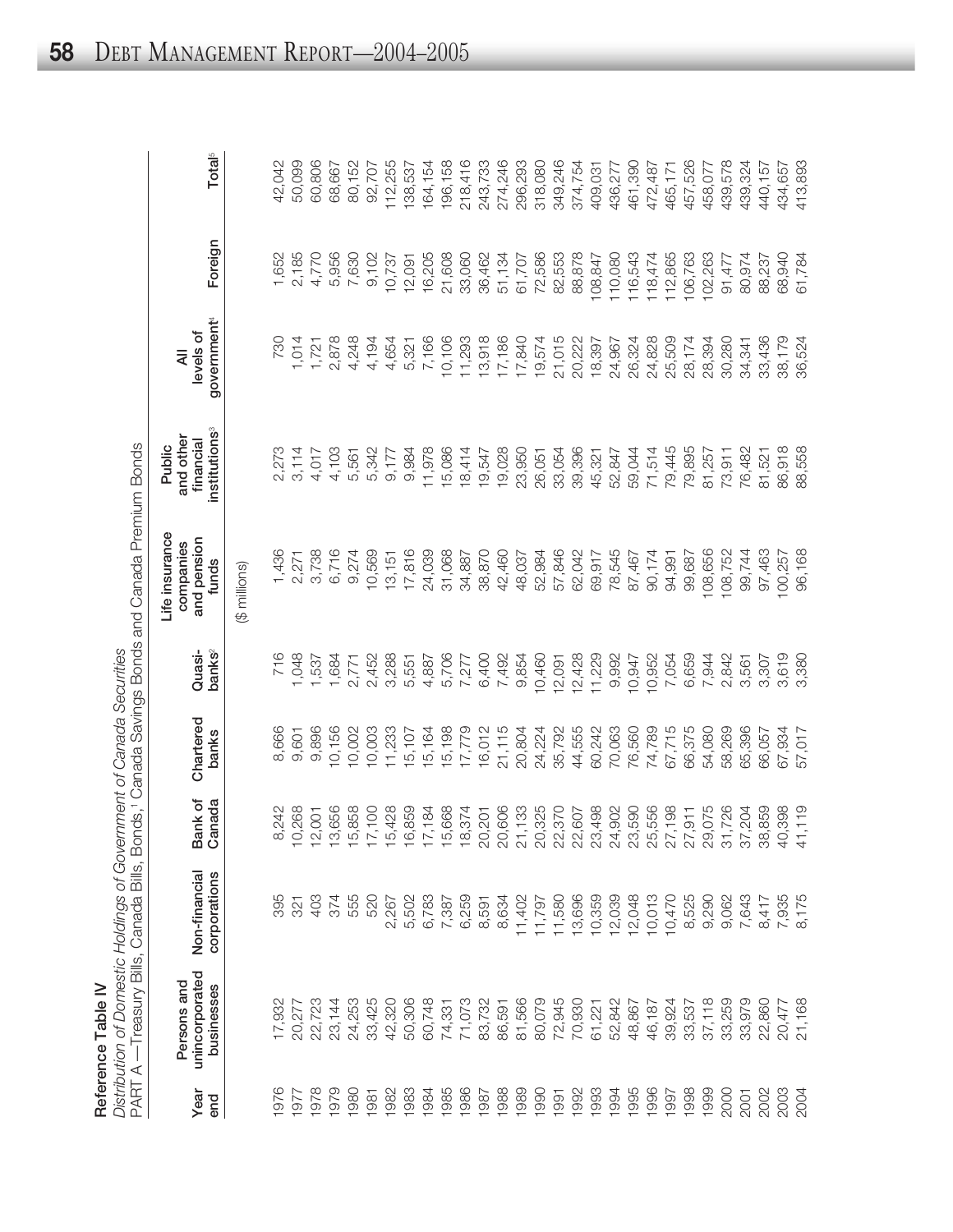Reference Table IV *(cont'd)*

 $\mathfrak{c}$ Ċ  $\overline{a}$  $\frac{1}{1}$ **Reference Table IV** (cont'd)<br>Distribution of Domestic Holdings of Government of Canada Securities<br>Distribution of Domestic Holdings of Government of Canada Securities *Distribution of Domestic Holdings of Government of Canada Securities*

|             | PART B — Treasury Bills, Canada Bills,      |                               |                   |                    |                              | Bonds, <sup>1</sup> Canada Savings Bonds and Canada Premium Bonds |                                                               |                                           |              |                    |
|-------------|---------------------------------------------|-------------------------------|-------------------|--------------------|------------------------------|-------------------------------------------------------------------|---------------------------------------------------------------|-------------------------------------------|--------------|--------------------|
| Year<br>end | unincorporated<br>Persons and<br>businesses | corporations<br>Non-financial | Bank of<br>Canada | Chartered<br>banks | banks <sup>2</sup><br>Quasi- | Life insurance<br>and pension<br>companies<br>funds               | institutions <sup>3</sup><br>and other<br>financial<br>Public | government <sup>4</sup><br>levels of<br>₹ | Foreign      | Total <sup>5</sup> |
|             |                                             |                               |                   |                    |                              | (%)                                                               |                                                               |                                           |              |                    |
| 50          | $\circ$<br>$\frac{Q}{4}$                    | 94                            | 19.60             | 20.61              | 1.70                         | 3.42                                                              | 5.41                                                          | 1.74                                      | 3.93         | 100.00             |
| 977         | 47<br>S.                                    | 0.64                          | 20.50             | 19.16              | <b>2.09</b>                  | 4.53                                                              | 6.22                                                          | 2.02                                      |              | 100.00             |
| 978         | Ŀö.<br>$\overline{37}$                      | 0.66                          | 19.74             | 16.27              | 2.53                         | 6.15                                                              | 6.61                                                          | 2.83                                      | 4.36<br>7.84 | 100.00             |
| 979         | 33.70                                       | 0.54                          | 19.89             | 14.79              | 2.45                         | 9.78                                                              | 5.98                                                          | 4.19                                      | 8.67         | 100.00             |
| 980         | 30.26                                       | 0.69                          | 19.78             | 12.48              | 3.46                         | 11.57                                                             | 6.94                                                          | 5.30<br>4.52                              | 9.52         | 100.00             |
| 981         | 36.05                                       |                               | 18.45             | 10.79              | 2.64                         | 11.40                                                             | 5.76                                                          |                                           | 9.82         | 100.00             |
| 982         | 37.70                                       |                               | 13.74             | 10.01              | 2.93                         | 11.72                                                             | 8.18                                                          |                                           | 9.56         | 100.00             |
| 1983        | 36.31                                       | 56<br>0.82<br>0.97            | 12.17             | 10.90              | 4.01                         | 12.86                                                             | 7.21                                                          | $4.15$<br>3.84<br>4.57                    | 8.73         | 100.00             |
| 1984        | 37.01                                       | 4.13                          | 10.47             |                    | 2.98                         | 14.64                                                             | 7.30                                                          |                                           | 9.87         | 100.00             |
| 1985        | 89<br>57                                    |                               | 7.99              | 9.24<br>7.75       | $2.91$<br>$3.33$             | 15.84                                                             | 7.69                                                          |                                           | 11.02        | 100.00             |
| 1986        | $\ddot{5}$<br>$\mathcal{S}$                 |                               | 8.41              | 8.14               |                              | 15.97                                                             | 8.43                                                          | 5.15<br>5.17<br>5.71                      | 15.14        | 100.00             |
| 1987        | 95<br>$\frac{5}{4}$                         |                               | 8.29              | 6.57<br>7.70       | 2.63<br>2.73                 | 15.95                                                             | 8.02                                                          |                                           | 14.96        | 100.00             |
| 1988        | -57<br>$\overline{5}$                       |                               | 7.51              |                    |                              | 15.48                                                             | 6.94                                                          | 6.27                                      | 18.65        | 100.00             |
| 1989        | 53.<br>27                                   |                               | 7.13              | 7.02               | $3.33$<br>$3.29$             | 16.21                                                             | 8.08                                                          | 6.02                                      | 20.83        | 100.00             |
| 1990        | 25.18                                       |                               | 6.39              | 7.62               |                              | 16.66                                                             | 8.19                                                          | 6.15                                      | 22.82        | 100.00             |
| 1991        | 20.89                                       |                               | 6.41              | 10.25              | 3.46                         | 16.56                                                             | 9.46                                                          | 6.02                                      | 23.64        | 100.00             |
| 1992        | 18.93                                       |                               |                   | 11.89              | 32<br>325<br>325<br>325      | 16.56                                                             | 10.51                                                         | 5.40                                      | 23.72        | 100.00             |
| 1993        | 14.97                                       |                               |                   | 14.73              |                              | 17.09                                                             | 11.08                                                         | 4.50<br>5.72                              | 26.61        | 100.00             |
| 1994        | 12.11                                       |                               |                   | 16.06              |                              | 18.00                                                             | 12.11                                                         |                                           | 25.23        | 100.00             |
| 1995        | 10.59                                       |                               |                   | 16.59              |                              | 18.96                                                             | 12.80                                                         | 5.71                                      | 25.26        | 100.00             |
| 1996        |                                             |                               | 5.41              | 15.83              | 2.32                         | 19.08                                                             | 15.14                                                         | 5.25                                      | 25.07        | 100.00             |
| 1997        |                                             |                               | 5.85              | 14.56              | 1.52                         | 20.42                                                             | 17.08                                                         | 5.48                                      | 24.26        | 100.00             |
| 1998        |                                             |                               | 6.10              | 14.51              | 1.46                         | 21.79                                                             | 17.46                                                         | 6.16                                      | 23.33        | 100.00             |
| 1999        |                                             |                               | 6.35              | 11.81              | 1.73                         | 23.72                                                             | 17.74                                                         | 6.20                                      | 22.32        | 100.00             |
| 2000        | 5<br>2 5 6 7 6 7 7<br>2 7 8 7 8 9 7 7       |                               | 7.22              | 13.26              | 0.65                         | 24.74                                                             | $16.81$<br>$17.41$                                            | 6.89                                      | 20.81        | 100.00             |
| 2001        |                                             | 1.74                          | 8.47              | 14.89              | 0.81<br>0.75                 | 22.70                                                             |                                                               | 7.82                                      | 18.43        | 100.00             |
| 2002        | 5.19                                        | $\overline{5}$                | 8.83              | 15.01              |                              | 22.14                                                             | 18.52                                                         | 7.60                                      | 20.05        | 100.00             |
| 2003        | 4.7                                         | 83                            | 9.29<br>9.93      | 5.63<br>3.78       | 0.83                         | 23.07                                                             | 19.77                                                         | 8.78                                      | 15.86        | 100.00             |
| 2004        | $\overline{5}$ .                            | 86.                           |                   |                    | 0.82                         | 23.23                                                             | 21.40                                                         | 8.82                                      | 14.93        | 100.00             |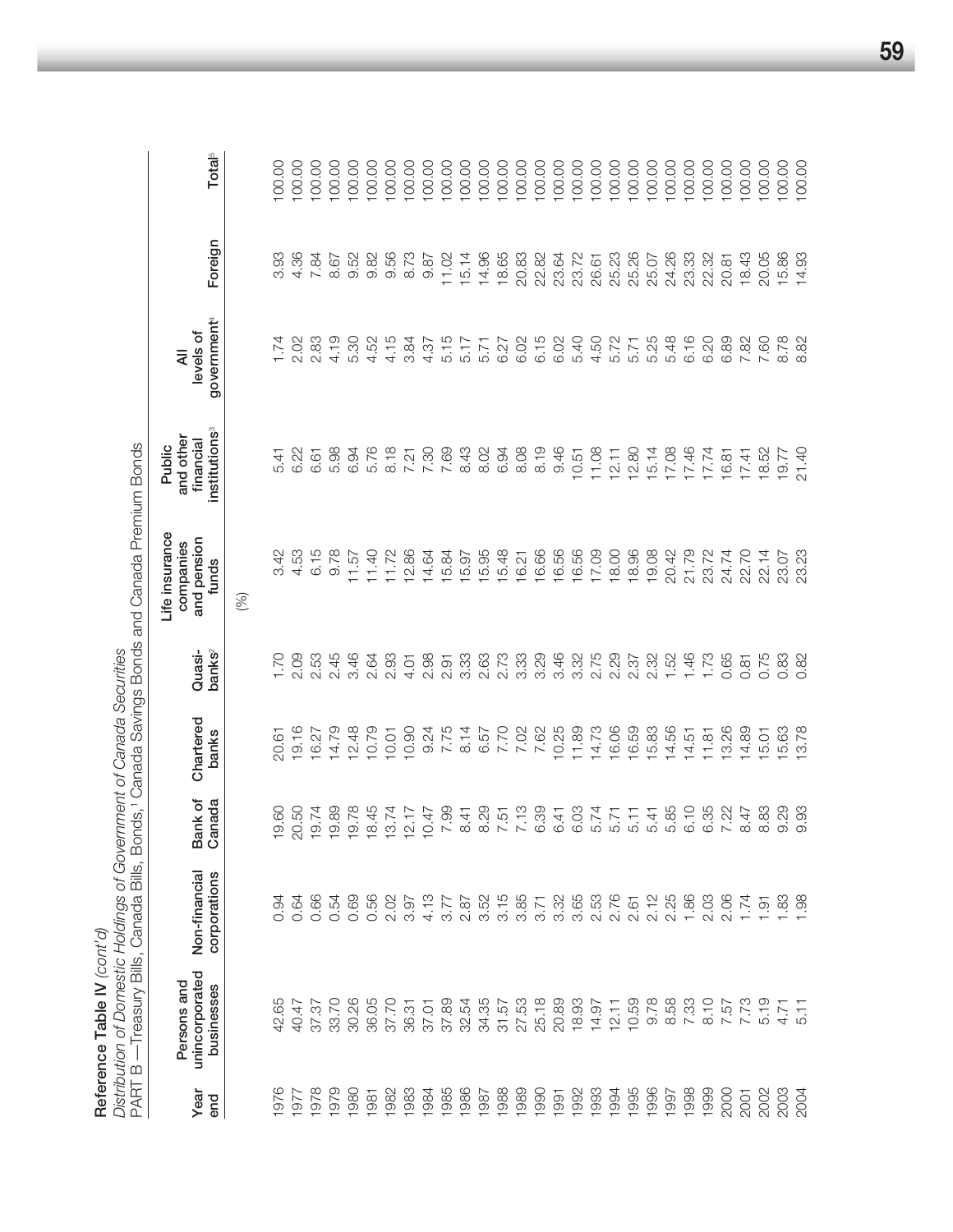| Reference Table IV $\langle \text{const'}\sigma\rangle$              |
|----------------------------------------------------------------------|
| Distribution of Domestic Holdings of Government of Canada Securities |
| PART C — Treasury Bills and Canada Bills                             |

|          | $PAH \cup -$ I reasury Bills and Ganada Bills |                                                                                                 |                   |                    |                              |                                                     |                                                               |                                           |                    |
|----------|-----------------------------------------------|-------------------------------------------------------------------------------------------------|-------------------|--------------------|------------------------------|-----------------------------------------------------|---------------------------------------------------------------|-------------------------------------------|--------------------|
| Year end | unincorporated<br>Persons and<br>businesses   | Non-financial<br>corporations                                                                   | Canada<br>Bank of | Chartered<br>banks | banks <sup>2</sup><br>Quasi- | Life insurance<br>and pension<br>companies<br>funds | institutions <sup>3</sup><br>and other<br>financial<br>Public | government <sup>4</sup><br>levels of<br>₹ | Total <sup>5</sup> |
|          |                                               |                                                                                                 |                   |                    | (\$ millions)                |                                                     |                                                               |                                           |                    |
| 976      | 171                                           | 125                                                                                             | 1,964             | 4,219              | 52                           | $\overline{4}$                                      | 515                                                           | 193                                       | 7,283              |
| 1977     | 394                                           | 136                                                                                             | 2,461             | 4,949              | 143                          | 88                                                  | 1,020                                                         | 311                                       | 9,512              |
| 1978     | 576                                           | 198                                                                                             | 3,567             | 5,517              | 193                          | 261                                                 | 1,554                                                         | 519                                       | 12,385             |
| 1979     | 785                                           | 165                                                                                             | 4,345             | 6,690              | 65                           | 245                                                 | 1,550                                                         | 843                                       | 14,688             |
| 1980     | 1,493                                         | 288                                                                                             | 5,317             | 7,500              | 619                          | 460                                                 | 2,431                                                         | 1,512                                     | 19,620             |
| 1981     | 1,019                                         | 369                                                                                             | 5,431             | 8,597              | 343                          | 560                                                 | 2,187                                                         | 1,082                                     | 19,588             |
| 1982     | 1,237                                         | 930                                                                                             | 2,483             | 10,034             | 1,357                        | 1,244                                               | 5,008                                                         | 1,199                                     | 24,492             |
| 1983     | 3,766                                         | 146<br>$\overline{5}$                                                                           | 2,595             | 12,879             | 3,180                        | 2,587                                               | 5,376                                                         | 1,286                                     | 36,815             |
| 1984     | 7,454                                         | 275<br>$\circ$ $\circ$                                                                          | 3,515             | 12,997             | 2,792                        | 3,876                                               | 6,544                                                         | 2,498                                     | 45,951             |
| 1985     | 13,340                                        | 517                                                                                             | 3,985             | 12,629             | 3,651                        | 3,924                                               | 8,129                                                         | 4,136                                     | 56,311             |
| 1986     | 16,158                                        | 875<br>4                                                                                        | 7,967             | 15,161             | 4,709                        | 3,592                                               | 10,164                                                        | 3,416                                     | 66,042             |
| 1987     | 17,733                                        | 232<br>$\overline{\phantom{0}}$                                                                 | 9,682             | 11,498             | 3,725                        | 4,806                                               | 9,589                                                         | 5,002                                     | 69,267             |
| 1988     | 20,213                                        | 414<br>$\overline{\phantom{0}}$                                                                 | 9,945             | 15,224             | 5,614                        | 7,648                                               | 9,133                                                         | 7,726                                     | 82,917             |
| 1989     | 29,156                                        | 668<br>$\infty$                                                                                 | 11,124            | 17,410             | 8,116                        | 9,664                                               | 12,908                                                        | 9,251                                     | 107,297            |
| 1990     | 36,461                                        | 756<br>$\overline{O}$                                                                           | 10,574            | 17,841             | 8,976                        | 11,737                                              | 13,298                                                        | 9,388                                     | 119,031            |
| 1991     | 30,423                                        | 437<br>$\overline{O}$                                                                           | 13,093            | 24,382             | 9,089                        | 12,386                                              | 17,636                                                        | 10,417                                    | 127,863            |
| 1992     | 32,901                                        | 254<br>$\overline{1}$                                                                           | 14,634            | 27,989             | 9,646                        | 13,639                                              | 19,907                                                        | 8,726                                     | 138,696            |
| 1993     | 27,459                                        |                                                                                                 | 16,876            | 29,901             | 9,222                        | 17,085                                              | 22,336                                                        | 7,151                                     | 139,687            |
| 1994     | 17,562                                        |                                                                                                 | 18,973            | 30,415             | 6,879                        | 14,376                                              | 22,021                                                        | 10,631                                    | 129,356            |
| 1995     | 16,296                                        | 5 5 7 8 8 9 9 9 8 9 9 8 9 8 9<br>5 9 9 9 8 9 9 9 9 9 9 9 8 9 9<br>5 9 9 9 9 9 9 9 9 9 9 9 9 9 9 | 18,298            | 30,865             | 7,760                        | 15,315                                              | 25,183                                                        | 10,603                                    | 133,524            |
| 1996     | 10,474                                        |                                                                                                 | 17,593            | 23,470             | 5,493                        | 13,520                                              | 32,752                                                        | 6,264                                     | 117,851            |
| 1997     | 5,966                                         |                                                                                                 | 14,233            | 19,448             | 3,133                        | 8,944                                               | 32,653                                                        | 3,803                                     | 95,038             |
| 1998     | 1,291                                         |                                                                                                 | 10,729            | 16,713             | 2,392                        | 4,529                                               | 32,508                                                        | 3,578                                     | 77,955             |
| 1999     | 8,539                                         |                                                                                                 | 8,584             | 9,814              | 3,234                        | 8,128                                               | 36,932                                                        | 3,497                                     | 85,390             |
| 2000     | 7,568                                         |                                                                                                 | 8,090             | 6,188              | 685                          | 7,222                                               | 31,087                                                        | 5,108                                     | 72,683             |
| 2001     | 8,744                                         |                                                                                                 | 1,427             | 9,969              | 675                          | 10,401                                              | 37,154                                                        | 6,838                                     | 92,198             |
| 2002     | 551                                           |                                                                                                 | 11,639            | 18,869             | 708                          | 12,768                                              | 40,087                                                        | 7,115                                     | 97,631             |
| 2003     | 1,803                                         |                                                                                                 | 1,733             | 26,150             | 943                          | 14,443                                              | 41,335                                                        | 7,647                                     | 108,420            |
| 2004     | 2,891                                         |                                                                                                 | 11,557            | 25,584             | 819                          | 13,584                                              | 43,053                                                        | 7,818                                     | 110,759            |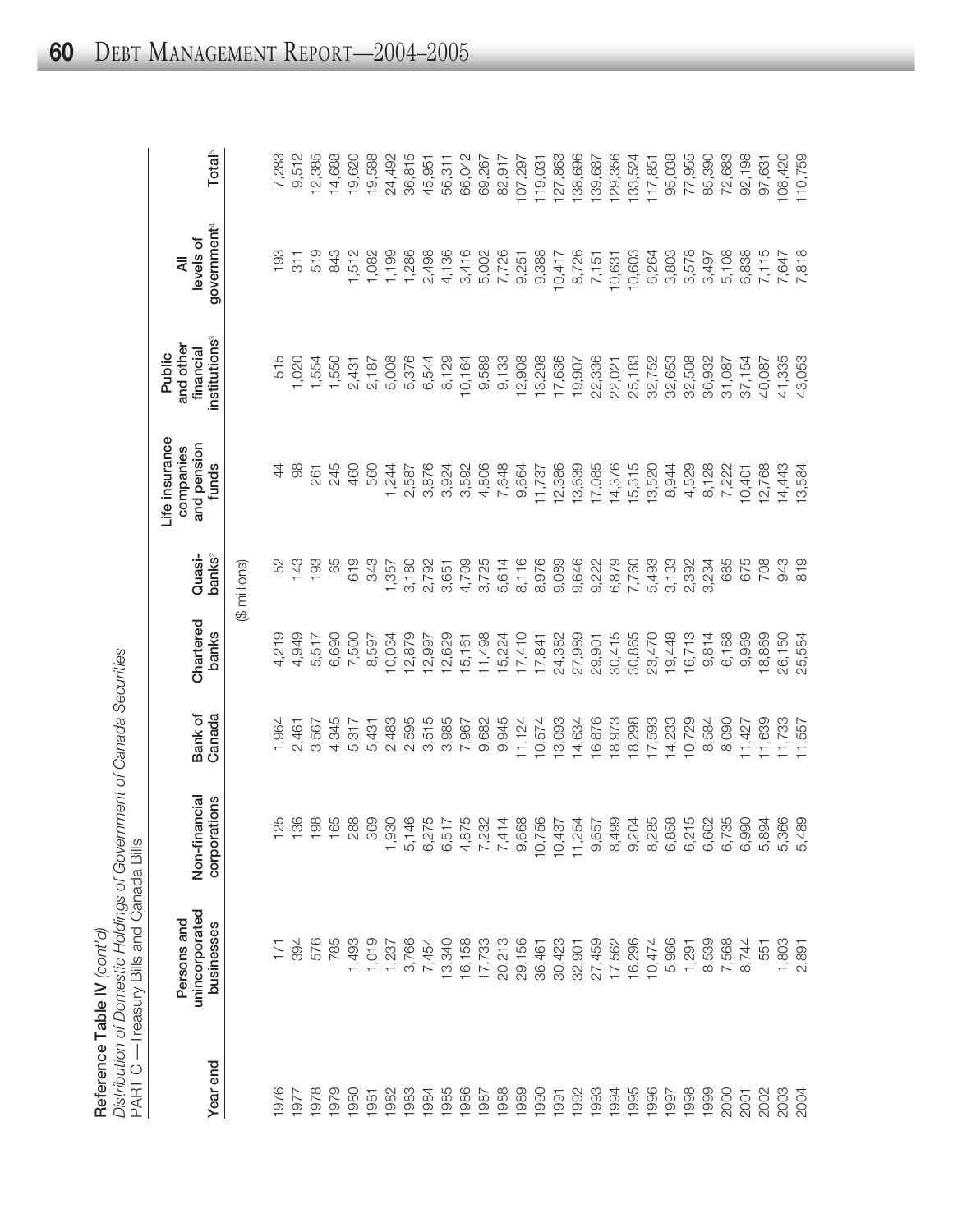Distribution of Domestic Holdings of Government of Canada Securities *Distribution of Domestic Holdings of Government of Canada Securities* Reference Table IV (cont'd) Reference Table IV *(cont'd)*

Total<sup>5</sup> 100.00 100.00 100.00 100.00 100.00 100.00 100.00 100.00 100.00 100.00 100.00 100.00 100.00 100.00 100.00 100.00 100.00 00.00 00.00 00.00 00.00 100.00 00.00 100.00 100.00 100.00 100.00  $00.00$  $00.00$ Year end businessess corporations Canada banks banks and the corporations sess sess bankan funds and te dans and 1976 2.35 1.72 26.97 57.93 0.71 0.60 7.07 2.65 100.00 1977 4.14 1.43 25.87 52.03 1.50 1.03 10.72 3.27 100.00 1978 4.65 1.60 28.80 44.55 1.56 2.11 12.55 4.19 100.00 1979 5.34 1.12 29.58 45.55 0.44 1.67 10.55 5.74 100.00 1980 7.61 1.47 27.10 38.23 3.15 2.34 12.39 7.71 100.00 1981 5.20 1.88 27.73 43.89 1.75 2.86 11.16 5.52 100.00 1982 5.05 7.88 10.14 40.97 5.54 5.08 20.45 4.90 100.00 00.001 14.60 14.60 14.60 14.60 14.60 14.60 14.60 100.00 14.60 14.60 100.00 14.60 14.60 14.60 14.60 1 1984 16.22 13.66 7.65 28.28 6.08 8.44 14.24 5.44 100.00 1985 23.69 11.57 7.08 22.43 6.48 6.97 14.44 7.34 100.00 1986 24.47 7.38 12.06 22.96 7.13 5.44 15.39 5.17 100.00 1987 25.60 10.44 13.98 16.60 5.38 6.94 13.84 7.22 100.00 0.00.001 11.01 11.01 11.01 24.38 19.38 19.38 19.38 19.38 19.38 10.32 10.00 10.32 11.01 11.01 11.01 11.01 11.01 1989 1989 27.17 27.17 10.37 16.23 16.23 16.37 16.37 19.01 12.03 12.03 12.03 19.02 19.01 27.17 1990 30.63 9.04 8.88 14.99 7.54 9.86 11.17 7.89 100.00 1991 23.79 8.16 10.24 19.07 7.11 9.69 13.79 8.15 100.00 1992 23.72 8.11 10.55 20.18 6.95 9.83 14.35 6.29 100.00 1993 19.66 6.91 12.08 21.41 6.60 12.23 15.99 5.12 100.00 1994 13.58 6.57 14.67 23.51 5.32 11.11 17.02 8.22 100.00 1995 12.20 6.89 13.70 23.12 5.81 11.47 18.86 7.94 100.00 1996 8.89 8.89 8.89 8.89 14.47 14.47 14.47 14.66 14.66 14.67 14.68 100.7<br>00.001 10.22 12.7.79 5.32 001 60.45 20.48 20.47 14.98 20.99 20.99 20.47 20.47 20.47 20.47 20.47 20.47 20.47 20.47 20.47 20.47 20.47 20.4 1998 1.69 1.67 1.81 1.81 1.92 1.92 1.92 1.93 1.93 1.93 1.94 1.94 1.97 1.97 1.97 1.97 1.98 1.98 1.98 1.98 1.98 1 00.001 10.00 10.00 10.00 10.00 10.00 10.00 10.00 10.00 10.00 10.00 10.00 10.00 10.00 10.00 10.00 10.00 10.00 1 2000 10.41 9.27 11.13 8.51 0.94 9.94 42.77 7.03 100.00 2001 9.48 12.42 14.29 12.89 12.89 12.89 12.89 12.89 12.89 12.89 12.89 12.89 12.89 12.89 12.89 12.89 12.89 12.8 2002 0.56 6.04 12.09 12.09 12.09 12.09 12.09 13.09 14.09 14.09 14.09 14.09 14.09 14.09 14.09 14.09 14.09 14.09 2003 1.66 4.95 10.82 23.20 0.87 13.32 38.12 7.05 100.00 government<sup>4</sup> levels of unincorporated Non-financial Bank of Chartered Quasi- and pension financial levels of 2.65 4.19 5.74 5.52 4.90 3.49 5.44 7.34 5.17 7.22 8.15 6.29 5.12 8.22 7.94 5.32 4.00 4.59 4.10 7.03 7.42 7.71 7.29 7.06 3.27  $\bar{a}$  $P$ ersons and  $\sigma$ udes and other and other and other and other and other  $\sigma$ institutions<sup>3</sup> and other financial Public Life insurance Public 7.07 10.72 12.55 10.55 12.39  $11.16$ 20.45 14.60 14.24 14.44 15.39 13.84  $11.01$ 12.03  $11.17$ 13.79 14.35 15.99 17.02 18.86 27.79 34.36 41.70 43.25 42.77 40.30 41.06 38.12 38.87 Life insurance and pension companies 0.60  $1.03$  $2.11$ 1.67 2.34 2.86 5.08 7.03 8.44 6.97 5.44 6.94 9.22  $9.01$ 9.86 9.69 9.83 12.23  $11.47$  $11.47$ 9.52 13.08 12.26  $11.11$  $9.41$  $5.81$ 9.94 11.28  $3.32$ funds Quasi-<br>banks<sup>2</sup>  $3.15$ 1.75 5.54 6.08 6.48 7.13 5.38 6.77 7.56 6.95 6.60 5.32 4.66 3.30 3.79 1.56 0.44 8.64 7.54  $7.11$ 5.81 3.07 0.94 0.73 0.73 0.74  $0.71$  $-50$ 0.87 (%) Chartered<br>banks 57.93 52.03 44.55 45.55 38.23 43.89 34.98 28.28 22.43 22.96 16.60 18.36 16.23 14.99 19.07 20.18 23.12 20.46 11.49 40.97  $21.41$ 23.51  $19.91$ 21.44  $8.51$  $10.81$ 19.33 23.20 23.10 Bank of<br>Canada 26.97 25.87 28.80 29.58 27.10 27.73  $10.14$ 7.05 7.65 7.08 12.06 13.98 11.99 10.37 8.88 10.24 10.55 12.08 14.67 13.70 14.93 14.98 13.76 10.05  $11.13$ **12.39** IO.43  $1.92$ 10.82 Non-financial corporations  $1.12$ 1.88 7.88 13.98<br>13.66 7.38 10.44 8.94 9.04 8.16 6.57 6.89 7.03 7.22 7.80<br>7.80<br>7.80 7.58 1.43 1.60 1.47  $11.57$  $9.01$  $8.11$ 6.91 6.04 4.95 4.96  $1.72$ PART D-Treasury Bills and Canada Bills PART D—Treasury Bills and Canada Bills unincorporated Persons and businesses 2.35 4.14 4.65 5.34 7.61 5.20 5.05 10.23 16.22 23.69 24.47 25.60 24.38 27.17 30.63 23.79 23.72 19.66 13.58 12.20 8.89 6.28 1.66 10.00  $10.41$ 9.48 0.56 1.66 2.61 Year end 1976 1977 1978 1979 0861 1982 1983 1984 1985 1986 1987 1988 1989 1990 1991 1992 1993 1994 1995 1996 1997 1998 1999 2000 2002 2003 1981 2001 2004

2004 2.61 4.96 10.43 23.10 0.74 12.26 38.87 7.06 100.00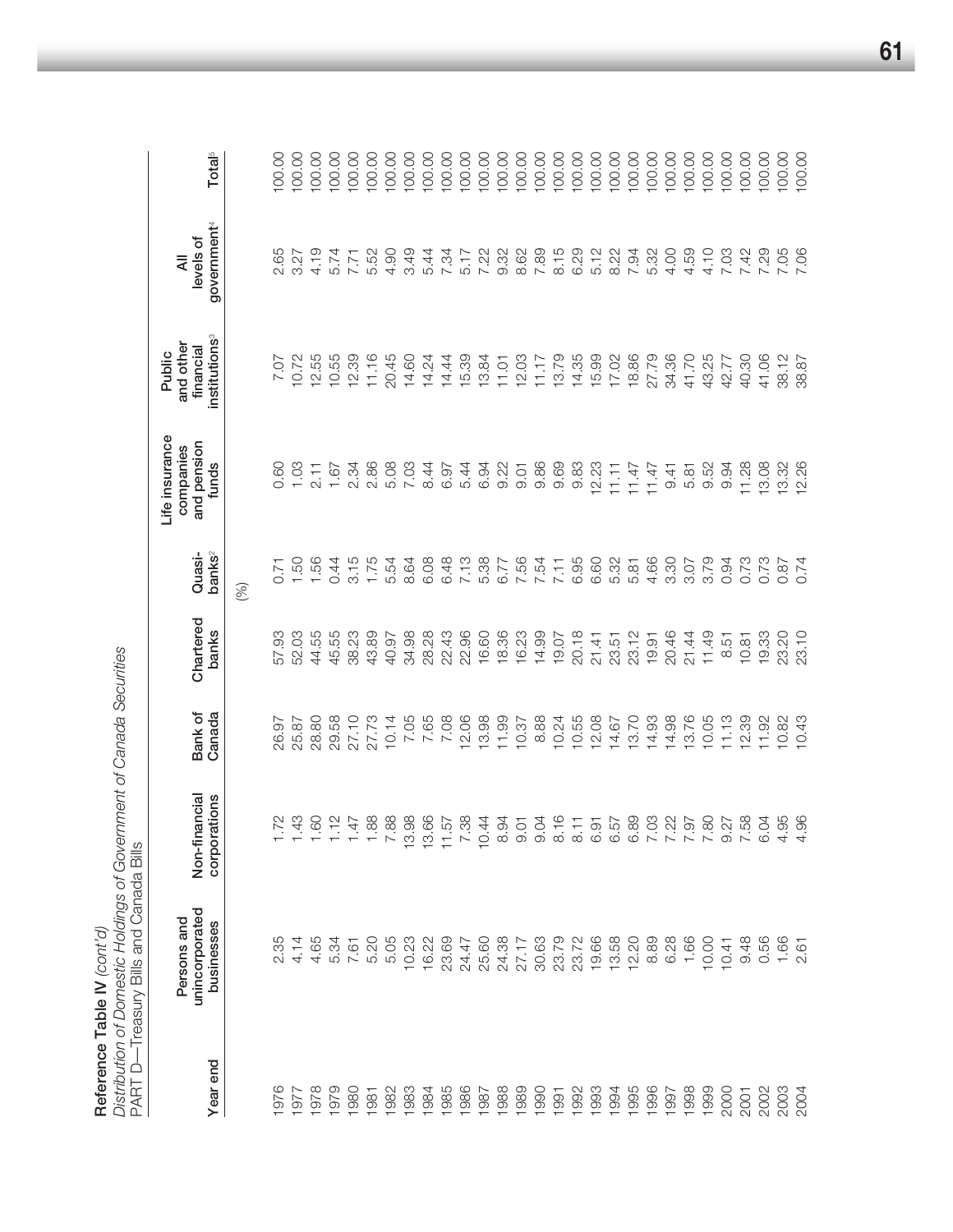| Reference Table IV (cont'd)                                    |
|----------------------------------------------------------------|
| Distribution of Domestic Holdings of Government of Canada Secu |
| PART E—Bonds'                                                  |

| PART E—Bonds <sup>1</sup> |                                             |                               |                   |                    |                              |                                                     |                                                               |                                           |                    |
|---------------------------|---------------------------------------------|-------------------------------|-------------------|--------------------|------------------------------|-----------------------------------------------------|---------------------------------------------------------------|-------------------------------------------|--------------------|
| Year end                  | unincorporated<br>Persons and<br>businesses | Non-financial<br>corporations | Bank of<br>Canada | Chartered<br>banks | banks <sup>2</sup><br>Quasi- | Life insurance<br>and pension<br>companies<br>funds | institutions <sup>3</sup><br>and other<br>financial<br>Public | government <sup>4</sup><br>levels of<br>₹ | Total <sup>5</sup> |
|                           |                                             |                               |                   |                    | (\$ millions)                |                                                     |                                                               |                                           |                    |
| 1976                      | 17,761                                      | 270                           | 6,278             | 4,447              | 664                          | 1,392                                               | 1,758                                                         | 537                                       | 33,107             |
| 1977                      | 19,883                                      | 185                           | 7,807             | 4,652              | 905                          | 2,173                                               | 2,094                                                         | 703                                       | 38,402             |
| 1978                      | 22,147                                      | 205                           | 8,434             | 4,379              | 1,344                        | 3,477                                               | 2,463                                                         | 1,202                                     | 43,651             |
| 1979                      | 22,359                                      | 209                           | 9,311             | 3,466              | 1,619                        | 6,471                                               | 2,553                                                         | 2,035                                     | 48,023             |
| 1980                      | 22,760                                      | 267                           | 10,541            | 2,502              | 2,152                        | 8,814                                               | 3,130                                                         | 2,736                                     | 52,902             |
| 1981                      | 32,406                                      | 151                           | 11,669            | 1,406              | 2,109                        | 10,009                                              | 3,155                                                         | 3,112                                     | 64,017             |
| 1982                      | 41,083                                      | 337                           | 12,945            | 1,199              | 1,931                        | 11,907                                              | 4,169                                                         | 3,455                                     | 77,026             |
| 1983                      | 46,540                                      | 356                           | 14,264            | 2,228              | 2,371                        | 15,229                                              | 4,608                                                         | 4,035                                     | 89,631             |
| 1984                      | 53,294                                      | 508                           | 13,669            | 2,167              | 2,095                        | 20,163                                              | 5,434                                                         | 4,668                                     | 101,998            |
| 1985                      | 60,991                                      | 870                           | 11,683            | 2,569              | 2,055                        | 27,144                                              | 6,957                                                         | 5,970                                     | 118,239            |
| 1986                      | 54,915                                      | 384                           | 10,407            | 2,618              | 2,568                        | 31,295                                              | 8,250                                                         | 7,877                                     | 119,314            |
| 1987                      | 65,999                                      | 359                           | 10,519            | 4,514              | 2,675                        | 34,064                                              | 9,958                                                         | 8,916                                     | 138,004            |
| 1988                      | 66,378                                      | ,220                          | 10,661            | 5,891              | 1,878                        | 34,812                                              | 9,895                                                         | 9,460                                     | 140,195            |
| 1989                      | 52,410                                      | ,734                          | 10,009            | 3,394              | 1,738                        | 38,373                                              | 11,042                                                        | 8,589                                     | 127,289            |
| 1990                      | 43,618                                      | .041                          | 9,751             | 6,383              | 1,484                        | 41,247                                              | 12,753                                                        | 10,186                                    | 126,463            |
| 1991                      | 42,522                                      | ,143                          | 9,277             | 11,410             | 3,002                        | 45,460                                              | 15,418                                                        | 10,598                                    | 138,830            |
| 1992                      | 38,029                                      | 442<br>$\mathbf{\Omega}$      | 7,973             | 16,566             | 2,782                        | 48,403                                              | 19,489                                                        | 11,496                                    | 147,180            |
| 1993                      | 33,762                                      | 702                           | 6,622             | 30,341             | 2,007                        | 52,832                                              | 22,985                                                        | 11,246                                    | 160,497            |
| 1994                      | 35,280                                      | 540<br>S                      | 5,929             | 39,648             | 3,113                        | 64,169                                              | 30,826                                                        | 14,336                                    | 196,841            |
| 1995                      | 32,571<br>35,713                            | 2,844<br>1,728                | 5,292             | 45,695             | 3,187                        | 72,152                                              | 33,861                                                        | 15,721                                    | 211,323            |
| 1996                      |                                             |                               | 7,963             | 51,319             | 5,459                        | 76,654                                              | 38,762                                                        | 18,564                                    | 236,162            |
| 1997                      | 33,958                                      | 612<br>S                      | 12,965            | 48,267             | 3,921                        | 86,047                                              | 46,792                                                        | 21,706                                    | 257,268            |
| 1998                      | 32,246                                      | 310<br>Q Q Q                  | 17,182            | 49,662             | 4,267                        | 95,158                                              | 47,387                                                        | 24,596                                    | 272,808            |
| 1999                      | 28,579                                      | 628                           | 20,491            | 44,266             | 4,710                        | 100,528                                             | 44,325                                                        | 24,897                                    | 270,424            |
| 2000                      | 25,691                                      | ,327                          | 23,636            | 52,081             | 2,157                        | 101,530                                             | 42,824                                                        | 25,172                                    | 275,418            |
| 2001                      | 25,235                                      | 653                           | 25,777            | 55,427             | 2,886                        | 89,343                                              | 39,328                                                        | 27,503                                    | 266,152            |
| 2002                      | 22,309                                      | 523<br>$\sim$                 | 27,220            | 47,188             | 2,599                        | 84,695                                              | 41,434                                                        | 26,321                                    | 254,289            |
| 2003                      | 18,674                                      | 2,569<br>2,686                | 28,665            | 42,784             | 2,676                        | 85,814                                              | 44,583                                                        | 30,532                                    | 256,297            |
| 2004                      | 18,27                                       |                               | 29,526            | 31,433             | 2,561                        | 82,620                                              | 45,505                                                        | 28,706                                    | 241,314            |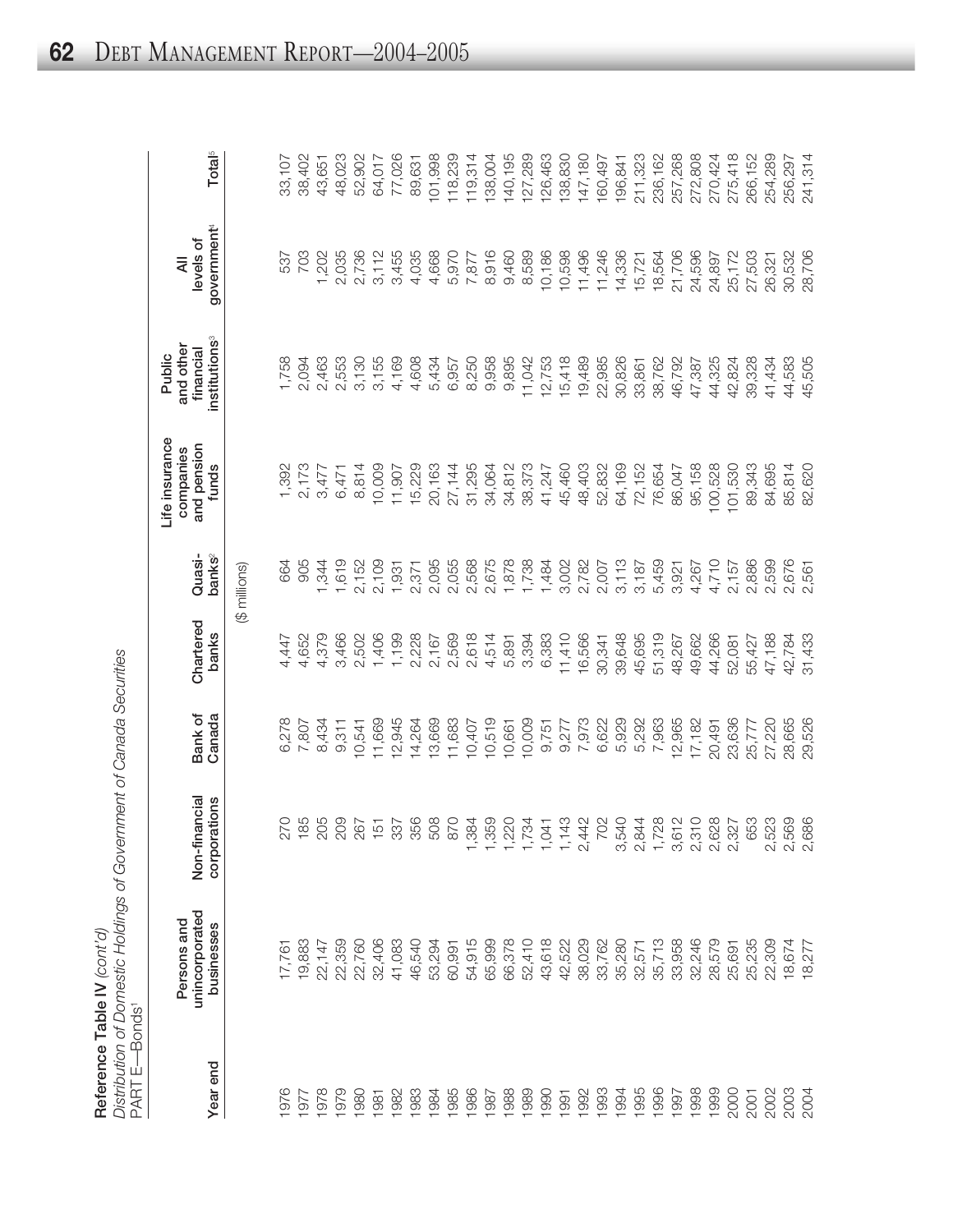Distribution of Domestic Holdings of Government of Canada Securities *Distribution of Domestic Holdings of Government of Canada Securities* Reference Table IV (cont'd) Reference Table IV *(cont'd)* PART F-Bonds<sup>1</sup> PART F—Bonds1

|                  |                                                                                                                                                                                                                                                                                                                                                                                                                                                              |                               |                   |                                                                |                                           | Life insurance                    | Public                                                                                                                                                                                                                                                                                              |                                           |                    |
|------------------|--------------------------------------------------------------------------------------------------------------------------------------------------------------------------------------------------------------------------------------------------------------------------------------------------------------------------------------------------------------------------------------------------------------------------------------------------------------|-------------------------------|-------------------|----------------------------------------------------------------|-------------------------------------------|-----------------------------------|-----------------------------------------------------------------------------------------------------------------------------------------------------------------------------------------------------------------------------------------------------------------------------------------------------|-------------------------------------------|--------------------|
| Year end         | unincorporated<br>Persons and<br>businesses                                                                                                                                                                                                                                                                                                                                                                                                                  | Non-financial<br>corporations | Bank of<br>Canada | Chartered<br>banks                                             | banks <sup>2</sup><br>Quasi-              | and pension<br>companies<br>funds | institutions <sup>3</sup><br>and other<br>financial                                                                                                                                                                                                                                                 | government <sup>4</sup><br>levels of<br>₹ | Total <sup>5</sup> |
|                  |                                                                                                                                                                                                                                                                                                                                                                                                                                                              |                               |                   |                                                                | (%)                                       |                                   |                                                                                                                                                                                                                                                                                                     |                                           |                    |
| 976              |                                                                                                                                                                                                                                                                                                                                                                                                                                                              |                               |                   | 13.43                                                          |                                           |                                   |                                                                                                                                                                                                                                                                                                     |                                           |                    |
| 1977             | 53.65<br>51.78                                                                                                                                                                                                                                                                                                                                                                                                                                               |                               | 18.96<br>20.33    | 12.11                                                          | 5 ซี 8 ซี 5<br>อี ซี 8 ซี 5<br>อี จี ฮ ฮ่ | $4.000$<br>$7.007$                | 6<br>200200<br>200300                                                                                                                                                                                                                                                                               | 1122245<br>1235247<br>123547              |                    |
| 1978             |                                                                                                                                                                                                                                                                                                                                                                                                                                                              |                               |                   |                                                                |                                           |                                   |                                                                                                                                                                                                                                                                                                     |                                           |                    |
| 1979             | 50.74<br>46.56                                                                                                                                                                                                                                                                                                                                                                                                                                               | $\overline{O}$ $\overline{O}$ | 19.32             | $7.73$<br>$4.73$                                               |                                           | 13.47                             |                                                                                                                                                                                                                                                                                                     |                                           |                    |
| 086              | 43.02                                                                                                                                                                                                                                                                                                                                                                                                                                                        |                               |                   |                                                                | 4.07                                      | 16.66                             |                                                                                                                                                                                                                                                                                                     |                                           |                    |
| $\overline{98}$  | 50.62                                                                                                                                                                                                                                                                                                                                                                                                                                                        | $\circ$                       | 19.93<br>18.23    | Sundonum du manus<br>Sundonum du manus<br>Sundonum du manus du | 201600115<br>20160115                     |                                   |                                                                                                                                                                                                                                                                                                     |                                           |                    |
| 1982             |                                                                                                                                                                                                                                                                                                                                                                                                                                                              |                               |                   |                                                                |                                           |                                   |                                                                                                                                                                                                                                                                                                     |                                           |                    |
| 1983             |                                                                                                                                                                                                                                                                                                                                                                                                                                                              |                               |                   |                                                                |                                           |                                   |                                                                                                                                                                                                                                                                                                     |                                           |                    |
| 1984             |                                                                                                                                                                                                                                                                                                                                                                                                                                                              | $\circ$                       |                   |                                                                |                                           |                                   |                                                                                                                                                                                                                                                                                                     |                                           |                    |
| 1985             | $\begin{array}{l} \mathbb{C} \cup \mathbb{C} \cup \mathbb{C} \cup \mathbb{C} \cup \mathbb{C} \cup \mathbb{C} \cup \mathbb{C} \cup \mathbb{C} \cup \mathbb{C} \cup \mathbb{C} \cup \mathbb{C} \cup \mathbb{C} \cup \mathbb{C} \cup \mathbb{C} \cup \mathbb{C} \cup \mathbb{C} \cup \mathbb{C} \cup \mathbb{C} \cup \mathbb{C} \cup \mathbb{C} \cup \mathbb{C} \cup \mathbb{C} \cup \mathbb{C} \cup \mathbb{C} \cup \mathbb{C} \cup \mathbb{C} \cup \mathbb{C$ | $\circ$                       |                   |                                                                |                                           |                                   |                                                                                                                                                                                                                                                                                                     |                                           |                    |
| 1986             |                                                                                                                                                                                                                                                                                                                                                                                                                                                              |                               |                   |                                                                |                                           |                                   |                                                                                                                                                                                                                                                                                                     |                                           |                    |
| 188              |                                                                                                                                                                                                                                                                                                                                                                                                                                                              | - ○                           |                   |                                                                |                                           |                                   | 22                                                                                                                                                                                                                                                                                                  |                                           |                    |
| 1988             |                                                                                                                                                                                                                                                                                                                                                                                                                                                              |                               |                   |                                                                |                                           |                                   | 7.06                                                                                                                                                                                                                                                                                                |                                           |                    |
| 1989             |                                                                                                                                                                                                                                                                                                                                                                                                                                                              |                               |                   |                                                                |                                           |                                   | 8.67                                                                                                                                                                                                                                                                                                |                                           |                    |
| 0661             |                                                                                                                                                                                                                                                                                                                                                                                                                                                              |                               |                   |                                                                |                                           |                                   | 10.08                                                                                                                                                                                                                                                                                               |                                           |                    |
| 991              |                                                                                                                                                                                                                                                                                                                                                                                                                                                              |                               |                   |                                                                |                                           |                                   | $\overline{1}$ . $\overline{1}$                                                                                                                                                                                                                                                                     |                                           |                    |
| 992              |                                                                                                                                                                                                                                                                                                                                                                                                                                                              |                               |                   |                                                                |                                           |                                   |                                                                                                                                                                                                                                                                                                     |                                           |                    |
| 993              |                                                                                                                                                                                                                                                                                                                                                                                                                                                              |                               |                   |                                                                |                                           |                                   |                                                                                                                                                                                                                                                                                                     |                                           |                    |
| 1994             |                                                                                                                                                                                                                                                                                                                                                                                                                                                              |                               |                   |                                                                |                                           |                                   |                                                                                                                                                                                                                                                                                                     |                                           |                    |
| 1995             |                                                                                                                                                                                                                                                                                                                                                                                                                                                              |                               |                   |                                                                |                                           |                                   |                                                                                                                                                                                                                                                                                                     |                                           |                    |
| 1996             |                                                                                                                                                                                                                                                                                                                                                                                                                                                              |                               |                   |                                                                |                                           |                                   |                                                                                                                                                                                                                                                                                                     |                                           |                    |
| 1997             |                                                                                                                                                                                                                                                                                                                                                                                                                                                              |                               |                   |                                                                |                                           |                                   |                                                                                                                                                                                                                                                                                                     |                                           |                    |
| 1998             |                                                                                                                                                                                                                                                                                                                                                                                                                                                              |                               |                   |                                                                |                                           |                                   |                                                                                                                                                                                                                                                                                                     |                                           |                    |
| 1999             |                                                                                                                                                                                                                                                                                                                                                                                                                                                              | $\circ$                       |                   |                                                                |                                           |                                   |                                                                                                                                                                                                                                                                                                     |                                           |                    |
| 2000             |                                                                                                                                                                                                                                                                                                                                                                                                                                                              | $\circ$                       |                   |                                                                |                                           | 37.17<br>36.86<br>33.57           | $\begin{array}{l} 12.78 \\ 14.79 \\ 15.89 \\ 16.60 \\ 17.79 \\ 18.79 \\ 19.79 \\ 19.79 \\ 19.79 \\ 14.78 \\ 15.79 \\ 17.79 \\ 19.79 \\ 14.78 \\ 15.79 \\ 16.79 \\ 17.78 \\ 18.79 \\ 19.79 \\ 19.79 \\ 19.79 \\ 19.79 \\ 19.79 \\ 19.79 \\ 19.79 \\ 19.79 \\ 19.79 \\ 19.79 \\ 19.79 \\ 19.79 \\ 19$ |                                           |                    |
| 200 <sup>2</sup> |                                                                                                                                                                                                                                                                                                                                                                                                                                                              |                               |                   |                                                                |                                           |                                   |                                                                                                                                                                                                                                                                                                     |                                           |                    |

Note: Because of timing and valuation differences, the National Balance Sheet Accounts data contained in this table are not necessarily on the same basis as other data Note: Because of timing and valuation differences, the National Balance Sheet Accounts data contained in this table are not necessarily on the same basis as other data elsewhere in this publication (most of the data in this report is on a par-value basis—that is, outstanding securities are valued at par). For this reason, although the<br>two sets of data yield very similar information, the elsewhere in this publication (most of the data in this report is on a par-value basis—that is, outstanding securities are valued at par). For this reason, although the two sets of data yield very similar information, the data in this table is not strictly comparable with other data in this publication.

2002 8.77 0.99 10.70 18.56 1.02 33.31 16.29 10.35 100.00 2003 7.29 1.00 11.18 16.69 1.04 33.48 17.40 11.91 100.00 2004 1.57 1.57 1.4.24 1.2.24 1.2.24 1.2.24 1.4.24 1.4.24 1.4.24 1.4.24 1.90 1.00 1.57 1.57 1.57 1.90 1.90 1.90

 $\begin{array}{c} 100.00 \\ 100.00 \\ 100.00 \end{array}$ 

 $\begin{array}{c} 10.35 \\ 11.91 \\ 11.90 \end{array}$ 

16.29<br>17.40<br>18.86

33.424<br>33.424<br>34.24

 $\frac{1}{2}$   $\frac{1}{2}$   $\frac{1}{2}$   $\frac{1}{2}$   $\frac{1}{2}$ 

 $18.56$ <br> $16.03$ <br> $13.03$ 

 $\frac{10.70}{11.18}$ 

 $0.99$ <br> $1.71$ <br> $1.71$ 

1957<br>1957<br>178

2003<br>2003<br>2004

<sup>1</sup> Includes bonds denominated in foreign currencies. <sup>1</sup> Includes bonds denominated in foreign currencies. <sup>2</sup> Includes Quebec savings banks, credit unions and caisses populaires, trust companies and mortgage loan companies. Includes Quebec savings banks, credit unions and caisses populaires, trust companies and mortgage loan companies.

- <sup>3</sup> Includes investment dealers, mutual funds, property and casualty insurance companies, sales, finance and consumer loan companies, accident and sickness branches Includes investment dealers, mutual funds, property and casualty insurance companies, sales, finance and consumer loan companies, accident and sickness branches of life insurance companies, other private financial institutions (not elsewhere included), federal public financial institutions, and provincial financial institutions. of life insurance companies, other private financial institutions (not elsewhere included), federal public financial institutions, and provincial financial institutions.
- 4 Includes Government of Canada holdings of its own debt, provincial, municipal and hospital holdings, and holdings of the Canada Pension Plan Includes Government of Canada holdings of its own debt, provincial, municipal and hospital holdings, and holdings of the Canada Pension Plan and the Quebec Pension Plan. and the Quebec Pension Plan.

<sup>5</sup> May not add due to rounding. May not add due to rounding. Source: Statistics Canada, the National Balance Sheet Accounts. Source: Statistics Canada, the National Balance Sheet Accounts.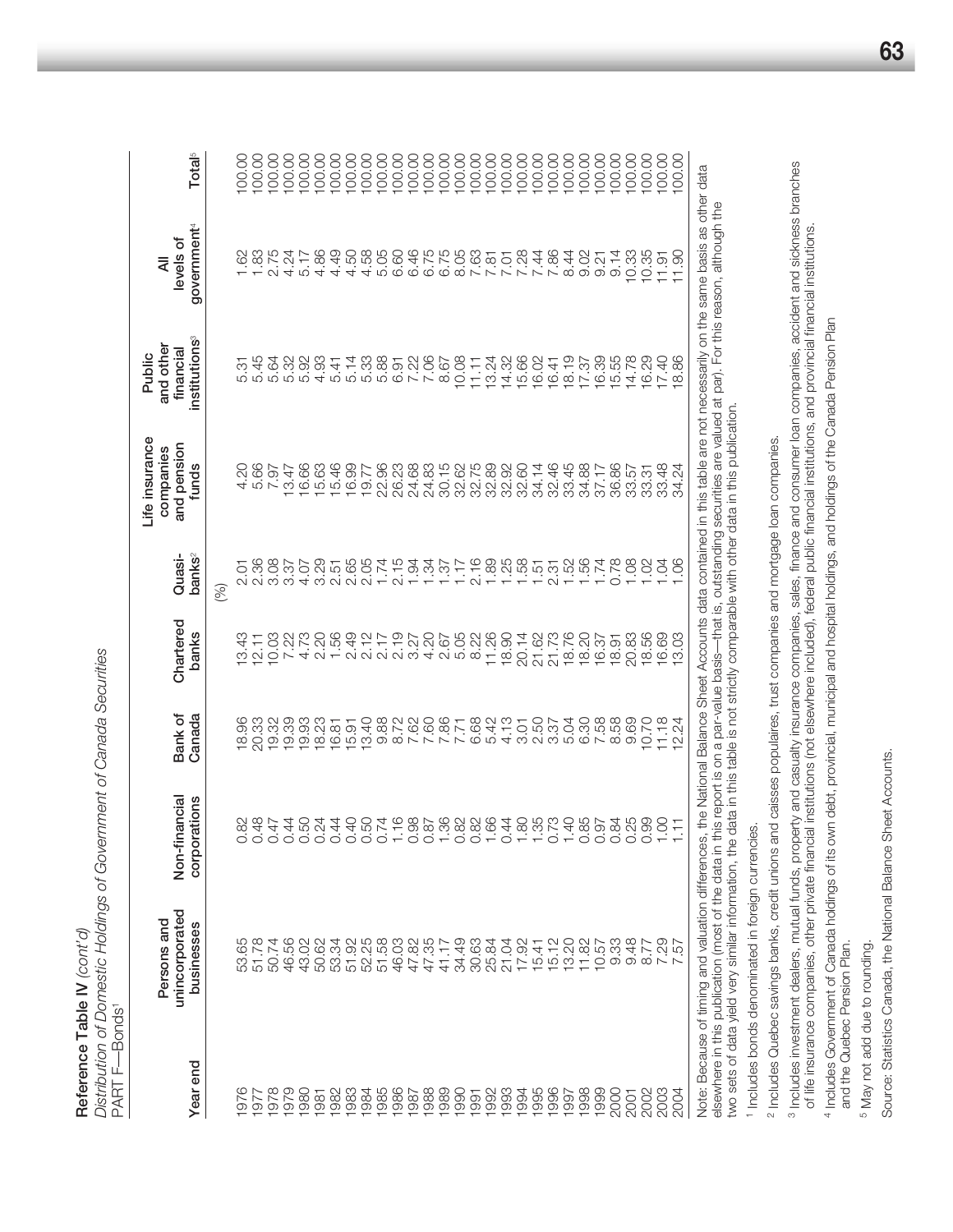|                                            | Non-Resident (Direct) Holdings of Government of Canada Debt |                                        |                               | Total                                             |
|--------------------------------------------|-------------------------------------------------------------|----------------------------------------|-------------------------------|---------------------------------------------------|
| As at March 31                             | Marketable bonds                                            | Treasury bills and<br>Canada bills     | Total                         | total market debt <sup>2</sup><br>as per cent of  |
|                                            |                                                             | (C\$ billions)                         |                               | $(%)$                                             |
| 979                                        | 5.0                                                         |                                        | 5.9                           |                                                   |
| 1980                                       | 5.6                                                         | 9 7 7 7 9 9 9 9 9<br>9 9 7 7 7 9 9 9 9 | 6.3                           |                                                   |
| 1981                                       | 8<br>6 8 9 0 1 9 1<br>6 8 0 1 9 1 9 1                       |                                        | 7.9                           |                                                   |
| 1982                                       |                                                             |                                        | 9.9                           |                                                   |
| 1983                                       |                                                             |                                        | 11.6                          |                                                   |
| 1984                                       |                                                             |                                        |                               |                                                   |
| 1985                                       |                                                             |                                        | $12.9$<br>$19.1$              |                                                   |
| 1986                                       |                                                             |                                        | 25.1                          |                                                   |
| 1987                                       | 30.3                                                        | 4.7                                    | 35.0                          |                                                   |
| 1988                                       | $33.0$<br>41.3                                              | $9.707$<br>$15.707$<br>$16.1$          | 42.3<br>57.0                  | $15.2$<br>$16.8$                                  |
| 1989                                       |                                                             |                                        |                               | 20.5                                              |
| 1990                                       |                                                             |                                        |                               | 21.4                                              |
| 1991                                       | $49.6$<br>57.6<br>63.                                       |                                        | $0.780$<br>$0.760$<br>$0.760$ |                                                   |
| 1992                                       |                                                             | <b>23.0</b>                            |                               |                                                   |
| 1993                                       | 80.1                                                        |                                        |                               |                                                   |
| 1994                                       |                                                             |                                        | $108.4$<br>$113.3$            |                                                   |
| 1995                                       | 79.3<br>78.7<br>84.1                                        |                                        | 112.9                         | 2 1 5 2 5 5 6 7<br>2 4 6 7 5 6 6<br>2 7 8 7 8 9 8 |
| 1996                                       |                                                             |                                        | 121.8                         |                                                   |
| 1997                                       | 91.8                                                        |                                        | 119.4                         | 24.9                                              |
| 1998                                       | 94.3                                                        | 20.0                                   | 114.3                         | 24.4                                              |
| 1999                                       | 86.6<br>85.7                                                | 19.4                                   | 106.0                         | 22.9                                              |
| 2000                                       |                                                             |                                        | 99.9                          | 21.8                                              |
| <b>2001</b>                                | 83.5                                                        | $14.04$<br>$7.4$                       | 94.0                          | 20.9                                              |
|                                            | 74.0                                                        |                                        | 81.4                          | 18.3                                              |
| 2002<br>2003                               | 80.7                                                        | 8.5                                    | 89.2<br>66.2                  | 20.2                                              |
| 2004                                       | 57.0                                                        | 0.2<br>0.2                             |                               | 15.0                                              |
| 2005                                       | 53.3                                                        |                                        | 61.6                          | $\frac{4}{1}$                                     |
| Note: Numbers may not add due to rounding. |                                                             |                                        |                               |                                                   |

1 Includes bonds denominated in foreign currencies. <sup>1</sup> Includes bonds denominated in foreign currencies. <sup>2</sup> Includes capital lease obligations. For the 1979-1986 period, market debt data (includes capital leases) is unavailable. Includes capital lease obligations. For the 1979–1986 period, market debt data (includes capital leases) is unavailable.

Source: Statistics Canada, Canada's International Transactions in Securities. Source: Statistics Canada, *Canada's International Transactions in Securities.*

 $\approx$ 

eference

T a ble  $\,>$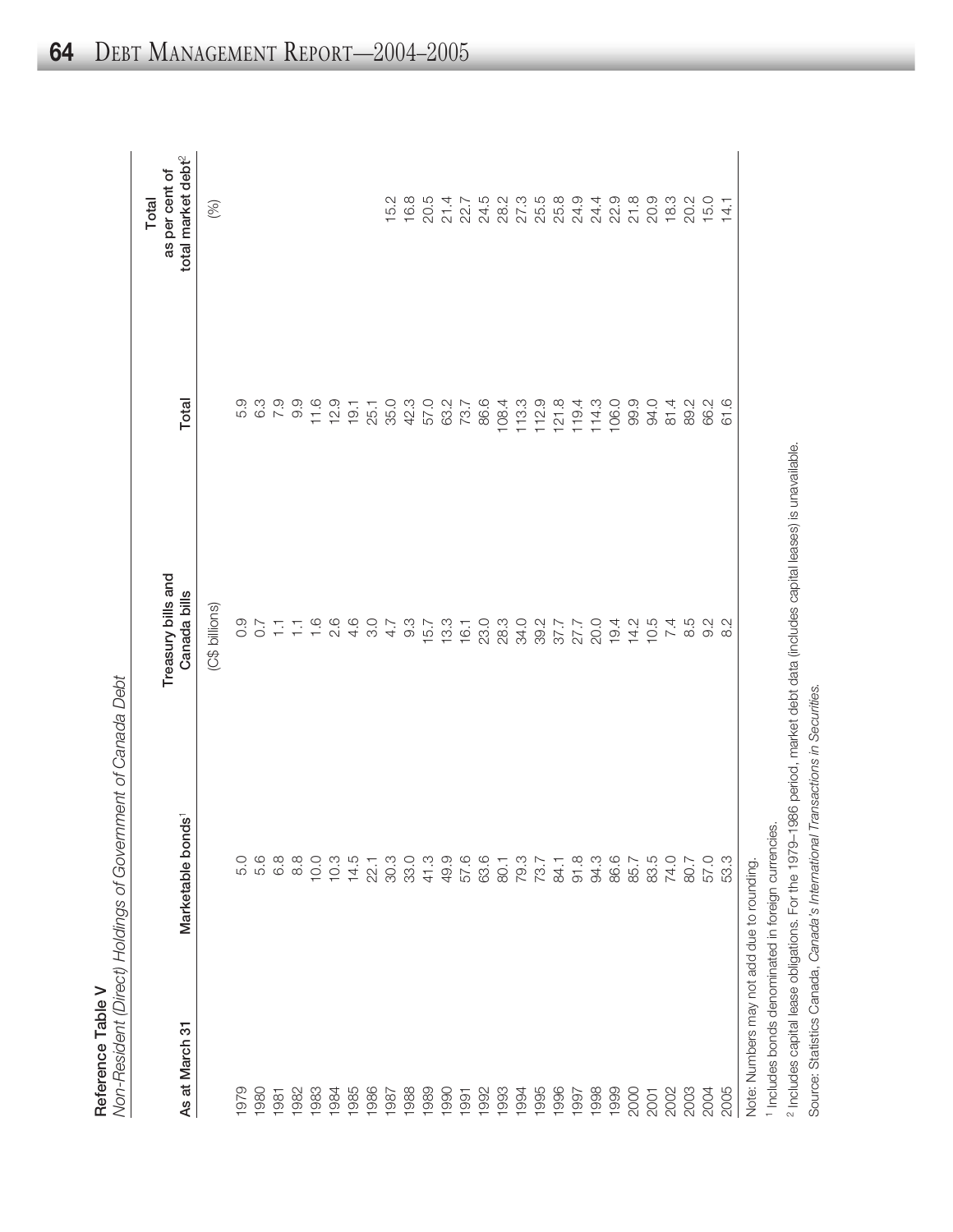| Fiscal 2004-05 Treasury Bill Program |                  |        |                 |                 |         |                  |        |                 |                 |         |                  |               |                 |                  |                 |                       |                 |
|--------------------------------------|------------------|--------|-----------------|-----------------|---------|------------------|--------|-----------------|-----------------|---------|------------------|---------------|-----------------|------------------|-----------------|-----------------------|-----------------|
| Settlement                           |                  |        | Maturing        |                 |         |                  |        | New issues      |                 |         |                  | Net increment |                 |                  |                 | Average tender yields |                 |
| date                                 | CMB <sup>1</sup> | ξ<br>က | 6 <sub>mo</sub> | $12 \text{ mo}$ | Total   | CMB <sup>1</sup> | ξ<br>ო | 6 <sub>mo</sub> | $12 \text{ mo}$ | Total   | Total            | Cumulative    | OS <sup>2</sup> | CMB <sup>1</sup> | 3 <sub>mo</sub> | 6 mo                  | $12 \text{ mo}$ |
|                                      |                  |        |                 |                 |         |                  |        | (\$ millions)   |                 |         |                  |               |                 |                  | (%)             |                       |                 |
| April 1, 2004                        | 2,200            |        |                 |                 | 2,200   |                  |        |                 |                 | $\circ$ | $-2,200$         | 2,200         | 11,200          |                  |                 |                       |                 |
| April 8, 2004                        | 2,500            | 4,400  | 4,100           |                 | 11,000  |                  | 4,700  | 006             | 1,900           | 8,500   | $-2,500$         | $-4,700$      | 108,700         |                  | 2.01            | 2.04                  | 2.15            |
| April 22, 2004                       |                  | 3,800  |                 | 3,800           | 7,600   |                  | 4,700  | 1,900           | 1,900           | 8,500   | 900              | $-3,800$      | 09,600          |                  | 1.94            | 2.01                  | 2.23            |
| May 6, 2004                          |                  | 3,800  | 4,500           |                 | 8,300   |                  | 5,000  | 2,000           | 2,000           | 9,000   | 700              | $-3,100$      | 10,300          |                  | 1.93            | 1.98                  | 2.15            |
| Vlay 20, 2004                        |                  | 4,400  |                 | 4,000           | 8,400   |                  | 5,000  | 2,000           | 2,000           | 9,000   | 600              | $-2,500$      | 10,900          |                  | 2.02            | 2.14                  | 2.47            |
| May 27, 2004                         |                  |        |                 |                 |         | 2,500            |        |                 |                 | 2,500   | 2,500            | $\circ$       | 13,400          | 2.00             |                 |                       |                 |
| June 1, 2004                         |                  |        |                 |                 | $\circ$ | 1,000            |        |                 |                 | 1,000   | 1,000            | 1,000         | 14,400          | 2.01             |                 |                       |                 |
| June 3, 2004                         | 2,500            | 5,000  | 4,100           |                 | 11,600  |                  | 5,000  | 2,000           | 2,000           | 9,000   | $-2,600$         | $-1,600$      | 11,800          |                  | 2.02            | 2.15                  | 2.55            |
| June 4, 2004                         | 1,000            |        |                 |                 | 1,000   |                  |        |                 |                 | $\circ$ | $-1,000$         | $-2,600$      | 110,800         |                  |                 |                       |                 |
| June 17, 2004                        |                  | 5,600  |                 | 4,000           | 9,600   |                  | 5,300  | 2,100           | 2,100           | 9,500   | $-100$           | $-2,700$      | 10,700          |                  | 2.05            | 2.27                  | 2.78            |
| June 28, 2004                        |                  |        |                 |                 | $\circ$ | 2,500            |        |                 |                 | 2,500   | 2,500            | $-200$        | 13,200          | 1.99             |                 |                       |                 |
| June 30, 2004                        |                  | 5,600  | 3,400           |                 | 9,000   |                  | 5,600  | 2,200           | 2,200           | 10,000  | 1,000            | 800           | 114,200         |                  | 2.04            | 2.20                  | 2.70            |
| July 6, 2004                         | 2,500            |        |                 |                 | 2,500   |                  |        |                 |                 | $\circ$ | $-2,500$         | $-1,700$      | 111,700         |                  |                 |                       |                 |
| July 15, 2004                        |                  | 4,700  |                 | 4,200           | 8,900   |                  | 5,000  | 2,000           | 2,000           | 9,000   | $\overline{100}$ | $-1,600$      | 11,800          |                  | 2.04            | 2.23                  | 2.65            |
| July 28, 2004                        |                  |        |                 |                 | $\circ$ | 1,500            |        |                 |                 | 1,500   | 1,500            | $-100$        | 13,300          | 1.99             |                 |                       |                 |
| July 29, 2004                        |                  | 4,700  | 3,400           |                 | 8,100   |                  | 5,600  | 2,200           | 2,200           | 10,000  | 1,900            | 1,800         | 15,200          |                  | 2.08            | 2.28                  | 2.73            |
| August 3, 2004                       | 1,500            |        |                 |                 | 1,500   |                  |        |                 |                 | $\circ$ | $-1,500$         | 300           | 13,700          |                  |                 |                       |                 |
| August 12, 2004                      |                  | 5,000  |                 | 4,200           | 9,200   |                  | 5,600  | 2,200           | 2,200           | 10,000  | 800              | 1,100         | 114,500         |                  | 2.03            | 2.17                  | 2.49            |
| August 26, 2004                      |                  | 5,000  | 4,200           |                 | 9,200   |                  | 5,000  | 2,000           | 2,000           | 9,000   | $-200$           | 900           | 14,300          |                  | 2.14            | 2.36                  | 2.71            |
| August 27, 2004                      |                  |        |                 |                 | $\circ$ | 1,000            |        |                 |                 | 1,000   | 1,000            | 1,900         | 115,300         | 1.98             |                 |                       |                 |
| Sept. 2, 2004                        | 1,000            |        |                 |                 | 1,000   |                  |        |                 |                 | $\circ$ | $-1,000$         | 900           | 14,300          |                  |                 |                       |                 |
| Sept. 9, 2004                        |                  | 5,000  |                 | 4,100           | 9,100   |                  | 4,700  | 1,900           | 1,900           | 8,500   | -600             | 300           | 13,700          |                  | 2.33            | 2.56                  | 2.93            |
| Sept. 23, 2004                       |                  | 5,300  | 4,100           |                 | 9,400   |                  | 4,700  | 1,900           | 006             | 8,500   | $-900$           | -600          | 12,800          |                  | 2.41            | 2.57                  | 2.87            |
| Sept. 28, 2004                       |                  |        |                 |                 | $\circ$ | 1,000            |        |                 |                 | 1,000   | 1,000            | 400           | 113,800         | 2.20             |                 |                       |                 |
| October 1, 2004 1,000                |                  |        |                 |                 | 1,000   |                  |        |                 |                 | $\circ$ | $-1,000$         | -600          | 12,800          |                  |                 |                       |                 |
| October 7, 2004                      |                  | 5,600  |                 | 4,100           | 9,700   |                  | 5,600  | 2,200           | 2,200           | 10,000  | 300              | $-300$        | 113,100         |                  | 2.50            | 2.66                  | 2.96            |
| October 21, 2004                     |                  | 5,000  | 3,900           |                 | 8,900   |                  | 6,200  | 2,400           | 2,400           | 11,000  | 2,100            | 1,800         | 115,200         |                  | 2.58            | 2.68                  | 2.89            |

Reference Table VI

Reference Table VI

**65**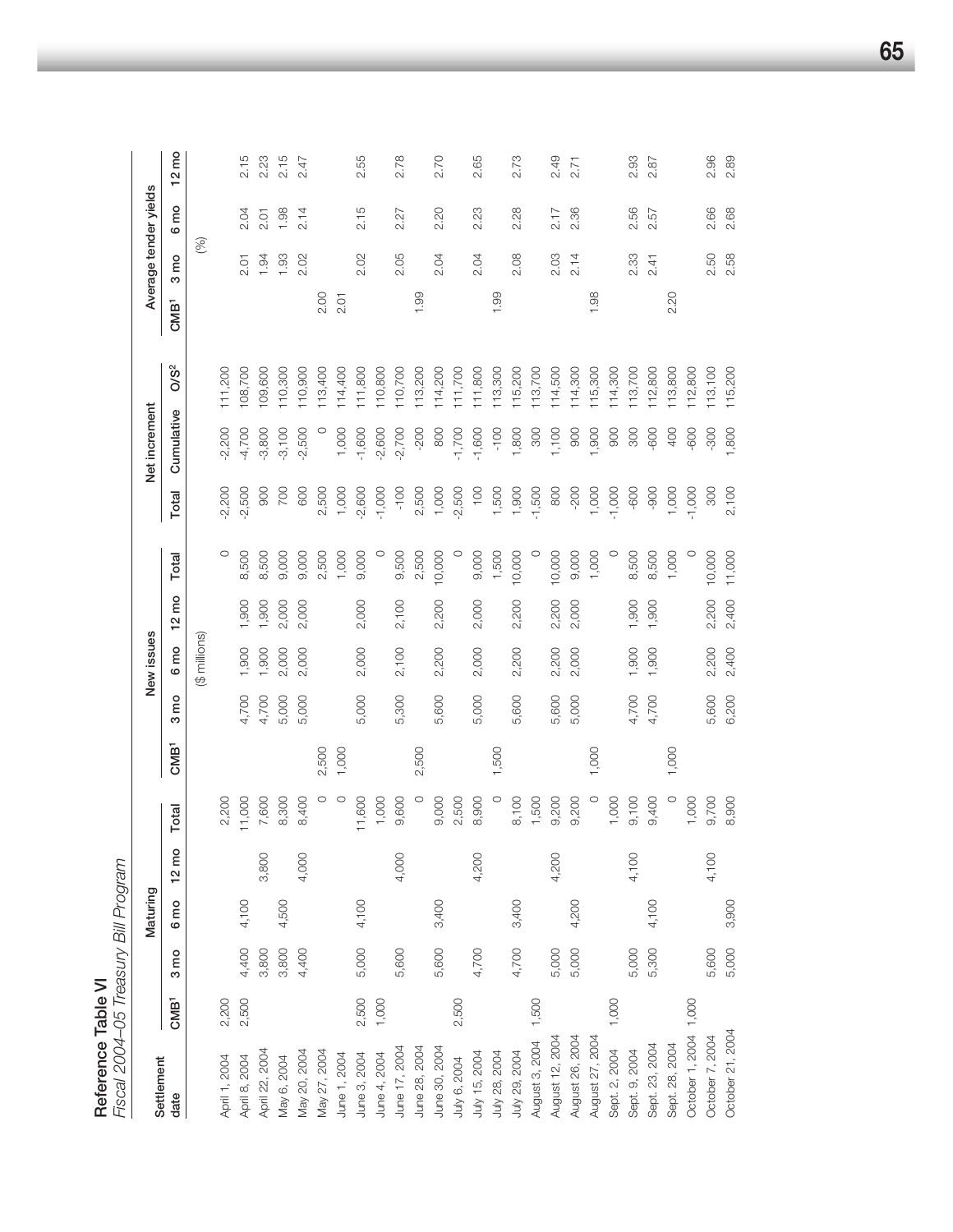Reference Table VI (cont'd)<br>Fiscal 2004-05 Treasury Bill Program *Fiscal 2004–05 Treasury Bill Program* Reference Table VI *(cont'd)*

| Settlement             |                  |                | Maturing        |                 |         |                  |                | New issues    |                 |         |          | Net increment |                 |                  |                | Average tender yields |                 |
|------------------------|------------------|----------------|-----------------|-----------------|---------|------------------|----------------|---------------|-----------------|---------|----------|---------------|-----------------|------------------|----------------|-----------------------|-----------------|
| date                   | CMB <sup>1</sup> | $3 \text{ mo}$ | 6 <sub>mo</sub> | $12 \text{ mo}$ | Total   | CMB <sup>1</sup> | $3 \text{ mo}$ | 6 mo          | $12 \text{ mo}$ | Total   | Total    | Cumulative    | OS <sup>2</sup> | CMB <sup>1</sup> | $3 \text{ mo}$ | 6 mo                  | $12 \text{ mo}$ |
|                        |                  |                |                 |                 |         |                  |                | (\$ millions) |                 |         |          |               |                 |                  | (%)            |                       |                 |
| Nov. 4, 2004           |                  | 5,600          |                 | 4,500           | 10,100  |                  | 6,200          | 2,400         | 2,400           | 11,000  | 900      | 2,700         | 16,100          |                  | 2.61           | 2.78                  | 2.99            |
| Nov. 18, 2004          |                  | 5,600          | 4,000           |                 | 9,600   | 1,750            | 5,600          | 2,200         | 2,200           | 11,750  | 2,150    | 4,850         | 18,250          | 2.53             | 2.70           | 2.83                  | 3.05            |
| Nov. 26, 2004          |                  |                |                 |                 | O       | 1,000            |                |               |                 | 1,000   | 1,000    | 5,850         | 19,250          | 2.37             |                |                       |                 |
| Nov. 30, 2004          |                  |                |                 |                 | $\circ$ | 1,000            |                |               |                 | 1,000   | 1,000    | 6,850         | 120,250         | 2.44             |                |                       |                 |
| Dec. 2, 2004           | 1,000            | 5,000          |                 | 4,100           | 10,100  |                  | 5,000          | 2,000         | 2,000           | 9,000   | $-1,100$ | 5,750         | 119,150         |                  | 2.56           | 2.62                  | 2.74            |
| Dec. 6, 2004           | 1,000            |                |                 |                 | 1,000   |                  |                |               |                 | $\circ$ | $-1,000$ | 4,750         | 18,150          |                  |                |                       |                 |
| Dec. 16, 2004          |                  | 4,700          | 4,300           |                 | 9,000   |                  | 4,100          | 1,700         | 1,700           | 7,500   | $-1,500$ | 3,250         | 116,650         |                  | 2.43           | 2.53                  | 2.65            |
| Dec. 22, 2004          |                  |                |                 |                 | $\circ$ | 1,500            |                |               |                 | 1,500   | 1,500    | 4,750         | 118,150         | 2.39             |                |                       |                 |
| Dec. 30, 2004          |                  | 4,700          |                 | 3,400           | 8,100   |                  | 3,800          | 1,600         | 1,600           | 7,000   | $-1,100$ | 3,650         | 17,050          |                  | 2.48           | 2.58                  | 2.75            |
| January 5, 2005 3,250  |                  |                |                 |                 | 3,250   |                  |                |               |                 | $\circ$ | $-3,250$ | 400           | 13,800          |                  |                |                       |                 |
| January 13, 2005       |                  | 5,600          | 4,200           |                 | 9,800   |                  | 4,400          | 1,800         | 1,800           | 8,000   | $-1,800$ | $-1,400$      | 112,000         |                  | 2.50           | 2.60                  | 2.83            |
| January 20, 2005       |                  |                |                 |                 | $\circ$ | 1,500            |                |               |                 | 1,500   | 1,500    | 100           | 113,500         | 2.41             |                |                       |                 |
| January 27, 2005       |                  | 6,200          |                 | 3,400           | 9,600   | 1,200            | 5,300          | 2,100         | 2,100           | 10,700  | 1,100    | 1,200         | 114,600         | 2.44             | 2.44           | 2.52                  | 2.66            |
| February 1, 2005 1,200 |                  |                |                 |                 | 1,200   |                  |                |               |                 | $\circ$ | $-1,200$ | $\circ$       | 113,400         |                  |                |                       |                 |
| February 3, 2005 1,500 |                  |                |                 |                 | 1,500   |                  |                |               |                 | $\circ$ | $-1,500$ | $-1,500$      | 11,900          |                  |                |                       |                 |
| February 10, 2005      |                  | 6,200          | 4,200           |                 | 10,400  |                  | 5,900          | 2,300         | 2,300           | 10,500  | 100      | $-1,400$      | 112,000         |                  | 2.46           | 2.54                  | 2.75            |
| February 18, 2005      |                  |                |                 |                 | $\circ$ | 2,000            |                |               |                 | 2,000   | 2,000    | 600           | 114,000         | 2.38             |                |                       |                 |
| February 24, 2005      |                  | 5,600          |                 | 4,200           | 9,800   |                  | 6,500          | 2,500         | 2,500           | 11,500  | 1,700    | 2,300         | 115,700         |                  | 2.46           | 2.56                  | 2.77            |
| March 10, 2005         |                  | 5,000          | 3,800           |                 | 8,800   |                  | 6,500          | 2,500         | 2,500           | 11,500  | 2,700    | 5,000         | 18,400          |                  | 2.46           | 2.55                  | 2.77            |
| March 18, 2005         |                  |                |                 |                 | $\circ$ | 2,000            |                |               |                 | 2,000   | 2,000    | 7,000         | 20,400          | 2.43             |                |                       |                 |
| March 24, 2005         |                  | 4,100          |                 | 4,100           | 8,200   |                  | 6,500          | 2,500         | 2,500           | 11,500  | 3,300    | 0,300         | 23,700          |                  | 2.55           | 2.70                  | 3.04            |
| March 29, 2005         |                  |                |                 |                 | $\circ$ | 2,500            |                |               |                 | 2,500   | 2,500    | 12,800        | 126,200         | 2.55             |                |                       |                 |
| March 31, 2005         |                  |                |                 |                 | $\circ$ | 1,000            |                |               |                 | 1,000   | 1,000    | 13,800        | 127,200         | 2.47             |                |                       |                 |
| Total                  | 22,150 131,200   |                | 52,200          | 52,100          | 57,650  | 24,950           | 137,500        | 54,500        | 54,500          | 271,450 | 13,800   |               |                 |                  |                |                       |                 |

Cash management bill.

 $\sim$ Outstanding.

Source: Bank of Canada.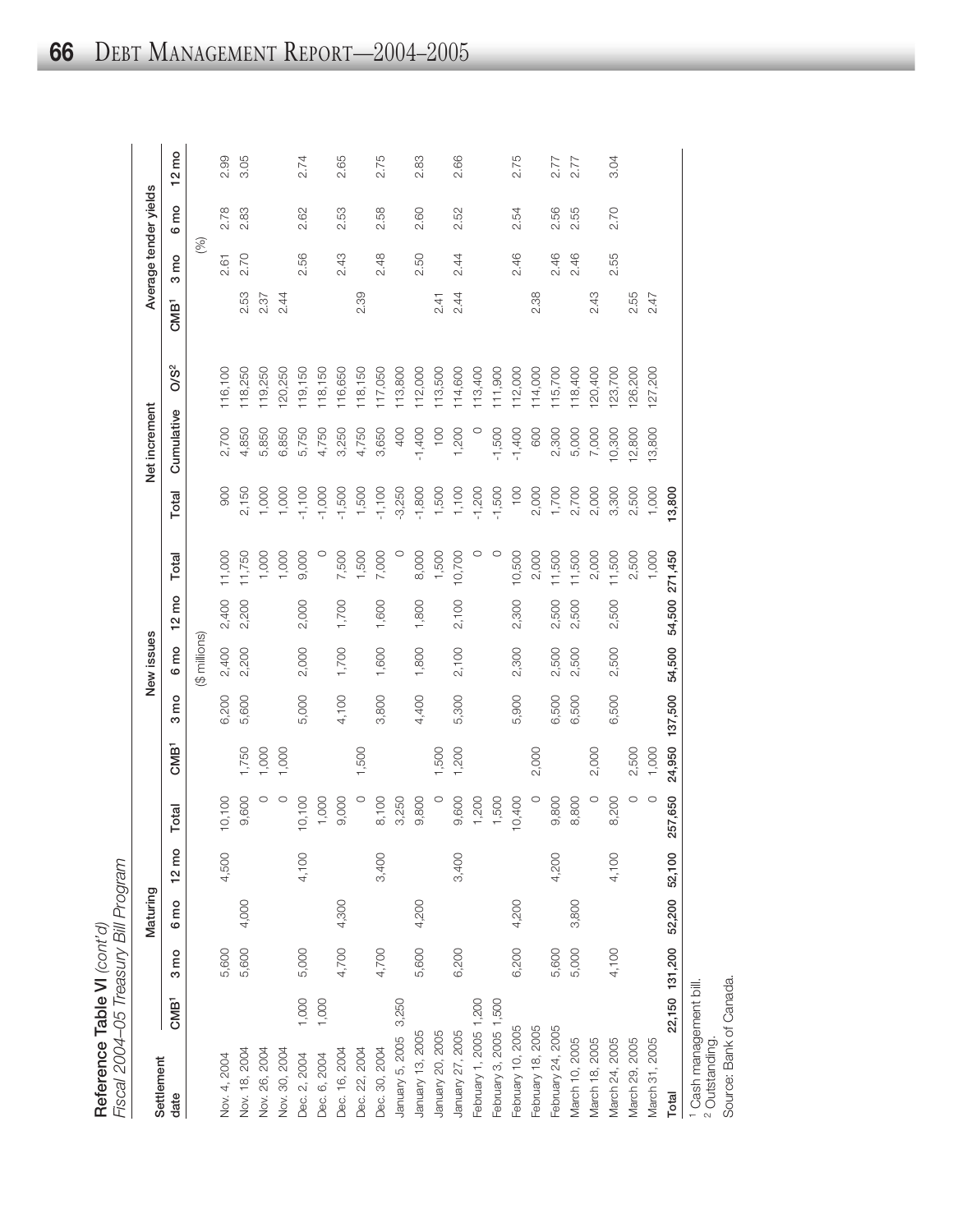**Reference Table VII**<br>Fiscal 2004-05 Treasury Bill Auction Results *Fiscal 2004–05 Treasury Bill Auction Results* Reference Table VII

| Tail                   | points)<br>(basis | $0.\overline{8}$ | 0.6                     | 0.5<br>4                                                                    | 4                                |                            | က္               | Q U              |                                | $\circ$                       | œ                                       | o o<br>N N                   |                                    |                  | 0.7                                                |                         | $\circ$                 |                                |                                 |                              | $\circ$                                         | 0                                                                       | 0.2              |                    |                  |                         | sando<br>10000                                                                                                                                                                                                                                                                                                |                  | $\overline{0.4}$              | $\sim 4$         | $\frac{5}{2}$                         | $\overline{0}$       |                                                                          |                                        | $\frac{7}{0}$   | $\frac{2}{0}$ .         |                |                      | 0.9                                                |                |                 |                    |         |
|------------------------|-------------------|------------------|-------------------------|-----------------------------------------------------------------------------|----------------------------------|----------------------------|------------------|------------------|--------------------------------|-------------------------------|-----------------------------------------|------------------------------|------------------------------------|------------------|----------------------------------------------------|-------------------------|-------------------------|--------------------------------|---------------------------------|------------------------------|-------------------------------------------------|-------------------------------------------------------------------------|------------------|--------------------|------------------|-------------------------|---------------------------------------------------------------------------------------------------------------------------------------------------------------------------------------------------------------------------------------------------------------------------------------------------------------|------------------|-------------------------------|------------------|---------------------------------------|----------------------|--------------------------------------------------------------------------|----------------------------------------|-----------------|-------------------------|----------------|----------------------|----------------------------------------------------|----------------|-----------------|--------------------|---------|
| coverage<br>Bid        |                   | 2.038            | 1.941<br>2.361          | 2.080                                                                       | 2.181                            | 2.101                      | 1.935            | 1.884<br>2.236   |                                | 2.171                         | 3.064                                   | 1.859<br>3.084               | 1.668                              | 2.233            | 1.890<br>1.957<br>1.9574                           |                         |                         |                                | 2472<br>2.601<br>2.089<br>2.310 |                              | 2.062                                           | 2.151                                                                   | 2.323            |                    | 2.954            | 1.688                   | 2.319<br>2.211<br>3.755                                                                                                                                                                                                                                                                                       |                  | 1.633<br>1.865<br>2.074       |                  |                                       | 1.733<br>2.040       | 2.139                                                                    | 2.058                                  | 2.129           | 2.264                   | 2.036          | 2.403                | 1.754<br>1.786                                     | 1.914          | 1.953           | 2.234              |         |
| Average<br>yield       | (%)               |                  | 2.662<br>2.889          | 2.583<br>2.685                                                              | 2.994                            | 2.613                      | 2.782            | 3.051            | 2.695                          | 2.833                         | 2.532                                   | 2.371<br>2.442               |                                    | 2.739            | 2.615                                              | 2.649                   | 2.434<br>2.533<br>2.389 |                                | 2.749                           |                              | 2.477<br>2.582<br>2.829                         |                                                                         | 2.496<br>2.602   |                    |                  |                         | $\begin{array}{l} 7240 \\ 7400 \\ 7400 \\ 7400 \\ 7400 \\ 7400 \\ 7400 \\ 7400 \\ 7400 \\ 7400 \\ 7400 \\ 7400 \\ 7400 \\ 7400 \\ 7400 \\ 7400 \\ 7400 \\ 7400 \\ 7400 \\ 7400 \\ 7400 \\ 7400 \\ 7400 \\ 7400 \\ 7400 \\ 7400 \\ 7400 \\ 7400 \\ 7400 \\ 7400 \\ 7400 \\ 7400 \\ 7400 \\ 7400 \\ 7400 \\ 74$ |                  | 2.746<br>2.456                |                  | 2.541<br>2.384                        | 2.766                | 2.464                                                                    |                                        | 2.558<br>2.774  | 2.463<br>2.555          |                | 2.432                | 3.035<br>2.546                                     | 2.704          | 2.553           |                    |         |
| Average<br>price       | $\bigoplus$       | 98.690           | 97.304                  | 98.779<br>99.311                                                            | 97.101                           | 99.303                     | 98.632           | 97.158           | 99.282                         | 98.713                        | 99.668<br>99.961                        | 99.960                       | 97.341                             | 99.318           | 98.713                                             | 97.523                  | 99.351                  | 98.848                         | 99.908<br>97.332                | 99.339                       | 98.729                                          | 97.359                                                                  | 99.334           | 98.817             | 99.908           | 97.415                  | 99.350<br>98.758                                                                                                                                                                                                                                                                                              | 99.967           | 97.434<br>99.345              |                  | 98.844                                | 97.316<br>99.687     | 99.343                                                                   | 98.741                                 | 97.409          | 99.343                  | 98.838         | 99.907               | 97.062<br>99.321                                   | 98.670         | 99.979          | 99.953             |         |
| amount<br><b>Issue</b> | (\$ millions)     |                  | 2,200<br>2,400<br>6,200 |                                                                             | 2,400<br>2,400                   |                            |                  |                  |                                | 2,200                         | 1,750<br>1,000                          | 1,000                        | 2,000                              | 5,000            | 2,000                                              | 1,700                   | 4,100                   | 1,700                          | 1,500<br>1,600                  | 3,800                        | 1,600                                           | 1,800                                                                   | 4,400            | 1,800              | 1,500            | 2,100<br>5,300          |                                                                                                                                                                                                                                                                                                               | 2,100<br>1,200   | 2,300<br>5,900                |                  | 2,300<br>2,000                        | 2,500                | 6,500                                                                    |                                        |                 | 2,500<br>2,500<br>6,500 | 2,500          | 2,000                | 2,500<br>6,500                                     |                | 2,500<br>2,500  | 1,000              | 271,450 |
| Term                   | (months)          |                  | ဖ ပ္ က                  |                                                                             |                                  |                            |                  |                  |                                |                               | ž<br>CMB                                | 눙                            | $\frac{2}{3}$                      |                  |                                                    |                         |                         |                                | $\frac{1}{2}$<br>눙              |                              |                                                 | $\frac{\mathsf{\scriptscriptstyle{N}}}{\mathsf{\scriptscriptstyle{T}}}$ | က                |                    | ₹                | $\frac{1}{2}$           |                                                                                                                                                                                                                                                                                                               | ž                | $\frac{1}{2}$                 |                  |                                       | CMB<br>$\frac{1}{2}$ |                                                                          |                                        |                 |                         |                |                      |                                                    |                | ž               | CMB                |         |
| Auction<br>date        |                   |                  |                         | October 5, 2004<br>October 19, 2004<br>October 19, 2004<br>October 19, 2004 | Nov. 2, 2004                     | 2, 2004<br>2, 2004<br>Nov. | Nov.             | 16, 2004<br>Nov. | 2004<br>$\overline{6}$<br>Nov. | 2004<br>$\frac{6}{1}$<br>Nov. | 2004<br>25, 2004<br>17,<br>Nov.<br>Nov. | 2004<br>29,<br>Nov.          | 2004<br>30,<br>Nov.                | 30, 2004<br>Nov. | 30, 2004<br>Nov.                                   | 14, 2004<br>Dec.        | 14, 2004<br>Dec.        | 14, 2004<br>Dec.               | 22, 2004<br>Dec.<br>Dec.        | 29, 2004<br>29, 2004<br>Dec. | Dec. 29, 2004                                   | January 11, 2005                                                        | January 11, 2005 | 11,2005<br>January | January 20, 2005 | January 25, 2005        | January 25, 2005<br>January 25, 2005                                                                                                                                                                                                                                                                          | January 26, 2005 | February 8, 2005              | February 8, 2005 | February 8, 2005<br>February 17, 2005 | February 22, 2005    |                                                                          | February 22, 2005<br>February 22, 2005 | March 8, 2005   | March 8, 2005           | Vlarch 8, 2005 | Vlarch 17, 2005      | Vlarch 22, 2005<br>Vlarch 22, 2005                 | March 22, 2005 | March 28, 2005  | 31,2005<br>March:  | Total   |
| Tail                   | points)<br>(basis | $0.\overline{2}$ | $0.\overline{5}$        | 0.2<br>$\frac{1}{1}$                                                        | $0.\overline{8}$                 | $0.\overline{0}$           | $0.\overline{0}$ | $\overline{O}$   | 0.5                            | 0.4                           | $0.\overline{2}$<br>$\frac{5}{2}$       |                              | 4                                  | ∞<br>○           | 0.4                                                | 0.6                     | $\circ$                 | $0.\overline{3}$               | $\frac{3}{2}$                   | $0.\overline{0}$             | $\frac{5}{2}$                                   | 0.6                                                                     | $\frac{3}{2}$    |                    |                  |                         | s cococo                                                                                                                                                                                                                                                                                                      |                  | 0.6                           | $0.\overline{3}$ | 0.8                                   | $\frac{3}{1}$        | $\frac{0}{1}$                                                            |                                        | 0.9             | 0.4                     | $\frac{3}{1}$  | $0.\overline{3}$     | 5<br>0.5<br>0.0                                    |                |                 |                    |         |
| coverage<br>Bid        |                   | 219              | 2.267                   | 2.452<br>1.617                                                              | 1.952                            | 1.897                      | 1.964            | 1.858            | 2.110                          | 2.111                         | 2.268<br>2.071                          | 2.316                        | 1.603                              | 1.897            | 2.117                                              | 2.138                   | 2.077                   | 1.991                          | 2.149<br>2.107                  | 1.923                        | 1.993                                           | 1.938                                                                   | 1.762            | 2.139              | 2.174            | 1.922<br>2.119          | 2.095                                                                                                                                                                                                                                                                                                         | 2.375            | 1.908                         | 2.093            | 2.205                                 | 2.318<br>2.046       | 2.134                                                                    | 2.128                                  | 2.237           | 2.479                   | 2.314          | 2.211                | 2.142<br>2.066                                     | 3.675          | 2.128           | .927               |         |
| Average<br>yield       | (%)               | 2.154            | 2.011                   | 2.042<br>2.230                                                              | 1.944                            | 2.005                      | 2.146            | 1.933            | 1.983<br>2.470                 |                               | 2.018<br>2.141                          | 2.003                        | 2.008                              | 2.552            | 2.017                                              | 2.148                   | 2.778                   | 2.047<br>2.272                 | 1.995                           | 2.701                        | 2.042                                           | 2.200                                                                   | 2.651            | 2.039              | 2.228            | 2.726                   | 2.278                                                                                                                                                                                                                                                                                                         | 1.992            | 2.488                         | 2.035            | 2.173                                 | 2.140<br>2.706       | 2.359                                                                    | 1.981                                  | 2.934           | 2.331                   | 2.564          | 2.866                | 2.412<br>2.568                                     | 2.195          | 2.955           | 502                |         |
| Average<br>price       | $\bigoplus$       | 97.976           | 99.463                  | 99.069                                                                      | 97.824<br>99.481                 | 99.010                     | 97.984           | 99.484           | 99.096                         | 97.596                        | 98.944<br>99.461                        | 99.962                       | 99.983                             | 97.611<br>99.461 |                                                    | 99.021                  | 97.304                  | 99.453                         | 98.880<br>99.956                | 97.468                       | 99.449                                          | 98.992                                                                  | 97.424<br>99.456 |                    | 98.901           | 97.453<br>99.444        | 98.962                                                                                                                                                                                                                                                                                                        | 99.967           | 97.579                        | 99.457           | 98.928                                | 99.429<br>97.471     | 98.926                                                                   | 99.967                                 | 97.157          | 99.378                  | 98.738         | 97.325               | 98.832<br>99.357                                   | 99.982         | 97.137          | 99.333             |         |
| amount<br><b>Issue</b> | (\$ millions)     | 1,900            | 4,700<br>1,900          | 1,900                                                                       | 4,700                            | $\frac{1,900}{2,000}$      |                  | 5,000            | 2,000                          | 2,000                         | 5,000<br>2,000                          |                              | $2,00000$<br>$2,00000$<br>$0,0000$ |                  |                                                    | 2,000<br>2,100<br>5,300 |                         |                                |                                 |                              | 100000<br>20000<br>2000                         | 2,200<br>2,000                                                          |                  | 5,000              |                  | 2,000<br>2,200<br>5,600 |                                                                                                                                                                                                                                                                                                               |                  | 20000<br>2000<br>2000<br>2000 |                  | 2,200                                 | 2,000<br>5,000       | 2,000                                                                    | 1,000                                  | 1,900           | 4,700                   | 1,900          | 1,900                | 4,700<br>1,900                                     | 1,000          | 200             | 600                |         |
| Term                   | (months)          |                  | $\frac{\alpha}{\pi}$ က  | $\circ$                                                                     | $\frac{\alpha}{\sigma}$          |                            |                  |                  |                                |                               | $\circ$                                 | CMB <sup>1</sup>             | $\overline{\mathsf{L}}$            | $\frac{1}{2}$    | က                                                  | ပ                       | $\sim$                  |                                | ⊙<br>兰                          | $\frac{1}{2}$                |                                                 | ဖ                                                                       | $\frac{1}{2}$    |                    | ⊙                |                         | $\stackrel{\triangle}{\sim}$ $\stackrel{\triangle}{\sim}$ $\stackrel{\triangle}{\sim}$                                                                                                                                                                                                                        |                  | $\frac{\infty}{\infty}$ က     |                  | $\frac{6}{1}$                         |                      | က ထ                                                                      | 兰                                      | $\frac{1}{2}$ က |                         | $\circ$        | $\frac{1}{\sqrt{2}}$ | က ထ                                                |                | ≽ ≌             |                    |         |
| Auction<br>date        |                   | 2004<br>April 6, | April 6, 2004           | April 6, 2004                                                               | April 20, 2004<br>April 20, 2004 | April 20, 2004             | Vlay 4, 2004     | Vlay 4, 2004     | Vlay 4, 2004                   | Vlay 18, 2004                 | Vlay 18, 2004                           | May 18, 2004<br>May 26, 2004 | Vlay 31, 2004                      | June 1, 2004     | June 1, 2004<br>June 1, 2004<br>June 15, 2004<br>. |                         |                         | June 15, 2004<br>June 15, 2004 |                                 |                              | June 28, 2004<br>June 29, 2004<br>June 29, 2004 | June 29, 2004                                                           | July 13, 2004    | uly 13, 2004       | July 13, 2004    | luly 27, 2004           | July 27, 2004<br>July 27, 2004                                                                                                                                                                                                                                                                                | July 28, 2004    | August 10, 2004               | August 10, 2004  | August 10, 2004                       |                      | August 24, 2004<br>August 24, 2004<br>August 24, 2004<br>August 26, 2004 |                                        | Sept. 7, 2004   | Sept. 7, 2004           | Sept. 7, 2004  | Sept. 21, 2004       | Sept. 21, 2004<br>Sept. 21, 2004<br>Sept. 27, 2004 |                | October 5, 2004 | 2004<br>October 5, |         |

Note: Coverage is defined as the ratio of total bids at auction to the amount auctioned. Tail is defined as the high accepted yield minus the average yield.

 $\sim$ 

Cash management bill.

Non-fungible cash management bill.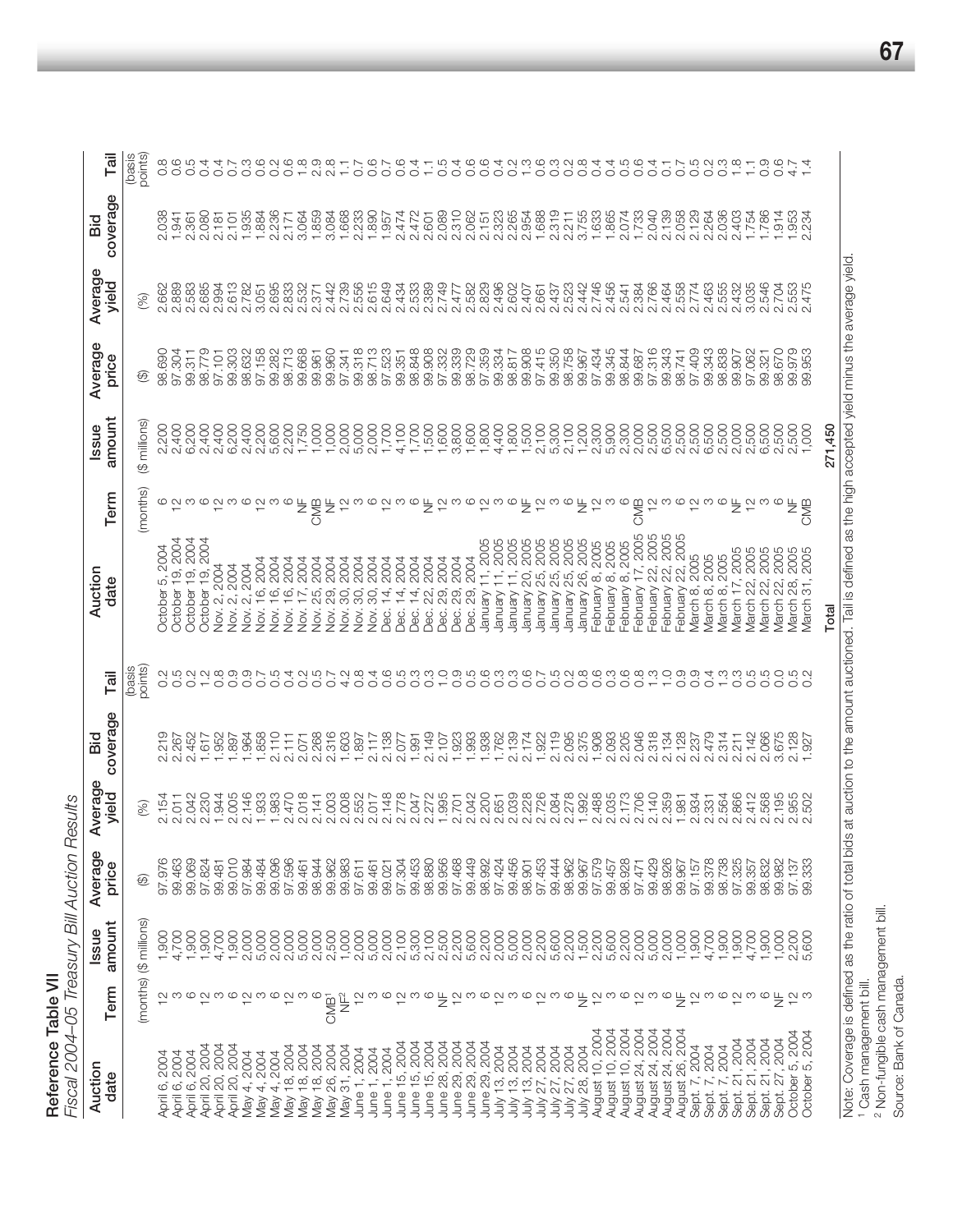|              | ĭ                        |
|--------------|--------------------------|
|              |                          |
|              |                          |
|              |                          |
|              |                          |
|              |                          |
| ۰            |                          |
| i<br>ä       |                          |
| j<br>b       |                          |
|              | $\overline{\phantom{a}}$ |
| ú            |                          |
|              | ا<br>ا                   |
|              |                          |
|              |                          |
| :<br>ام<br>ا |                          |
|              |                          |
| ì            |                          |
|              | .<br>^<br>^              |
| i            |                          |
| i<br>C       |                          |

 $\mathbf{\alpha}$ 

*Fis c al 2 0 0 4 – 0 5 C a n a dia n-D ollar Marketa ble B o n d Pro gra*

*m*

| Offering date                        | Delivery date                                                                                                             | Maturity date                | Maturing | Gross        | Bond repurchase      | Net               |
|--------------------------------------|---------------------------------------------------------------------------------------------------------------------------|------------------------------|----------|--------------|----------------------|-------------------|
|                                      |                                                                                                                           |                              |          |              | (\$ millions)        |                   |
| Fixed-coupon bonds<br>2004           | 2004                                                                                                                      |                              |          |              |                      |                   |
| April 7, 2004                        | April 13, 2004                                                                                                            | September 1, 2009            |          | 300          | 312                  | $-12$             |
| April 22, 2004                       | April 26, 2004                                                                                                            | June 1, 2006                 |          | 400          | 255                  | 145               |
| April 28, 2004                       | May 3, 2004                                                                                                               | June 1, 2014                 |          | 2,200        | 500                  | 1,700             |
| May 12, 2004                         | May 17, 2004                                                                                                              | September 1, 2009            |          | 2,200        | 506                  | 1,694             |
| May 26, 2004                         | May 28, 2004                                                                                                              | December 1, 2006             |          | 2,800        | 600                  | 2,200             |
|                                      | June 1, 2004                                                                                                              |                              | 8,238    |              |                      | $-8,238$          |
| June 17, 2004                        | June 22, 2004                                                                                                             | June 1, 2014                 |          | 499          | 510                  | $\frac{1}{1}$     |
| July 14, 2004                        | July 19, 2004                                                                                                             | June 1, 2037                 |          | 1,500        | 500                  | 1,000             |
| July 21, 2004                        | July 26, 2004                                                                                                             | September 1, 2009            |          | 300          |                      |                   |
| August 5, 2004                       | August 9, 2004                                                                                                            | December 1, 2006             |          | 400          | 308<br>388<br>380    | $\overline{z}$    |
| August 11, 2004                      |                                                                                                                           | June 1, 2014                 |          | 2,200        |                      |                   |
| August 25, 2004                      |                                                                                                                           | September 1, 2009            |          | 2,100        | 568                  | 1,820<br>1,532    |
|                                      |                                                                                                                           |                              | 6,878    |              |                      | $-6,878$          |
| September 9, 2004                    |                                                                                                                           | June 1, 2037                 |          | 149          | 152                  |                   |
| September 15, 2004                   | August 16, 2004<br>August 30, 2004<br>September 1, 2004<br>September 14, 2004<br>September 17, 2004<br>September 28, 2004 | December 1, 2006             |          | 2,800        |                      | 2,594             |
| September 23, 2004                   |                                                                                                                           | June 1, 2014                 |          | 500          | <b>2065</b>          | $-165$            |
|                                      |                                                                                                                           |                              | 274      |              |                      | $-274$            |
| October 6, 2004                      |                                                                                                                           | September 1, 2009            |          | 300          |                      | 23                |
| October 13, 2004                     | October 1, 2004<br>October 12, 2004<br>October 18, 2004<br>November 8, 2004<br>November 22, 2004<br>November 1, 2004      |                              |          |              | 11<br>20<br>27<br>27 | 1,700             |
| November 3, 2004                     |                                                                                                                           | June 1, 2015<br>June 1, 2037 |          | 2,100<br>300 |                      | $\frac{1}{1}$     |
| November 17, 2004                    |                                                                                                                           | September 1, 2010            |          | 2,100        | 600                  | 1,500             |
|                                      |                                                                                                                           |                              | 9,372    |              |                      |                   |
| December 8, 2004                     | December 10, 2004                                                                                                         | June 1, 2007                 |          | 2,800        |                      | $-9,372$<br>2,298 |
| December 15, 2004                    | December 20, 2004                                                                                                         | June 1, 2015                 |          | 500          | 502<br>414           | 86                |
| 2005                                 | 2005                                                                                                                      |                              |          |              |                      |                   |
| January 12, 2005                     |                                                                                                                           | June 1, 2037                 |          | 1,400        | 404                  | 996               |
| January 19, 2005                     | January 17, 2005<br>January 24, 2005<br>February 7, 2005<br>February 11, 2005<br>February 21, 2005                        | September 1, 2010            |          | 259          | 334                  | $-75$             |
|                                      |                                                                                                                           | June 1, 2015                 |          | 2,100        |                      | 1,600             |
| February 2, 2005<br>February 9, 2005 |                                                                                                                           | June 1, 2007                 |          | 300          |                      | $-19$             |
| February 16, 2005                    |                                                                                                                           | September 1, 2010            |          | 2,000        | 888<br>888           | 1,400             |
|                                      | March 1, 2005                                                                                                             |                              | 496      |              |                      | $-496$            |
| March 9, 2005                        | March 14, 2005                                                                                                            | June 1, 2015                 |          | 500          | 500<br>491           | $\circ$           |
| March 16, 2005                       | March 18, 2005                                                                                                            | June 1, 2007                 |          | 2,500        |                      | 2,009             |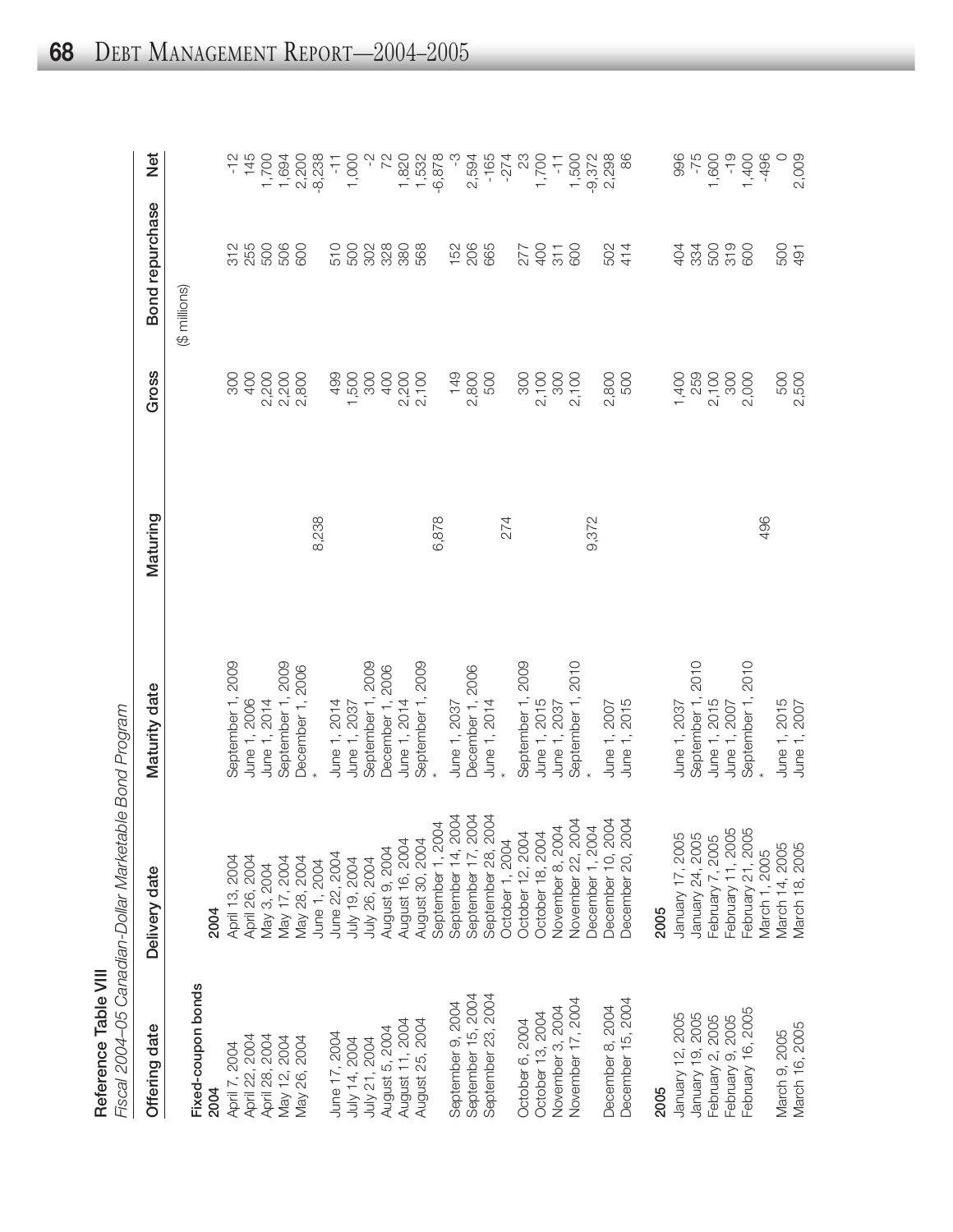| Fiscal 2004–05 Canadian-Dollar Marketable Bond Program<br>Reference Table VIII $\langle \text{C}$ ont' $\text{d}$ ) |                   |                                      |          |        |                 |              |
|---------------------------------------------------------------------------------------------------------------------|-------------------|--------------------------------------|----------|--------|-----------------|--------------|
| Offering date                                                                                                       | Delivery date     | Maturity date                        | Maturing | Gross  | Bond repurchase | Net          |
|                                                                                                                     |                   |                                      |          |        | (\$ millions)   |              |
| Real Return Bonds                                                                                                   |                   |                                      |          |        |                 |              |
| June 2, 2004                                                                                                        | June 7, 2004      | December 1, 2036                     |          |        |                 |              |
| September 1, 2004                                                                                                   | September 7, 2004 |                                      |          |        |                 |              |
| December 1, 2004                                                                                                    | December 6, 2004  | December 1, 2036<br>December 1, 2036 |          | 28888  |                 | 8888<br>8888 |
| March 2, 2005                                                                                                       | March 7, 2005     | December 1, 2036                     |          |        |                 |              |
| Total fiscal year 2004-05                                                                                           |                   |                                      | 25,257   | 36,908 | 11,436          | 214          |
| * Maturing date.                                                                                                    |                   |                                      |          |        |                 |              |
| Source: Bank of Canada.                                                                                             |                   |                                      |          |        |                 |              |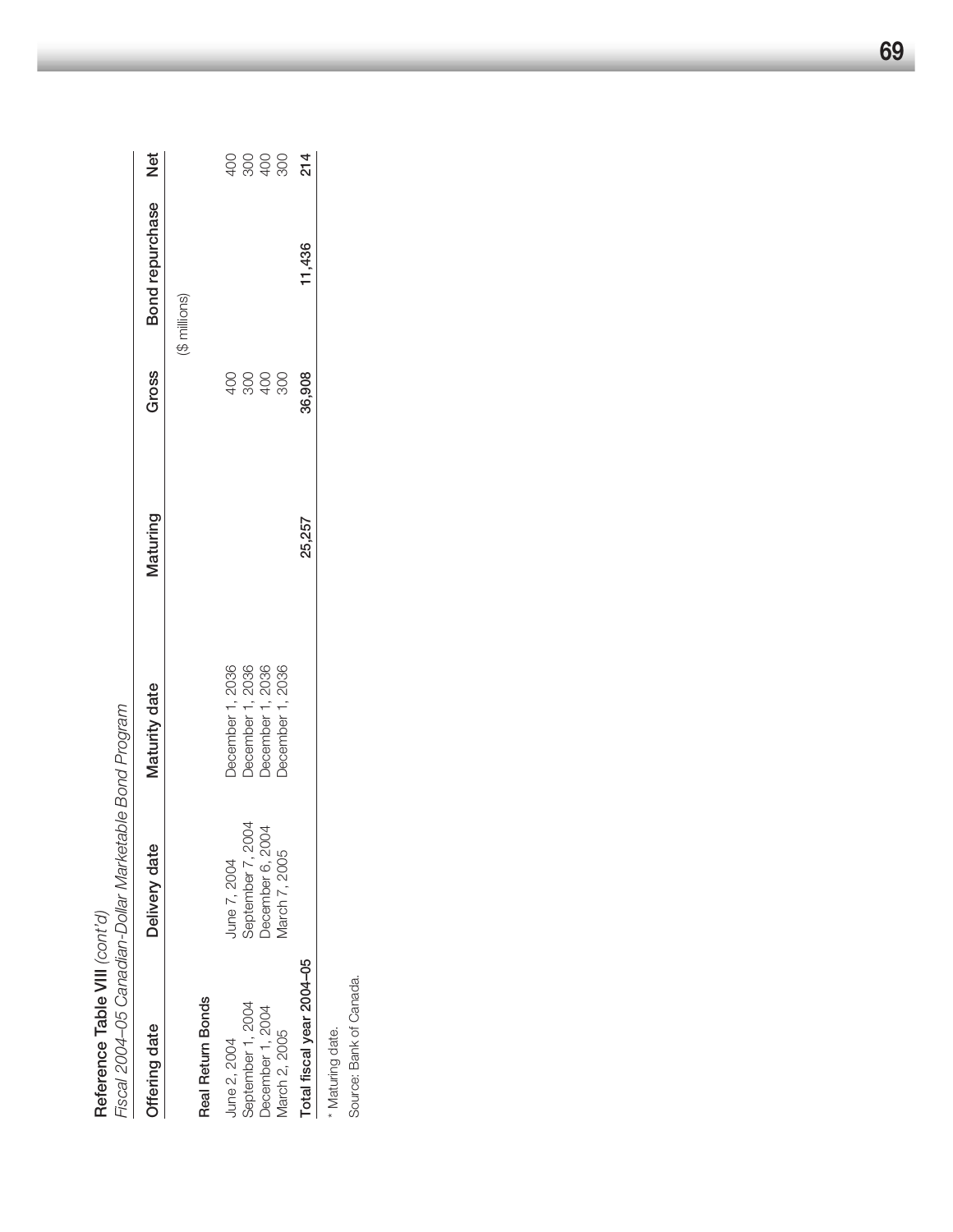|                          | )<br>)<br>Ş<br>ĺ<br>م<br>م<br>: המה ה<br>ۯ<br>: |
|--------------------------|-------------------------------------------------|
| $\overline{\phantom{a}}$ | <b>ANGIBUE BOOK</b>                             |
| ċ                        | `u⊂<br>ś<br>Z<br>COO<br>・ゝ)り<br>こくこ<br>)<br>)   |

| Auction<br>date    | Term            | Maturity<br>date                                                                                                                                                                                                                                         | Coupon<br>rate                                                         | Issue<br>amount         | Average<br>price                                             | Average<br>yield <sup>'</sup> | coverage<br>Auction | Tail                    |
|--------------------|-----------------|----------------------------------------------------------------------------------------------------------------------------------------------------------------------------------------------------------------------------------------------------------|------------------------------------------------------------------------|-------------------------|--------------------------------------------------------------|-------------------------------|---------------------|-------------------------|
|                    | (years)         | (%)                                                                                                                                                                                                                                                      | (\$ millions)                                                          | ⊕                       | (%)                                                          | (basis<br>points)             |                     |                         |
| April 28, 2004     |                 |                                                                                                                                                                                                                                                          |                                                                        |                         | 01.916                                                       |                               |                     |                         |
| Vlay 12, 2004      |                 |                                                                                                                                                                                                                                                          | 5.00<br>4.25                                                           |                         | 100.121                                                      |                               | 2.49<br>2.56        | 0.7                     |
| May 26, 2004       |                 | June 1, 2014<br>September 1, 2009<br>December 1, 2006<br>December 1, 2037<br>June 1, 2037<br>June 1, 2014<br>September 1, 2006<br>December 1, 2015<br>June 1, 2015<br>September 1, 2010<br>December 1, 2010<br>June 1, 2007<br>June 1, 2007<br>June 1, 2 |                                                                        | 2,200<br>2,200<br>2,800 | 99.673                                                       |                               |                     | $\tilde{C}$             |
| June 2, 2004       | 80              |                                                                                                                                                                                                                                                          |                                                                        |                         | 15.082                                                       |                               |                     |                         |
| July 14, 2004      | 80              |                                                                                                                                                                                                                                                          |                                                                        |                         |                                                              |                               |                     | $0.\overline{6}$        |
| August 11, 2004    | 000             |                                                                                                                                                                                                                                                          |                                                                        |                         |                                                              |                               |                     | <u>ო</u>                |
| August 25, 2004    |                 |                                                                                                                                                                                                                                                          |                                                                        |                         |                                                              |                               |                     | C.O                     |
| September 1, 2004  | 80              |                                                                                                                                                                                                                                                          |                                                                        |                         |                                                              |                               |                     |                         |
| September 15, 2004 | $\mathbb{C}$    |                                                                                                                                                                                                                                                          | ន្ត្រី<br>ខេត្តមាន មិន មិន មិន មិន មិន<br>ស្រី មិន មិន មិន មិន មិន មិន |                         | 96.187<br>102.436<br>100.740<br>115.125<br>98.6627<br>98.627 |                               |                     | C.C                     |
| October 13, 2004   | $\subseteq$     |                                                                                                                                                                                                                                                          |                                                                        |                         |                                                              |                               |                     | C.C                     |
| November 17, 2004  | 5               |                                                                                                                                                                                                                                                          |                                                                        |                         | 99.729                                                       |                               |                     | 0.5                     |
| December 1, 2004   | 80              |                                                                                                                                                                                                                                                          |                                                                        |                         | 117.038                                                      |                               |                     |                         |
| December 8, 2004   | $\mathbb{C}$    |                                                                                                                                                                                                                                                          |                                                                        |                         | 99.944                                                       |                               |                     |                         |
| January 12, 2005   | $\overline{30}$ |                                                                                                                                                                                                                                                          |                                                                        |                         | 102.896                                                      |                               |                     |                         |
| February 2, 2005   | $Q$ $\omega$    |                                                                                                                                                                                                                                                          |                                                                        |                         | 101.405                                                      |                               |                     | $0.\overline{0}$<br>0.3 |
| February 16, 2005  |                 |                                                                                                                                                                                                                                                          |                                                                        |                         | 101.147                                                      |                               |                     | 0.5                     |
| March 2, 2005      |                 | September 1, 2010<br>December 1, 2036<br>June 1, 2007                                                                                                                                                                                                    |                                                                        | 300                     | 118.278                                                      |                               |                     |                         |
| March 16, 2005     |                 |                                                                                                                                                                                                                                                          | 3.OO                                                                   | 2,500                   | 99.480                                                       |                               |                     | $0.\overline{3}$        |
| Total              |                 |                                                                                                                                                                                                                                                          |                                                                        | 32,200                  |                                                              |                               |                     |                         |

 $\vdash$ 

Note: Coverage is defined as the ratio of total bids at auction to the amount auctioned. Tail is defined as the high accepted yield minus the average yield. Note: Coverage is defined as the ratio of total bids at auction to the amount auctioned. Tail is defined as the high accepted yield minus the average yield. 1 Real Return Bonds. Real Return Bonds.

Source: Bank of Canada. Source: Bank of Canada.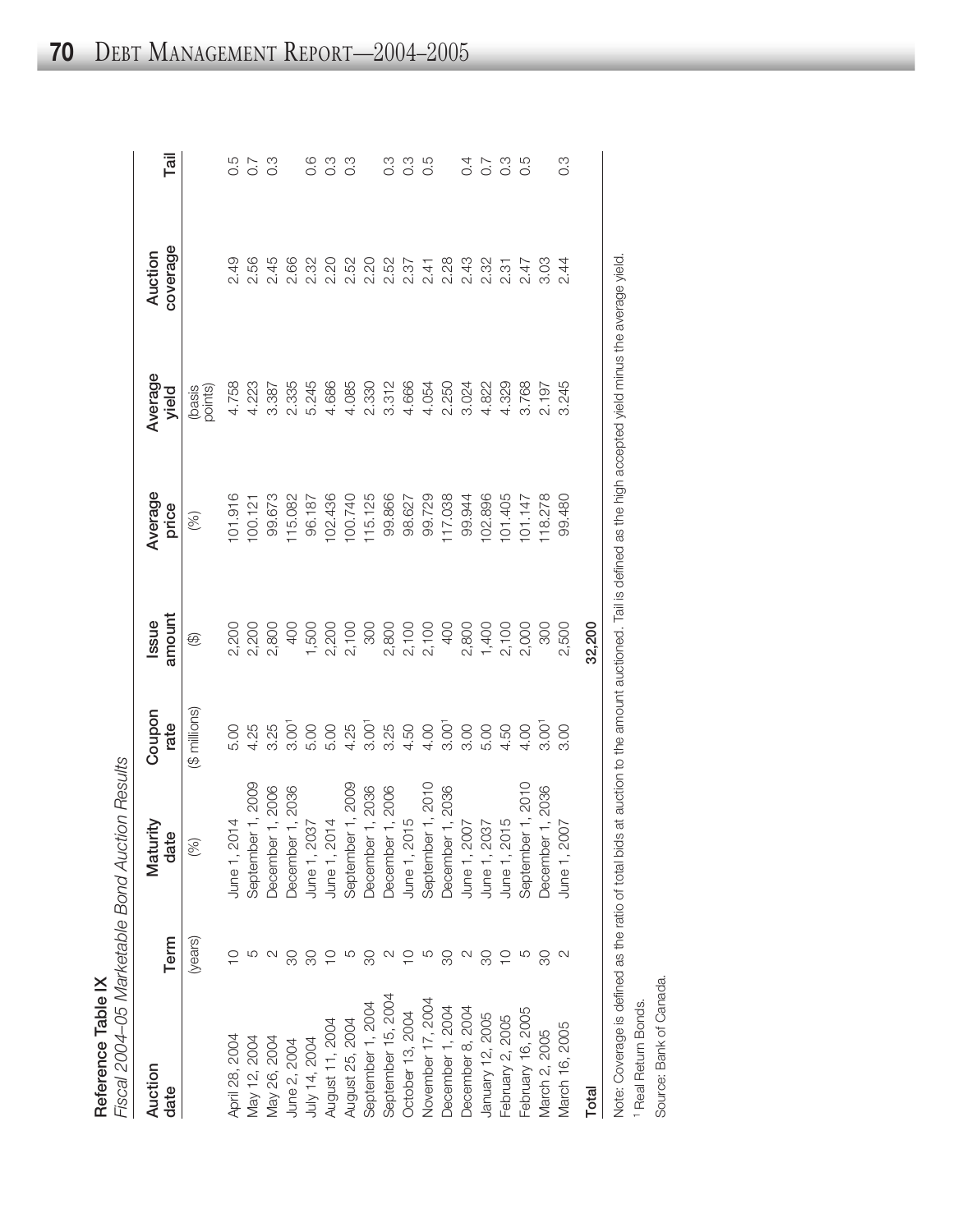| Reference Table X                                  |               | Outstanding Government of Canada Canadian-Dollar Marketable Bonds as at March 31, 2005 |                   |               |             |
|----------------------------------------------------|---------------|----------------------------------------------------------------------------------------|-------------------|---------------|-------------|
| Maturity date                                      | Amount        | Coupon rate                                                                            | Maturity date     | Amount        | Coupon rate |
|                                                    | (\$ millions) | $\mathcal{\mathcal{E}}$                                                                |                   | (\$ millions) | (%)         |
| Fixed-coupon bonds                                 |               |                                                                                        |                   |               |             |
| June 1, 2005                                       | 6,480         | 3.50                                                                                   | October 1, 2009   | 257           | 10.75       |
| September 1, 2005                                  | 8,347         | 6.00                                                                                   | March 1, 2010     | 83            | 9.75        |
| September 1, 2005                                  | 984           | 12.25                                                                                  | June 1, 2010      | 8,615         | 5.50        |
| December 1, 2005                                   | 3,541         | 3.00                                                                                   | June 1, 2010      | 2,228         | 9.50        |
| December 1, 2005                                   | 6,021         | 8.75                                                                                   | September 1, 2010 | 4,359         | 4.00        |
|                                                    | 267           | 12.50                                                                                  | October 1, 2010   | 123           | 8.75        |
|                                                    | 7,538         | 3.00                                                                                   | March 1, 2011     | 624           | 9.00        |
| March 1, 2006<br>June 1, 2006<br>September 1, 2006 | 9,027         | 5.75                                                                                   | June 1, 2011      | 12,639        | 6.00        |
| October 1, 2006                                    | 768           | 14.00                                                                                  | June 1, 2011      | 622           | 8.50        |
| December 1, 2006                                   | 6,000         | 3.25                                                                                   | June 1, 2012      | 11,415        | 5.25        |
| December 1, 2006                                   | 5,867         | 7.00                                                                                   | June 1, 2013      | 12,000        | 5.25        |
| March 1, 2007<br>June 1, 2007<br>June 1, 2007      | 193           | 13.75                                                                                  | March 1, 2014     | 996           | 10.25       |
|                                                    | 5,600         | 3.00                                                                                   | June 1, 2014      | 10,867        | 5.00        |
|                                                    | 7,030         | 7.25                                                                                   | June 1, 2015      | 5,200         | 4.50        |
| September 1, 2007                                  | 9,725         | 4.50                                                                                   | June 1, 2015      | 483           | 11.25       |
| October 1, 2007<br>March 1, 2008                   | 468           | 13.00                                                                                  | March 1, 2021     | 1,001         | 10.50       |
|                                                    | 579           | 12.75                                                                                  | June 1, 2021      | 609           | 9.75        |
| June 1, 2008<br>June 1, 2008<br>September 1, 2008  | 5,010         | 6.00                                                                                   | June 1, 2022      | 550           | 9.25        |
|                                                    | 3,037         | 10.00                                                                                  | June 1, 2023      | 7,182         | 8.00        |
|                                                    | 11,400        | 4.25                                                                                   | June 1, 2025      | 7,937         | 0.60        |
| October 1, 2008                                    | 396           | 11.75                                                                                  | June 1, 2027      | 8,761         | 8.00        |
| March 1, 2009<br>June 1, 2009                      | 140           | 11.50                                                                                  | 2029<br>June 1,   | 13,769        | 5.75        |
|                                                    | 8,042         | 5.50                                                                                   | June 1, 2033      | 13,410        | 5.75        |
| June 1, 2009                                       | 638           | 11.00                                                                                  | June 1, 2037      | 3,349         | 5.00        |
| September 1, 2009                                  | 10,100        | 4.25                                                                                   |                   |               |             |
|                                                    |               |                                                                                        | Total             | 244,277       |             |

**71**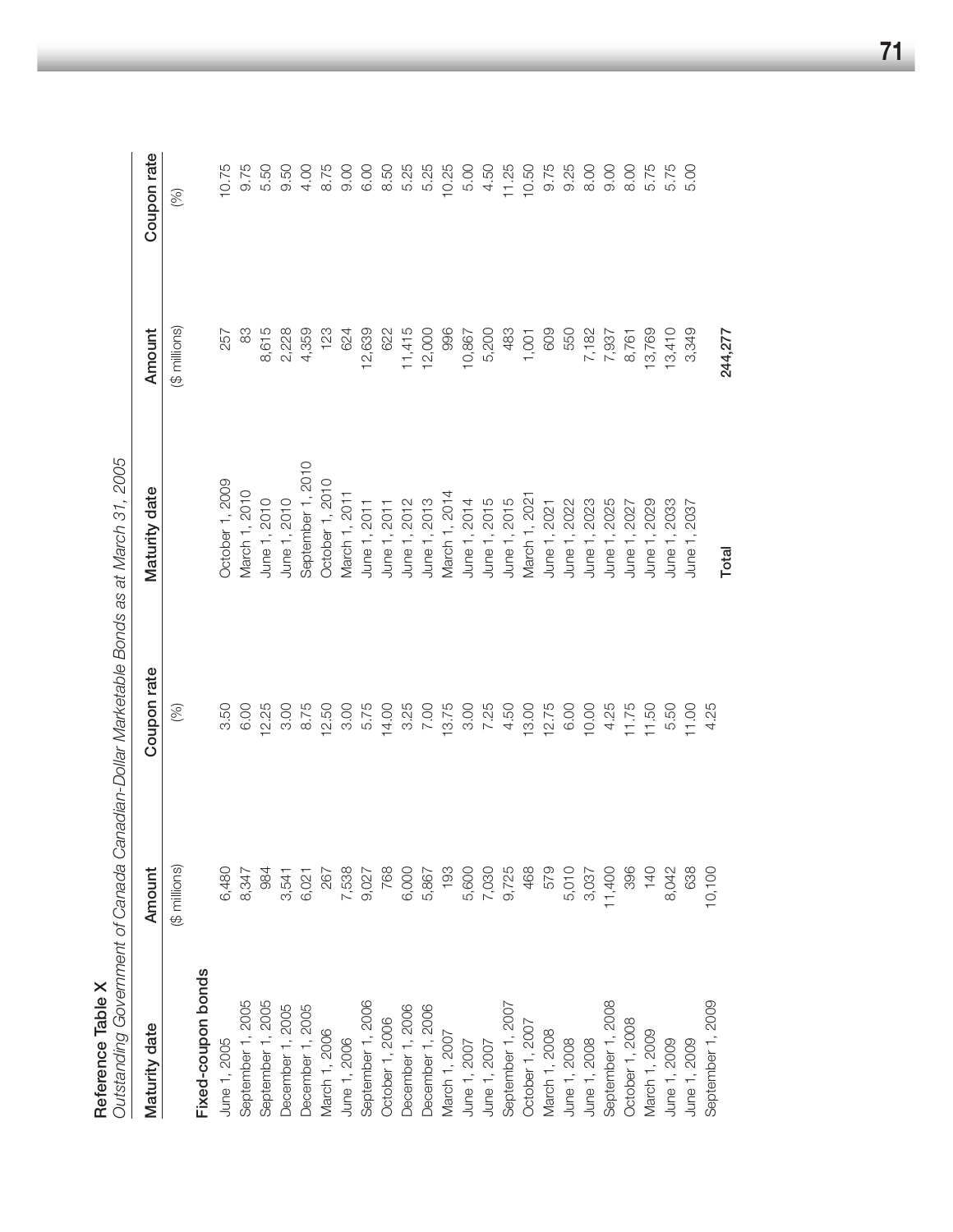| ĭ |
|---|
|   |
|   |
|   |
|   |

*Outsta n din g Govern m ent of C a n a da Ca n a dia n-D ollar Marketa ble Bon ds a s at Marc h 31, 2 005*

|                          |               | ראו או האינדי האינדי האינדי האינדי האינדי האינדי האינדי האינדי האינדי האינדי האינדי האינדי האינדי האינדי האינד<br>האינדי האינדי האינדי האינדי האינדי האינדי האינדי האינדי האינדי האינדי האינדי האינדי האינדי האינדי האינדי האינד |
|--------------------------|---------------|----------------------------------------------------------------------------------------------------------------------------------------------------------------------------------------------------------------------------------|
| Maturity date            | Amount        | Coupon rate                                                                                                                                                                                                                      |
|                          | (\$ millions) | (%)                                                                                                                                                                                                                              |
| <b>Real Return Bonds</b> |               |                                                                                                                                                                                                                                  |
| December 1, 2021         | 5,175         | 4.25                                                                                                                                                                                                                             |
| December 1, 2026         | 5,250         | 4.25                                                                                                                                                                                                                             |
| December 1, 2031         | 5,800         | 4.00                                                                                                                                                                                                                             |
| December 1, 2036         | 2,800         | 3.00                                                                                                                                                                                                                             |
| Total                    | 19,025        |                                                                                                                                                                                                                                  |
|                          |               |                                                                                                                                                                                                                                  |

Source: Bank of Canada. Source: Bank of Canada.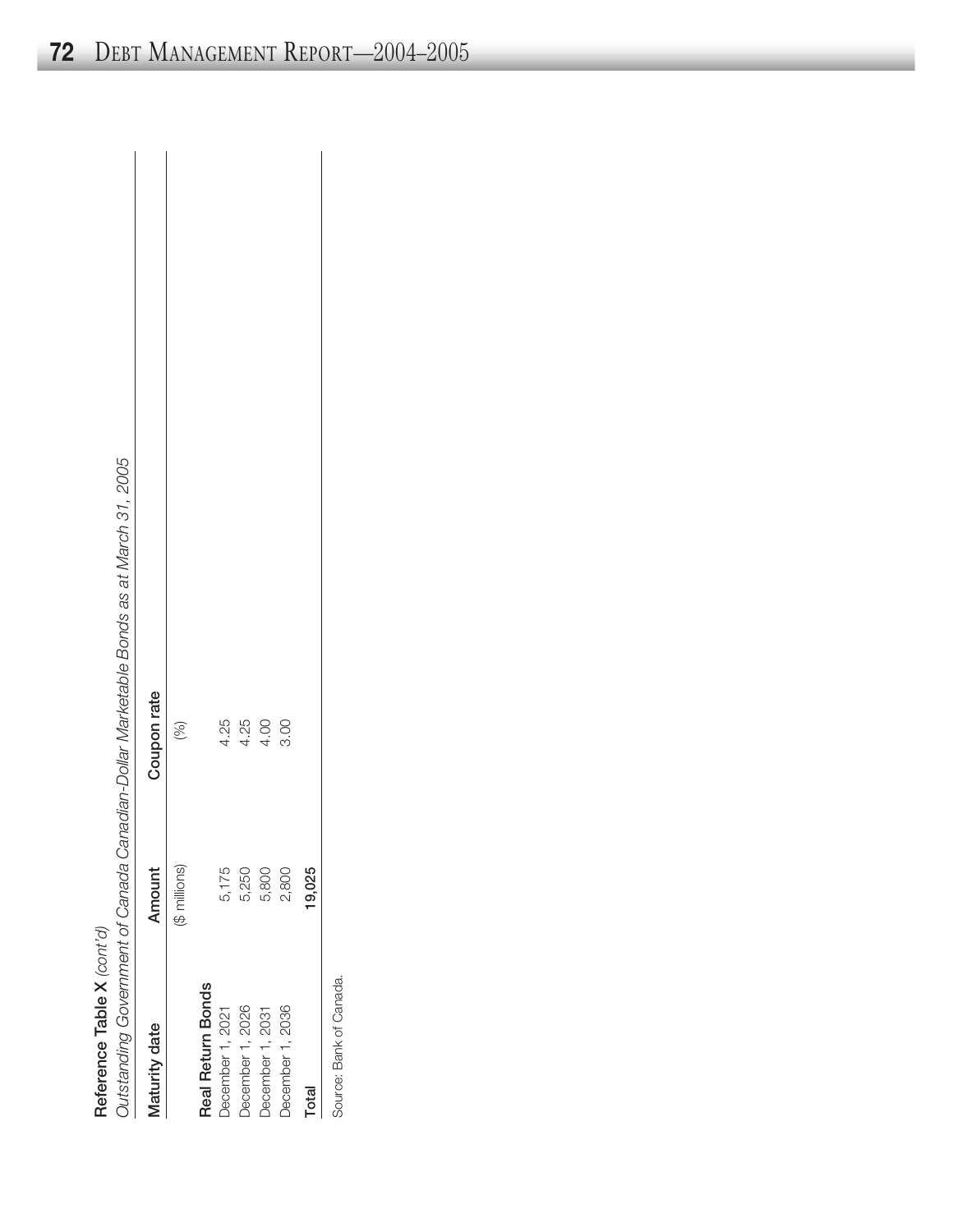| Reference Table XI                                                         |                                 | Government of Canada Swaps Outstanding as at March 31, 2005 |                                             |                 |
|----------------------------------------------------------------------------|---------------------------------|-------------------------------------------------------------|---------------------------------------------|-----------------|
|                                                                            | swaps<br>Domestic interest-rate |                                                             | Cross-currency swaps of foreign obligations |                 |
| Maturity date                                                              | Coupon <sup>1</sup>             | Notional amount                                             | Maturity date                               | Notional amount |
|                                                                            | (%)                             | (\$ millions)                                               |                                             | (US\$ millions) |
| Total                                                                      |                                 | 0                                                           | January 31, 2008<br>October 3, 2007         | 319.00<br>43.88 |
|                                                                            | swaps<br>Foreign interest-rate  |                                                             | Total                                       | 362.88          |
| Maturity date                                                              | Coupon <sup>1</sup>             | Notional amount                                             |                                             |                 |
|                                                                            | $\circledast$                   | (US\$ millions)                                             |                                             |                 |
| November 19, 2007                                                          | 4.00                            | 25.35                                                       |                                             |                 |
| November 5, 2008                                                           | 5.25                            | 200.00                                                      |                                             |                 |
| November 5, 2008                                                           | 5.25                            | 500.00                                                      |                                             |                 |
| November 5, 2008                                                           | 5.25                            | 500.00                                                      |                                             |                 |
| Total                                                                      |                                 | 1,225.35                                                    |                                             |                 |
| <sup>1</sup> Refers to the coupon of the underlying bond that was swapped. |                                 |                                                             |                                             |                 |

**73**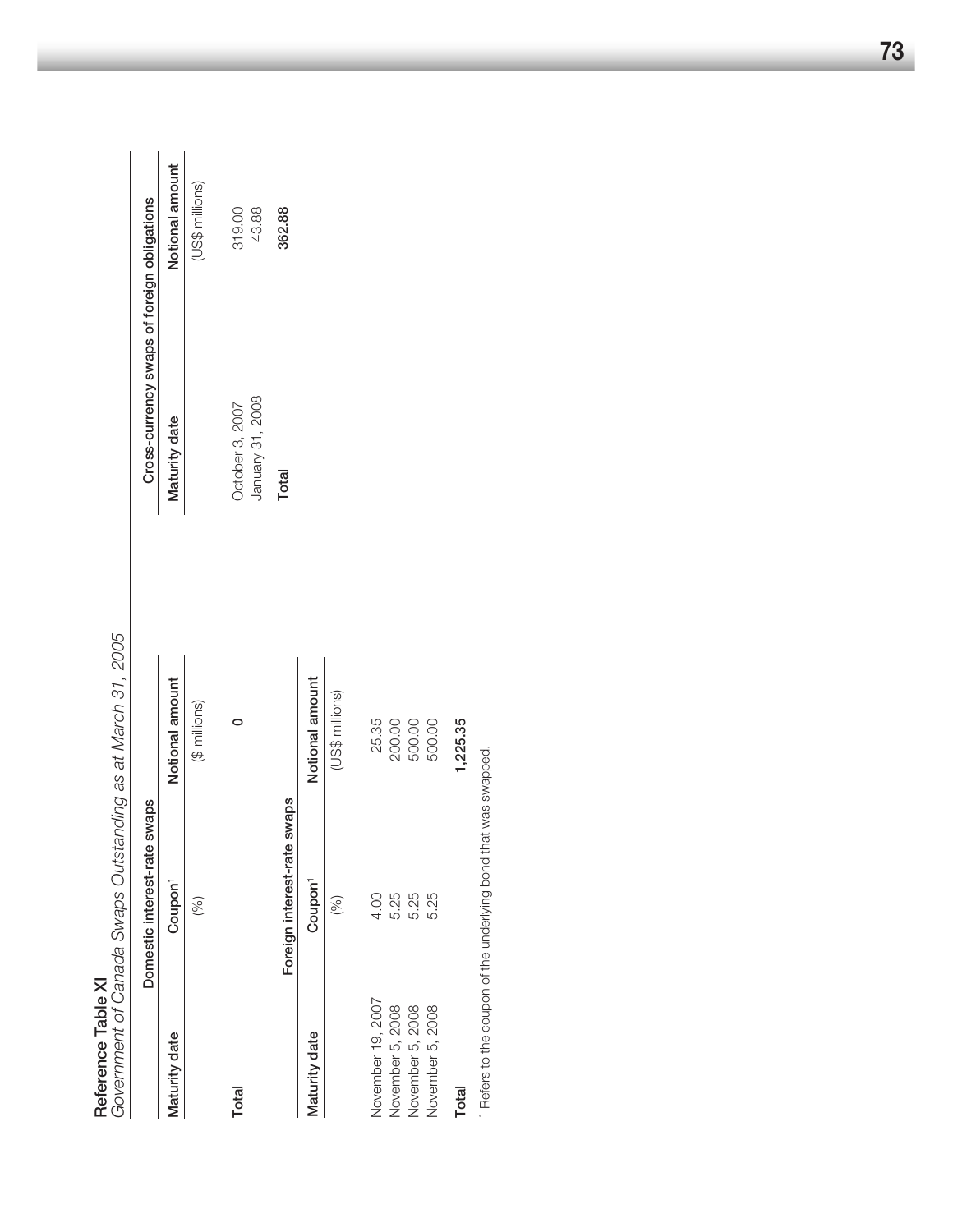|                               | Cross-currency swaps of domestic obligations |                  |                              | Cross-currency swaps of domestic obligations |                  |
|-------------------------------|----------------------------------------------|------------------|------------------------------|----------------------------------------------|------------------|
| Maturity<br>date              | Notional<br>amount                           | Currency<br>paid | Maturity<br>date             | Notiona<br>amount                            | Currency<br>paid |
|                               | (US\$ millions)                              |                  |                              | (US\$ millions)                              |                  |
| 2005<br>September 1           | 90.72                                        | 吕                | March 1, 2006                | 90.72                                        | 9<br>日           |
| 2005<br>September 1           | 60.48                                        | $rac{1}{2}$      | March 1, 2006                | 60.48                                        | EUR              |
| 2005<br>September 1           | 90.72                                        | EUR              | Vlarch 1, 2006               | 60.48                                        | EUR              |
| 2005<br>September             | 36.29                                        | E                | Vlarch 1, 2006               | 60.48                                        | $\overline{E}$   |
| 2005<br>September             | 90.72                                        | $rac{1}{2}$      | March 1, 2006                | 90.72                                        | EUR              |
| 2005<br>September             | 60.48                                        | E                | March 1, 2006                | 50.00                                        | <b>GSD</b>       |
| 2005<br>September             | 36.29                                        | EUR              | March 1, 2006                | 53.98                                        | go               |
| 2005<br>September             | 60.48                                        | EUR              | September 1, 2006            | 60.48                                        | EUR              |
| 2005<br>September             | 90.72                                        | E                | October 1, 2006              | 60.48                                        | E                |
| 2005<br>September 1           | 90.72                                        | $E$ UR           | October 1, 2006              | 50.00                                        | <b>GSD</b>       |
| September 1, 2005             | 100.00                                       | <b>USD</b>       | October 1, 2006              | 50.00                                        | <b>GSD</b>       |
| November 23, 2005             | 150.00                                       | go               | October 30, 2006             | 250.00                                       | <b>GSD</b>       |
| December 1, 2005              | 90.72                                        | EUR              | November 23, 2006            | 150.00                                       | go               |
| December 1, 2005              | 60.48                                        | $E$ UR           | December 1, 2006             | 60.48                                        | EUR              |
| 2005<br>December <sub>1</sub> | 60.48                                        | E                | December 1, 2006             | 90.72                                        | EUR              |
| 2005<br>December              | 60.4                                         | E                | December 1, 2006             | 60.48                                        | EUR              |
| 2005<br>December <sup>-</sup> | 60.48                                        | EUR              | December 1, 2006             | 90.72                                        | EUR              |
| 2005<br>December <sub>1</sub> | 60.48                                        | EUR              | December 1, 2006             | 54.95                                        | JSD              |
| 2005<br>December <sub>1</sub> | 60.48                                        | E                | March 1, 2007                | 30.24                                        | EUR              |
| 2005<br>December <sub>1</sub> | 60.48                                        | EUR              | June 1, 2007                 | 120.96                                       | EUR              |
| 2005<br>December              | 60.48                                        | EUR              | June 1, 2007                 | 60.48                                        | EUR              |
| 2005<br>December <sub>1</sub> | 60.48                                        | EUR              | June 1, 2007                 | 60.48                                        | EUR              |
| 2005<br>December <sub>1</sub> | 60.48                                        | $E$ UR           | June 1, 2007                 | 60.48                                        | $E$ UR           |
| 2005<br>December <sup>-</sup> | 60.48                                        | E                | June 1, 2007                 | 250.00                                       | go               |
| 2005<br>December              | 60.4                                         | E                | June 1, 2007                 | 250.00                                       | <b>GSD</b>       |
| 2005<br>December              | 90.72                                        | E                | June 1, 2007                 | 250.00                                       | asp              |
| 2005<br>December 1            | 90.72                                        | EUR              | June 1, 2007                 | 75.00                                        | asp              |
| 2005<br>December <sub>1</sub> | 60.48                                        | $E$ UR           | June 1, 2007                 | 75.00                                        | go               |
| 2005<br>December <sub>1</sub> | 60.48                                        | EUR              | October 1, 2007              | 60.48                                        | EUR              |
| 2005<br>December <sub>1</sub> | 60.48                                        | EUR              | October 1, 2007              | 60.48                                        | EUR              |
| 2005<br>December <sup>-</sup> | 60.48                                        | E                | October 1, 2007              | 60.48                                        | EUR              |
| 2005<br>December <sub>1</sub> | 50.00                                        | GSU              | October 1, 2007              | 30.24                                        | EUR              |
| 2005<br>December <sub>1</sub> | 50.00                                        | GSU              | March 1, 2008                | 60.48                                        | EUR              |
| 2005<br>December 1            | 50.00                                        | GSU              | March 1, 2008                | 90.72                                        | E                |
| 2005<br>December <sub>1</sub> | 500.00                                       | GSD              | 1,2008<br>March <sup>-</sup> | 50.00                                        | GSD              |
| 2005<br>December 1,           | 54.05                                        | go               | March 1, 2008                | 50.00                                        | go               |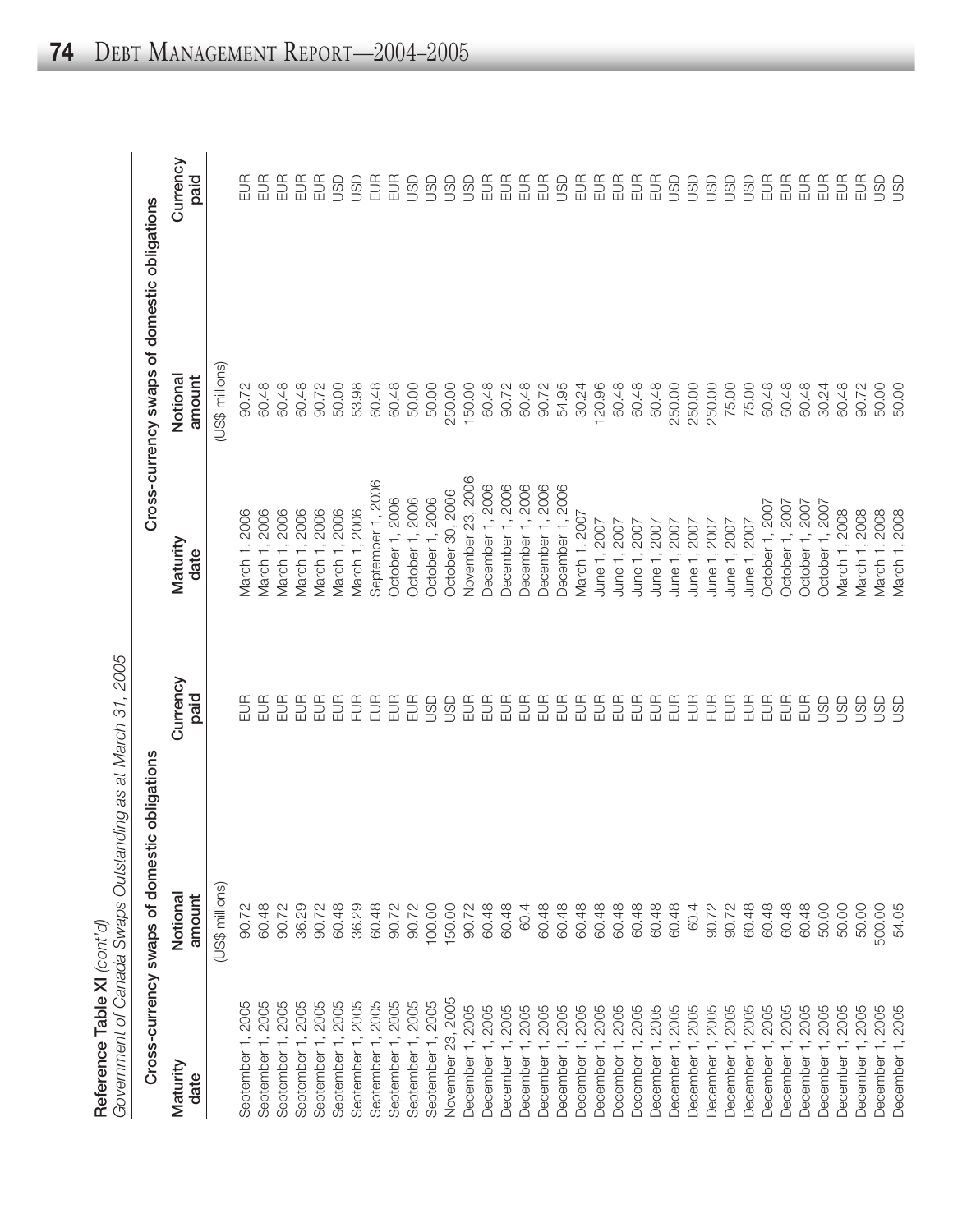| Government of Canada Swaps Outstar<br>Reference Table XI (cont'd) |                                | nding as at March 31, 2005 |                              |                                              |                  |
|-------------------------------------------------------------------|--------------------------------|----------------------------|------------------------------|----------------------------------------------|------------------|
|                                                                   | Cross-currency swaps of domest | c obligations              |                              | Cross-currency swaps of domestic obligations |                  |
| Maturity<br>date                                                  | Notional<br>amount             | Currency<br>paid           | Maturity<br>date             | Notional<br>amount                           | Currency<br>paid |
|                                                                   | (US\$ millions)                |                            |                              | (US\$ millions)                              |                  |
| 2008<br>March <sub>1</sub>                                        | 50.00                          | GSU                        | 2009<br>June 1,              | 90.72                                        | <b>EUR</b>       |
| March 1, 2008                                                     | 50.00                          | GSU                        | 2009<br>June 1               | 90.72                                        | EUR              |
| March 1, 2008                                                     | 100.00                         | GSU                        | 2009<br>June <sub>1</sub>    | 90.72                                        | EUR              |
| March 1, 2008                                                     | 75.00                          | GSU                        | 2009<br>June 1               | 60.48                                        | EUR              |
| March 1, 2008                                                     | 50.00                          | GSD                        | 2009<br>June 1               | 60.48                                        | EUR              |
| March 1, 2008                                                     | 200.00                         | asp                        | 2009<br>June <sub>1</sub>    | 90.72                                        | EUR              |
| June 1, 2008                                                      | 60.48                          | E                          | 2009<br>June 1               | 90.72                                        | EUR              |
| June 1, 2008                                                      | 60.48                          | E                          | 2009<br>June 1               | 60.48                                        | EUR              |
| 1,2008<br>June 1,                                                 | 60.48                          | EUR                        | 2009<br>June <sub>1</sub>    | 70.00                                        | asp              |
| 1,2008<br>June 1                                                  | 60.48                          | E                          | 2009<br>June 1               | 65.00                                        | go               |
| 1,2008<br>June 1                                                  | 50.00                          | go                         | 2009<br>June 1               | 70.00                                        | go               |
| 1,2008<br>June 1                                                  | 50.00                          | <b>USD</b>                 | 2009<br>June 1,              | 50.00                                        | asp              |
| , 2008<br>June 1,                                                 | 100.00                         | <b>USD</b>                 | 1,2009<br>June 1,            | 100.00                                       | asp              |
| June 1, 2008                                                      | 100.00                         | go                         | June 1, 2009                 | 50.00                                        | go               |
| June 1, 2008                                                      | 100.00                         | <b>USD</b>                 | June 1, 2009                 | 100.00                                       | GSD              |
| June 1, 2008                                                      | 100.00                         | <b>USD</b>                 | October 1, 2009              | 90.72                                        | EUR              |
| June 1, 2008                                                      | 250.00                         | go                         | October 1, 2009              | 60.48                                        | EUR              |
| June 1, 2008                                                      | 50.00                          | go                         | 2009<br>October 1            | 60.48                                        | EUR              |
| September 30, 2008                                                | 50.00                          | go                         | 2009<br>October <sub>1</sub> | 60.48                                        | EUR              |
| October 1, 2008                                                   | 90.72                          | EUR                        | 2009<br>October 1            | 60.48                                        | EUR              |
| October 1, 2008                                                   | 90.72                          | EUR                        | 2009<br>October              | 60.48                                        | EUR              |
| 1,2008<br>October 1                                               | 60.48                          | E                          | 2009<br>October              | 60.48                                        | EUR              |
| October 1, 2008                                                   | 60.48                          | EUR                        | 2009<br>October              | 60.48                                        | EUR              |
| October 1, 2008                                                   | 70.00                          | go                         | 2009<br>October <sub>1</sub> | 60.48                                        | EUR              |
| October 1, 2008                                                   | 50.00                          | go                         | 2009<br>October              | 60.48                                        | EUR              |
| October 1, 2008                                                   | 70.00                          | go                         | 2009<br>October              | 120.96                                       | EUR              |
| March 1, 2009                                                     | 90.72                          | EUR                        | 2009<br>October              | 60.48                                        | EUR              |
| March 1, 2009                                                     | 60.48                          | $E$ UR                     | 2009<br>October              | 60.48                                        | EUR              |
| March 1, 2009                                                     | 70.00                          | <b>GSD</b>                 | 2009<br>October              | 60.48                                        | EUR              |
| 2009<br>March <sub>1</sub>                                        | 50.00                          | go                         | 2009<br>October              | 90.72                                        | EUR              |
| March 1, 2009                                                     | 75.00                          | <b>GSD</b>                 | 2009<br>October 1,           | 70.42                                        | GSU              |
| 2009<br>March <sub>1</sub>                                        | 75.00                          | <b>GSD</b>                 | 2009<br>October <sub>1</sub> | 75.00                                        | go               |
| 2009<br>March <sub>1</sub>                                        | 100.00                         | <b>GSD</b>                 | 2009<br>October <sub>1</sub> | 82.94                                        | GSD              |
| March 1, 2009                                                     | 50.00                          | <b>GSD</b>                 | 2009<br>October 1,           | 80.66                                        | GSD              |
| 2009<br>March <sup>-</sup>                                        | 50.00                          | <b>GSD</b>                 | 2009<br>October 1,           | 80.69                                        | GSD              |
| March 1, 2009                                                     | 65.00                          | go                         |                              |                                              |                  |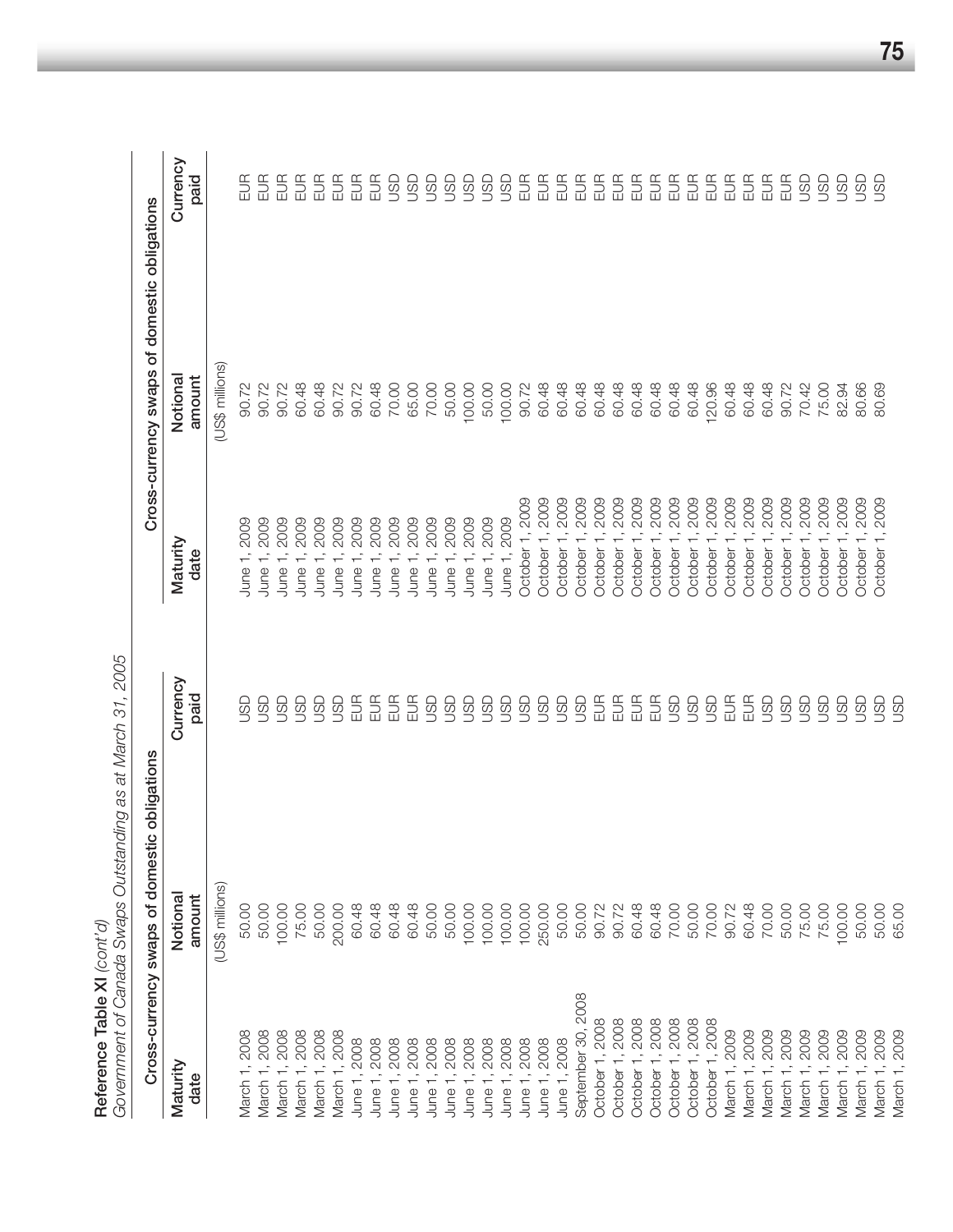|                                     | Cross-currency swaps of domestic obligations |                       |                           | Cross-currency swaps of domestic obligations |                  |
|-------------------------------------|----------------------------------------------|-----------------------|---------------------------|----------------------------------------------|------------------|
| Maturity<br>date                    | Notional<br>amount                           | Currency<br>paid      | Maturity<br>date          | Notional<br>amount                           | Currency<br>paid |
|                                     | (US\$ millions)                              |                       |                           | (US\$ millions)                              |                  |
| March 1, 2010                       | 60.48                                        | EUR                   | October 1, 2010           | 50.00                                        | <b>GSL</b>       |
| March 1, 2010                       | 60.48                                        | $\frac{1}{2}$         | March 1, 2011             | 50.00                                        | go               |
| March 1, 2010                       | 60.48                                        | $\frac{1}{2}$         | March 1, 2011             | 75.00                                        | go               |
| March 1, 2010                       | 60.48                                        | EUR                   | March 1, 2011             | 75.00                                        | go               |
| March 1, 2010                       | 90.72                                        | EUR                   | March 1, 2011             | 50.00                                        | go               |
| June 1, 2010                        | 60.48                                        | EUR                   | March 11, 2011            | 75.00                                        | go               |
| June 1, 2010                        | 60.48                                        | EUR                   | June 1, 2011              | 60.48                                        | EUR              |
| June 1, 2010                        | 60.48                                        | EUR                   | June 1, 2011              | 60.48                                        | EUR              |
| June 1, 2010                        | 60.48                                        | EUR                   | June 1, 201               | 90.72                                        | EUR              |
| 2010<br>June 1,                     | 60.48                                        | EUR                   | 201<br>June 1,            | 50.00                                        | go               |
| 2010<br>June 1                      | 48.38                                        | EUR                   | 201<br>June 1             | 75.00                                        | asp              |
| 2010<br>June 1                      | 60.48                                        | EUR                   | 201<br>June 1,            | 75.00                                        | go               |
| 2010<br>June 1                      | 60.48                                        | EUR                   | 201<br>June 1,            | 75.00                                        | asp              |
| 2010<br>June 1                      | 36.29                                        | EUR                   | 201<br>June <sub>1</sub>  | 50.00                                        | asp              |
| , 2010<br>June 1                    | 60.48                                        | EUR                   | 201<br>June 1,            | 50.00                                        | asp              |
| June 1, 2010                        | 60.48                                        | EUR                   | 201<br>June <sub>1</sub>  | 50.00                                        | asp              |
| 2010<br>June 1                      | 60.48                                        | EUR                   | 201<br>June <sup>-</sup>  | 50.00                                        | go               |
| 2010<br>June 1                      | 60.48                                        | EUR                   | <b>2011</b><br>June 1     | 50.00                                        | asu              |
| 1,2010<br>June 1                    | 60.48                                        | EUR                   | 2011<br>June 1,           | 50.00                                        | asp              |
| 2010<br>June <sup>-</sup>           | 60.48                                        | EUR                   | 2011<br>June <sup>-</sup> | 50.00                                        | go               |
| 1,2010<br>June $1$                  | 60.48                                        | EUR                   | 2011<br>June <sup>-</sup> | 75.00                                        | asp              |
| June 1, 2010                        | 60.48                                        | EUR                   | 2011<br>June              | 50.00                                        | go               |
| June 1, 2010                        | 60.48                                        | $E$ UR                | 2012<br>June              | 60.48                                        | EUR              |
| June 1, 2010                        | 74.61                                        | $\widetilde{\vec{B}}$ | 2012<br>June 1            | 60.48                                        | EUR              |
| June 1, 2010                        | 50.00                                        | go                    | 2012<br>June 1            | 100.00                                       | go               |
| October 1, 2010                     | 60.48                                        | EUR                   | 2012<br>June <sup>-</sup> | 50.00                                        | asp              |
| <b>2010</b><br>October <sub>1</sub> | 60.48                                        | EUR                   | 2012<br>June              | 75.00                                        | go               |
| 2010<br>October 1                   | 90.72                                        | EUR                   | 2012<br>June              | 75.00                                        | asp              |
| 2010<br>October <sup>-</sup>        | 90.72                                        | EUR                   | 2012<br>June <sup>-</sup> | 75.00                                        | asp              |
| 2010<br>October 1                   | 48.38                                        | EUR                   | 2012<br>June <sup>-</sup> | 50.00                                        | go               |
| 2010<br>October -                   | 90.72                                        | EUR                   | 2012<br>June 1            | 50.00                                        | asp              |
| 2010<br>October                     | 60.48                                        | EUR                   | 2012<br>June 1,           | 75.00                                        | gsu              |
| 2010<br>October                     | 60.48                                        | $\frac{1}{2}$         | 2012<br>June <sup>-</sup> | 75.00                                        | asp              |
| 2010<br>October 1,                  | 90.72                                        | $\frac{1}{2}$         | 2012<br>June 1,           | 50.00                                        | go               |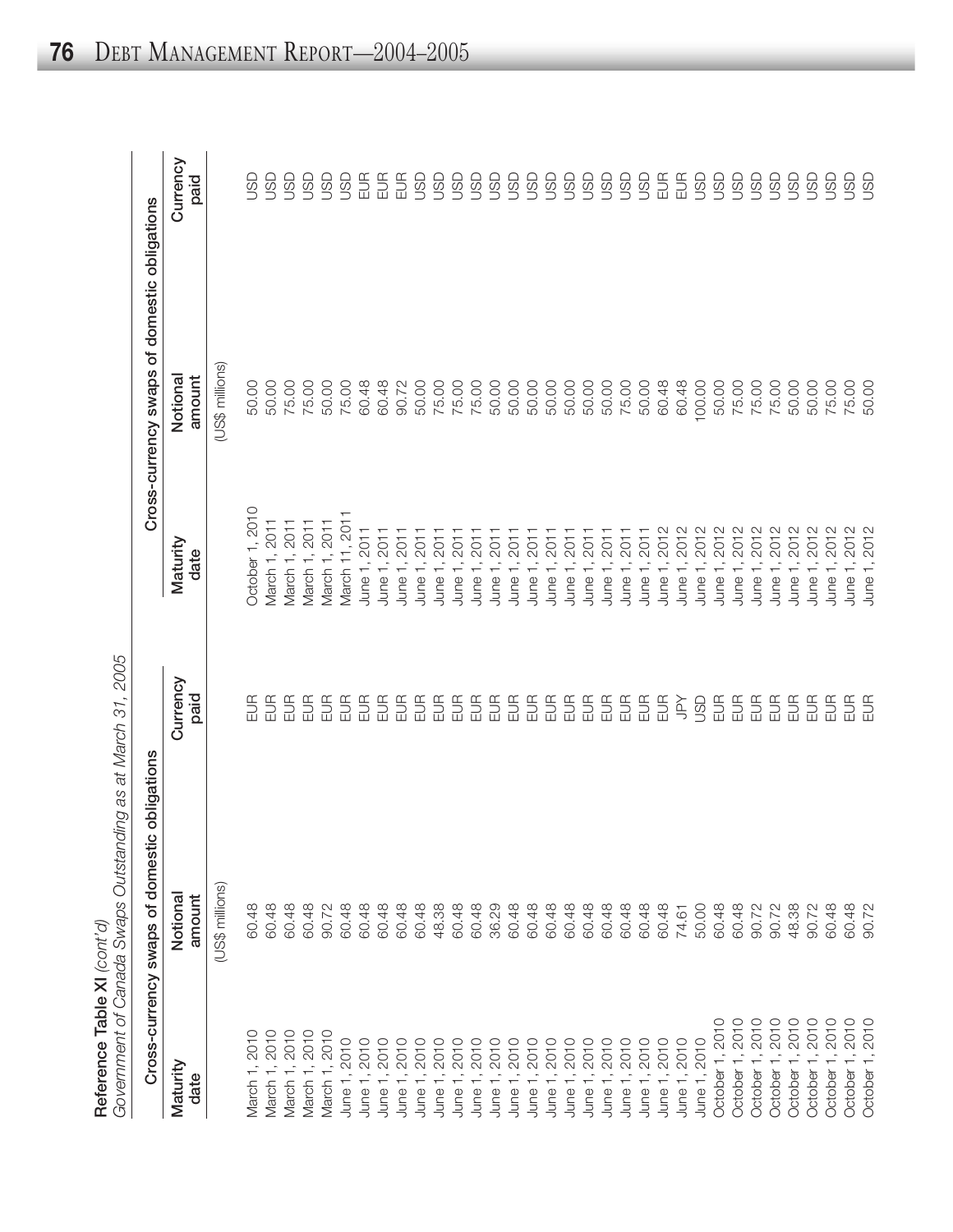| 2014<br>Vlarch 15, 2014<br>March 15, 2014<br>March 15, 2014<br>March 15, 2014<br>2014<br>2015<br>2015<br>2015<br>2015<br>2015<br>2015<br>2014<br>2014<br>2014<br>2014<br>2014<br>2014<br>2014<br>2014<br>2014<br>2014<br>2014<br>2014<br>Maturity<br>March 15,<br>date<br>June 1,<br>June <sub>1</sub><br>June <sub>1</sub><br>June 1<br>June <sub>1</sub><br>June <sub>1</sub><br>June <sub>1</sub><br>June <sub>1</sub><br>June 1<br>June <sub>1</sub><br>June <sub>1</sub><br>June <sub>1</sub><br>June 1<br>June 1<br>$J$ une 1<br>$J$ une 1<br>June 1<br>June 1<br>June <sup>-</sup><br>Currency<br>paid<br>GSD<br>asu<br>asu<br>asu<br>asp<br>asp<br>asp<br>asp<br>asp<br>go<br>go<br>asp<br>asp<br>asp<br>asp<br>go<br>g<br>$\overline{5}$<br>g<br>$\frac{5}{5}$<br>g<br>g<br>g<br>g<br>(US\$ millions)<br>amount<br>Notiona<br>50.00<br>75.00<br>50.00<br>75.00<br>25.00<br>75.00<br>75.00<br>75.00<br>75.00<br>75.00<br>100.00<br>75.00<br>25.00<br>50.00<br>50.00<br>75.00<br>75.00<br>100.00<br>50.00<br>75.00<br>75.00<br>50.00<br>75.00<br>100.00<br>2014<br>2014<br>2014<br>2014<br>June 1, 2013<br>June 1, 2013<br>June 1, 2013<br>2013<br>N<br>2012<br>2013<br>2013<br>2013<br>, 2013<br>, 2013<br>1,2013<br>June 1, 2013<br>2012<br>2012<br>2012<br>2012<br>2012<br>$\overline{\omega}$<br>≌<br>201<br>$\overline{5}$<br>201<br>15,<br>March 15,<br>March 15,<br>March 15,<br>Maturity<br>June 1,<br>June 1,<br>date<br>March<br>June 1<br>June <sup>-</sup><br>June <sup>-</sup><br>June <sup>-</sup><br>June <sup>-</sup><br>June <sup>-</sup><br>June <sup>-</sup><br>June <sup>-</sup><br>June <sup>-</sup><br>June <sup>-</sup><br>June<br>June<br>June<br>June |                |                    |                  |
|---------------------------------------------------------------------------------------------------------------------------------------------------------------------------------------------------------------------------------------------------------------------------------------------------------------------------------------------------------------------------------------------------------------------------------------------------------------------------------------------------------------------------------------------------------------------------------------------------------------------------------------------------------------------------------------------------------------------------------------------------------------------------------------------------------------------------------------------------------------------------------------------------------------------------------------------------------------------------------------------------------------------------------------------------------------------------------------------------------------------------------------------------------------------------------------------------------------------------------------------------------------------------------------------------------------------------------------------------------------------------------------------------------------------------------------------------------------------------------------------------------------------------------------------------------------------------------------------------------------------------------------------------------------------------------------|----------------|--------------------|------------------|
|                                                                                                                                                                                                                                                                                                                                                                                                                                                                                                                                                                                                                                                                                                                                                                                                                                                                                                                                                                                                                                                                                                                                                                                                                                                                                                                                                                                                                                                                                                                                                                                                                                                                                       |                | Notional<br>amount | Currency<br>paid |
|                                                                                                                                                                                                                                                                                                                                                                                                                                                                                                                                                                                                                                                                                                                                                                                                                                                                                                                                                                                                                                                                                                                                                                                                                                                                                                                                                                                                                                                                                                                                                                                                                                                                                       |                | (US\$ millions)    |                  |
|                                                                                                                                                                                                                                                                                                                                                                                                                                                                                                                                                                                                                                                                                                                                                                                                                                                                                                                                                                                                                                                                                                                                                                                                                                                                                                                                                                                                                                                                                                                                                                                                                                                                                       |                | 75.00              | $\overline{5}$   |
|                                                                                                                                                                                                                                                                                                                                                                                                                                                                                                                                                                                                                                                                                                                                                                                                                                                                                                                                                                                                                                                                                                                                                                                                                                                                                                                                                                                                                                                                                                                                                                                                                                                                                       |                | 50.00              | g                |
|                                                                                                                                                                                                                                                                                                                                                                                                                                                                                                                                                                                                                                                                                                                                                                                                                                                                                                                                                                                                                                                                                                                                                                                                                                                                                                                                                                                                                                                                                                                                                                                                                                                                                       |                | 75.00              | g                |
|                                                                                                                                                                                                                                                                                                                                                                                                                                                                                                                                                                                                                                                                                                                                                                                                                                                                                                                                                                                                                                                                                                                                                                                                                                                                                                                                                                                                                                                                                                                                                                                                                                                                                       |                | 75.00              | 9                |
|                                                                                                                                                                                                                                                                                                                                                                                                                                                                                                                                                                                                                                                                                                                                                                                                                                                                                                                                                                                                                                                                                                                                                                                                                                                                                                                                                                                                                                                                                                                                                                                                                                                                                       |                | 75.00              | asu              |
|                                                                                                                                                                                                                                                                                                                                                                                                                                                                                                                                                                                                                                                                                                                                                                                                                                                                                                                                                                                                                                                                                                                                                                                                                                                                                                                                                                                                                                                                                                                                                                                                                                                                                       |                | 75.00              | asp              |
|                                                                                                                                                                                                                                                                                                                                                                                                                                                                                                                                                                                                                                                                                                                                                                                                                                                                                                                                                                                                                                                                                                                                                                                                                                                                                                                                                                                                                                                                                                                                                                                                                                                                                       |                | 75.00              | asp              |
|                                                                                                                                                                                                                                                                                                                                                                                                                                                                                                                                                                                                                                                                                                                                                                                                                                                                                                                                                                                                                                                                                                                                                                                                                                                                                                                                                                                                                                                                                                                                                                                                                                                                                       |                | 75.00              | asp              |
|                                                                                                                                                                                                                                                                                                                                                                                                                                                                                                                                                                                                                                                                                                                                                                                                                                                                                                                                                                                                                                                                                                                                                                                                                                                                                                                                                                                                                                                                                                                                                                                                                                                                                       |                | 75.00              | asu              |
|                                                                                                                                                                                                                                                                                                                                                                                                                                                                                                                                                                                                                                                                                                                                                                                                                                                                                                                                                                                                                                                                                                                                                                                                                                                                                                                                                                                                                                                                                                                                                                                                                                                                                       |                | 75.00              | asp              |
|                                                                                                                                                                                                                                                                                                                                                                                                                                                                                                                                                                                                                                                                                                                                                                                                                                                                                                                                                                                                                                                                                                                                                                                                                                                                                                                                                                                                                                                                                                                                                                                                                                                                                       |                | 50.00              | asp              |
|                                                                                                                                                                                                                                                                                                                                                                                                                                                                                                                                                                                                                                                                                                                                                                                                                                                                                                                                                                                                                                                                                                                                                                                                                                                                                                                                                                                                                                                                                                                                                                                                                                                                                       |                | 75.00              | asp              |
|                                                                                                                                                                                                                                                                                                                                                                                                                                                                                                                                                                                                                                                                                                                                                                                                                                                                                                                                                                                                                                                                                                                                                                                                                                                                                                                                                                                                                                                                                                                                                                                                                                                                                       |                | 50.00              | asp              |
|                                                                                                                                                                                                                                                                                                                                                                                                                                                                                                                                                                                                                                                                                                                                                                                                                                                                                                                                                                                                                                                                                                                                                                                                                                                                                                                                                                                                                                                                                                                                                                                                                                                                                       |                | 100.00             | asp              |
|                                                                                                                                                                                                                                                                                                                                                                                                                                                                                                                                                                                                                                                                                                                                                                                                                                                                                                                                                                                                                                                                                                                                                                                                                                                                                                                                                                                                                                                                                                                                                                                                                                                                                       |                | 50.00              | asp              |
|                                                                                                                                                                                                                                                                                                                                                                                                                                                                                                                                                                                                                                                                                                                                                                                                                                                                                                                                                                                                                                                                                                                                                                                                                                                                                                                                                                                                                                                                                                                                                                                                                                                                                       |                | 75.00              | asp              |
|                                                                                                                                                                                                                                                                                                                                                                                                                                                                                                                                                                                                                                                                                                                                                                                                                                                                                                                                                                                                                                                                                                                                                                                                                                                                                                                                                                                                                                                                                                                                                                                                                                                                                       |                | 75.00              | GSD              |
|                                                                                                                                                                                                                                                                                                                                                                                                                                                                                                                                                                                                                                                                                                                                                                                                                                                                                                                                                                                                                                                                                                                                                                                                                                                                                                                                                                                                                                                                                                                                                                                                                                                                                       |                | 75.00              | asp              |
|                                                                                                                                                                                                                                                                                                                                                                                                                                                                                                                                                                                                                                                                                                                                                                                                                                                                                                                                                                                                                                                                                                                                                                                                                                                                                                                                                                                                                                                                                                                                                                                                                                                                                       |                | 75.00              | asu              |
|                                                                                                                                                                                                                                                                                                                                                                                                                                                                                                                                                                                                                                                                                                                                                                                                                                                                                                                                                                                                                                                                                                                                                                                                                                                                                                                                                                                                                                                                                                                                                                                                                                                                                       |                | 75.00              | go               |
|                                                                                                                                                                                                                                                                                                                                                                                                                                                                                                                                                                                                                                                                                                                                                                                                                                                                                                                                                                                                                                                                                                                                                                                                                                                                                                                                                                                                                                                                                                                                                                                                                                                                                       |                | 50.00              | asu              |
|                                                                                                                                                                                                                                                                                                                                                                                                                                                                                                                                                                                                                                                                                                                                                                                                                                                                                                                                                                                                                                                                                                                                                                                                                                                                                                                                                                                                                                                                                                                                                                                                                                                                                       |                | 100.00             | go               |
|                                                                                                                                                                                                                                                                                                                                                                                                                                                                                                                                                                                                                                                                                                                                                                                                                                                                                                                                                                                                                                                                                                                                                                                                                                                                                                                                                                                                                                                                                                                                                                                                                                                                                       |                | 75.00              | SD               |
|                                                                                                                                                                                                                                                                                                                                                                                                                                                                                                                                                                                                                                                                                                                                                                                                                                                                                                                                                                                                                                                                                                                                                                                                                                                                                                                                                                                                                                                                                                                                                                                                                                                                                       |                | 75.00              | go               |
| 2015<br>June 1,<br>50.00<br>March 15, 2014                                                                                                                                                                                                                                                                                                                                                                                                                                                                                                                                                                                                                                                                                                                                                                                                                                                                                                                                                                                                                                                                                                                                                                                                                                                                                                                                                                                                                                                                                                                                                                                                                                            | $\overline{5}$ | 75.00              | go               |
| g<br>75.00<br>March 15, 2014                                                                                                                                                                                                                                                                                                                                                                                                                                                                                                                                                                                                                                                                                                                                                                                                                                                                                                                                                                                                                                                                                                                                                                                                                                                                                                                                                                                                                                                                                                                                                                                                                                                          |                |                    |                  |
| Total<br>$\frac{5}{5}$<br>50.00<br>2014<br>March 15,                                                                                                                                                                                                                                                                                                                                                                                                                                                                                                                                                                                                                                                                                                                                                                                                                                                                                                                                                                                                                                                                                                                                                                                                                                                                                                                                                                                                                                                                                                                                                                                                                                  |                | 19,291.04          |                  |

**Reference Table XI** (cont'd)<br>Government of Canada Swaps Outstanding as at March 31, 2005 *Government of Canada Swaps Outstanding as at March 31, 2005* Reference Table XI *(cont'd)*

Source: Department of Finance. Source: Department of Finance.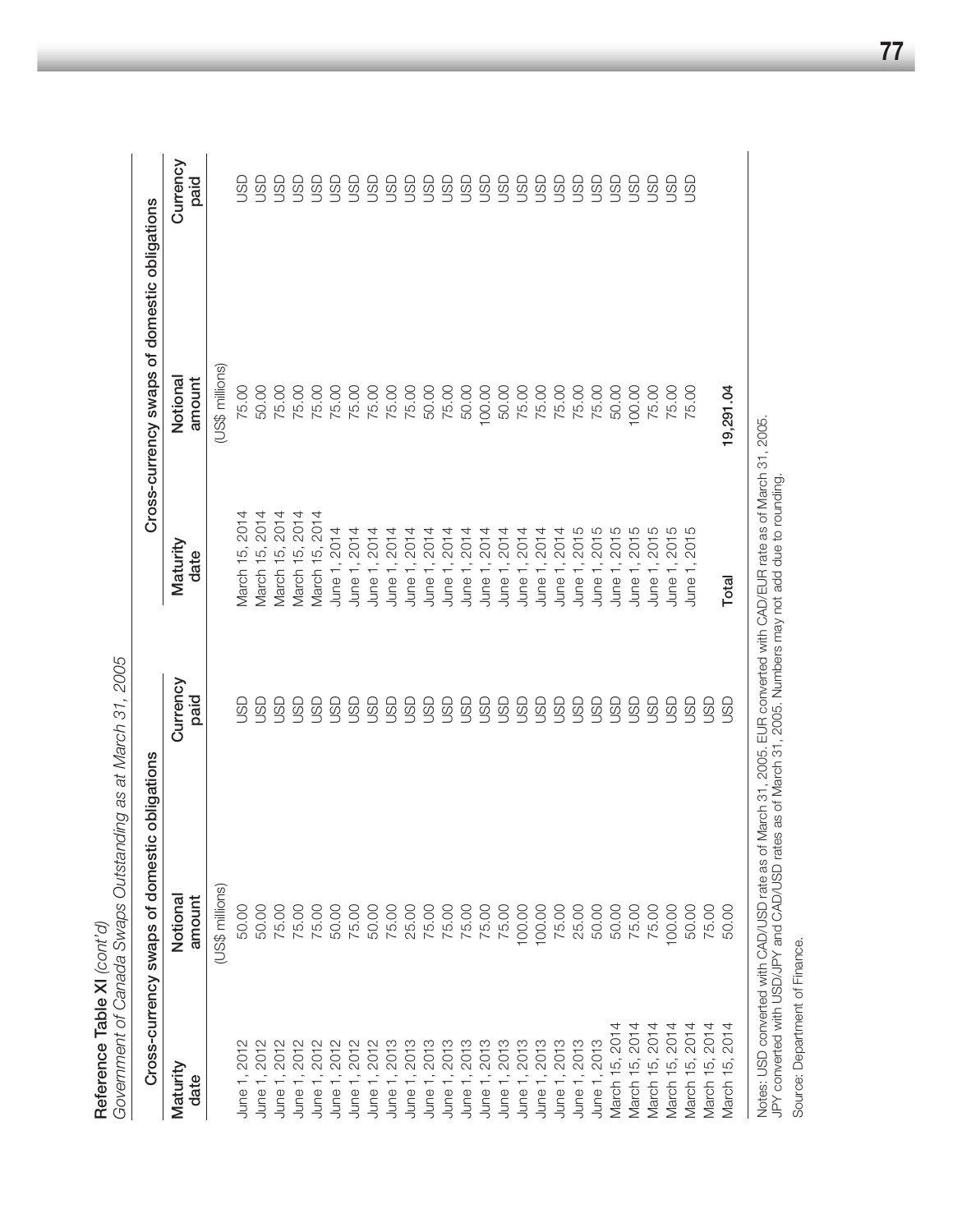Reference Table XII

Repurchased (\$ millions) amount  $+840$ <br>  $-840$ 50<br>140 568  $\frac{5}{2}$   $\frac{45}{20}$   $\frac{6}{20}$  $0.8820$ <br> $0.820$  $\circ$  $177$ 88 x 88 Coupon 5.50<br>11.00 10.00 50<br>50<br>50<br>50<br>50 10.25<br>10.50 9.75<br>8.00 10.00 50<br>50<br>50<br>6<br>50 6.00 6.00  $4.50$ <br>6.00 7.25  $(%)$ September 1, 2006 September 1, 2007 March 15, 2014<br>March 15, 2021 June 1, 2009 June 1, 2010 June 1, 2008 June 1, 2009 June 1, 2021 June 1, 2027 June 1, 2008 June 1, 2008 June 1, 2009 June 1, 2010 June 1, 2008 June 1, 2009 June 1, 2009 June 1, 2008 June 1, 2008 June 1, 2010 June 1, 2007 June 1, 2023 June 1, 2025 June 1, 2011 June 1, 2007 Maturity date Total **Total** Total Total Total September 15, 2004 **Vovember 17, 2004** December 8, 2004 October 13, 2004 August 25, 2004 **Buyback** date Repurchased (\$ millions) amount  $4 - 5000$ 88088  $\frac{1}{\sqrt{2}}$ 500  $2887 + 8$ 82750<br>84505  $\frac{50}{20}$ Bond Buyback Program-Operations in 2004-05 Coupon 25<br>26<br>26<br>26<br>26<br>26 5.50<br>9.75 5.75 7.85<br>6.80<br>5.9 9.75 5.50<br>10.25 10.50  $(%)$ September 1, 2006 March 15, 2014 March 15, 2021 June 1, 2010<br>June 1, 2010 June 1, 2007 June 1, 2023 June 1, 2025 June 1, 2010 June 1, 2022 June 1, 2025 June 1, 2022 June 1, 2025 June 1, 2009 June 1, 2008 June 1, 2009 June 1, 2022 June 1, 2023 June 1, 2027 June 1, 2010 June 1, 2021 June 1, 2023 June 1, 2027 June 1, 2007 June 1, 2021 June 1, 2027 June 1, 2021 Maturity date Total **Total** Total Total Buyback on cash basis August 11, 2004 April 28, 2004 May 26, 2004 May 12, 2004 July 14, 2004 **Buyback** date

Total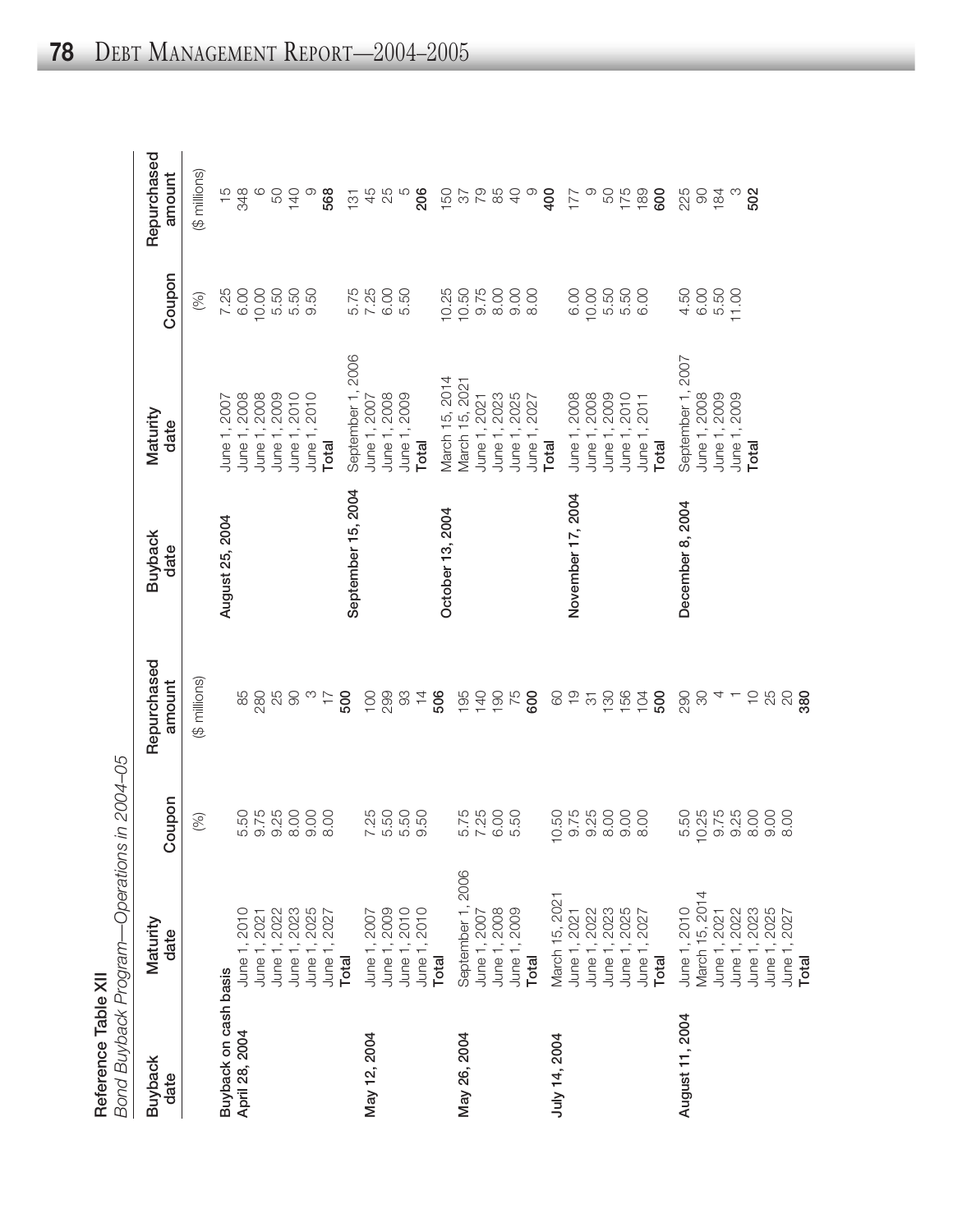|                                | Bond Buyback Program—Operations in 2004-05 |              |                       |                        |                       |                    |                          |
|--------------------------------|--------------------------------------------|--------------|-----------------------|------------------------|-----------------------|--------------------|--------------------------|
| <b>Buyback</b><br>date         | Maturity<br>date                           | Coupon       | Repurchased<br>amount | <b>Buyback</b><br>date | Maturity<br>date      | Coupon             | Repurchased<br>amount    |
|                                |                                            | (%)          | (\$ millions)         |                        |                       | (%)                | (\$ millions)            |
| January 12, 2005               | March 15, 202 <sup>-</sup>                 | 10.50        | 4                     | June 17, 2004          | June 1, 2011          | 6.00               | 350                      |
|                                | June 1, 2021                               | 9.75<br>9.25 | 27                    |                        | March 15, 2014        | 10.25              | 118                      |
|                                | June 1, 2022                               |              | $\infty$              |                        | March 15, 2021        | 10.50              | က                        |
|                                | June 1, 2023                               | 8.00         | 85                    |                        | June 1, 2021          | 9.75               | 5                        |
|                                | June 1, 2025                               | 0.00         | 139                   |                        | June 1, 2023          | 8.00               | 35                       |
|                                | June 1, 2027                               | 8.00         | 65<br>87              |                        | <b>Total</b>          |                    | 510                      |
|                                | June 1, 2029                               | 5.75         |                       | July 21, 2004          | June 1, 2007          | 7.25               | $\supseteq$              |
|                                | <b>Total</b>                               |              | 404                   |                        | October 1, 2007       |                    | $\mathbb{C}$             |
| February 2, 2005               | June 1, 2011                               | 6.00         | 148                   |                        | March 1, 2008         | 13.00<br>12.75     | $\sim$                   |
|                                | June 1, 2012                               | 5.25         | 150                   |                        | June 1, 2008          | 6.00               | 50                       |
|                                | March 15, 2014                             | 10.25        | $\frac{28}{100}$      |                        | March 1, 2009         | 11.50              | 4                        |
|                                | June 1, 2023                               | 8.00         |                       |                        | June 1, 2009          | 5.50               | 181                      |
|                                | Total                                      |              | 500                   |                        | June 1, 2010          | 5.50               | $\frac{6}{1}$            |
| February 16, 2005 June 1, 2008 |                                            | 6.00         | 265                   |                        | June 1, 2010          | 9.50               | $\overline{\mathcal{E}}$ |
|                                | June 1, 2009                               | 5.50         |                       |                        | Total                 |                    | 302                      |
|                                | June 1, 2010                               | 5.50         | <b>24</b><br>125      | August 5, 2004         | September 1, 2006     | 5.75               | 55                       |
|                                | June 1, 2010                               | 9.50         | $\circ$               |                        | June 1, 2007          | 7.25               | 270                      |
|                                | June 1, 2011                               | 6.00         | 159                   |                        | June 1, 2008          | 10.00              | $\mathbb{C}$             |
|                                | June 1, 2011                               | 8.50         | $\infty$              |                        | Total                 |                    | 328                      |
|                                | <b>Total</b>                               |              | 600                   | September 9, 2004      | June 1, 2021          | 9.75               | $_{28}$                  |
| March 16, 2005                 | September 1, 2007                          | 4.50         | 290                   |                        | June 1, 2022          | 9.25               | $\frac{15}{1}$           |
|                                | June 1, 2008                               | 6.00         | 200                   |                        | June 1, 2023          | 8.00               | $\infty$                 |
|                                | June 1, 2008                               | 10.00        |                       |                        | June 1, 2025          | 9.00               | $\infty$                 |
|                                | Total                                      |              | 491                   |                        | June 1, 2029          | 5.75               | 50                       |
|                                | Grand Total                                |              | 6,757                 |                        | Total                 |                    | 152                      |
| Buyback on switch basis        |                                            |              |                       | September 23, 2004     | June 1, 2010          | 5.50               | 107                      |
| April 7, 2004                  | June 1, 2008                               | 6.00         | 89                    |                        | March 1, 2011         | 9.00               | $\infty$                 |
|                                | October 1, 2008                            | 11.75        | $\mathbb{N}$          |                        | June 1, 2011          | 6.00               | 550                      |
|                                | June 1, 2009                               | 5.50         |                       |                        | Total                 |                    | 665                      |
|                                | October 1, 2009                            | 0.75         | $235$<br>312          | October 6, 2004        | June 1, 2008          | 6.00               | 116                      |
|                                | Total                                      |              |                       |                        | October 1, 2008       | $11.75$<br>$11.50$ | 4 10 U                   |
| April 22, 2004                 | September 1, 2006                          | 5.75         | $72$                  |                        | March 1, 2009         | 10.75              |                          |
|                                | June 1, 2007                               | 7.25         | $\overline{100}$      |                        | October 1, 2009       | 9.50               | 150                      |
|                                | June 1, 2008                               | 6.00         | 76                    |                        | June 1, 2010<br>Total |                    | 277                      |
|                                | June 1, 2008                               | 10.00        |                       |                        |                       |                    |                          |
|                                | Total                                      |              | 255                   |                        |                       |                    |                          |

Reference Table XII *(cont'd)*

Reference Table XII (cont'd)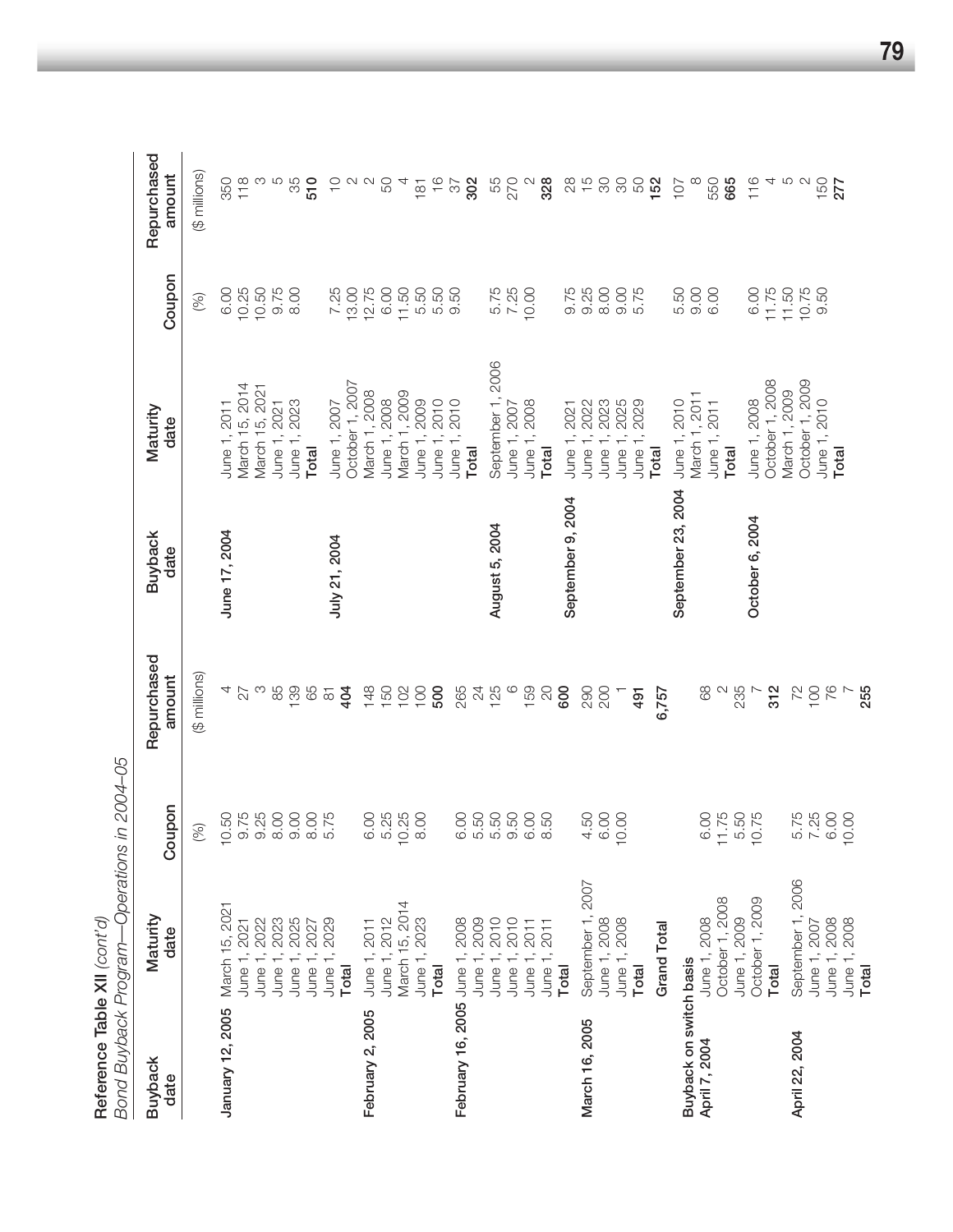| j<br>7<br>-מרחבי<br>i<br>٦ | l<br>C<br>ξ<br>ے<br>ن<br>`^<br>^<br>יי ה<br>mun<br>ĺ<br>í |
|----------------------------|-----------------------------------------------------------|
|                            | )<br>I                                                    |

| <b>Buyback</b><br>date | Maturity<br>date                                               | Coupon | Repurchased<br>amount | <b>Buyback</b><br>date       | Maturity<br>date                     | Coupon                        | Repurchased<br>amount |
|------------------------|----------------------------------------------------------------|--------|-----------------------|------------------------------|--------------------------------------|-------------------------------|-----------------------|
|                        |                                                                | (%)    | (\$ millions)         |                              |                                      | (%)                           | (\$ millions)         |
| November 3, 2004       |                                                                | 9.75   | 140                   | Cash management bond buyback |                                      |                               |                       |
|                        |                                                                | 8.00   | 125                   | April 6, 2004                | June 1, 2004                         |                               | 1,030                 |
|                        |                                                                | 9.00   | 46                    |                              | June 1, 2004                         | 50<br>50<br>50<br>50<br>50    | $\overline{c}$        |
|                        | June 1, 2021<br>June 1, 2023<br>June 1, 2025<br><b>Total</b>   |        | 311                   |                              | September 1, 2004                    |                               | 450                   |
| December 15, 2004      |                                                                | 6.00   | 150                   |                              | <b>Total</b>                         |                               | 1,500                 |
|                        | June 1, 2011<br>March 15, 2014                                 | 10.25  | 161                   | April 20, 2004               | June 1, 2004                         | 3.50                          | 393                   |
|                        |                                                                | 9.75   | 51                    |                              | June 1, 2004                         |                               | 106                   |
|                        |                                                                | 0.00   | 52                    |                              | September 1, 2004                    | 6.50<br>5.00                  | $\overline{4}$        |
|                        | June 1, 2021<br>June 1, 2025<br><b>Total</b>                   |        | 414                   |                              | December 1, 2004                     | 4.25                          | 988                   |
| January 19, 2005       |                                                                | 6.00   | 225                   |                              | <b>Total</b>                         |                               | 1,500                 |
|                        | June 1, 2008<br>June 1, 2010                                   | 5.50   | 100                   | May 4, 2004                  | June 1, 2004                         |                               | 228                   |
|                        | October 1, 2010                                                | 8.75   | $\circ$               |                              | September 1, 2004                    | $3.50$<br>$5.00$              | 459                   |
|                        | Total                                                          |        | 334                   |                              | <b>Total</b>                         |                               | 686                   |
| February 9, 2005       | September 1, 2006                                              | 5.75   | 145                   | June 1, 2004                 | September 1, 2004                    | 5.00                          | 300                   |
|                        | October 1, 2006                                                | 14.00  | N                     |                              | December 1, 2004                     | 4.25<br>3.50                  | $\overline{100}$      |
|                        | March 1, 2007                                                  | 13.75  | S                     |                              | June 1, 2005                         |                               | 374                   |
|                        | September 1, 2007                                              | 4.50   | 160                   |                              | <b>Total</b>                         |                               | 774                   |
|                        | October 1, 2007                                                | 13.00  | Ю                     | June 15, 2004                |                                      | 4.25                          | 100                   |
|                        | June 1, 2008<br>Total                                          | 6.00   | 4                     |                              | December 1, 2004<br>June 1, 2005     | 3.50                          | 200                   |
|                        |                                                                |        | 319                   |                              | <b>Total</b>                         |                               | 300                   |
| March 9, 2005          |                                                                | 6.00   | 265                   | June 29, 2004                |                                      |                               |                       |
|                        |                                                                | 5.25   | 35                    |                              | September 1, 2004                    | 5.00                          | 325<br>100            |
|                        | June 1, 2011<br>June 1, 2012<br>March 15, 2014<br>June 1, 2025 | 10.25  | 143                   |                              | December 1, 2004<br>December 1, 2004 | $4.000$<br>$0.000$<br>$0.000$ | 25                    |
|                        |                                                                | 9.00   | 57                    |                              | June 1, 2005                         |                               | 550                   |
|                        | Total                                                          |        | 500                   |                              | Total                                |                               | 1,000                 |
|                        | Grand Total                                                    |        | 4,680                 | July 13, 2004                | September 1, 2004                    | 5.00                          | 214                   |
|                        |                                                                |        |                       |                              | December 1, 2004<br>Total            | 4.25                          | 105<br>319            |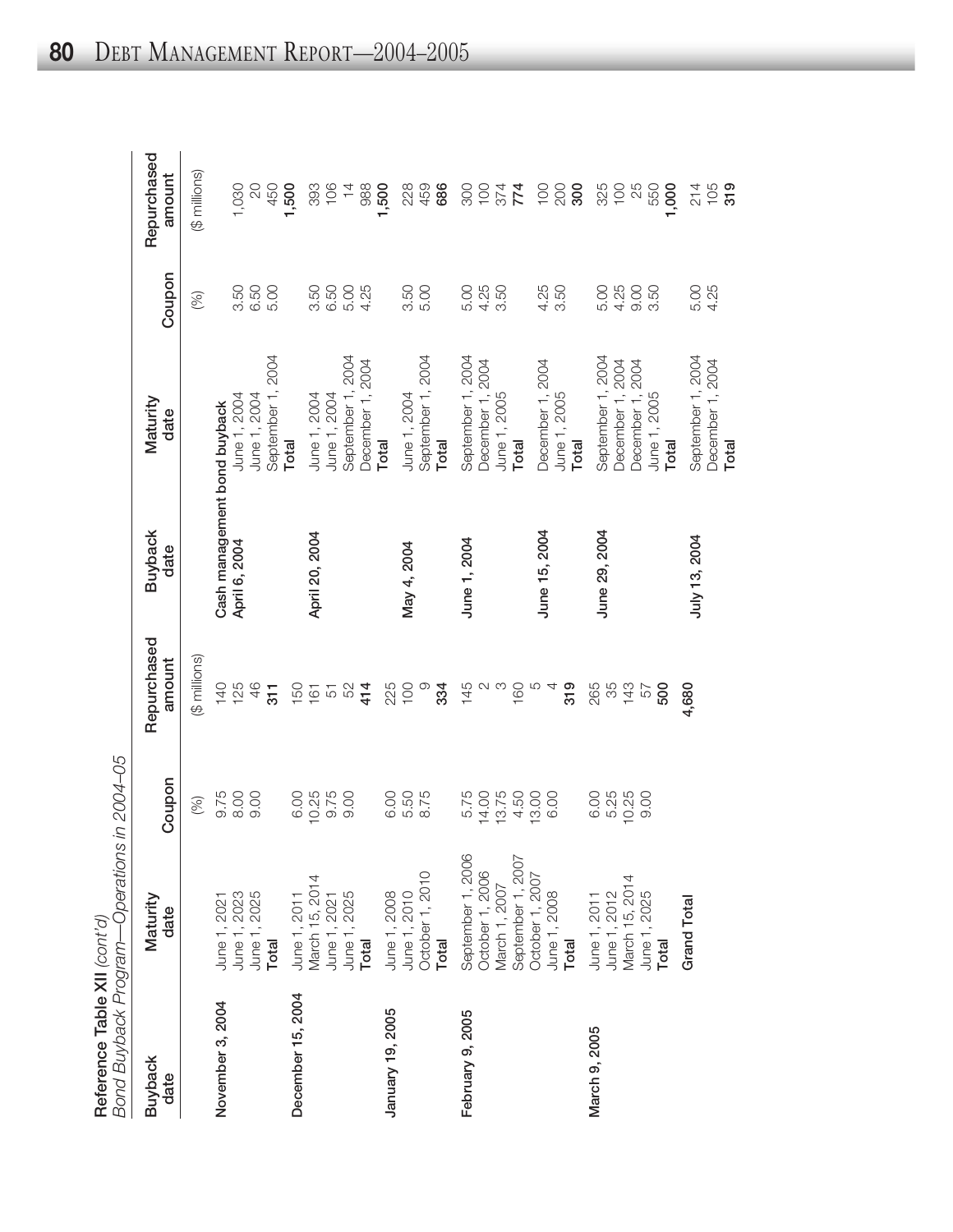|                        | Bond Buyback Program—Operations in 2004-05                          |                       |                                   |                                      |                                                                     |                             |                                 |
|------------------------|---------------------------------------------------------------------|-----------------------|-----------------------------------|--------------------------------------|---------------------------------------------------------------------|-----------------------------|---------------------------------|
| <b>Buyback</b><br>date | Maturity<br>date                                                    | Coupon                | Repurchased<br>amount             | <b>Buyback</b><br>date               | Maturity<br>date                                                    | Coupon                      | Repurchased<br>amount           |
|                        |                                                                     | $(%)$                 | (\$ millions)                     |                                      |                                                                     | (%)                         | (\$ millions)                   |
| July 27, 2004          | September 1, 2004<br>December 1, 2004<br>December 1, 2004<br>Total  |                       | $\frac{6}{1}$<br>518<br>50<br>584 | December 29, 2004                    | September 1, 2005<br>December 1, 2005<br>December 1, 2005<br>Total  | 3.00<br>8.75<br>6.00        | 256<br>300<br>69<br>625         |
| August 10, 2004        | September 1, 2004<br>December 1, 2004<br>June 1, 2005<br>Total      | $0.480$<br>$0.480$    | 230<br>50<br>400<br>680           | January 11, 2005                     | September 1, 2005<br>December 1, 2005<br>December 1, 2005<br>Total  | 6.00<br>$3.00$<br>$8.75$    | $\odot$<br>375<br>433           |
| September 7, 2004      | September 1, 2005<br>September 1, 2005<br>June 1, 2005<br>Total     | 3.50<br>6.00<br>12.25 | 100<br>410<br>45<br>555           | January 25, 2005<br>February 8, 2005 | September 1, 2005<br>September 1, 2005<br>December 1, 2005<br>Total | <b>3.00</b><br>6.00<br>6.00 | 200<br>455<br>187<br>187        |
| September 21, 2004     | September 1, 2005<br>Total                                          | 6.00                  | 56<br>$\overline{6}$              |                                      | December 1, 2005<br>Total                                           | 8.75                        | $\frac{1}{2}$<br>668            |
| October 5, 2004        | December 1, 2004<br>September 1, 2005<br>September 1, 2005<br>Total | 4.25<br>6.00<br>12.25 | $130$<br>$253$<br>387             | February 22, 2005                    | September 1, 2005<br>December 1, 2005<br>December 1, 2005<br>Total  | 8.75<br>6.00<br>3.00        | 138<br>100<br><b>140</b><br>378 |
| October 19, 2004       | December 1, 2004<br>Total                                           | 4.25                  | 476<br>476                        | March 8, 2005                        | December 1, 2005<br>June 1, 2005                                    | 3.50<br>$3.000$<br>$8.75$   | $\frac{1}{2}$<br>$\overline{6}$ |
| November 2, 2004       | December 1, 2004<br>December 1, 2004                                | 4.25<br>9.00          | $\frac{8}{1}$<br>478              |                                      | December 1, 2005<br>Total                                           |                             | 84<br>200                       |
|                        | September 1, 2005<br>Total                                          | 12.25                 | 500                               | March 22, 2005                       | September 1, 2005<br>June 1, 2005                                   | 3.50<br>6.00                | 228<br>$\overline{a}$           |
| December 14, 2004      | September 1, 2005<br>December 1, 2005<br>December 1, 2005           | 82<br>82<br>63<br>82  | 220<br>575<br>$\overline{0}$      |                                      | December 1, 2005<br>Grand Total<br>Total                            |                             | 12,936<br>$\infty$<br>252       |
|                        | Total                                                               |                       | 835                               |                                      |                                                                     |                             |                                 |

Reference Table XII *(cont'd)*

Reference Table XII (cont'd)

Source: Bank of Canada. Source: Bank of Canada.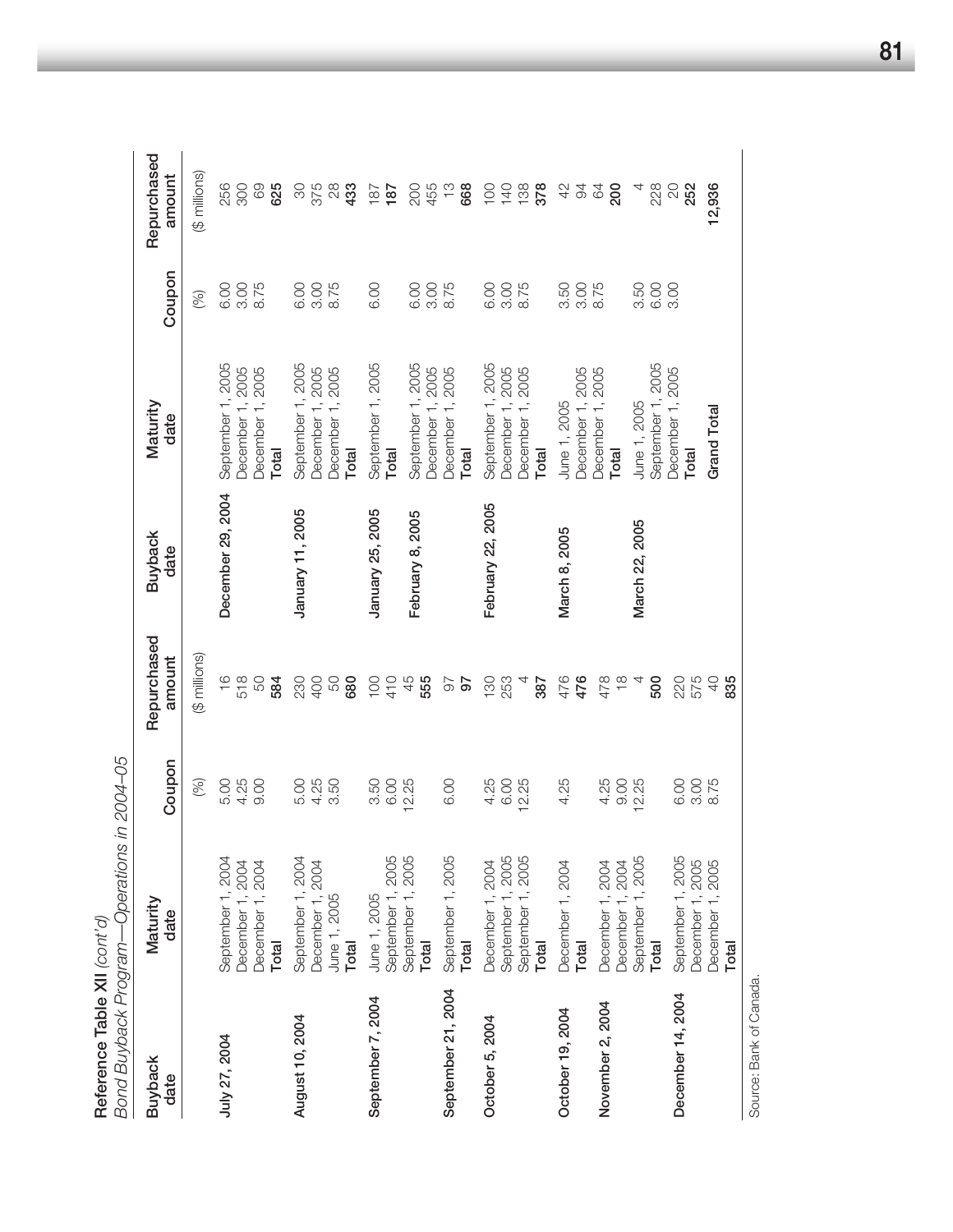|                   | ׇ֚ |
|-------------------|----|
|                   | I  |
|                   |    |
| ₹                 | l  |
| 극                 |    |
|                   | I  |
| <b>^^^^^^^^^^</b> |    |

|                               | is Fiend 1089_84 to Fiend 2001_05<br>こしょ<br>っりりりり<br>- 227 FOOS -                                                                                                                                                               |
|-------------------------------|---------------------------------------------------------------------------------------------------------------------------------------------------------------------------------------------------------------------------------|
|                               |                                                                                                                                                                                                                                 |
|                               | )<br>)<br>)<br>)<br>)<br>)<br>;<br>יממל המוווממשך טאי<br>Ĺ<br>י המכוני המתקופה (המלון המלון הממוני הממוני) ו המכוני המתקופה הממוני הממוני הממוני הממוני הממוני הממוני הממוני<br>ĺ<br>ייימן באטראט היה היי היי היי היי היי היי ה |
| , I divid Yull<br>$max T = 5$ |                                                                                                                                                                                                                                 |
| うこうち<br>ĺ                     |                                                                                                                                                                                                                                 |

| Fiscal year             | Gross sales | Net change                                                                                                                                             | Outstanding at<br>fiscal year end |
|-------------------------|-------------|--------------------------------------------------------------------------------------------------------------------------------------------------------|-----------------------------------|
|                         |             | (\$ millions)                                                                                                                                          |                                   |
| 1983-84                 | 11,584      | 5,650                                                                                                                                                  | 38,403                            |
| 1984-85                 | 12,743      | 3,764                                                                                                                                                  | 42,167                            |
| 1985-86                 | 15,107      | 2,440                                                                                                                                                  | 44,607                            |
| 1986-87                 | 9,191       | $-22$                                                                                                                                                  | 44,585                            |
| 1987-88                 | 17,450      | 8,921                                                                                                                                                  | 53,506                            |
| 1988-89                 | 14,962      | $-5,456$                                                                                                                                               | 48,050                            |
| 1989-90                 | 9,338       | $-6,813$                                                                                                                                               | 41,237                            |
| 1990-91                 | 6,720       | $-6,500$                                                                                                                                               | 34,737                            |
| 1991-92                 | 9,588       | 1,151                                                                                                                                                  | 35,888                            |
| 1992-93                 | 9,235       | $-1,172$                                                                                                                                               | 34,716                            |
| 1993-94                 | 5,364       | $-3,089$                                                                                                                                               | 31,627                            |
| 1994-95                 | 7,506       | -96                                                                                                                                                    | 31,531                            |
| 1995-96                 | 4,612       | $\frac{0}{1}$                                                                                                                                          | 31,541                            |
| 1996-97                 | 5,747       | 2,050                                                                                                                                                  | 33,591                            |
| 1997-98                 | 4,951       | $-2,796$                                                                                                                                               | 30,795                            |
| 1998-99                 | 4,844       | $-2,187$                                                                                                                                               | 28,608                            |
| 1999-00                 | 2,669       | $-1,510$                                                                                                                                               | 27,098                            |
| 2000-01                 | 3,188       | $-531$                                                                                                                                                 | 26,567                            |
| $2001 - 02$             | 2,728       | $-2,283$                                                                                                                                               | 24,284                            |
| 2002-03                 | 3,523       | $-1,406$                                                                                                                                               | 22,878                            |
| 2003-04                 | 2,881       | $-1,350$                                                                                                                                               | 21,528                            |
| 2004-05                 | 1,445       | $-2,285$                                                                                                                                               | 19,243                            |
|                         |             | Note: Figures are in accordance with Bank of Canada audited reports, which may vary from Public Accounts reports due to differences in classification. |                                   |
| Source: Bank of Canada. |             |                                                                                                                                                        |                                   |

**82** DEBT MANAGEMENT REPORT—2004–2005